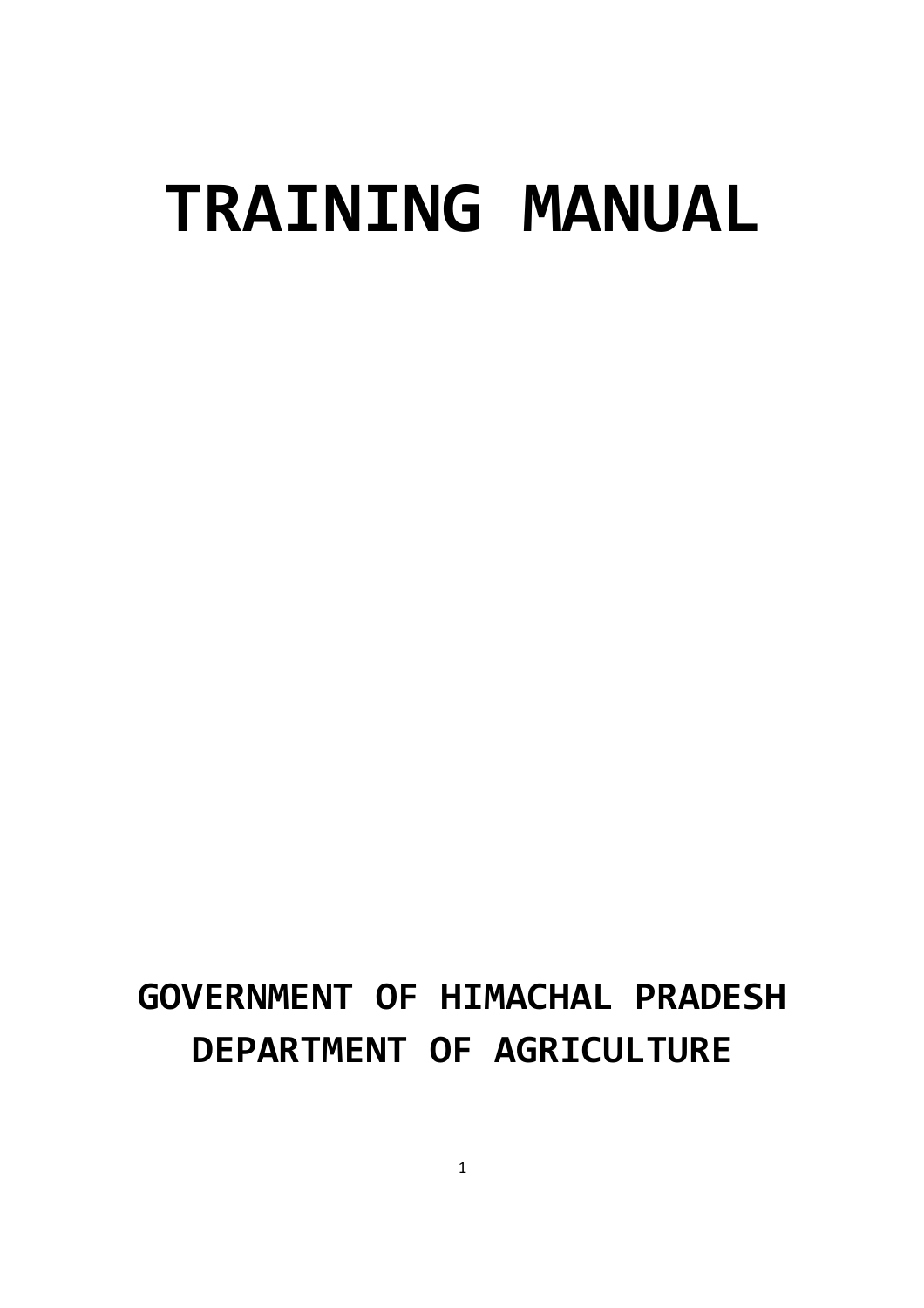# **TABLE OF CONTENTS**

| Chapter             | <b>Subject</b>                                                                  | Page           |
|---------------------|---------------------------------------------------------------------------------|----------------|
|                     | <b>ABBREVATIONS</b>                                                             | 1              |
| <b>CHAPTER I</b>    | INTRODUCTION AND TRAINING OBJECTIVES                                            |                |
| 1.1                 | Introduction                                                                    | $\overline{2}$ |
| 1.2                 | Training objectives                                                             | $\overline{2}$ |
| <b>CHAPTER II</b>   | <b>TRAINING POLICY</b>                                                          |                |
| 2.1                 | Main features of training policy                                                | $3-9$          |
| <b>CHAPTER III</b>  | FUNCTIONS, OBJECTIVES AND RESPONSIBILITY OF<br>THE DEPARTMENT                   |                |
| 3.1                 | Functions, objectives and responsibility of the                                 | 10             |
|                     | department                                                                      |                |
| <b>CHAPTER IV</b>   | ORGANISATIONAL SET UP OF THE DEPARTMENT                                         |                |
| 4.1                 | The Secretariat                                                                 | 11             |
| 4.2                 | The Directorate                                                                 | 11             |
| 4.3                 | The District and field level offices                                            | 11             |
| 4.4                 | The organisational chart of the department                                      | Ann.II         |
| <b>CHAPTER V</b>    | DUTIES AND RESPONSIBILTIES OF FUNCTIONAL POSTS                                  |                |
|                     | Technical posts/ Non-Technical/ Class-IV                                        | $12 - 24$      |
| <b>CHAPTER VI</b>   | TRAINING NEEDS OF THE DEPARTMENT                                                |                |
| 6.1                 | Introduction                                                                    | 25             |
| 6.2                 | Training needs of technical staff                                               | 25             |
| 6.3                 | Training needs of non-technical/ministerial staff                               | $25 - 28$      |
| <b>CHAPTER VII</b>  | DEPARTMENTAL SCHEMES AND PROGRAMMES                                             |                |
|                     | Central Sector Schemes/State Schemes                                            | 29-33          |
| <b>CHAPTER VIII</b> | <b>TRAINING PLAN</b>                                                            |                |
| 8.1                 | Introduction                                                                    | 34             |
| 8.2                 | Approval of training plan                                                       | 34             |
| 8.3                 | Orientation cum induction training plan                                         | 34             |
| 8.4                 | Training plan for technical staff                                               | 34             |
| 8.5                 | Training plan for non technical staff                                           | 34             |
| 8.6                 | Training plan for Class-IV staff                                                | 35             |
| <b>CHAPTER IX</b>   | <b>TRAINING MODULE</b>                                                          |                |
| 9.1                 | Training module for newly recruited ADOs and AEOs                               | 41             |
| 9.2                 | Training of trainers                                                            | 41             |
| 9.3                 | Training module for training of technical staff/non                             | 42-69          |
|                     | technical staff                                                                 |                |
| 9.5                 | Training module of sponsored training programme                                 | 45             |
|                     | for technical & ministerial staff organized by HIPA                             |                |
| <b>CHAPTER X</b>    | <b>TRAINING INSTITUTE</b>                                                       |                |
| 10.1                | Training Institute for training within State/outside                            | 70-76          |
|                     | the State                                                                       |                |
| 10.4                | Approval for attending training outside the State<br><b>TRAINING OF FARMERS</b> | 70<br>77-81    |
| <b>CHAPTER XI</b>   |                                                                                 |                |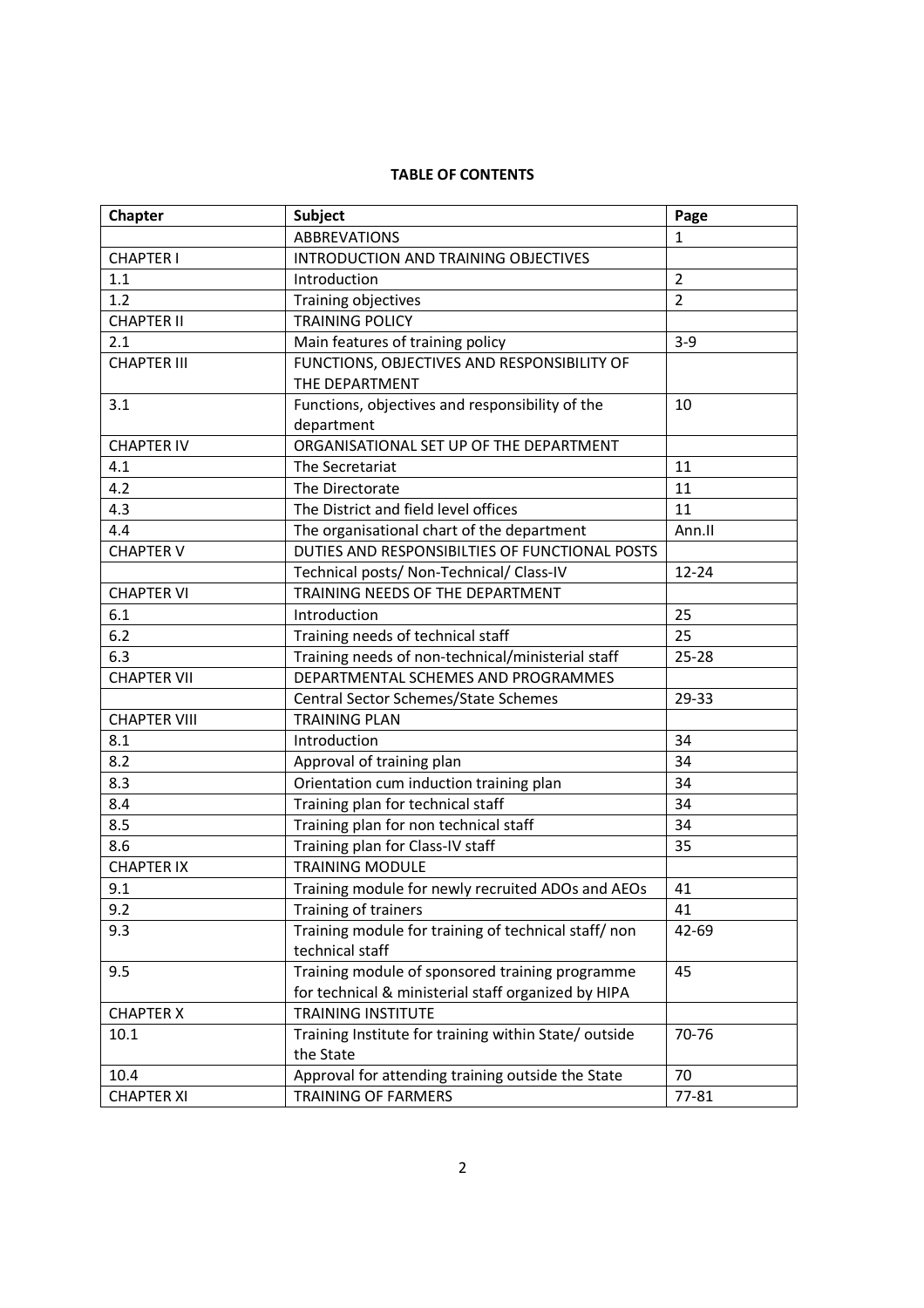# **ABBREVATIONS**

| <b>DAHP</b>   | Director of Agriculture, Himachal Pradesh                |
|---------------|----------------------------------------------------------|
| <b>ADA</b>    | <b>Additional Director of Agriculture</b>                |
| <b>JDA</b>    | Joint Director of Agriculture                            |
| PD.ATMA       | Project Director, ATMA                                   |
| DPD.ATMA      | Deputy Project Director, ATMA                            |
| <b>DDA</b>    | Deputy Director of Agriculture                           |
| D.S           | <b>Director SAMETI</b>                                   |
| <b>SAC</b>    | Senior Analytical Chemist                                |
| Pr.FTC        | <b>Principal Farmer Training Centre</b>                  |
| V.S.          | Vegetable Specialist                                     |
| DDA(P&M)      | Deputy Director of Agriculture(Potato & Marketing)       |
| <b>DAO</b>    | District Agriculture Officer                             |
| <b>STO</b>    | Soil Testing Officer                                     |
| PPO           | <b>Plant Protection Officer</b>                          |
| SDSCO         | Sub Divisional Soil Conservation Officer                 |
| <b>SMS</b>    | <b>Subject Matter Specialist</b>                         |
| <b>ADO</b>    | Agriculture Development Officer                          |
| <b>AEO</b>    | <b>Agriculture Extension Officer</b>                     |
| <b>AADO</b>   | Assistant Agriculture Development Officer                |
| <b>STO</b>    | Soil Testing Officer                                     |
| JE            | Junior Engineer                                          |
| D             | Draftsman                                                |
| Jr.D          | Junior Draftsman                                         |
| PDS           | <b>Potato Development Station</b>                        |
| <b>VDS</b>    | Vegetable Development Station                            |
| SMF           | Seed Multiplication Farm                                 |
| <b>INM</b>    | <b>Integrated Nutrient Management</b>                    |
| <b>IPM</b>    | <b>Integrated Pest Management</b>                        |
| <b>MNREGA</b> | Mahatma Gandhi National Rural Employment Guarantee Act   |
| <b>ATMA</b>   | Agricultural Technology Management Agency                |
| <b>ISOPOM</b> | Integrated Scheme for Oilseed, Pulses, Oilpalm and Maize |
| MM            | Macro-Management                                         |
| <b>RKVY</b>   | Rashtriya Krishi Vikas Yojna                             |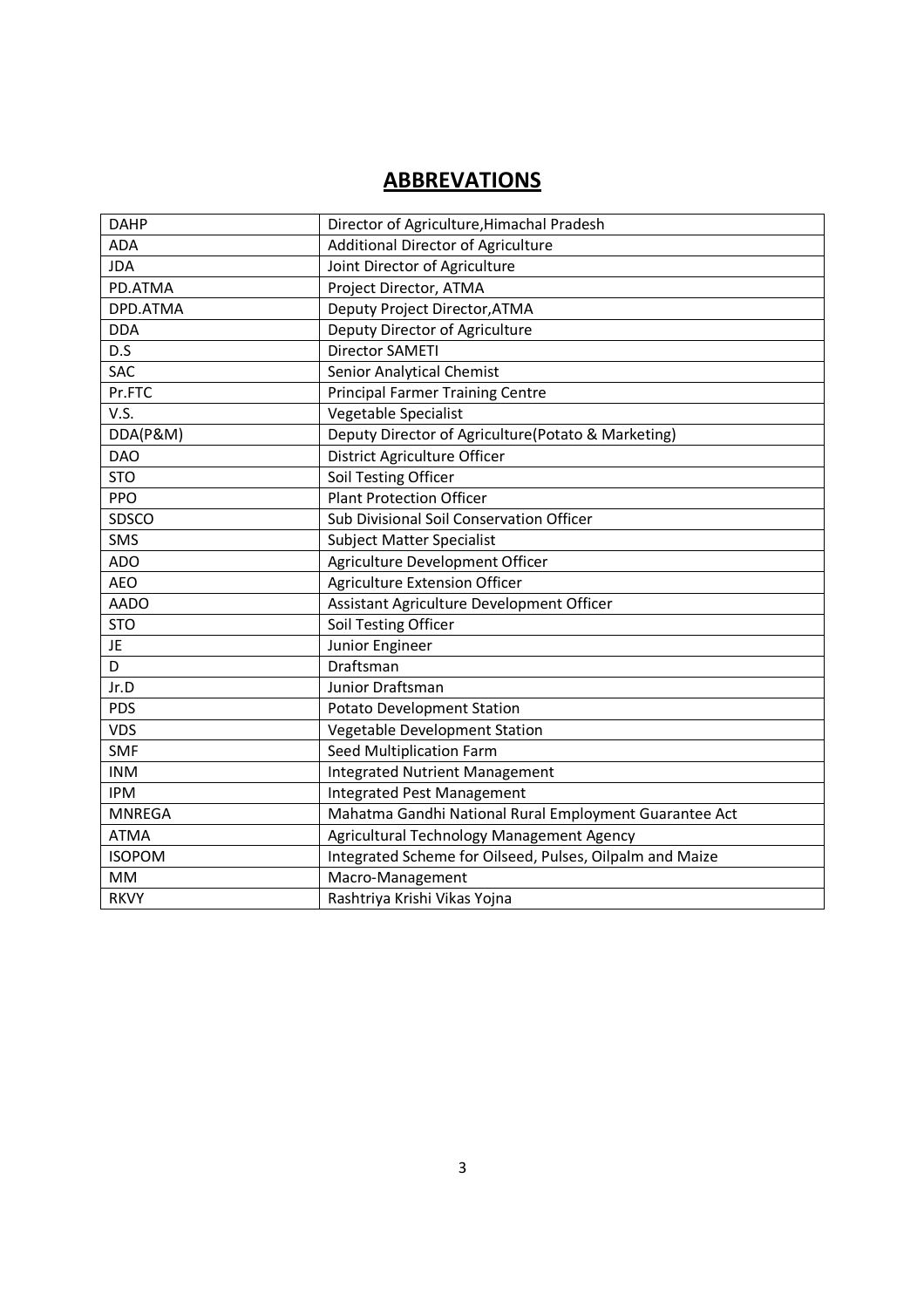#### **CHAPTER-I**

#### **INTRODUCTION AND OBJECTIVES**

#### **1.1 Introduction**

 The need for training of government employees hardly requires any emphasis. It is pertinent to mention here that the competence, skills and attitude of the Govt.employees have a great bearing on the quality of their output. Training is valuable to both employee and employer. Increased knowledge makes the employees more productive in their work place and thus more valuable to the organization. It helps to keep motivated and break up normal routine. Training can help one to get beyond the daily routine and perhaps energize one to do better work. Part of the emerging process of training as found in the relationships formed during training sessions. Training is one of the effective and tested tools for connect with other professionals. It helps in performance enhancement, as well as up gradation of knowledge and skills of the personnel. Organizational motivation and morale, as reflected in the attitudes and administrative culture, are rendered relevant and sharply focused through effective training programmes.

 The fast development of agricultural industry in the past decades has opened vast opportunities for skilled manpower on various aspects of agricultural operations. Implementation of suitable human resources development programme for skill improvement in various Agricultural techniques is the need of agricultural industry. Training is an important tool for the transfer of technology. The importance of training is realized more in an avocation like agriculture whose specialized practices like more production in dry land farming, soil conservation, water conservation, protective cultivation, maintaining soil health and management, quality control of seed, fertilizer and pesticides etc can be effectively learnt only through continuous training process. It is important that all employees are updated on their knowledge periodically and are acquainted with the ever changing environment of governance. The Govt.machinery would have to be continuously attend to the changing needs.

#### **1.2 Training Objectives**

- To update and enhance professional knowledge and skills needed for better performance of individuals and department as a whole.
- \* To bring about efficiency in delivery of better services to the masses.
- $\cdot \cdot$  To bring about the right attitudinal orientation in every trained employees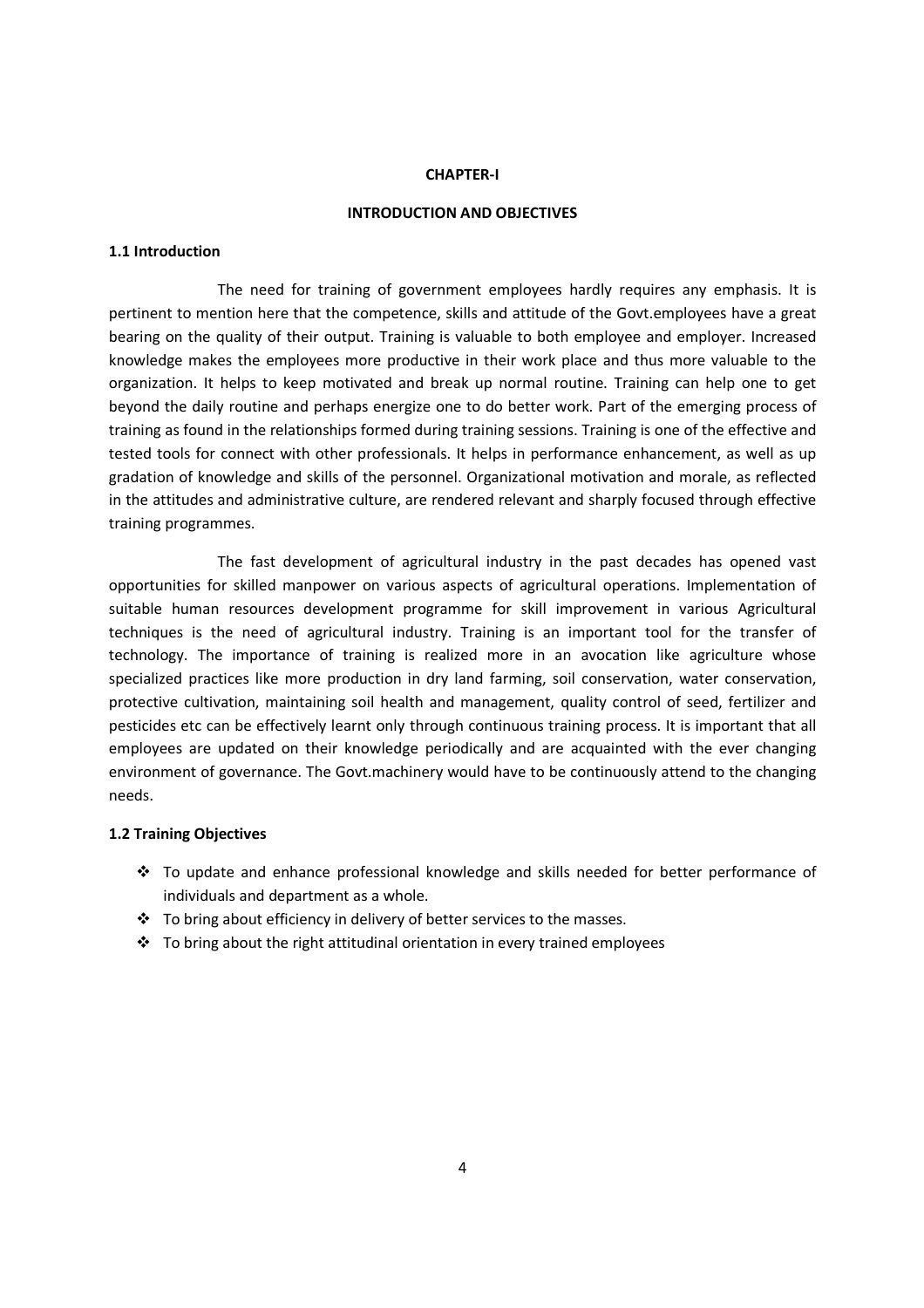#### **CHAPTER-II**

#### **TRAINING POLICY**

#### **2.1 Main Features of Training Policy**

 As per Himachal Pradesh training policy,2009 of the State Government, every personnel from Class-I to Class-IV is required to undergo training for his skill development at the time of induction and at least once in four or five years or before promotion or before transfer to other wing or specialization. The training policy has following important features.

#### **2.1.1 Training for All**

 The objective of the policy is to provide training to all Govt.servants at regular intervals during their career. The Department of Agriculture has to educate and provide advisory services to the farming community for the development of Agriculture industry in the State. Training shall be provided to all technical and non technical staff of Agriculture Department in respective of their grade or level in the Department. There is a total sanctioned strength of 3461 numbers of various categories of posts of Department of Agriculture. The strength of technical posts is 973 , which include Class-I,Class-II, Class III & Class IV. Level posts and non technical posts are 1175. The detail is given below:-

| Sr.<br>No. | <b>Type of Post</b>      | <b>Level</b><br>of<br>Post | Total<br>sanctioned<br><b>Strength</b> |      | Gender wise number of<br>employees in position out<br>of the total as on 1.4.2011 |
|------------|--------------------------|----------------------------|----------------------------------------|------|-----------------------------------------------------------------------------------|
|            |                          |                            |                                        | Male | Female                                                                            |
| 1.         | <b>Technical Post</b>    | Class-I                    | 568                                    | 384  | 19                                                                                |
|            |                          | Class-II                   | 3                                      | 2    |                                                                                   |
|            |                          | Class-III                  | 1532                                   | 525  | 43                                                                                |
|            |                          | Class-IV                   |                                        |      |                                                                                   |
|            | <b>Total</b>             |                            | 2103                                   | 911  | 62                                                                                |
| 2.         | Technical/<br>Non        | Class-I                    |                                        |      |                                                                                   |
|            | <b>Ministerial Posts</b> | Class-II                   | 17                                     | 10   |                                                                                   |
|            |                          | Class-III                  | 526                                    | 518  | 39                                                                                |
|            |                          | Class-IV                   | 814                                    | 501  | 106                                                                               |
|            | <b>Total</b>             |                            | 1359                                   | 1029 | 146                                                                               |
|            | G. total                 |                            | 3461                                   | 1940 | 208                                                                               |

#### **Table 2.1 Category wise strength of various Posts in Department of Agriculture**

The category wise detail is given at **Annexure-I.**

#### **2.1.2 Training Coverage**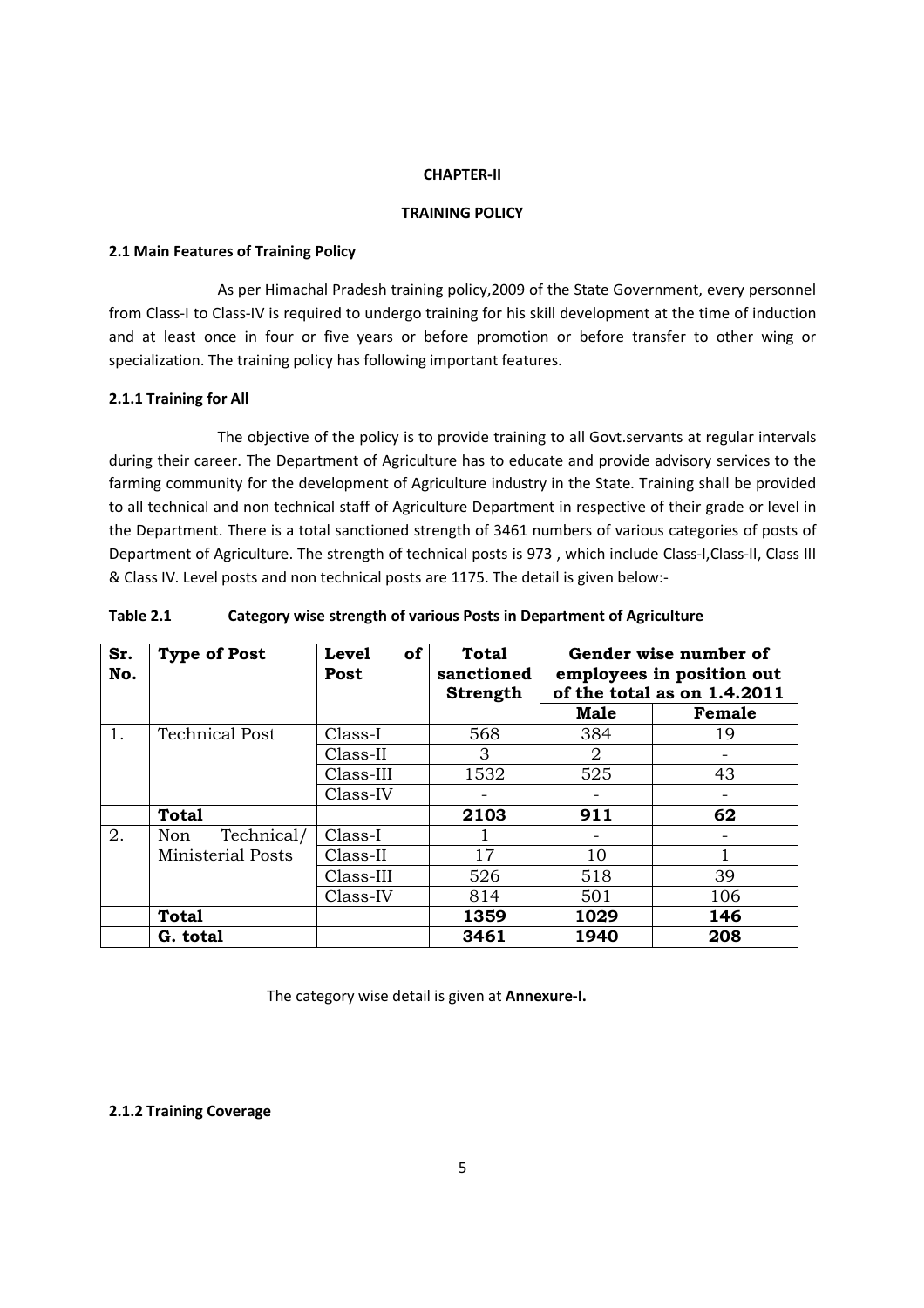- Training for the lowest level class-IV staff i.e.technical staff comprising of Gestatnor Operator, Jamadar, Daftri, Machine Cleaner, Beldar, Cleaner, Cook, Plough man Rougher posted at various offices, SMF, Block level etc and non technical staff like Peon, Chowkidars in the offices.
- Training for class-III, posted at the development blocks, Agriculture Extension Centre, SMF, VSF at the grass root level namely AEO, LA etc. Training of class-III ministerial staff posted at the Directorate, District and other field offices of the Department of Agriculture.
- Training of block level Technical Officers i.e ADO's for better delivery of public services and dissemination of technical knowhow to the farmers of the State.
- \* Training of the middle supervisory, technical officers comprising of District Agriculture Officers, Sub Divisional Soil Conservation Officer, Plant Protection Officer, Subject Matter Specialist, Soil Testing Officer and other equivalent posts at the district. The training shall focus on professional excellence, leadership, deep perception of interrelated issues.
- Training of top management level technical officers like DDA at District level, Directorate level. The training shall focus on strategic planning, lateral thinking, stress management, project management leadership and monitoring.

 All the departmental employees shall be trained over a period of five years as per the H.P.State Training Policy, 2009. The detail is given in **Table-2.2** below.

| S.N.           | Category                                                     | <b>Total</b> | Yearwise number of employees to |                 |                 |                 |                 | <b>Remarks</b>                                                                                                                        |
|----------------|--------------------------------------------------------------|--------------|---------------------------------|-----------------|-----------------|-----------------|-----------------|---------------------------------------------------------------------------------------------------------------------------------------|
|                |                                                              | Strength     | be trained                      |                 |                 |                 |                 |                                                                                                                                       |
|                |                                                              |              | $I^{st}$                        | 2 <sup>nd</sup> | 3 <sup>rd</sup> | 4 <sup>th</sup> | 5 <sup>th</sup> |                                                                                                                                       |
| $\mathbf{1}$   | Dy.Director,DAO,SDSCO,S<br>MS and equivalent posts           | 143          | 28                              | 28              | 28              | 30              | 29              | The<br>actual<br>strength of staff<br>shall<br>very<br>keeping in view<br>retirement<br>of<br>staff<br>&<br>recruitment<br>οf<br>new. |
| $\overline{2}$ | ADO and equivalent posts                                     | 296          | 56                              | 60              | 60              | 60              | 60              |                                                                                                                                       |
| 3              | Agri.Ext.Officers<br>and<br>equivalent posts or LA           | 696          | 140                             | 140             | 140             | 140             | 136             |                                                                                                                                       |
| 4              | <b>Other Technical Staff</b>                                 | 90           | 18                              | 18              | 18              | 18              | 18              |                                                                                                                                       |
| 5              | <b>Ministerial Staff</b>                                     | 266          | 52                              | 52              | 52              | 52              | 58              |                                                                                                                                       |
| 6              | Beldars and other skilled<br>employees Chowkidars &<br>Peons | 657          | 132                             | 132             | 132             | 132             | 129             |                                                                                                                                       |
|                | <b>Total</b>                                                 | 2148         | 426                             | 430             | 430             | 432             | 430             |                                                                                                                                       |

#### **Table-2.2**

#### **2.1.3 Training Plan**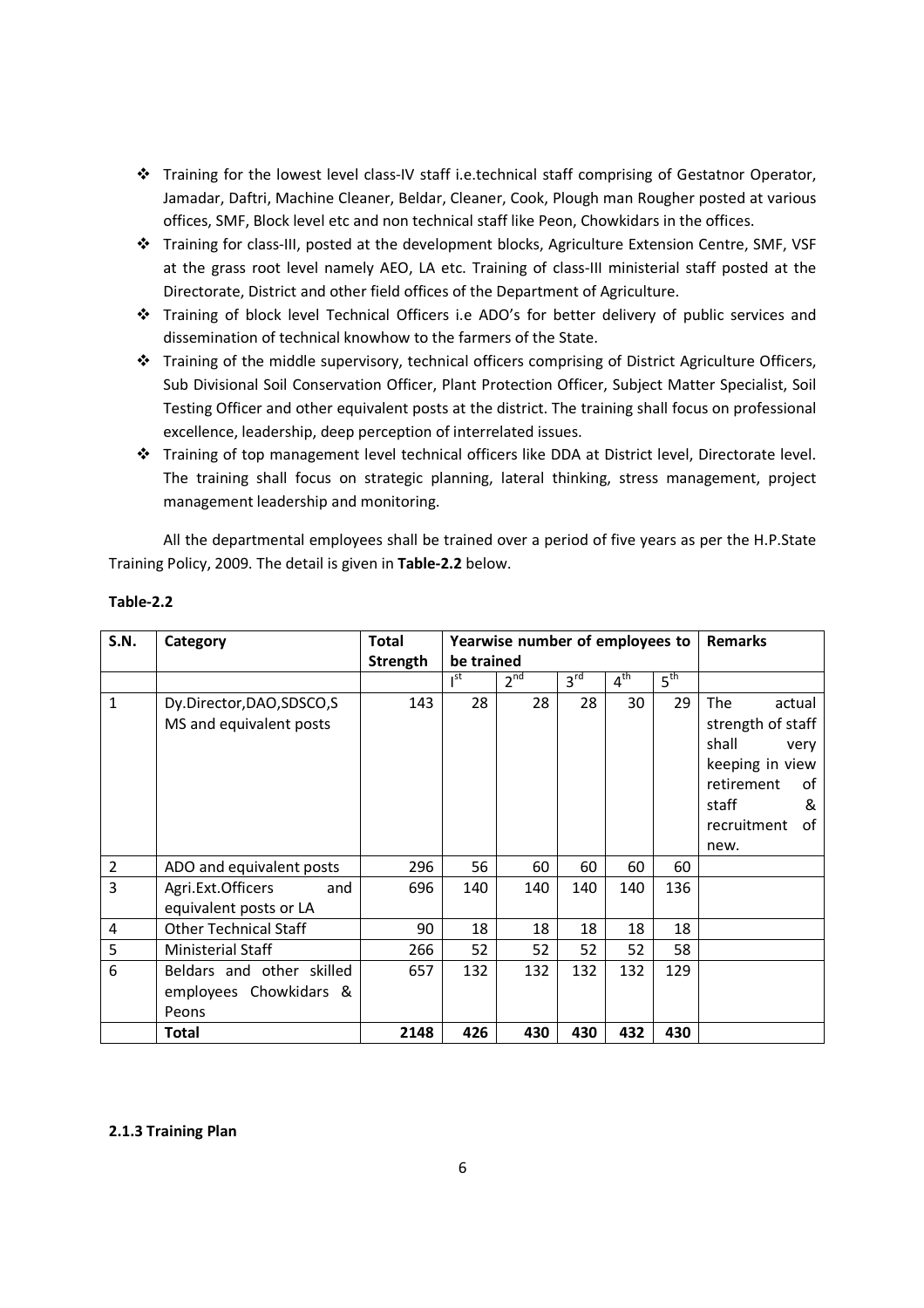Department shall prepare training plan for providing training to its employees during the year. The detailed features of the training plan are given in **Chapter-VIII**

#### **2.1.4 Training Manager**

Department shall designate a Nodal Officer or training manager to monitor and coordinate the human resource development issues. He will act as "Training Manager" to be responsible for monitoring and implementation of the Training Plan in the Department as per the State training policy, 2009.

#### **2.1.5 Training Methodology**

All available modern methods of training like lecture, group discussions, project work, audio visual materials, printed materials, case studies/action learning, brain storming etc shall be used for training of departmental employees in training institute.

#### **2.1.6 Training Budget**

The State Govt.shall provide adequate funds under State plan schemes for providing training to the employees of State Department of Agriculture. The H.P.State training policy 2009 aims at earmarking approximately 1% of the Salaries head of annual budget for incurring expenditure on training of employees in the Department of Agriculture under SOE Training.

#### **2.1.7 Training Review Committees**

The State level Empowered Committee headed by the Chief Secretary will review Annual Action Plan for training of employees. The training review committee of the Department under the Chairmanship of the Secretary shall meet at least once in every quarter and shall monitor and review the work of training of employees of Agriculture Department.

**Annexure-I**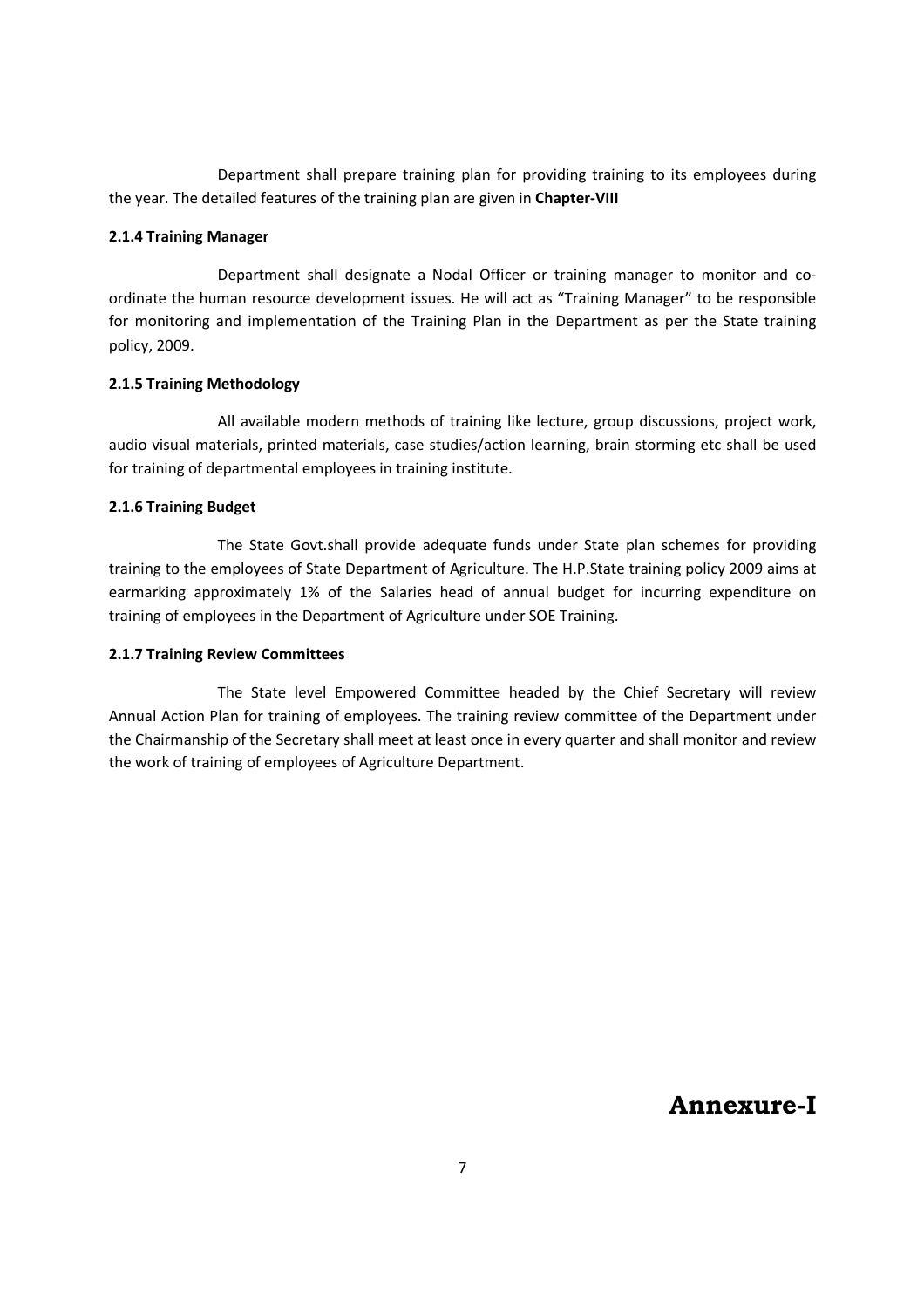# **Category-wise Sanctioned Strength in Department of Agriculture.**

| Sr.No. | Name of the Post Category wise            | <b>Sanctioned</b> | Filled in      | <b>Vacant</b>            |
|--------|-------------------------------------------|-------------------|----------------|--------------------------|
|        | Class-I                                   |                   |                |                          |
| 1.     | Director of Agriculture                   | 1                 | $\mathbf{1}$   | $\qquad \qquad -$        |
| 2.     | Additional Director of Agriculture        | $\overline{2}$    | 1              | 1                        |
| 3.     | Superintending Engineer                   | $\mathbf{1}$      |                | $\mathbf 1$              |
| 4.     | Joint Director of Agriculture             | $\overline{2}$    | $\mathbf{1}$   | $\mathbf{1}$             |
| 5.     | Deputy Director of Agriculture            | 11                | 11             |                          |
| 6.     | Senior Subject Metter Specialist          | $\overline{4}$    | $\overline{2}$ | $\overline{2}$           |
| 7.     | Divisional Engineer                       | $\overline{2}$    | $\mathbf 1$    | 1                        |
| 8.     | Senior Analytical Chemist                 | $\mathbf 1$       | $\mathbf{1}$   |                          |
| 9.     | Director, SAMETI                          | $\mathbf{1}$      | $\mathbf{1}$   |                          |
| 10.    | Principal, F.T.C                          | 1                 | $\mathbf{1}$   |                          |
| 11.    | Deputy Controller                         | $\mathbf{1}$      |                | $\mathbf{1}$             |
| 12.    | Agriculture Statistical Officer           | 1                 |                | $\mathbf{1}$             |
| 13.    | Economist                                 | 1                 |                | 1                        |
| 14.    | Assistant Auto Mobile Engineer            | $\mathbf{1}$      |                | $\mathbf{1}$             |
| 15.    | Vegetable Specialist                      | $\mathbf{1}$      | $\mathbf{1}$   |                          |
| 16.    | District Agriculture Officer              | 12                | 10             | $\overline{2}$           |
| 17.    | Subject Matter Specialist                 | 71                | 71             |                          |
| 18.    | Soil Testing Officer                      | 11                | 11             | $\overline{\phantom{a}}$ |
| 19.    | Regional Potato Development Officer       | 3                 |                | 3                        |
| 20.    | Assistant Development Officer (Veg.)      | $\overline{1}$    | $\mathbf{1}$   |                          |
| 21.    | Analytical Chemist                        | $\mathbf{1}$      | $\mathbf{1}$   |                          |
| 22.    | <b>Plant Protection Officer</b>           | 1                 | $\mathbf 1$    |                          |
| 23.    | Agriculture Information Officer           | 1                 | $\mathbf{1}$   |                          |
| 24.    | Assistant Seed Testing Officer            | 1                 | $\mathbf 1$    |                          |
| 25.    | Training Officer Male/Female              | 8                 | 6              | $\overline{2}$           |
| 26.    | Assistant Seed Production Officer         | $\overline{2}$    | $\overline{2}$ |                          |
| 27.    | Assistant Agriculture Marketing Officer   | $\mathbf 1$       | $\mathbf{1}$   |                          |
| 28.    | Vice Principal                            | $\overline{2}$    | $\mathbf{1}$   | $\mathbf{1}$             |
| 29.    | <b>Assistant Project Officer</b>          | $\overline{1}$    | $\mathbf{1}$   |                          |
| 30.    | Assistant Soil Survey Officer             | $\overline{2}$    | $\overline{2}$ |                          |
| 31.    | Agriculture Development Officer           | 397(328)          | 254            | 143(74)                  |
| 32.    | Sub Divisional Soil Conservation Officer  | 20                | 20             |                          |
| 33.    | Technical Officer (Tea)                   | $\overline{1}$    |                | $\mathbf 1$              |
| 34.    | Asstt. Soil Cons. Officer(Eng.)           | $\mathbf{1}$      | $\mathbf 1$    | -                        |
| 35.    | Private Secretary                         | 1                 |                | 1                        |
|        | Total:-                                   | 569               | 406            | 163                      |
|        |                                           |                   |                |                          |
|        | <b>Class-II</b>                           |                   |                |                          |
| 1.     | Assistant Agriculture Statistical Officer | 4                 | 4              |                          |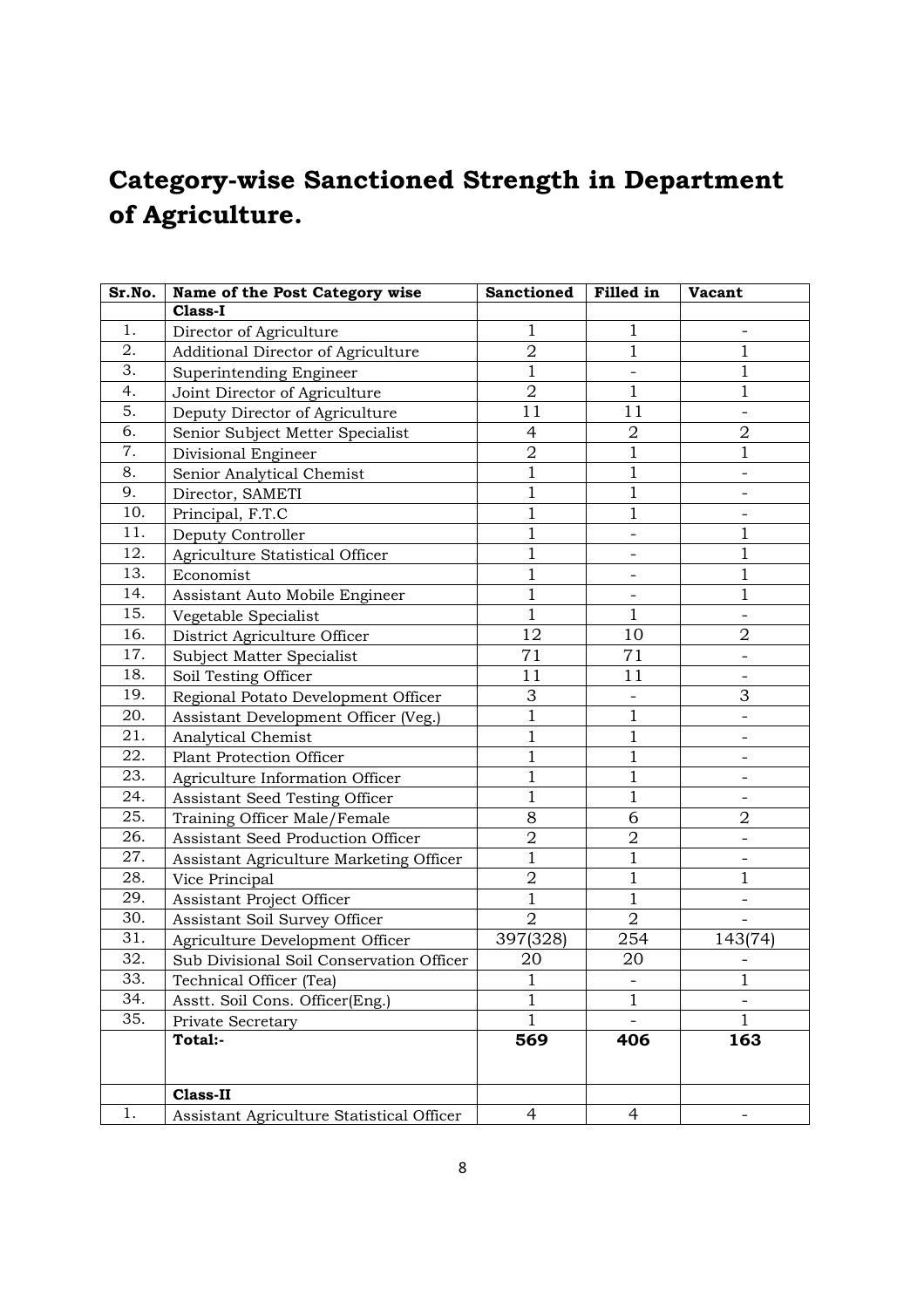| 2. | Administrative Officer         |  |  |
|----|--------------------------------|--|--|
| 3. | Assistant Agriculture Engineer |  |  |
| 4. | Superintendent Grade-I         |  |  |
| 5. | Section Officer (F&A)          |  |  |
| 6. | Law Officer                    |  |  |
| 7. | Map Officer                    |  |  |
| 8. | Assistant Director (Tea)       |  |  |
| 9. | Chief Tea Chemist              |  |  |
|    | <b>ТОТАІ.</b>                  |  |  |

| <b>S1.No.</b>     | Name of the Post Category wise       | <b>Sanctioned</b> |                 | Filled in                | <b>Vacant</b>            |
|-------------------|--------------------------------------|-------------------|-----------------|--------------------------|--------------------------|
|                   | <b>CLASS-III</b>                     |                   |                 |                          |                          |
| 1.                | Superintendent Grade-II              |                   | 47              | 47                       |                          |
| 2.                | Senior Assistant                     |                   | 153             | 141                      | 12                       |
| $\overline{3}$ .  | Senior Scale Stenographer            |                   | $\overline{5}$  | $\overline{2}$           | 3                        |
| 4.                | Junior Scale Stenographer            |                   | $\overline{17}$ | $\overline{1}$           | 16                       |
| 5.                | Steno Typist                         |                   | 5               |                          | 5                        |
| 6.                | Legal Assistant                      |                   | $\mathbf{1}$    | $\mathbf{1}$             |                          |
| 7.                | Dark Room Assistant                  |                   | $\overline{1}$  | $\overline{a}$           | $\mathbf{1}$             |
| 8.                | <b>Technical Assistant</b>           | 21                |                 | 16                       | $\overline{5}$           |
| 9.                | <b>Statistical Assistant</b>         | $\overline{31}$   |                 | $\overline{a}$           | 31                       |
| 10.               | Agriculture Extension Officer        | 978(698)          |                 | 530                      | 448(163)                 |
| 11.               | Clerk                                |                   | 235             | 75                       | 160                      |
| 12.               | Mechanic Grade-I                     |                   | 6               | $\mathbf{1}$             | 5                        |
| 13.               | Junior Engineer                      |                   | 83              | 41                       | 42                       |
| 14.               | Head Draftsman                       |                   | $\overline{4}$  | $\overline{4}$           | $\blacksquare$           |
| 15.               | Circle Head Draftsman                | $\overline{2}$    |                 | $\overline{2}$           | $\overline{\phantom{a}}$ |
| 16.               | Draftsman                            |                   | 29              | 29                       | $\blacksquare$           |
| 17.               | Junior Draftsman/Tracer              | 27                |                 | 15                       | 12                       |
| 18.               | Surveyor                             |                   | 48              | 21                       | 27                       |
| 19.               | Truck Driver                         | 43                |                 |                          | 48                       |
| 20.               | Jeep Driver                          | 70                | 113             | 65                       |                          |
| $\overline{21}$ . | Bulldozer-Cum-Heavy Tractor Operator |                   | 9               | $\overline{\phantom{a}}$ | 9                        |
| $\overline{22}$ . | Mechanic-Cum-Tractor Driver          |                   | $\overline{7}$  | $\overline{\phantom{a}}$ | $\overline{7}$           |
| $\overline{23}$ . | Mechanic Grade-II                    |                   | 45              | 3                        | 42                       |
| 24.               | <b>Tractor Driver</b>                |                   | 12              | 6                        | 6                        |
| 25.               | Drilling Operator                    |                   | $\overline{2}$  | $\overline{\phantom{a}}$ | $\overline{2}$           |
| 26.               | <b>Black Smith</b>                   |                   | 6               | 3                        | 3                        |
| 27.               | Craft Teacher                        |                   | $\mathbf{1}$    | $\mathbf{1}$             | $\qquad \qquad -$        |
| 28.               | Art Executive                        |                   | 1               | $\qquad \qquad -$        | $\mathbf{1}$             |
| 29.               | Editor                               | $\mathbf 1$       |                 | -                        | $\mathbf{1}$             |
| 30.               | Machine Operator                     | $\mathbf 1$       |                 |                          | $\mathbf{1}$             |
| 31.               | Photographer                         | $\mathbf{1}$      |                 | $\overline{\phantom{0}}$ | $\mathbf{1}$             |
| 32.               | Proff Reader                         |                   | $\mathbf{1}$    | $\overline{\phantom{0}}$ | $\mathbf{1}$             |
| 33.               | Compositor                           |                   | 3               | $\overline{\phantom{0}}$ | 3                        |
| 34.               | Mechanic Man                         |                   | $\overline{5}$  | $\mathbf{1}$             | $\overline{4}$           |
| 35.               | Artist                               |                   | $\overline{1}$  | $\overline{\phantom{0}}$ | $\overline{1}$           |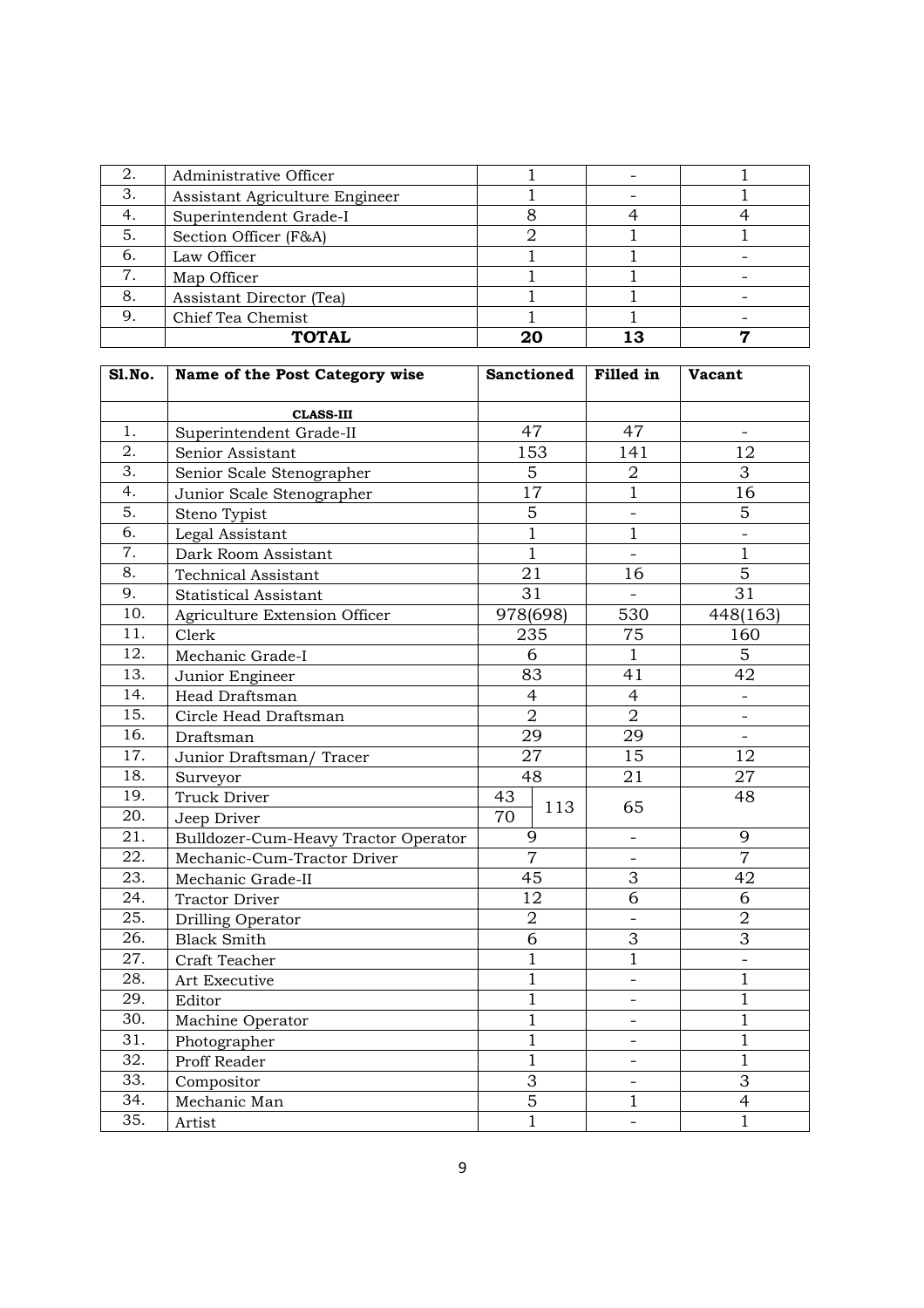| 36.              | <b>Book Binder</b>                    | $\mathbf 2$       | $\overline{\phantom{0}}$ | $\overline{2}$          |
|------------------|---------------------------------------|-------------------|--------------------------|-------------------------|
| 37.              | Assistant Machine Operator            | 1                 |                          | 1                       |
| 38.              | Off Set Machine Operator              | 1                 |                          | $\mathbf 1$             |
| 39.              | Welders                               | 6                 | $\overline{2}$           | 4                       |
| 40.              | Electrician Grade-II                  | $\overline{4}$    | 3                        | 1                       |
| 41.              | Tractor-Cum-Power Tiller Operator     | $\mathbf{1}$      |                          | $\mathbf 1$             |
| 42.              | Section Holder                        | 1                 | $\mathbf{1}$             |                         |
| 43.              | Assistant Librarian                   | 1                 | $\overline{\phantom{a}}$ | 1                       |
| 44.              | Technical Assistant (Projection)      | $\mathbf{1}$      |                          | $\mathbf 1$             |
| 45.              | Driller                               | $\overline{4}$    |                          | 4                       |
| 46.              | Assistant Driller                     | $\overline{2}$    | $\overline{\phantom{a}}$ | $\overline{2}$          |
| 47.              | Air Compressor/ Generator Operator    | $\mathbf{1}$      | $\mathbf{1}$             |                         |
| 48.              | Carpenter                             | 3                 | 3                        |                         |
| 49.              | Painter                               | $\sqrt{2}$        | $\overline{\phantom{a}}$ | $\mathbf 2$             |
| 50.              | Tyreman                               | $\mathbf{1}$      |                          | 1                       |
| S1.No            | <b>Sanctioned Posts Category Wise</b> | <b>Sanctioned</b> | Filled in                | <b>Vacant</b>           |
| $\overline{51}$  | Forman (Press)                        |                   |                          | 1                       |
| 52.              | Forman (Workshop)                     | 3                 | 3                        |                         |
| 53.              | Off Set Operator                      | 1                 |                          | 1                       |
| 54.              | Biogas Supervisor(AADO)               | 60                | 58                       | $\overline{2}$          |
| 55.              | Patwari                               | 6                 | $\overline{\phantom{0}}$ | 6                       |
| 56.              | Kanungo                               | $\overline{2}$    | $\overline{\phantom{a}}$ | $\sqrt{2}$              |
| 57.              | Laboratory Assistant                  | 38                | 37                       | $\mathbf 1$             |
| 58.              | Mistry                                | 1                 |                          | $\mathbf{1}$            |
| 59.              | Turner                                | $\overline{1}$    |                          | 1                       |
| 60.              | Plumber                               | $\mathbf{1}$      | $\mathbf 1$              |                         |
| 61.              | Projector Operator                    | 1                 |                          | 1                       |
| 62.              | Personal Assistant                    | 1                 | $\mathbf{1}$             |                         |
| 63.              | Tea Development Officer               | 1                 | 1                        |                         |
| 64.              | Tea Chemist                           | $\overline{3}$    | $\overline{2}$           | $\mathbf{1}$            |
| 65.              | Junior Tea Chemist                    | $\mathbf{1}$      | $\mathbf{1}$             |                         |
| 66.              | Tea Inspector                         | $\overline{4}$    | $\overline{2}$           | $\overline{2}$          |
|                  | <b>TOTAL</b>                          | 2058              | 1121                     | 937                     |
|                  | <b>CLASS-IV:</b>                      |                   |                          |                         |
| 1.               | Gestatnor Operator                    | $\overline{2}$    | $\overline{2}$           |                         |
| 2.               | Jamadar                               | 20                | 13                       | $\overline{7}$          |
| $\overline{3}$ . | Daftri                                | $\boldsymbol{2}$  | $\mathbf{1}$             | $\mathbf{1}$            |
| 4.               | Inker                                 | $\overline{2}$    | $\qquad \qquad -$        | $\sqrt{2}$              |
| 5.               | Machine Cleaner                       | $\overline{3}$    | $\overline{1}$           | $\overline{2}$          |
| 6.               | Beldar                                | 469               | 376                      | 93                      |
| 7.               | Peon                                  | 131               | 105                      | 26                      |
| 8.               | Chowkidar                             | 67                | 53                       | 14                      |
| 9.               | Cleaner                               | 33                | 15                       | 18                      |
| 10.              | Helper                                | 36                | 26                       | 10                      |
| 11.              | Mali                                  | $\overline{2}$    | $\overline{\phantom{a}}$ | $\overline{\mathbf{2}}$ |
| 12.              | Cook                                  | $\sqrt{2}$        | $\mathbf{1}$             | $\mathbf{1}$            |
| 13.              | Sweeper                               | 6                 | $\overline{4}$           | $\overline{2}$          |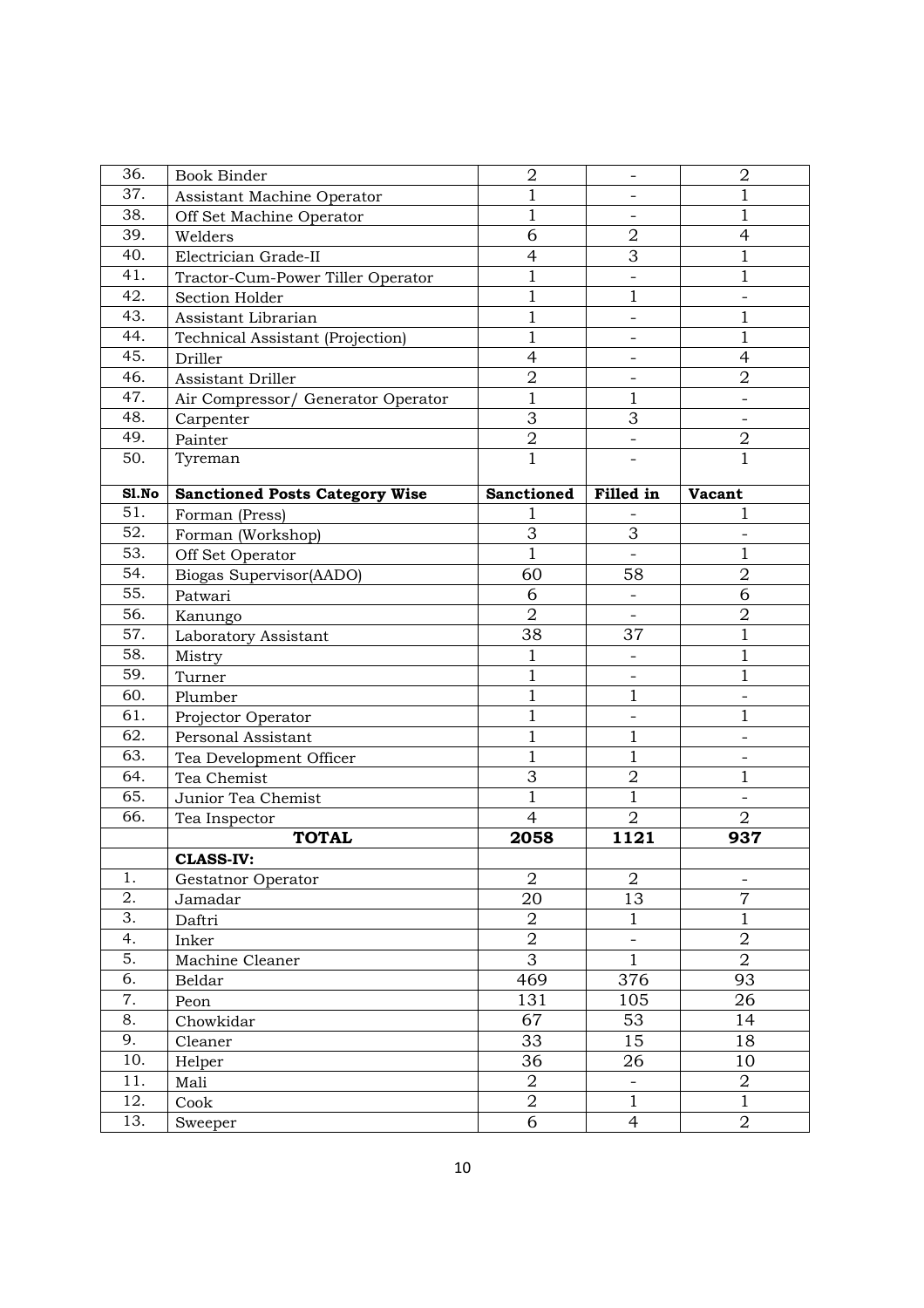| 14. | Plough Man              |      |      |      |
|-----|-------------------------|------|------|------|
| 15. | Chainman                | 16   |      | 16   |
| 16. | Rougher (Class-IV Post) | ι5   |      |      |
| 17. | Messenger               |      |      |      |
| 18. | Khalasi                 |      |      |      |
|     | <b>TOTAL</b>            | 814  | 607  | 207  |
|     | <b>Grand Total</b>      | 3461 | 2147 | 1314 |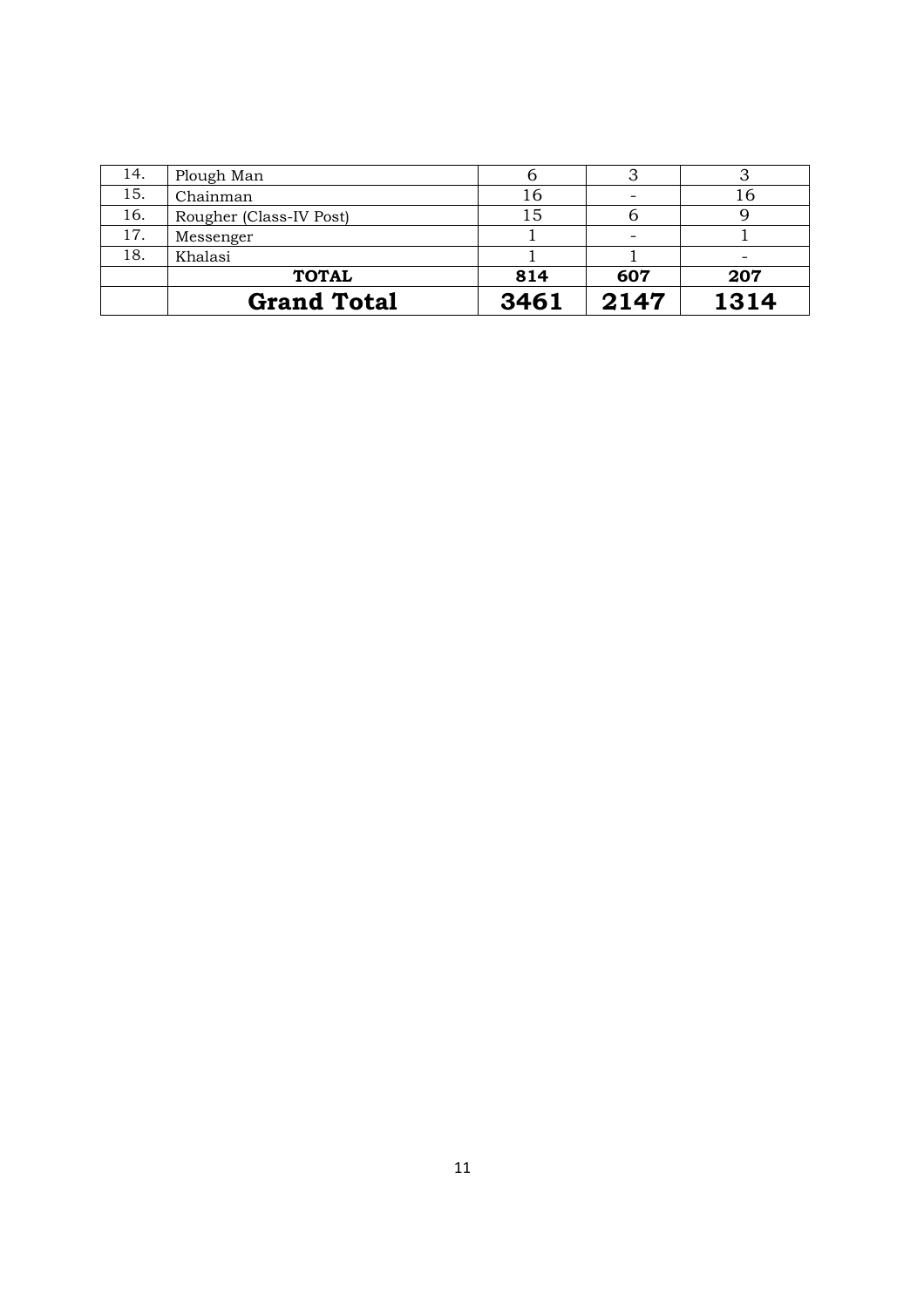#### **CHAPTER-III**

#### **FUNCTIONS AND RESPONSIBILITY OF THE DEPARTMENT**

#### **3.1 Functions, Objective and responsibility of the Department**

Department of Agriculture has to perform the following functions to develop Agriculture industry in the State.

- Implementation of Agriculture development schemes under State plan and Centrally Sponsored sectors, aiming at the integrated development of Agriculture, so as to ensure balanced development of Agriculture industry in all agro climatic regions of the State to achieve improvement in Agriculture production and productivity.
- Maintenance of S.M.F., P.D.S. for demonstration of modern agriculture practices to the farmers and production of quality seed for distribution to the farmers.
- Strengthening of training and extension programme for the transfer of technology to the farmers for increasing Agriculture production by organizing training camps/workshops/Seminars/Courses/study tours formulation of groups for production of different entrepreneurs to make the economy of farmer better for their livelihood as well as to technical officers and field functionaries of the Department.
- Enforcement of various acts relating to Seed, Fertilizer,Pesticides etc.
- Promotion of integrated Pest Management (IPM) for Agriculture Crop protection through use of technologies like use of bio-chemicals, biological control of insect pests and diseases etc.that may reduce the use of chemicals, harmful for human health and environment.
- Strengthening of Agriculture Marketing to provide marketing facilities to the farmers at their door step. The infrastructure facilities in term of market yard/collection centre and better road network need to be created and strengthen alongwith providing training about proper marketing of produce to get good price.
- Contingent plan in order to meet exigencies arise out of unforeseen circumstances, a contingent plan needs to put in place so that programme could be implemented without any hurdle and financial provisions needs to kept for the same. It is also desirable that the field staff is oriented towards farm relating contingent plan and their implementation by giving them training for the same.

 In order to achieve the above objectives it is imperative to frame a training manual to provide training to all employees of the department at regular interval to improve and upgrade their skills for delivering better services to the Agriculturist of the State.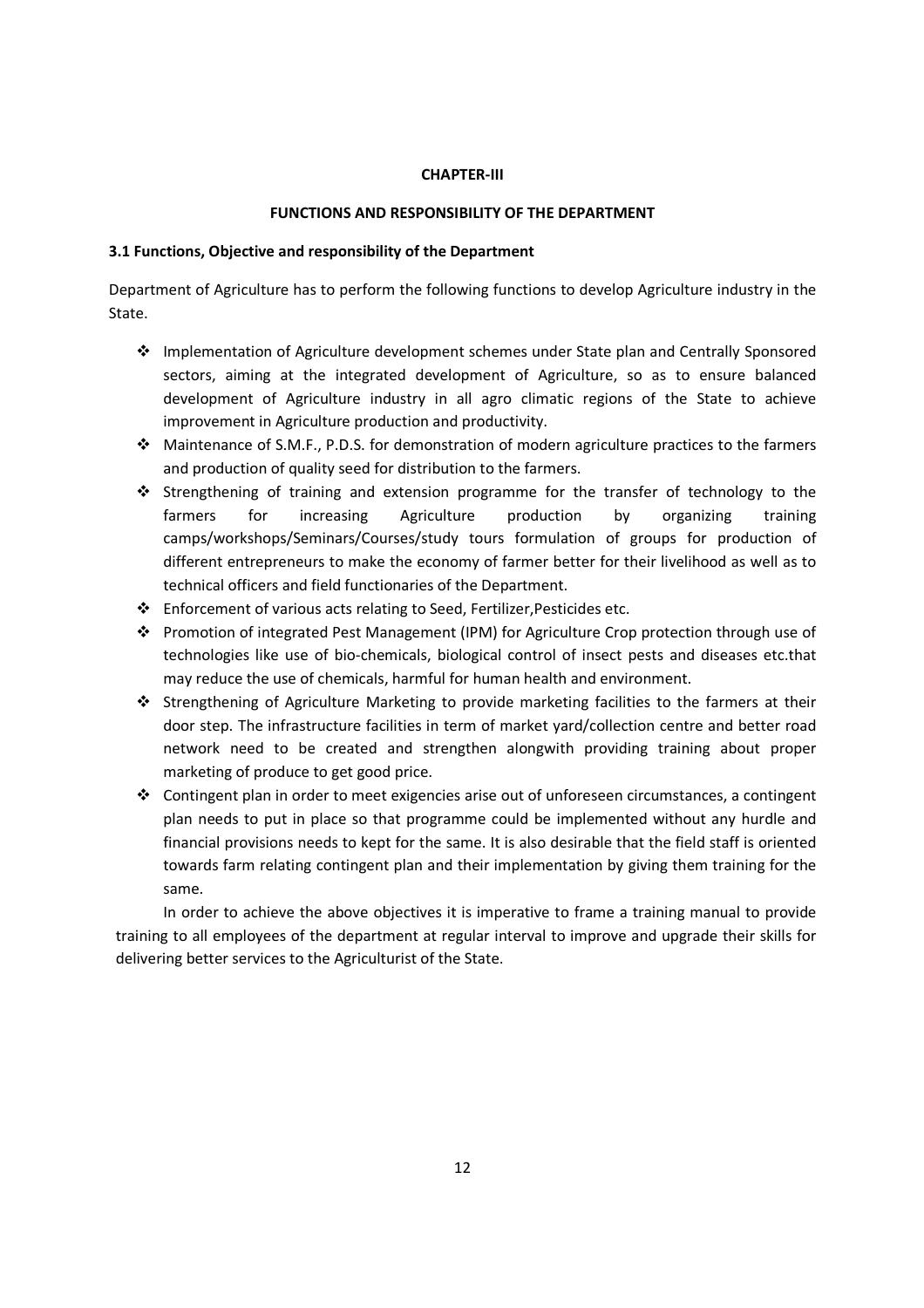#### **CHAPTER-IV**

#### **ORGANISATIONAL SET UP OF THE DEPARTMENT**

In broad terms, the departmental set up is divided into three levels as under:-

- i) The Secretariat
- ii) The Directorate
- iii) The District level and other field offices.

There is a clear and distinct division of functions between the Secretariat, the Directorate and the field offices.

#### **4.1 The Secretariat**

 Department of Agriculture works under the administrative control of the Secretary (Agriculture) to the Govt. of Himachal Pradesh, who assists and provides support to the Minister in charge of the Department. All the Govt.policies, programmes, plans, rules and instructions are framed, approved and finally issued for implementation by the Secretariat.

#### **4.2 The Directorate**

 The functions of the Directorate are planning, Technical and Financial Management, Monitoring of progress under various schemes/programmes/projects and providing necessary feedback to the State Govt.about implementation of various policies and programmes of the State Govt. The Directorate is headed by the Director of Agriculture and supported by the technical and non technical staff at the Directorate and field level.

#### **4.3 The District Level and Other Field Offices**

Each district has an office of Deputy Director of Agriculture, who is assisted by other technical Officers like District Agriculture Officer, Subject Matter Specialist, Sub Divisional Soil Conservation Officer, Agriculture Development Officer, Junior Engineer, Surveyor, Draftsman , Ministerial staff etc at the District headquarter and block level . Actual execution and implementation of the polices/programmes, schemes is done at this level.

#### **4.4 The organizational chart of the Department of Agriculture**

 The organization set up of department of agriculture has been given in the form of chart for better overview at **Annexure-II.** 

#### **CHAPTER-V**

# **DUTIES AND RESPONSIBILITIES OF VARIOUS POSTS IN THE DEPARTMENT OF AGRICULTURE, HIMACHAL PRADESH.**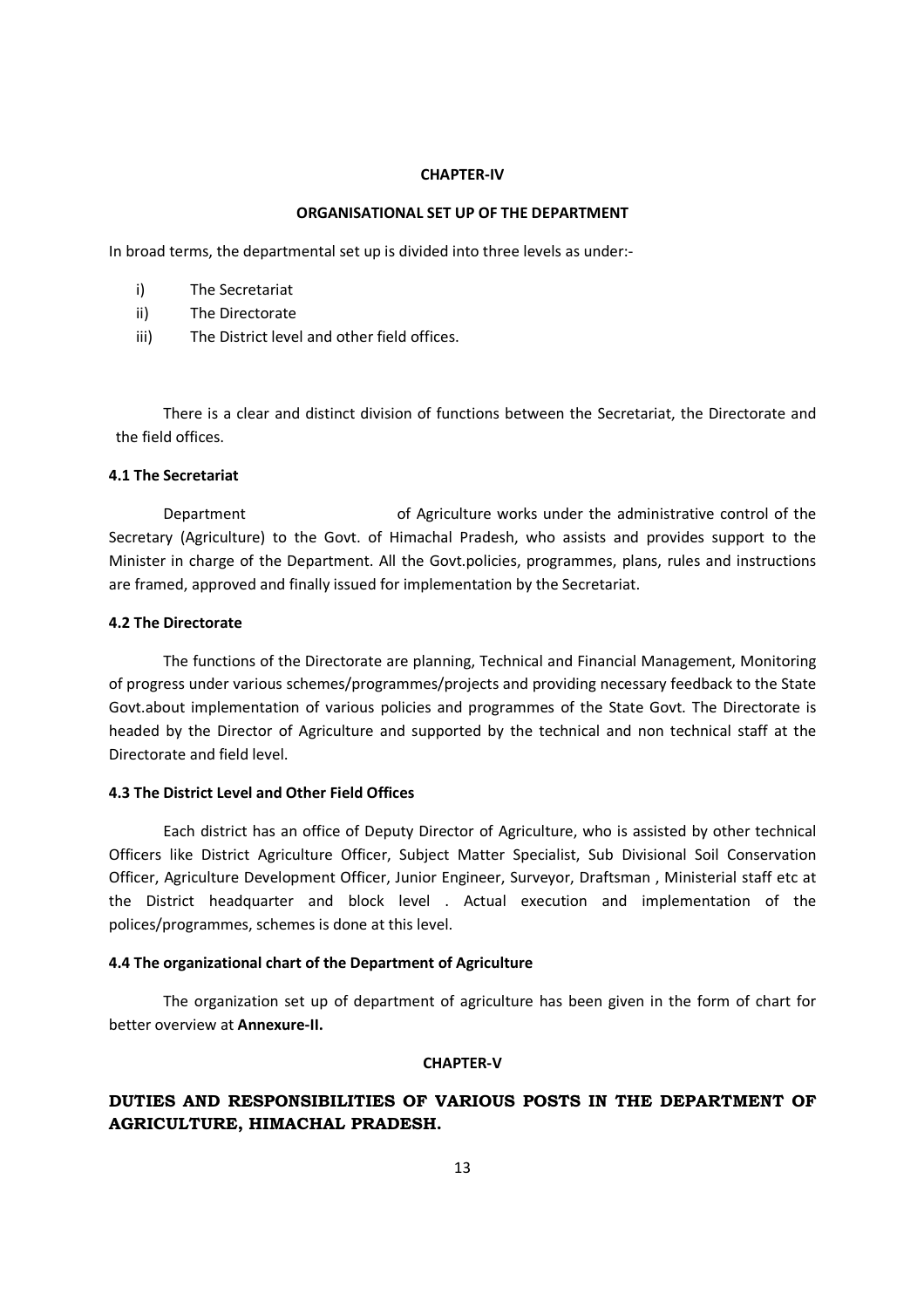# **1. Director of Agriculture**.

- 1. Director, Department of Agriculture being the Administrative and Professional head of the Agriculture Department in the State, exercise all the Technical, Administrative & Financial Powers as exercised by the Heads of the Department in Himachal Pradesh Government.
- 2. He also acts as Chief Technical Advisor to the State Government on all matters relating to the Agriculture Department.
- 3. He controls all the Agricultural Development affairs in the State and shall issue special instructions/directions considered necessary for Administrative and Professional reasons.
- 4. Any major Policy matter relating to professional activity shall be undertaken by him in consultation with other Senior Officers of the Department who are specialist in their disciplines.
- 5. He is also respectable for preparation of the budget and appropriation proposals for the department for consideration and approval of the Government.
- 6. Submission of all the reports and returns of the Government (Monthly/Quarterly/Annual Progress reports).
- 7. He exercises all the powers delegated to him by the Government and is directly answerable to the Government being head of Agriculture Department, Government of Himachal Pradesh.
- 8. Maintain proper Liaison with Ministry of Agriculture Government of Himachal Pradesh.

#### **2. Additional Director of Agriculture, Dharamsala**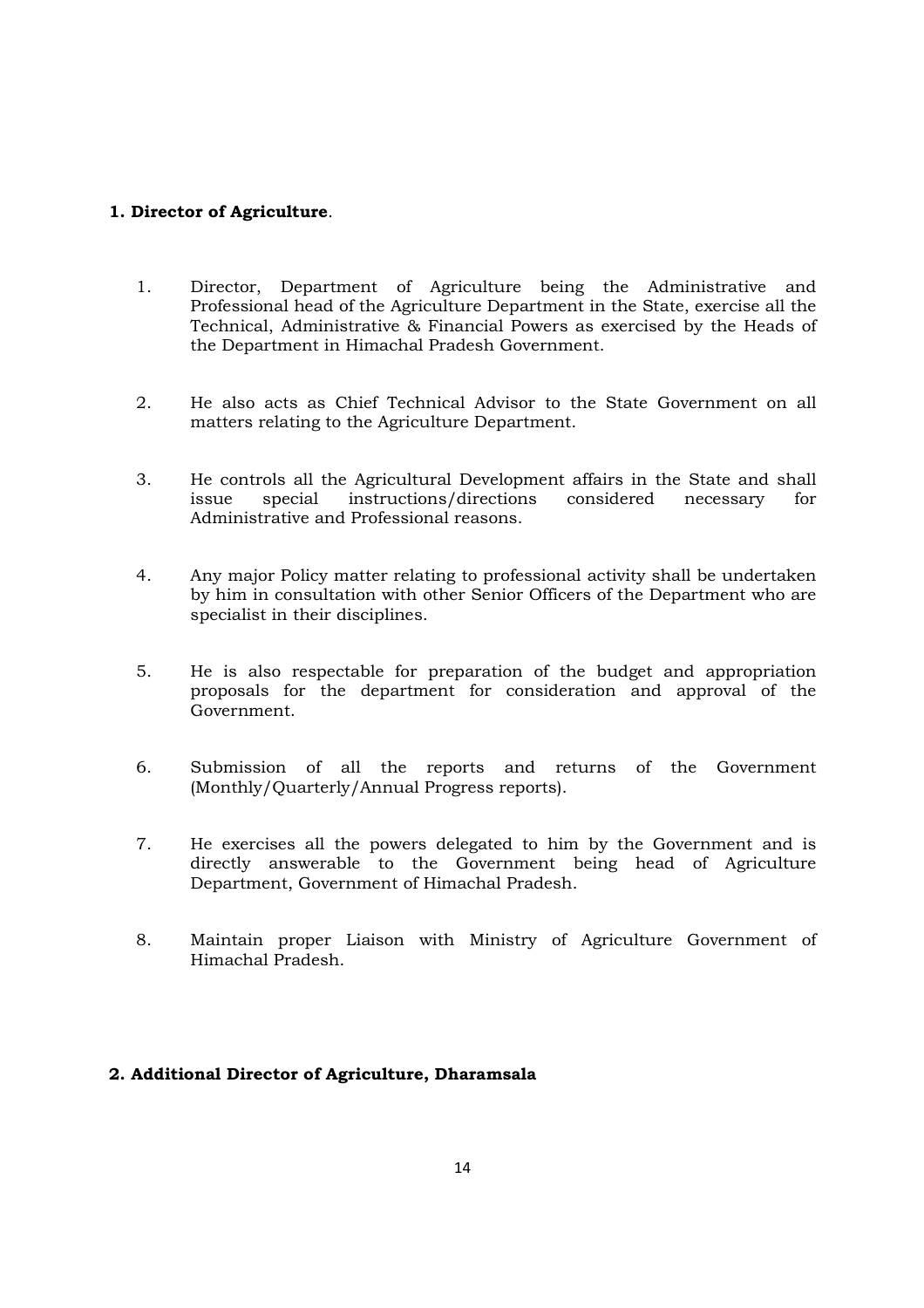- 1. He is responsible for coordination and monitoring of Agriculture Production Programme in his jurisdiction.
- 2. He is also Controlling Officers of North Zone (Distt. Kangra, Mandi, Hamirpur, Chamba & Una).
- 3. He will also exercise all the administrative and financial powers attached to his post in the capacity of being controlling officer of North Zone.
- 4. He shall be required inspect the institutions under his control and after inspecting the institutions will record inspections notes.

# **3. Joint Director of Agriculture (C)**

- 1. The Joint Director of Agriculture (I) shall assist the Director of Agriculture in the performance of his duties and responsibilities.
- 2. He will be responsible for getting finalized all the establishment matters.
- 3. He will be responsible for getting finalized all Court Matters.
- 4. He will be responsible for getting finalized all the Soil & Water Conservation, Technical, Extension & Training and Project formulation maters.
- 5. He shall be required to inspect the institutions under his Control and after inspecting the institutions will record inspection notes.
- 6. Any other job assigned by the Head of Department.

# **4. Joint Director of Agriculture (II)**

- 1. The Joint Director of Agriculture (II) shall assist the Director of Agriculture in the performance of his duties and responsibilities.
- 2. He will be Officers Incharges Planning & Monitoring, Bill & Cash, Potato & Marketing and Budget & reconciliation branches.
- 3. He will be responsible for getting finalized all Audit & PAC Matters.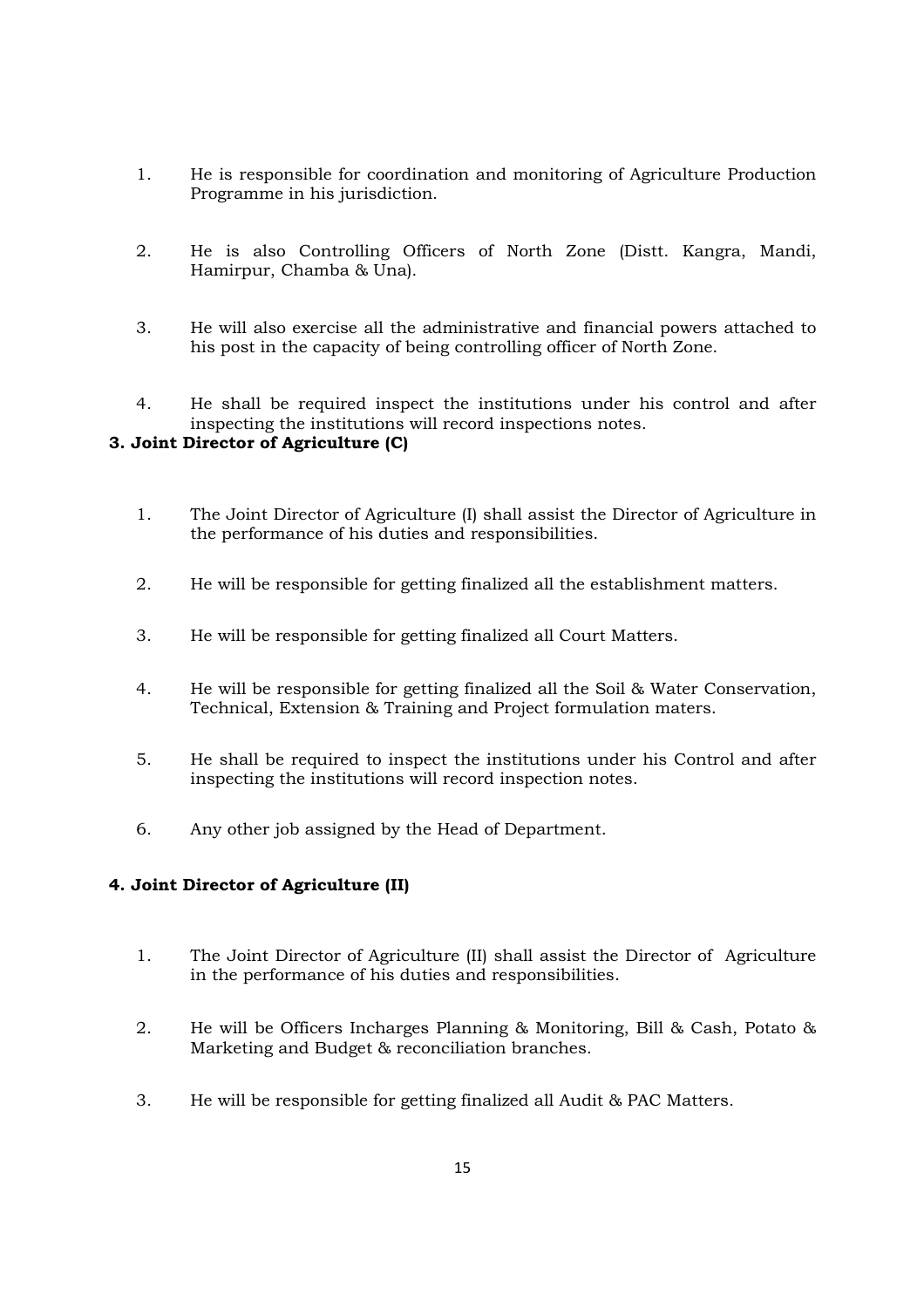- 4. He shall be required to inspect the institutions under his control and after inspecting the institutions will record inspections notes.
- 5. Any other job assigned by the Head of Department.

# **5. Deputy Director of Agriculture/District Agriculture Officers (Kinnaur & Lahaul Spiti).**

- 1. Preparation of Block wise Agriculture Production Programme.
- 2. Arranging and stocking of Agriculture inputs at all sale points in the district timely and adequately.
- 3. Effective control of the extension functionaries of the block level and timely monitoring and evaluation of the different development programme.
- 4. Point wise reporting of the achievements every month of the ADA/Directorate.
- 5. Overall responsibility for the high yielding varieties programme.
- 6. Organization & imparting training alongwith the Agriculture Officers, Agriculture Development Officers, Agriculture Extension Officer at District, Block Headquarters.
- 7. Organization and imparting training alongwith the Agriculture Officers, Agriculture Development Officers, Agriculture Extension Officer at Distt., Block Headquarters.
- 8. Reviewing fertilizer and sale stock position from time to time including private sale.
- 9. Undertaking intensive touring during campaign period so that all the blocks are covered.
- 10. Holding joint review with the Assistant/Deputy Registrar Cooperative Societies regularly to see the bottlenecks regarding inputs are removed at various levels and keeping the Deputy Commissioner informed about the programme of the campaign.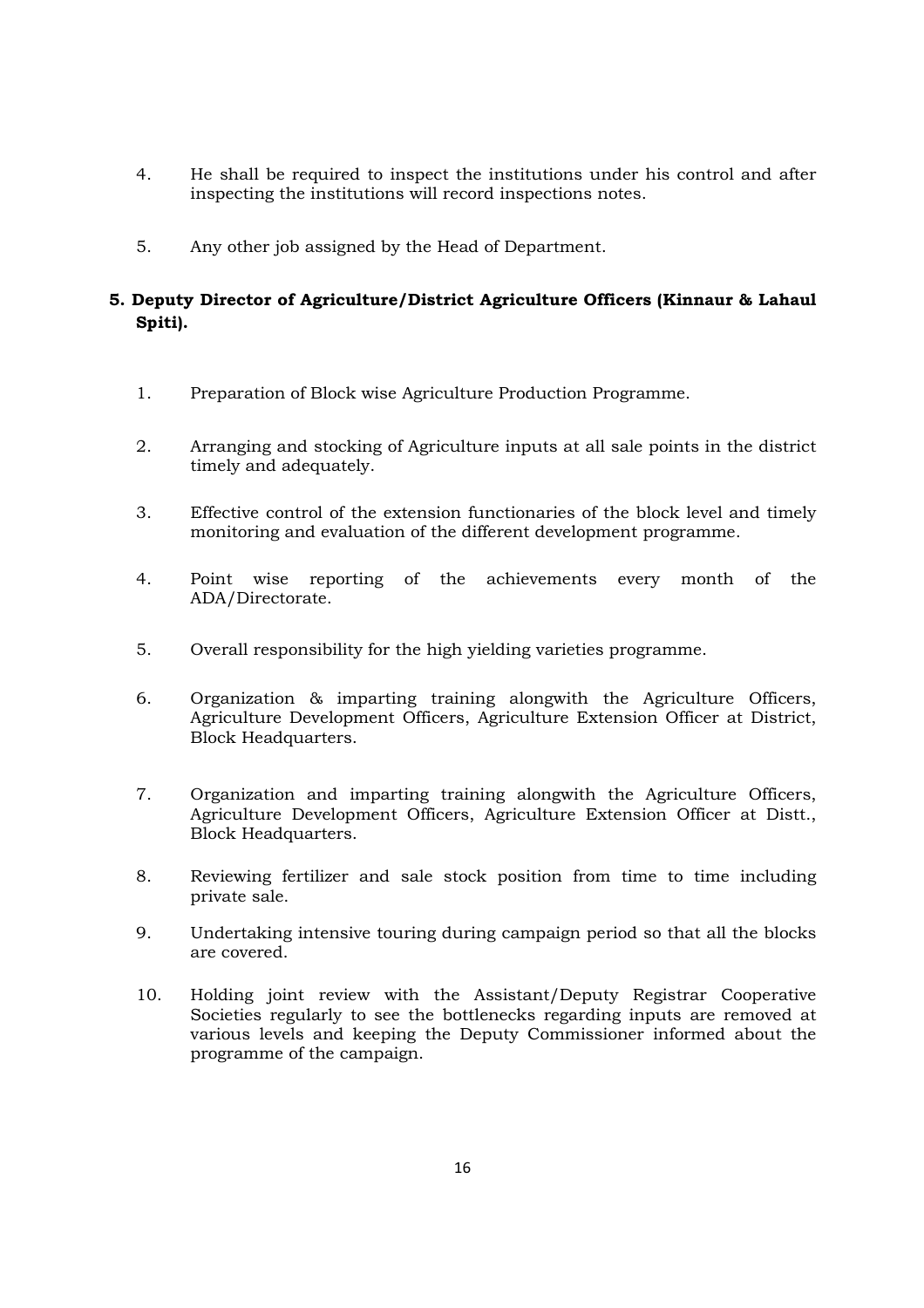11. To convene a meeting of the district level irrigation committee every month in order to shot and to remove the bottlenecks and to utilize the available irrigation potential.

# **6. Deputy Directors of Agriculture (P&M)**

- 1. All over Incharge of Branch-6 (Potato & Marketing).
- 2. To assist the Director of Agriculture in respect of all scheme pertaining to Potato, procurement & distribution of certified seed potato, potato development station in the state, production of foundation seed potato and its distribution, procurement of breeder seed potato from C.P.R.I.
- 3. To assist the Director of Agriculture, in respect of all schemes pertaining to marketing, Marketing of Agriculture produce, MIS & supports price etc, AG Mark, Daily weekly market rates, Import & Export returns, Grading slanders of various crops, Co-ordination and supervision of Marketing activities of H.P. marketing Board.
- 4. To assist the Director of Agriculture, in respect of all schemes pertaining to plant Protection, Demand & supply of Plant Protection material and equipments, High Level purchase Committee Meeting, Finalization of rate contract & scrutiny of tenders, submission of monthly and quarterly reports of Plant Protection Activities, enforcement of quality control under insecticide act of 1968, I.P.M. Bio Pesticides, State pesticide Testing Laboratory.
- 5. Any other job assigned by the Head of Department.

#### **7. Agriculture Statistical Officer.**

- 1. Over all control of Statistical schemes.
- 2. Estimation of crop yield/production of important crops by random sampling method for crop forecasting by the Director of Land records.
- 3. Maintenance of Statistical data relating to all the crops.
- 4. Liaison with the Director of Land Records, Himachal Pradesh & Director of Economics, Ministry of Agriculture, Govt. of India, & National Sample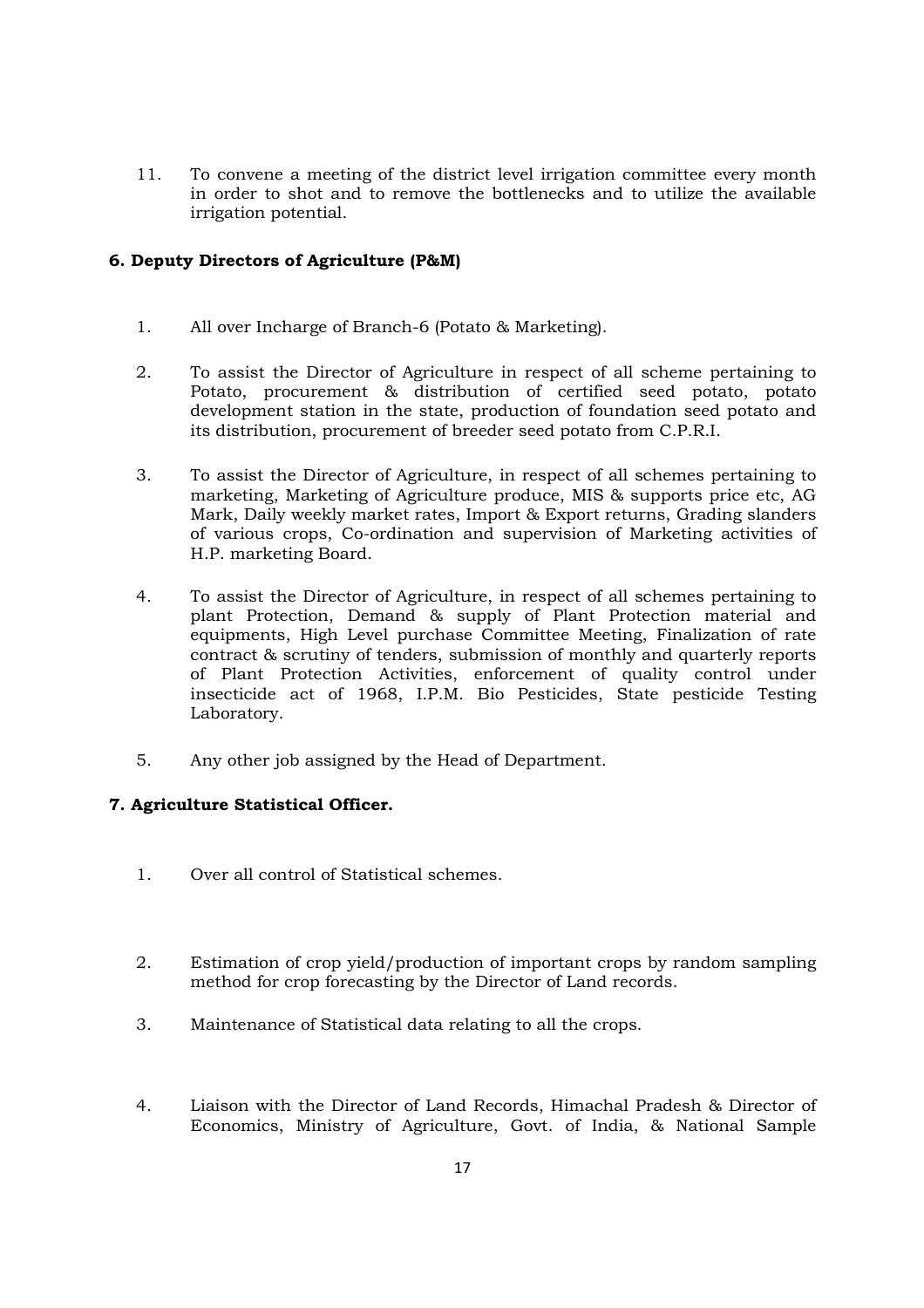Survey Organization, Govt. of India in Agriculture Statistics & Agriculture census work.

# **8. Vegetable Specialist.**

- 1. To assist the Director of Agriculture in respect of all vegetable scheme.
- 2. He will perform the duty of Officer Incharge Planning & Bill & Cash Branch.
- 3. Any other job assigned by the Head of Department.

# **9. Distt. Agriculture Officers.**

- 1. To assist the Dy. Director of Agriculture concerned District.
- 2. To arranged timely supply of Fertilizer in different sales in the District with the help of HIMFED.
- 3. To ensure that no Fertilizer of low quality is distributed.
- 4. To ensure that timely arranging and socking of Agriculture inputs.

5. Any other job assigned by the Dy. Director of Agriculture, concerned district. **10. Agriculture Development Officer (Vegetable)** 

- 1. He is to assist the Head of Department in organizing the timely arranging and stacking of Vegetable seed.
- 2. Any other job assigned by the Head of Department.

# **11. Plant Protection Officer**

1. Drawing & Disbursing Officer in respect of Directorate of Agriculture staff.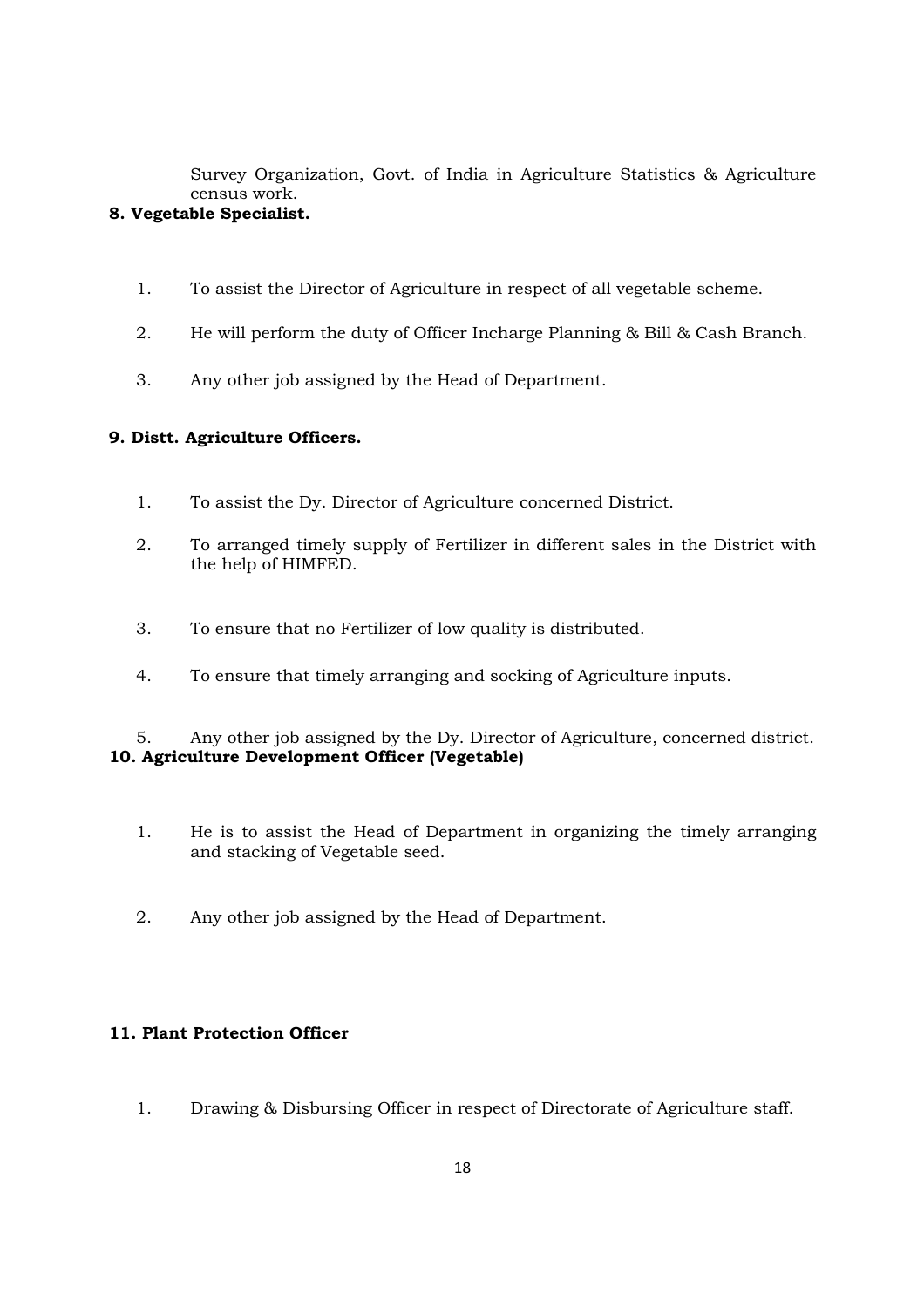2. He is responsible for pushing up Plant protection measure in Pradesh.

# **12. Assistant Agriculture Marketing Officer.**

- 1. He is to assist the Dy. Director of Agriculture (P&M) in organizing the markets and grading of the various Agricultural products of the Pradesh.
- 2. Any other job assigned by the Head of Department.

# **13. Agriculture Information Officer.**

- 1. He is responsible for the field publicity of Agricultural extension and research activities of the department & is to arrange exhibitions within and outside the Pradesh.
- 2. Any other job assigned by the Head of Department.

#### **14. Soil Testing Officers.**

- 1. They will be responsible for carrying out Soil Testing of Farmers field samples and that of govt. farms and will convey the results well convey the results well before the time of sowing to the respective agencies.
- 2. They will also lay out minikit and demonstration trials (both varietal and fertilizer trials) from the share of entire district.
- 3. They will also be responsible for the additional duties assigned to them during special campaign.

#### **15. Senior analytical Chemist**

1. Overall Incharges of Central Laboratory, in check analysis of soil sample received from all the twelve districts soil testing laboratories.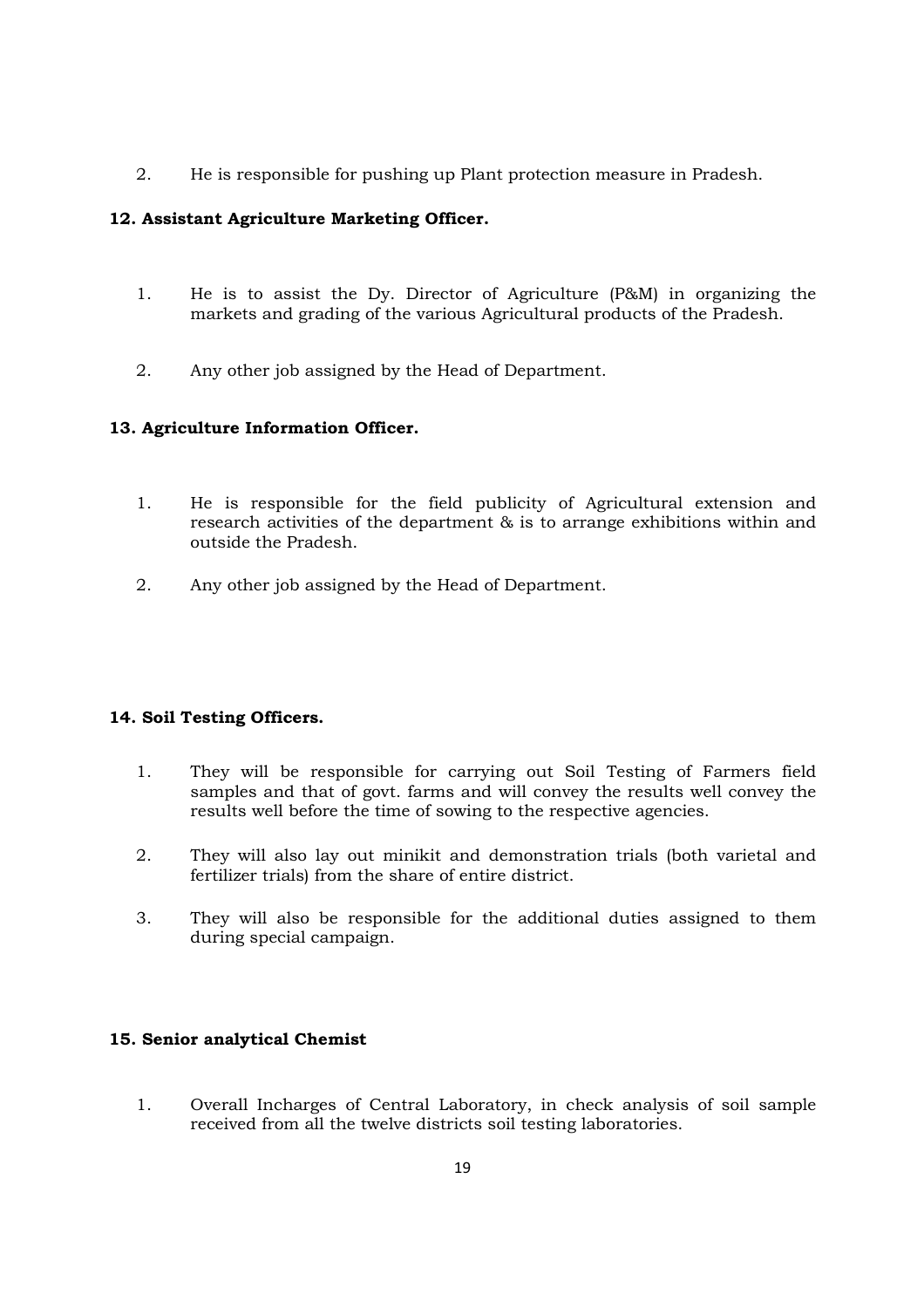2. Overall control of all the Soil Testing Laboratories and Mobile Vans.

#### **16. Principal Farmer Training Centre Sundernagar**

- 1. To formulate training and schedule programme relating to Agriculture activities in consultation with ADA/DDA's & implement them.
- 2. He will impart to the farmer training courses etc.
- 3. To organize training camps are field level in consultation with DDA's of adjoining Distt.

# **17. Assistant Soil Survey Officer**

 He is responsible for the Soil Survey works in Himachal Pradesh and also prepared capability maps under the guidance of the Dy. Director of Agriculture.

# **18. Analytical Chemist**

 The Incharge of Soil Testing/Laboratory and rendered Advisory Service to the cultivators.

# **19. Deputy Controller (F&A)**

 In an endeavour to strengthen the mechanism of internal financial control in the department, he will:-

- 1. He will assist the department in the preparation of Budget Estimates.
- 2. He will examine all financial sanctions, fixation of pay, step up cases, GPF cases, store stock purchases.
- 3. Reconciliation of accounts of department with A.G.
- 4. He will function as member of Purchase committee/Tender committee/Works committee.
- 5. Any other duty as may be assigned by the Head of department.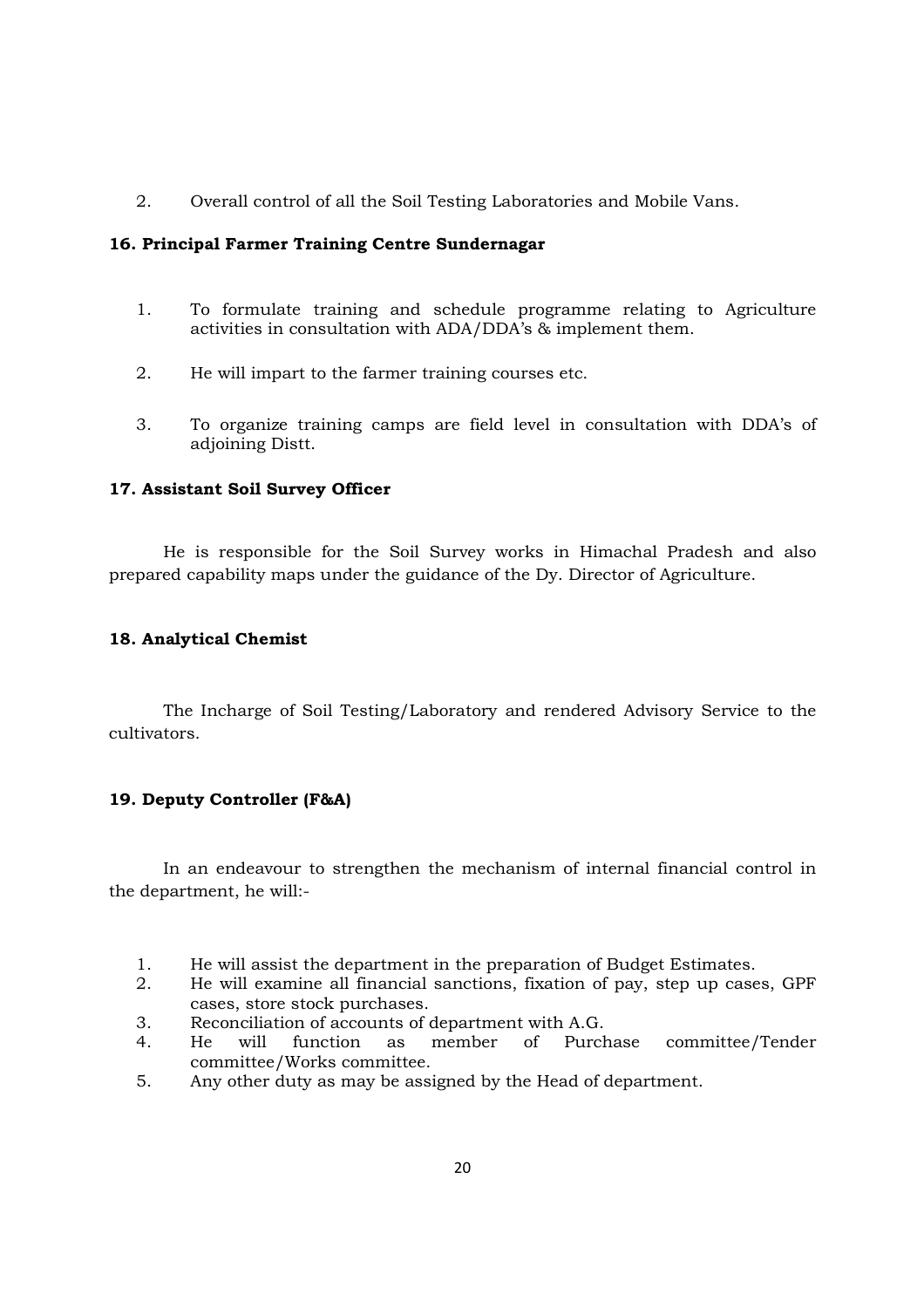#### **20. Law Officer**

- 1. To look after all the legal work of the Department.
- 2. To prepare petitions/applications/replies to all the Court cases pertaining to the department in the various Courts including the Hon'ble Supreme court of India.
- 3. To tender legal opinion on the files/matters pertaining to all the sections of the Department.
- 4. To attend the Court Cases of the Department as and when required.

#### **21. Subject Matter Specialist.**

- 1. Preparation of Agriculture Development officer circle wise Agriculture production programme.
- 2. Arranging and stocking all the inputs at all the sale points in block, timely and adequately.
- 3. To report shortage of seeds, Fertilizers etc. if any, immediately to the District level Officers of Deputy Commissioner.
- 4. Intensive louring during the campaign period. Inspection lf field problems such as diseases, insect pest attacks etc.
- 5. To ensure full utilization of irrigation potential.
- 6. To ensure quality of inputs by the drawing samples of seeds and fertilizer under the Acts from various government undertaking/ private sale outlets.
- 7. Organizing field days/Demonstrations under various schemes.
- 8. Better coordination with Panchayat, Samities at Block Level.
- 9. Preparation of Block wise data/information regarding agriculture activities.

#### **23. Training Officer**

 They are responsible for imparting instructions to the trainees in the Director SAMETI Mashobra/FTC, Sundernagar, where village level workers are trained for field duties.

#### **24. Agriculture Development Officers.**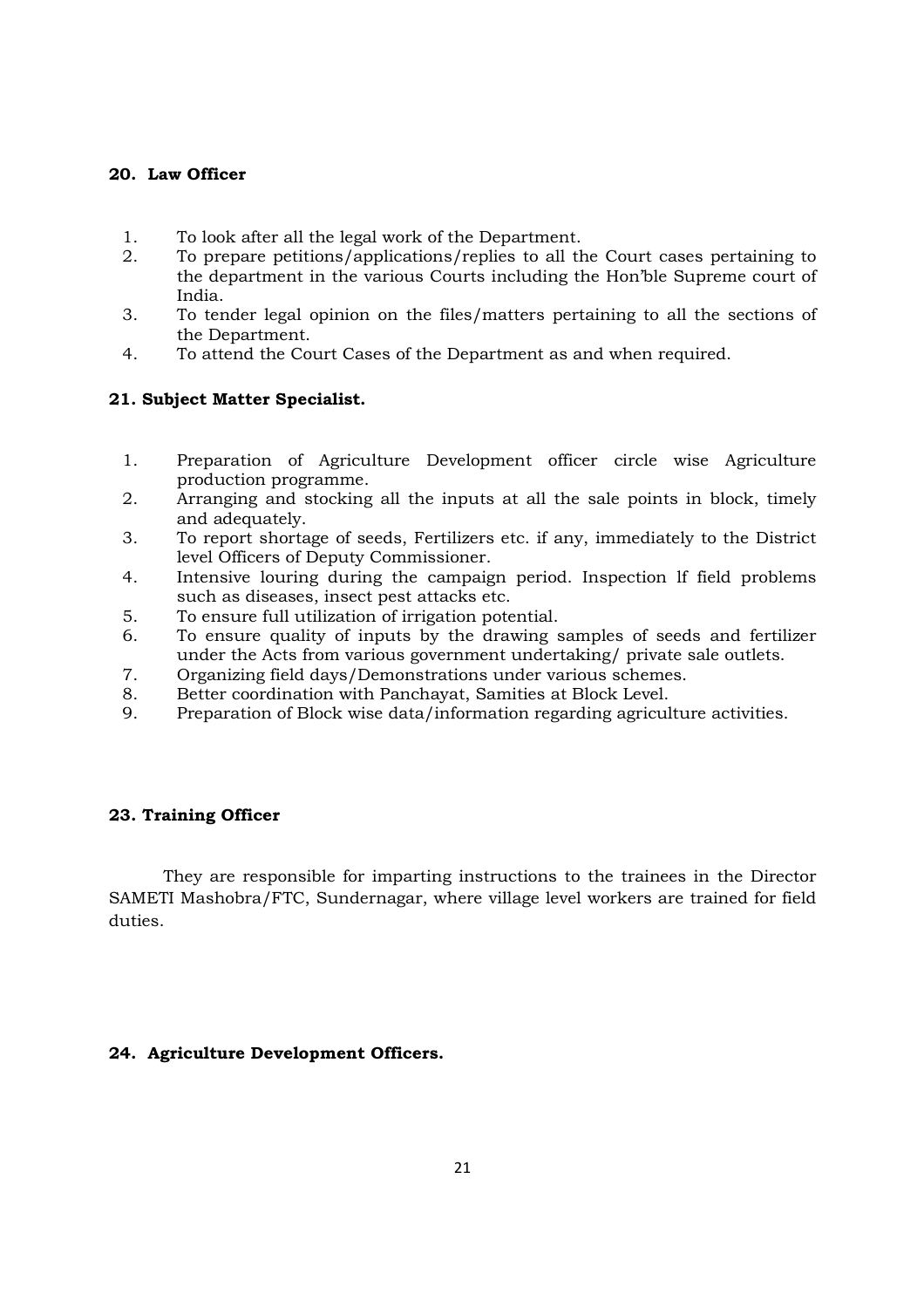- 1. Preparation of Agriculture Extension Officer circle-wise Agriculture production Programme.
- 2. Arranging and stocking all the inputs at all the sale points in the block timely and adequately.
- 3. To coordinate stocking of fertilizer/Plant Protection measures at various sale points in the block with HIMFED/Coop. Societies, HPMC, HP Agro Industries Corporation.
- 4. To organize farmers training camps at village level.
- 5. To report shortage of seed, fertilizer etc. if any, immediately, to the SMS of DDA.
- 6. Intensive touring during the campaign period.
- 7. To ensure full utilization of irrigation potential.
- 8. Reporting the achievement every month to the DDA's/DAO's.

# **26. Assistant Agriculture Development Officer**

- 1. To prepare and implement crop diversification plan particularly for irrigated areas in block.
- 2. To implement Biogas Development Programme.
- 3. To advise farmers about market intelligence, post harvest handing, agroprocessing marketing and value addition of agriculture produce.
- 4. To assist the efficiency of irrigation system, gap in irrigation potential created by various agencies and actually utilized in the block.
- 5. To assist SMS/ADO in execution of all Agriculture development Schemes, extension and farmers training, conduct of demonstrations/trials.
- 6. Inputs management, handing of inputs/stores in the absence of AEO's.
- 7. Any other work assigned by the officers from time to time.

# **28. Agriculture Extension Officers.**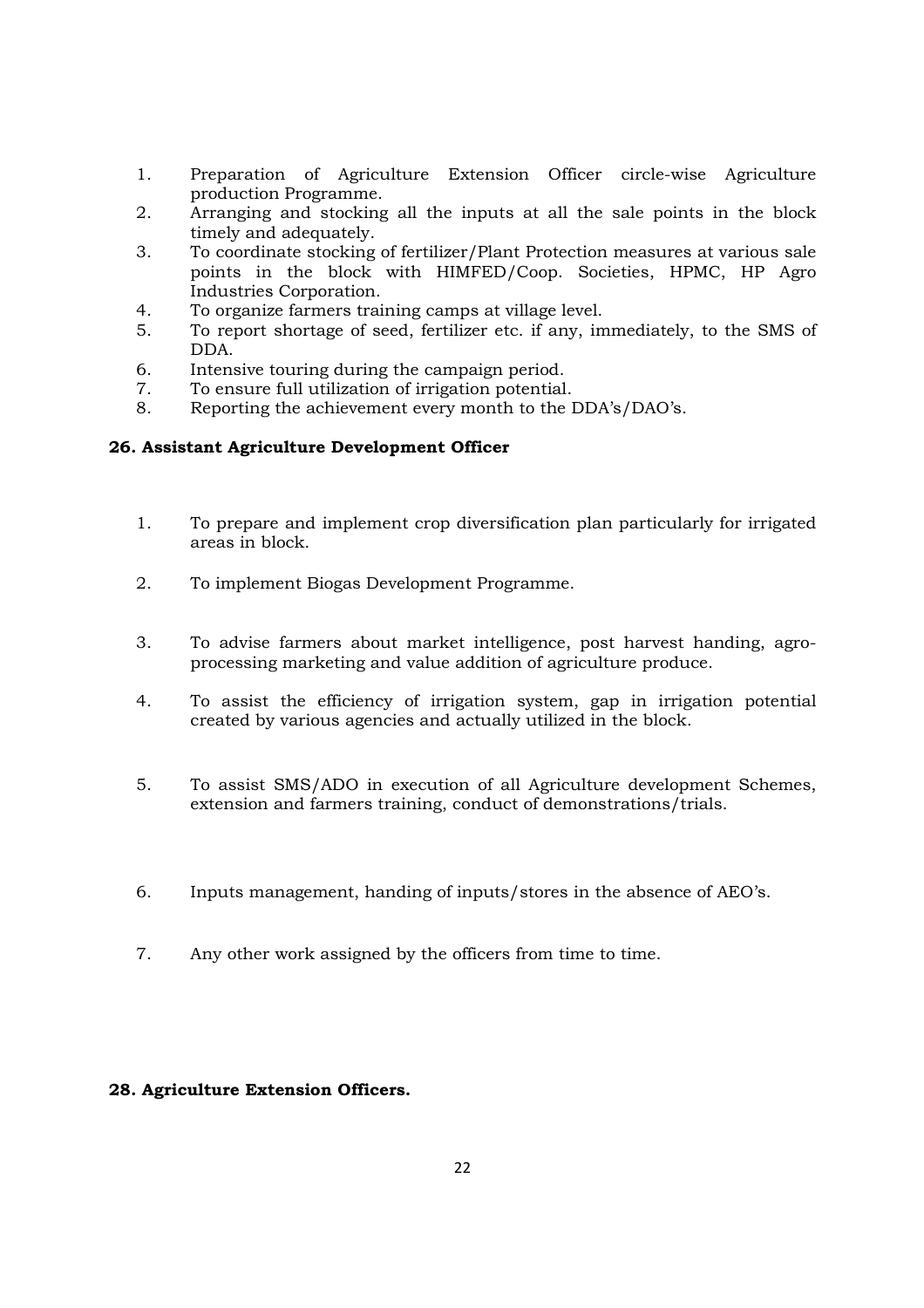- 1. Arranging supply of Agricultural inputs from District Head Quarter.
- 2. Organize the training camps for farms.
- 3. Contacting the farmers for supply of Agriculture inputs.
- 4. Organise field days.
- 5. Collection of Soil Samples representing Village, Panchayats and submission to District Laboratory and ensure distribution of Soil Health Cards.

#### 6. Coordination with Panchayats (PRI's).

# **29. Divisional Engineer, Shimla, Mandi at Bhangrotu, Kanga at Palampur.**

 Check the schemes/works executed by the Sub Divisions and accord the Technical/Financial approval of big/large schemes and also monitor the working of Sub Divisions.

#### **30. Sub Divisional Soil Conservation Officers.**

 They are responsible for the planning/execution of Soil Conservation minor irrigation works in their respective jurisdiction under the over all control of Deputy Director of Agriculture.

#### **31.Junior Engineers**

 Designing and execution of Soil Conservation schemes and recording of measurement of works execution of Soil Conservation estimate of const of works and preparation of original map of the land to be benefited the schemes.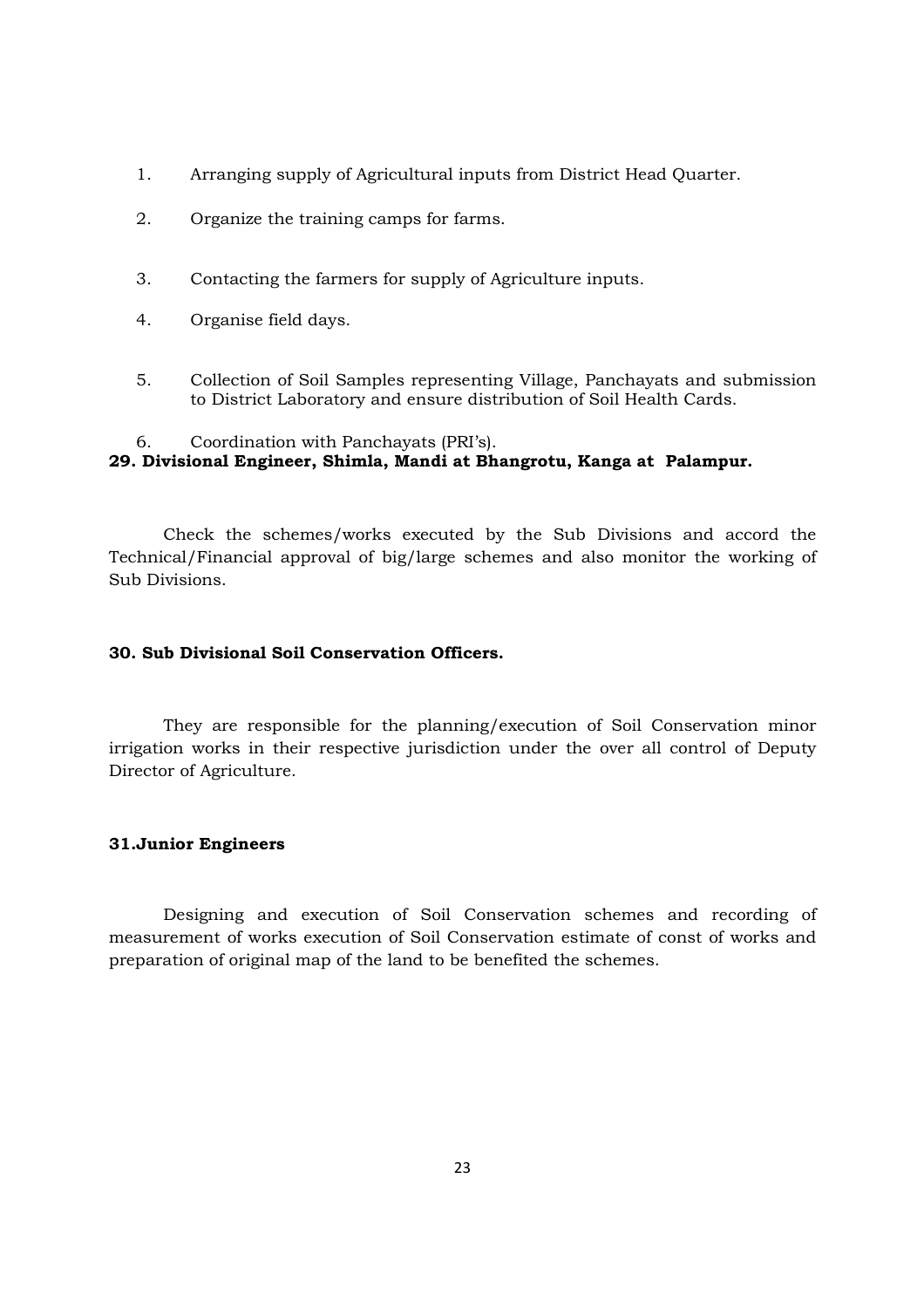#### **32. Superintendent Grade-I**

 The Superintendent Grade-I is normally Incharge of one section and has generally to perform the following duties and functions.

- 1. To go through the dak as received by him and take the following steps:
	- a) Mark the mis-sent receipts to the concerned sections.
	- b) Submit the important communications for perusal of the higher authorities through Branch Officer, at dak stage, in case the said authorities have not seen any such communication.
	- c) Retain receipts of secret/confidential or urgent nature, which he may like to deal himself in which case the said receipts will be got diarized from the diarist by the Supdt. Grade-I for further reference.
	- d) Mark the remaining receipts to concerned dealing hands with dated initials indicating the urgency and also giving directions, if any, disposal and to hand over the same to the diarist of the section for diarizing and handing to the concerned dealing hands and,
	- e) Keep a note in the diary about important receipts for watching proper and timely disposal.

To himself deal on relevant files, secret, confidential urgent or complex receipts retained by him and also to scrutinize case received from the dealing hands and further to dispose off the cases at his own level if so empowered under the.

- 2. To see that the concerned dealing hands collect and keep updated, statistical data/information relating to the establishment, budget, expenditure, schemes, plans etc. relevant to his section of posting.
- 3. To seed the concerned dealing hands monitor, analyze and maintain data as to the achievement of targets of various on-going schemes both in terms of budget provision/expenditure and actual progress and also to suggest ways and means for improvement in the ongoing schemes and assist the Branch Officers in preparation of new schemes/programme, new innovations etc.
- 4. To ensure that returns /statements are submitted in time and the returns/statements to be received in the section are received in time.
- 5. To see all dealing hands and the diarist maintain all required registers and keep the same up dated. He should also check these registers at regular intervals.
- 6. To seed that all routine duties including maintenance and updating of various registers are carried out promptly and thoroughly.
- 7. To keep a careful watch on any holdup in the movement of dak and files between the section and higher officers, ensure timely submission of fixed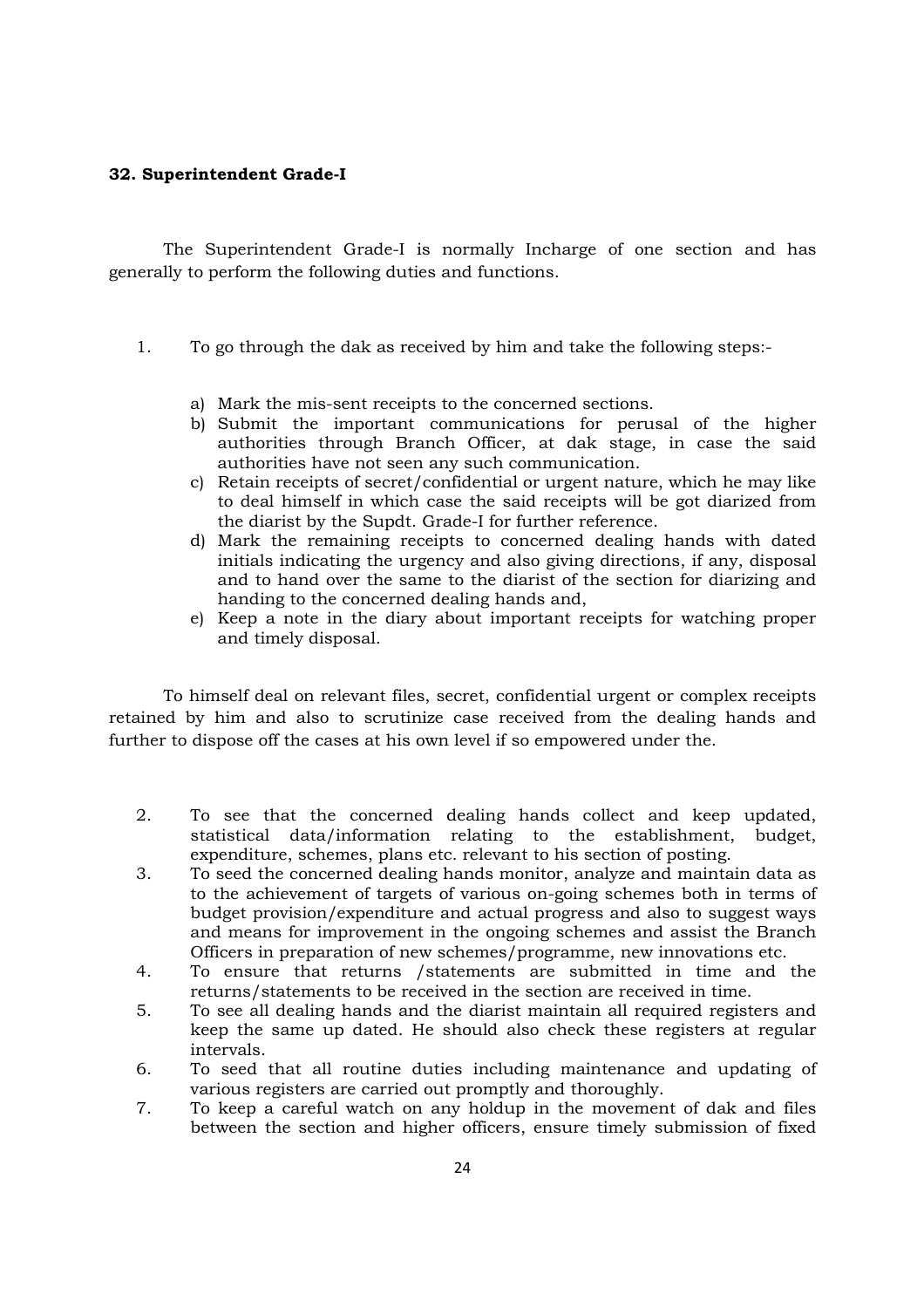date cases, other important cases and papers required by officers and to keep a watch on progress of action devise from time to time measures necessary for expeditious disposal of work in the section to make arrangement for disposal of work of official of the section on leave, training etc.

- 8. To prepare papers and compile data for meetings and ensure timely submission.
- 9. To be well acquainted with the office procedures and Acts, Rules, Manuals and instructions of a general nature relating of Finance, Personnel and General Administration Department and specifically applicable in the Department/Section where posted seed that all Manuals, Acts, Rules, instructions, Guard files and Precedent Registers of the section are kept upto-date by inserting correction-slip or getting new editions printed;
- 10. To maintain liaison between the staff and the Branch Officer or Middle-level officer in various matters, train and guide the staff posted in the section and to point out their shortcomings and deficiencies, if any, for remedial action, keep himself well acquainted with the morale, conduct and discipline of the staff and also to ensure that the staff comply with government instructions issued from time to time.
- 11. To allocate every work of the section to the staff posted in the section with the approval of the Branch Officer, Middle-level Officer and to maintain an updated distribution list of work amongst the dealing hands in the section.
- 12. To ensure punctuality in attendance in the section and to advice the staff on matters of conduct and discipline. For ensuring availability of staff posted under him on holiday or early or late hours, he should maintain local address with phone Nos., if any, of the entire staff with him.
- 13. To see that the section is kept neat and tidy and that the files, papers, etc, are arranged in an orderly manner and he recorded files are sent to the record room, and that ephemeral record is periodically destroyed.
- 14. To ensure that the dealing hands maintain their Assistant's Diaries regularly and note the particulars of initial submission of cases and also record final disposal of receipts at appropriate stage of final disposal of the cases. He is also required to see that the interim processing of receipts leading to collection/compilation of date/ information is not marked as final disposal in the Assistant's Diaries. For this purpose he should ensure that the dealing assistant indicate in their notes whether the submission of a case at a particulars stage is interim or final disposal. Weekly checking of the Assistant's Diaries is also one of his important functions.
- 15. On transfer from one Department/Section to another, to hand over the charge and prepare list of important complicated matters requiring immediate attention of the successor in accordance with the procedure prescribed in Para 14.9 below, and to see that the officials transferred to or out of the section hand over/take charge in the manner prescribed in Para 10.4 of the Hand Book for Assistants and Para 15.2.4 of Chapter XV of this Manual.
- 16. If it comes to the notice of the officer next below the authority who has passed the orders that such authority was not competent to take a decision, it will be his responsibility to bring it to the notice of such authority through the Branch Officer/ Middle-level officer in writing before complying with those orders.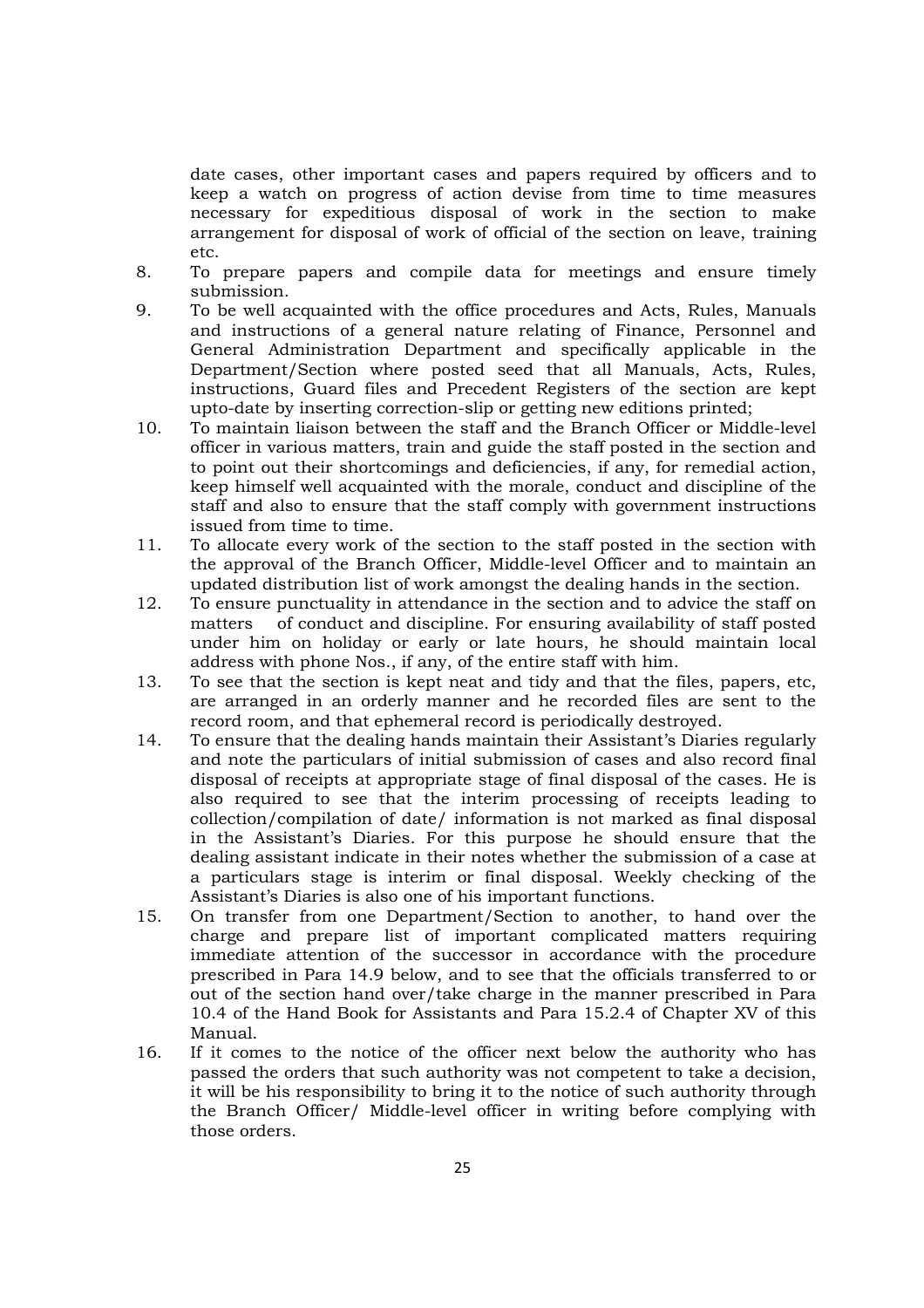The above duties are of illustrative nature and the Superintendent Grade-I can be assigned any other duty commensurate with his status and exigencies of public service.

#### **CHAPTER-VI**

# **TRAINING NEEDS OF THE DEPARTMENT**

**6.1 Introduction**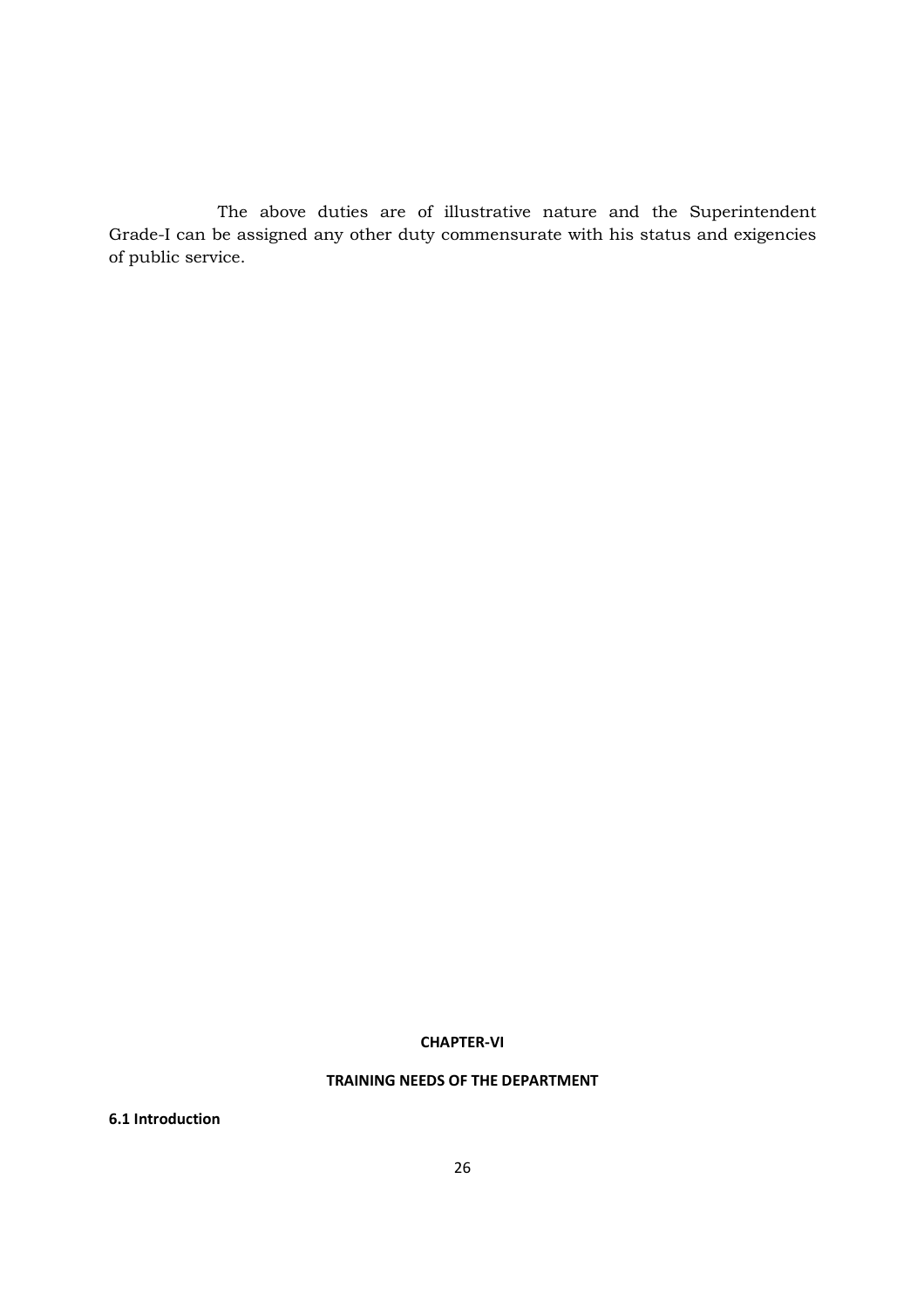The department of Agriculture, H.P. shall keep the knowledge and skill of the departmental employees updated by organizing refresher training courses for them on regular interval so that they remain well conversant with the latest techniques introduced in the field of Agriculture and deliver their best services to the farmers of the State. It is important to disseminate information about new technologies so that the farmer is able to make use of the latest agricultural developments. There also exists a gap between research findings and the needs of farmers. For the transfer of technology, it is essential to expose the technical staff of the Department to various developments in this field in the university and research stations by organizing training courses at regular intervals, so that the end user is ultimately benefitted. Department of Agriculture has following specialized wings to cater to the various needs of the farmers/agriculturist of the state.

 It is therefore, essential to upgrade the technical skills of the staff posted in these wings by providing training once in five years as per the training policy.

#### **6.2 Training needs of technical staff**

 The department of Agriculture has the mandate to provide technical knowhow on various aspect of the agriculture to the farming community to develop agriculture industry in the State. The technical staff posted in various wings and dealing with various types of schemes shall be trained to cater to the needs of the farmers to undertake agricultural activities on commercial scale in order to increase maximum benefit from the small land holdings. The technical staff working in the field at grass root level should have the knowledge of modalities of various state plan and central sponsored schemes in order to percolate the benefit to the maximum numbers of farmers for the development of agriculture sector in the state. The training needs of the technical staff are given at **Annexure 6-A**

#### **6.3 Training needs of non-technical / ministerial staff**

The ministerial staff keeps record of service matters of each employee of the department in the form of service books, hence they require training in day to day office routine works, conduct rules, various service rules, office manuals. Training on computer application, RTI Act,2005, Good Governance, e-governance, office procedures, financial administration and formulation of budget and fiscal responsibilities is also required to be given at regular interval. With the advancement in information technology, the training in computer application is of paramount importance. The detail of training needs for different category of non technical staff is given at **Annexure 6-B.**

**Annexure 6-A** 

#### **Training needs of technical staff:-**

| S.N. | Category | <b>Designation of</b> | Strength | <b>Training needs</b> |
|------|----------|-----------------------|----------|-----------------------|
|      |          | different posts       |          |                       |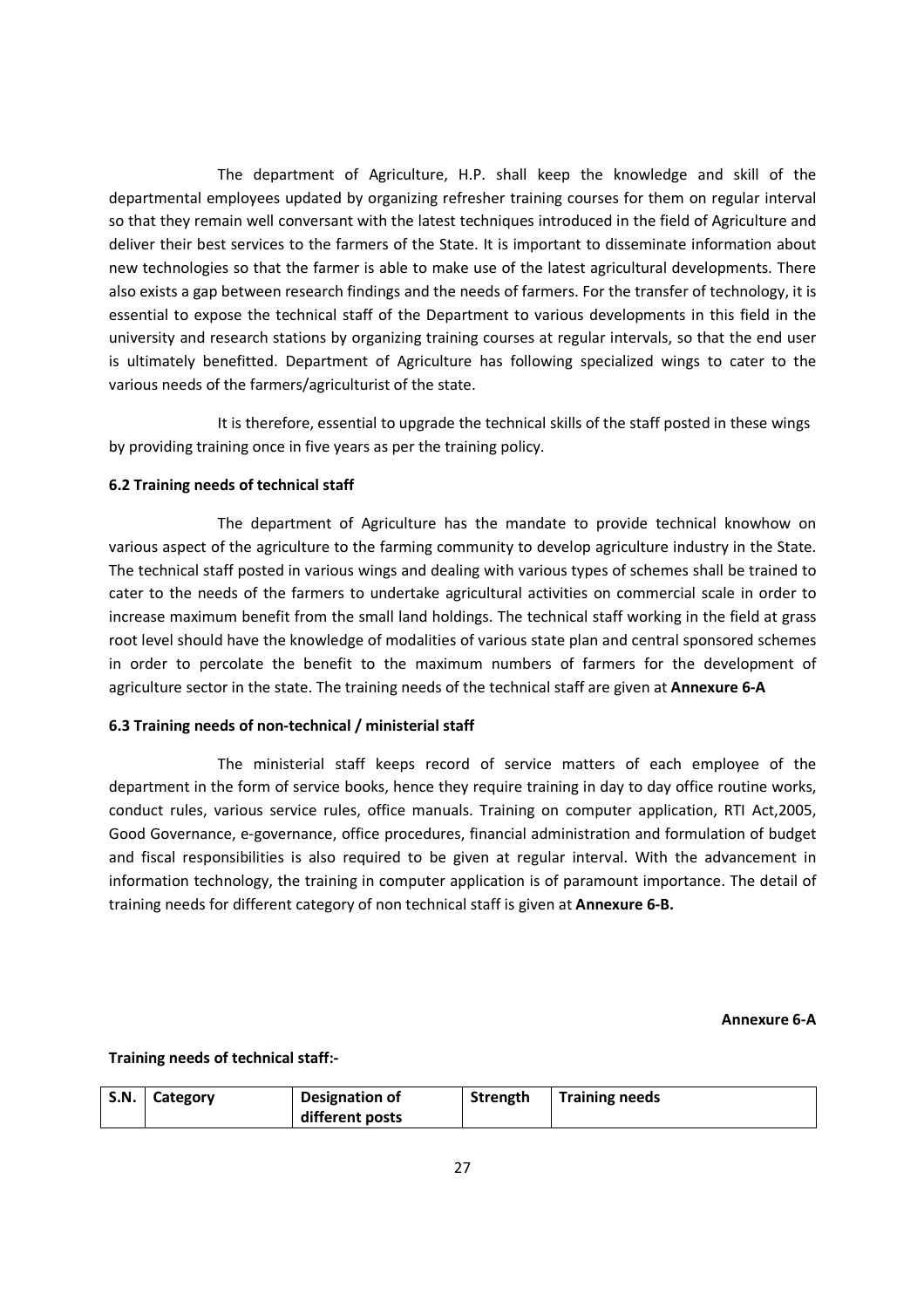| $\mathbf{1}$   | Senior level<br>officers at the<br>Directorate and<br>District level | 1) Joint Director of<br>Agriculture, Deputy<br>Director of<br>Agriculture, Vegetable<br>Specialist, Plant<br>Protection Officer,<br>Sr.Analytical Chemist,<br>District Agriculture<br>Officer, Divisional<br>Engineer, Sub<br>Divisional Soil<br>Conservation Officer,<br>Subject Matter | 143 | $\triangleright$ Knowledge of improved<br>Agricultural techniques.<br>> Integrated pest & disease<br>management.<br>$\triangleright$ Efficient water management<br>practices.<br>$\triangleright$ Commercial crops for<br>improving crop productivity<br>and generating employment.<br>$\triangleright$ Organic farming quality and<br>quantity produce of agriculture.<br>$\triangleright$ Financial & administrative<br>rules.                                                                                                                                                                                                                                                                                                                                                                                                                                                                                                                                  |
|----------------|----------------------------------------------------------------------|------------------------------------------------------------------------------------------------------------------------------------------------------------------------------------------------------------------------------------------------------------------------------------------|-----|-------------------------------------------------------------------------------------------------------------------------------------------------------------------------------------------------------------------------------------------------------------------------------------------------------------------------------------------------------------------------------------------------------------------------------------------------------------------------------------------------------------------------------------------------------------------------------------------------------------------------------------------------------------------------------------------------------------------------------------------------------------------------------------------------------------------------------------------------------------------------------------------------------------------------------------------------------------------|
|                |                                                                      | Specialist, Soil Testing<br>Officer.                                                                                                                                                                                                                                                     |     | $\triangleright$ Computer application internet,<br>e-mail etc.<br>> State & central sector schemes.<br>$\triangleright$ Contingent plan.<br>$\triangleright$ RTI Acts.                                                                                                                                                                                                                                                                                                                                                                                                                                                                                                                                                                                                                                                                                                                                                                                            |
| $\overline{2}$ | Middle Level<br>Officers                                             | Agriculture<br>Development Officer,<br>Subject Matter<br>Specialist, Sub<br><b>Divisional Soil</b><br>Conservation Officer,<br>Junior Engineer                                                                                                                                           | 296 | $\triangleright$ Package & practices of<br>Agriculture crops.<br>$\triangleright$ Diversification.<br>$\triangleright$ Organic Farming Management<br>IPM<br>➤<br>$>$ INM<br>Acts & Rules<br>$\triangleright$ Protective cultivation<br>$\triangleright$ Group formation<br>$\triangleright$ Computer application, internet,<br>e-mail etc.<br>> Office procedure & finance<br>administration<br>$\triangleright$ Disciplinary proceedings<br>$\triangleright$ Market led extension<br>$\triangleright$ Soil and Water conservation<br>$\triangleright$ Programme on change<br>management i.e.contingent<br>plan<br>$\triangleright$ Workshop on success stories<br>$\triangleright$ Farming system approaches<br>$\triangleright$ Watershed development<br>$\triangleright$ Balance use of fertilizer<br>$\triangleright$ Training on the preparation of<br>bio formulations<br>$\triangleright$ Operation & maintenance of<br>$\triangleright$ Stress management |
| 3              | <b>Technical Officers</b><br>upto<br>AADO/AEO/Survey                 | Asstt.Agri.Dev.Officer,<br><b>Agriculture Extension</b><br>Officer, Surveyor,                                                                                                                                                                                                            | 696 | $\triangleright$ Contouring<br>$\triangleright$ Packages & practices of<br>Agri.crop                                                                                                                                                                                                                                                                                                                                                                                                                                                                                                                                                                                                                                                                                                                                                                                                                                                                              |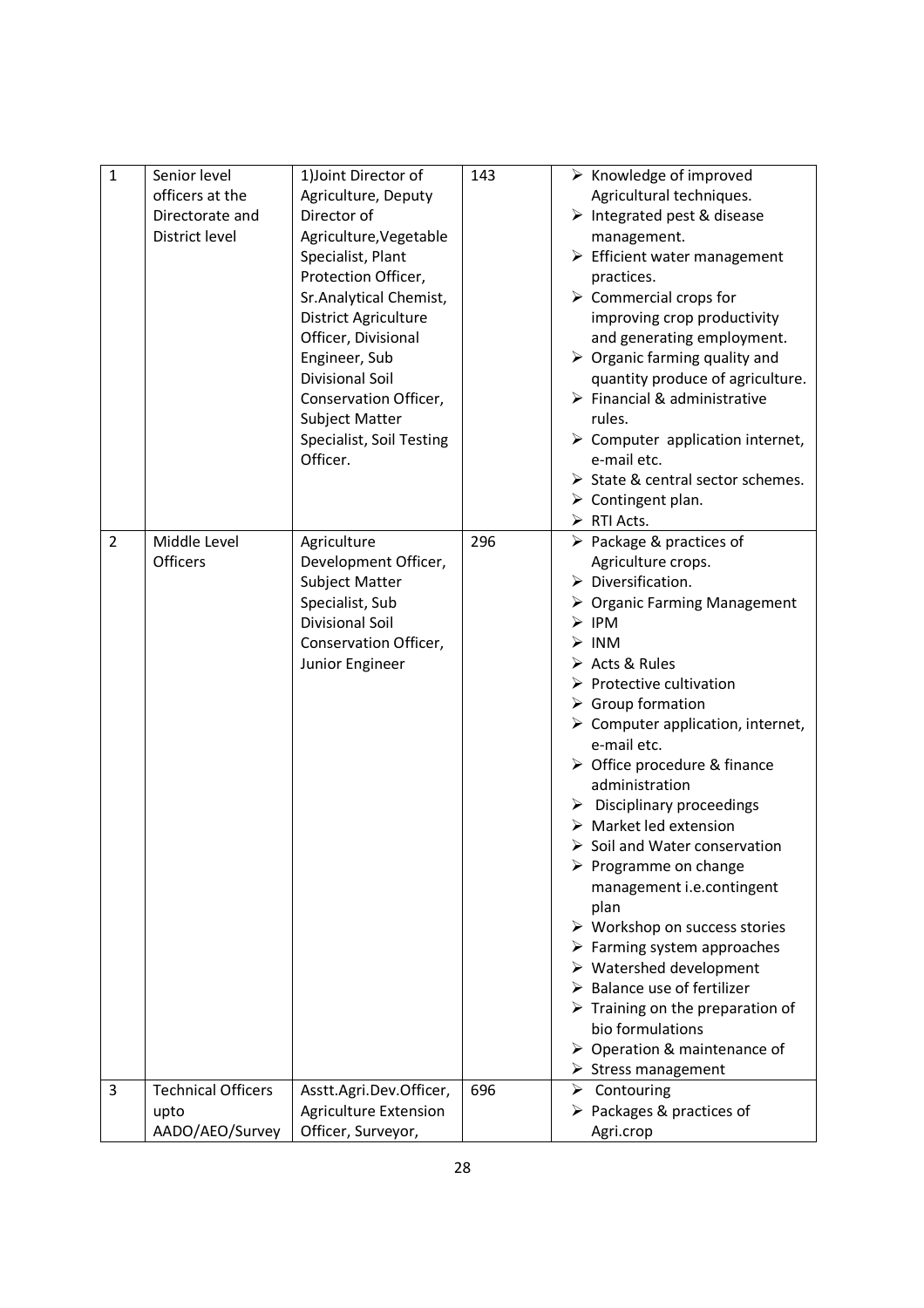|   | or/L.A/Black       | TA/LA  |      | $\triangleright$ Soil health management        |
|---|--------------------|--------|------|------------------------------------------------|
|   | Smith/Beldars/Elec |        |      | $\triangleright$ Laboratory equipments etc.    |
|   | trician, Carpenter |        |      | $\triangleright$ Procedure adopted in the Lab. |
|   | etc.               |        |      | $\triangleright$ Agri. Statistical tools &     |
|   |                    |        |      | techniques for analysis of                     |
|   |                    |        |      | agriculture related data                       |
|   |                    |        |      | $\triangleright$ Computer application          |
| 4 | Class-IV           | Beldar | 657  | $\triangleright$ Ploughing                     |
|   |                    |        |      | $\triangleright$ Sowing                        |
|   |                    |        |      | $\triangleright$ Weeding                       |
|   |                    |        |      | $\triangleright$ Moisture maintenance          |
|   |                    |        |      | $\triangleright$ Practices adopted in Farm     |
|   |                    |        |      | operation.                                     |
|   | Total:-            |        | 1792 |                                                |

**Annexure 6-B** 

**Training needs of non-technical staff:-** 

| <b>S.N.</b> | Category | Designation of | Strength | <b>Training needs</b> |
|-------------|----------|----------------|----------|-----------------------|
|             |          |                |          |                       |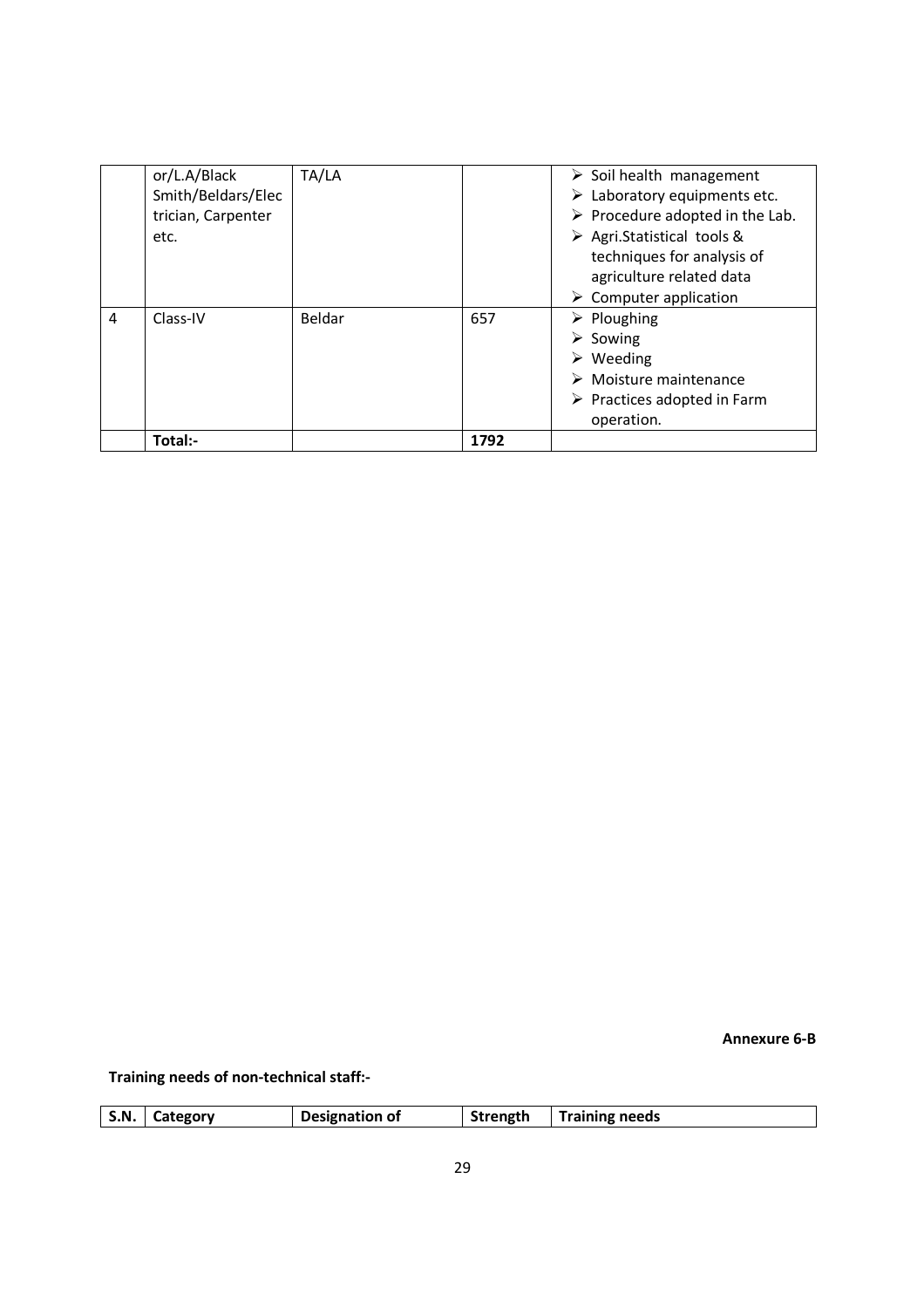|                |                                  | different posts                                                                                                                                                                   |     |   |                                                                                                                                                                                                              |
|----------------|----------------------------------|-----------------------------------------------------------------------------------------------------------------------------------------------------------------------------------|-----|---|--------------------------------------------------------------------------------------------------------------------------------------------------------------------------------------------------------------|
| 1              | Senior Level<br><b>Officers</b>  | Administrative Officer,<br>Superintendent Gr-<br>I&II, Dy.Controller<br>(F&A), Private<br>Secretary(PS), Section<br>Officer (SO), Personal<br>Assistant (PA), Senior<br>Assistant | 42  | ➤ | Knowledge of office<br>procedure, establishment<br>matters, budget, cash and<br>accounts, stores, CCS(CCA)<br>rules, conduct rules, HPFR,<br>CCS(pension rules, leave<br>rules) and computer<br>application. |
| $\overline{2}$ | Middle Level Class-<br>III staff | Sr.Scale Stenographer,<br>Jr.Scale Stenographer,<br>Clerks, Steno typist                                                                                                          | 156 | ≻ | Knowledge of taking<br>dictation in Hindi and<br>English stenography, typing,<br>computer basics, office<br>procedure, establishment<br>etc.                                                                 |
| $\overline{3}$ | Class-IV staff                   | Peon & Chowkidars                                                                                                                                                                 | 158 | ➤ | Knowledge of keeping watch<br>and ward of office premises,<br>movement of files, office<br>discipline etc.                                                                                                   |
|                | Total:-                          |                                                                                                                                                                                   | 356 |   |                                                                                                                                                                                                              |

# **CHAPTER-VII**

# **DEPARTMENTAL SCHEMES AND PROGRAMMES**

# **ASSISTACE AVAILABLE TO FARMERS UDER VARIOUS SCHEMES**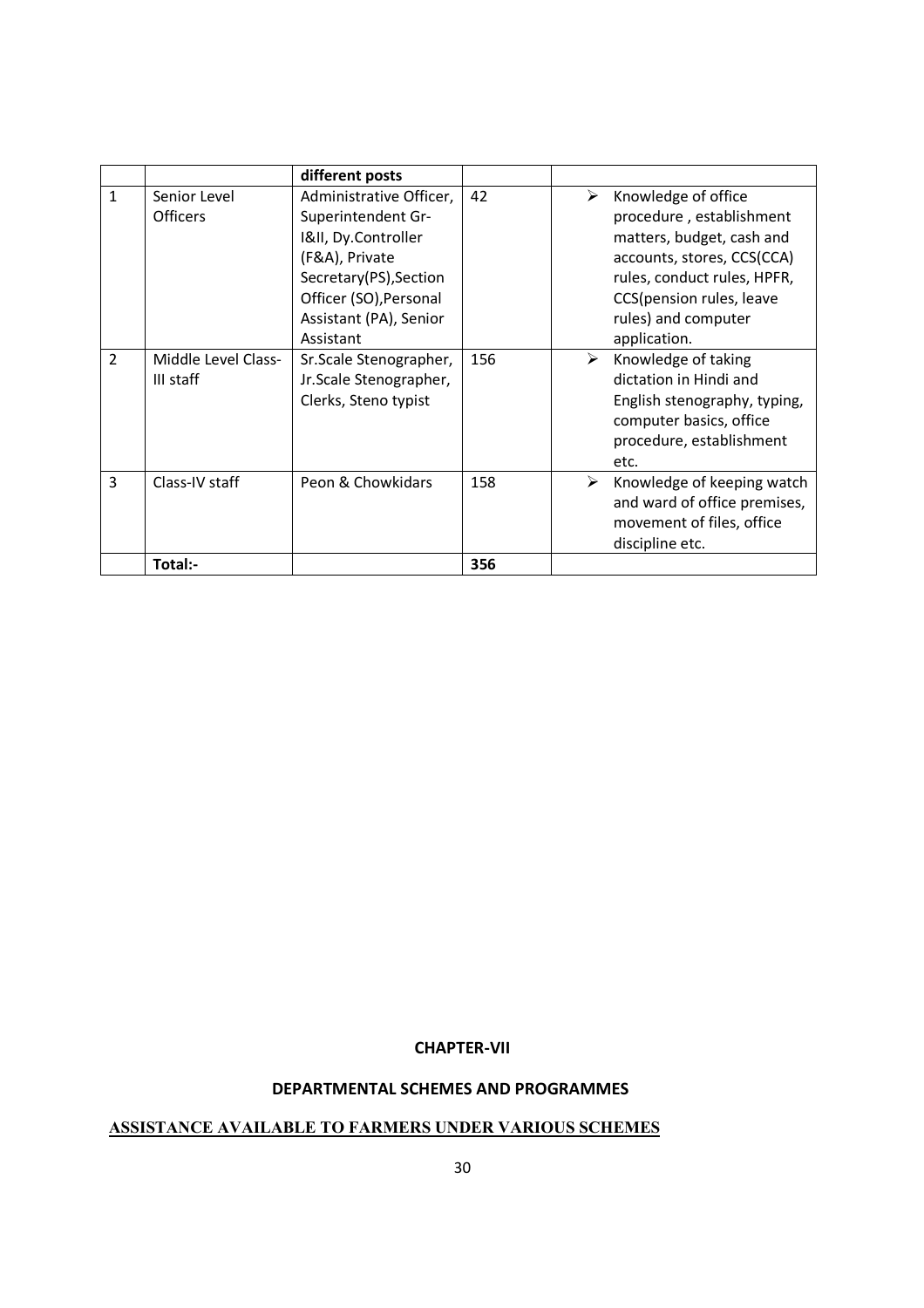#### [1] INTEGRATED CEREAL DEVELOPMENT PROGRAMME FOR WHEAT

- 1. Assistance for demonstration of improved package of practices  $\omega$  Rs. 2000/- per acre.
- 2. Assistance on certified seed of wheat  $\omega$  50% limited to Rs. 5/- per kg.
- 3. Distribution of seed minikit.
- 4. Assistance on micronutrients @ 50% limited to Rs. 500/- per hectare.
- 5. Demonstration on Integrated pest management on farmers' field school pattern @ Rs.17000/- per demonstration.

# [2] INTEGRATED CEREAL DEVELOPMENT PROGRAMME FOR RICE

- 1. Assistance for demonstration of improved package of practices  $\hat{\omega}$  Rs. 2500/- per acre.
- 2. Assistance for demonstration on system of rice intensification  $\omega$  Rs. 3000/- per acre.
- 3. Assistance on high yielding varieties rice seed  $\omega$  50% limited to Rs. 5/- per kg.
- 4. Distribution of seed minikit.
- 5. Assistance for plant protection chemicals and bio-pesticides@ 50% limited to Rs.500/- per hectare.
- 6. Demonstration on Integrated pest management on farmers' field school pattern @ Rs.17000/- per demonstration.

# [3] INTEGRATED CEREAL DEVELOPMENT PROGRAMME FOR PULSES AND **OILSEEDS**

- 1. Assistance on certified seed of oilseeds / pulses @ 50% limited to Rs. 1200/- per Qt.
- 2. Assistance for the production of foundation and certified seed of oilseeds / pulses @ Rs. 1000/- per Qt.
- 3. Assistance for demonstration on integrated nutrient management @ 50% limited to Rs. 1250/- per Ha.
- 4. Assistance for Demonstration on Integrated pest management @ 50% limited to Rs. 750/- per Ha.

# **[4] SCHEME FOR FARM MECHANISATION**

- 1. Assistance on small tractors up to 40 HP  $\omega$  25% limited to Rs. 45,000/-.
- 2. Assistance on power tillers below 8 BHP  $\overline{a}$  40% limited to Rs. 25,000.
- 3. Assistance on power tillers of 8 BHP and above @ 25% limited to Rs. 45,000/-.
- 4. Assistance on manually operated implements / tools @ 25% limited to  $Rs.2000/-$ .
- 5. Assistance on animal driven implements @ 25% limited to Rs. 2500/-.
- 6. Assistance on power driven implements / equipments  $\hat{\omega}$  25% limited to Rs. 5000/-.
- 7. Assistance on power operated threshers [all types] @ 25% limited to Rs.12000/-.
- 8. Assistance on specialised power driven equipments  $\omega$  25% limited to Rs. 15000/-.
- 9. Assistance on manually operated plant protection equipments  $\omega$  25% limited to Rs. 800/-.
- 10. Assistance on power operated plant protection equipments @ 25% limited to Rs. 2000/- .
- 11. Assistance on tractor drawn equipments such as MB/ Disc plough, harrow, cultivator, seed cum fertiliser drill, set of power tiller driven implements  $@$  25% limited to Rs. 10,000/-.
- 12. Assistance on diesel/ electric pump sets up to 7.5 BHP/ 5 KW @ 50% limited to Rs. 10,000/-

# [5] SCHEME FOR INTEGRATED NUTRIENT AND PEST MANAGEMENT

- 1. Distribution of soil health cards among farmers.
- 2. Assistance on bio-agents / bio-pesticides @ 25% limited to Rs. 500/- per Ha.

# **[6] ATIOAL WATERSHED DEVELOPMET PROJECT FOR RAIFED AREAS**

- 1. Community organisation.
- 2. Training Programme.
- 3. Watershed development works
- 4. Livelihood activities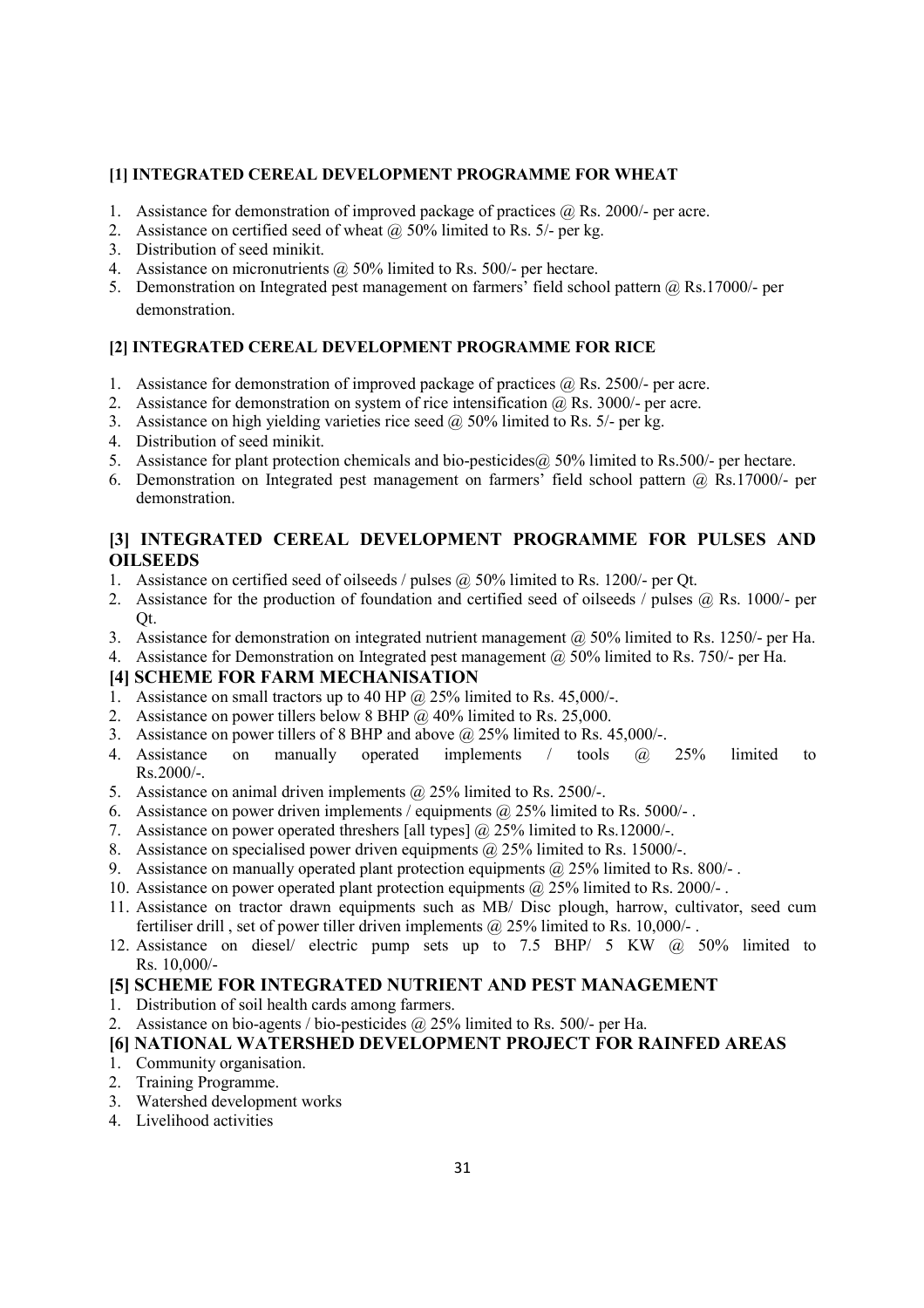5. Production system and micro enterprises

# [7] SCHEME FOR PROTECTIVE IRRIGATION AND WATER HARVESTING

- 1. Assistance for construction RCC tanks of 9 cu m capacity  $\omega$  50% limited to Rs. 21,000/-.
- 2. Assistance for construction RCC tanks of 20 cu m capacity  $\omega$  50% limited to Rs. 36,000/-.
- 3. Soil conservation and protection of cultivated land on community basis@ Rs.50,000/- per hectare.
- 4. Assistance to small and marginal farmers on 800 metre long pipe of HDPE/ PVC etc of all sizes to carry water from source to field  $\omega$  50% limited to Rs. 15000/-.

# **[8] SCHEME FOR PROMOTION OF ORGANIC FARMING**

- 1. Assistance for setting up of vermicompost units @ Rs.3800/- per unit.
- 2. Creating awareness regarding organic farming through print and electronic media
- 3. Support for organising on organic fairs/ exhibitions.
- **[9] WEED CONTROL IN WHEAT**
- 1. Assistance on weedicides /herbicide @ 50% limited to Rs. 250/- per Ha.

# [10] SCHEME OF OILSEEDS, PULSES, OIL PALM AND MAIZE (ISOPOM)

- 1. Assistance on notified hybrid maize seeds @ 25% limited to Rs. 1200/- per Qt.
- 2. Assistance on inputs for Block demonstration @ 50% limited to Rs. 4000/- per Ha.
- 3. Assistance to farmers field school for demonstration on integrated pest management @ Rs. 22680/-.
- 4. Assistance on Manually operated plant protection equipments @ 50% limited to Rs. 800/- each.
- 5. Assistance on power operated plant protection equipments @ 50% limited to Rs. 2000/- each.
- 6. Assistance on weedicides @ 50% limited to Rs. 500/- per Ha.
- 7. Assistance on pipe to carry water from source to field up to 800 metres of all types i.e. HDPE/ PVC etc of all sizes  $\omega$  50% limited to Rs. 15000/-.
- 8. Organisation of farmer training camps @ Rs. 15000/- per training.

# **[11] ASSISTANCE FOR CHEMICAL FERTILIZERS**

- 1. Cost subsidy on Nitrogenous fertilisers like Urea and Ammonium sulphate @ Rs. 200/- per MT.
- 2. Cost subsidy on complex fertilisers NPK 12:32:16, 10:26:26, 15:15:15 and DAP @ Rs. 500/- per MT.
- 3. 100% transport subsidy on all fertilisers up to retail sale points.

# [12] CROP INSURANCE SCHEME.

- 1. National Agriculture Insurance Scheme is being implemented from 1999-2000 to compensate the losses to crops due to natural calamities.
- 2. Crops covered are Wheat, Barley, Paddy, Maize and Kharif potato. Ginger crop of District Sirmour has also been covered on pilot basis from Kharif, 2008.
- 3. 50% Subsidy on premium to Small and Marginal farmers.
- 4. Weather based insurance scheme has been introduced from 2009 on pilot basis for tomato crop of District Solan, raised between March to September.
- 5. Weather based insurance scheme has been introduced from 2010 on pilot basis for potato crop of District Kangra and Una, raised between January to May.

# **[13] KISAN CALL CENTRE**

- 1. Any farmer from any part of the state can get information on agriculture by dialing toll free number 1800-180-1551 or 1551.
- 2. After the contact is made to the call centre, an agriculture expert attends the farmer. The farmer tells about his problems/ queries relevant to farming and the expert gives his advice to the farmer.
- This service is available from 6.00 AM to 10.00 PM on all days of week.

# **[14] BIOGAS PROGRAMME**

- 1. Assistance @ Rs. 4000/- per Biogas plant of one cubic metre.
- 2. Assistance @Rs. 10000/- for plant of more than one cubic metre.

# [15] SUPPORT TO STATE EXTENSION PROGRAMMES FOR EXTENSION **REFORMS**

- 1. Constitution of Farmers' Advisory Committee and Block Technology Team at block level.
- 2. Establishment of Agricultural Technology Management Agency [ATMA] at District level.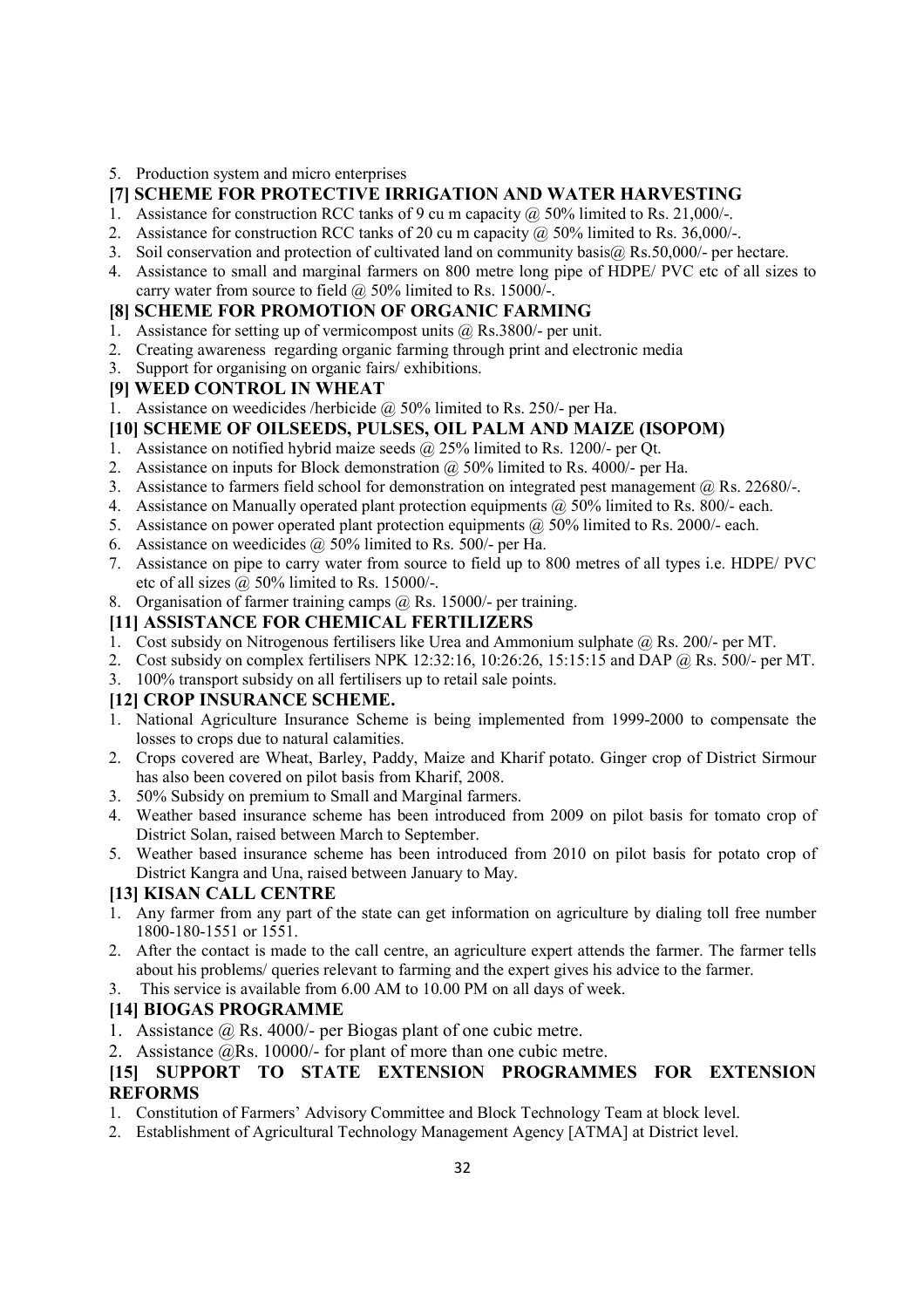- 3. Agriculture and allied departments like Horticulture, Animal Husbandry Fisheries and Agriculture and Horticulture Universities are the stakeholders.
- 4. Preparation of District Action Plans (DAPs) based on Strategic Research and Extension Plan.
- 5. Assistance for interstate, within state and within district level training of farmers up to 21 days @ Rs. 1000/-, 750/- and 400/-per day, respectively.
- 6. Assistance for demonstration on agriculture and allied sector  $\hat{\omega}$  Rs. 4000/- per acre.
- 7. Assistance for demonstration on farmer to farmer technology dissemination @ Rs.1500/- per demonstration.
- 8. Assistance for interstate, within state and within district exposure visit of farmers up to 10 days @ Rs.600/-, 300/- and 250/- per day, respectively.
- 9. Mobilization of famers groups of different types including farmers interest groups, women groups, farmers organizations, commodity organizations and farmers co-operatives etc [a] assistance for capacity building, skill development and support services  $\omega$  Rs.5000/- per group per year.

[b] Seed money  $\omega$  Rs. 10,000/- per group.

- 10. Incentives to best organised group representing different enterprises@ Rs.20000/- per group. Awards to best farmers at block, district and state level  $\omega$  Rs. 10000/-, 25,000/- and 50,000/-, respectively.
- 11. Farm information dissemination
	- [a] organization of district level exhibitions, Kisan melas, fruit/ vegetable shows @ Rs.2 lac per district.
	- [b] Information dissemination through printed leaflets etc and local advertisement
	- [c] Development of technology package on electronic form to be shared through IT network  $\omega$ Rs.20,000/- per package.
- 12. Agricultural technology refinement, validation and adoption
	- [a] Farmer scientist interactions at district level  $\omega$  Rs. 20,000/- per interaction.

[b]Organization of field days and Kisan gosthis to strengthen research- extension – farmer linkages @ Rs. 15,000/- per programme.

# **[16] RASHTRIYA KRISHI VIKAS YOJAA**

- 1. Preparation of agriculture plans for the districts and fixation of priorities for each district.
- 2. Agriculture and allied departments like Horticulture, Animal Husbandry, Fisheries and Agriculture research and education are the stakeholders.

#### **[a] Promotion and development of cultivated fodder crops in HP**

- 1. Assistance on 5 kg fodder berseem seed @ 50% limited to Rs. 4500/- per Qt.
- 2. Assistance on 20 fodder oat seed @ 50% limited to Rs. 1650/- per Qt.
- 3. Assistance on fodder sorghum seed @ 50% limited to Rs. 1550/- per Qt.
- 4. Assistance on fodder bajra seed @ 50% limited to Rs. 1562.50/- per Qt.

#### **[b] Promotion of seed treatment**

- 1. Assistance on seed treatment chemicals for all important crop seeds supplied by the Department  $\omega$ Rs. 100/- per Qt.
- 2. Assistance on seed treatment chemicals for all important crop seeds owned by the farmers @ Rs. 100/- per Qt.
- 3. Demonstration and training on seed treatment twice a year @2500/- per training.
- 4. Publicity campaign on seed treatment during rabi and kharif for 15 days @50,000/- per campaign.

# **[c] Promotion of organic farming and soil health management**

- 1. Assistance for organic certification through cluster approach  $@$  Rs.6000/- per hectare.
- 2. Assistance for construction of vermicompost units @ Rs.3500/- per unit.
- 3. Assistance for vermiculture for production of vermicompost  $\omega$  Rs. 250/- per family.
- 4. Assistance on certified bio-agents / bio-pesticides @ 50% limited to Rs. 500/- per Ha.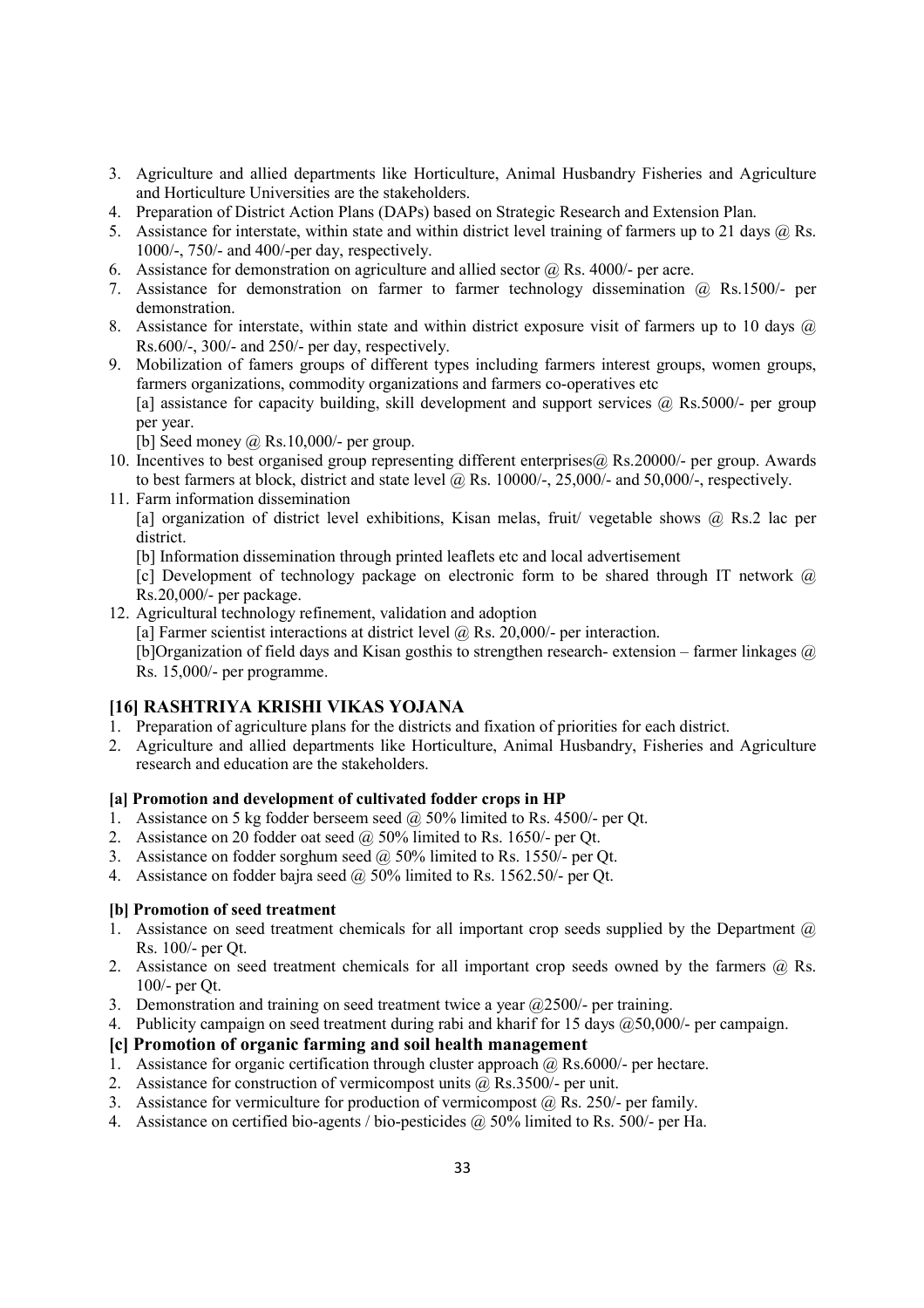#### **[d] Women empowerment in agriculture**

- 1. Assistance for organization and formation of farm women group through awareness programme  $(a)$ Rs.1000/- per programme.
- 2. Assistance on one time seed money to the groups  $\hat{\omega}$  Rs. 10,000/- per group.
- 3. Assistance to link worker/ facilitator  $\omega$  Rs.500/-.
- 4. Capacity building of women on group management and support services @ Rs. 5000/-
- 5. Institutional training to link workers @ Rs.1000/-.
- 6. Assistance on result demonstration  $\omega$  Rs. 1000/- per demonstration.
- 7. Assistance for exposure visit of groups Rs.50,000/- per visit.
- 8. Organization of mahila gosthis@ Rs.1,00,000/- per gosthi
- 9. Exhibition and product promotion @ Rs.20,000/- exhibition .

#### **[e] Enhancement of productivity and production of corn**

1. Assistance on approved maize hybrid seeds of private sector @ Rs. 1200/- per Qt.

# [17] PT. DEEN DAYAL KISAN BAGWAN SAMRIDHI YOJNA

#### **PART-I PRODUCTION OF CASH CROPS THROUGH ADOPTION OF PRECISION FARMING PRACTICES IN POLYHOUSE**

- 1. **80% assistance for poly house.** Covered area of different models- 6 sq m to 1008 sq m. Maximum assistance – Rs. 2520/- per 6 sq m to Rs. 6,36,792/- per 1008 sq m. Maximum area- 1008 sq m + 6 sq m annexe door .
- 2. **90% assistance for bamboo poly house to BPL farming families and small and marginal farmers.**
- 3. **80% assistance for micro-irrigation. Sprinkler irrigation** covered area- 40 sq m to 1000 sq m. Maximum assistance – Rs. 3,296/- per 40 sq m to per Rs.15,600/- per 1000 sq m. **Drip irrigation**covered area- 40 sq m to 1000 sq m. Maximum assistance – Rs.7,680/- per 40 sq m to per Rs.64,000/ per 1000 sq m.
- 4. **50% assistance for construction of farm tank.** Maximum assistance- Rs.22,000/- on Poly lined tanks having 50 cubic m capacity, Rs.21,000/- on stone masonry tank of 9 cu m capacity, Rs.42,500/ for RCC tanks of 20 cu m Capacity, Rs.70,000/- for RCC tanks of 50 cu m capacity.
- 5. **50% assistance for construction of shallow wells, shallow and deep bore wells-** Shallow well with minimum depth 8 m and diameter 2 m, limited to Rs.55,000/-. Shallow bore well with minimum depth 35 m and minimum diameter 125 mm and deep bore well with depth 70 m and minimum diameter 200 mm, limited to Rs.1.0 lac and 2.5 lac respectively.
- 6. **50% assistance for lifting water** with electric motor of 3 HP and 7.5 HP [or more than 7.5 HP] i.e. low and medium lifts limited to Rs.50,000 and Rs.1,50,000 respectively.
- 7. **50% assistance for pumping machinery** of 1.0 HP limited to Rs.3133/-.
- 8. **Facility of insurance of polyhouses to compensate for the losses due to natural calamities**-Premium @Rs.110/- per lac.

#### [18] PT. DEEN DAYAL KISAN BAGWAN SAMRIDHI YOJNA

# **PART-2 DIVERSIFICATION OF AGRICULTURE THROUGH MICRO-IRRIGATION AND RELATED IFRASTRUCTURE**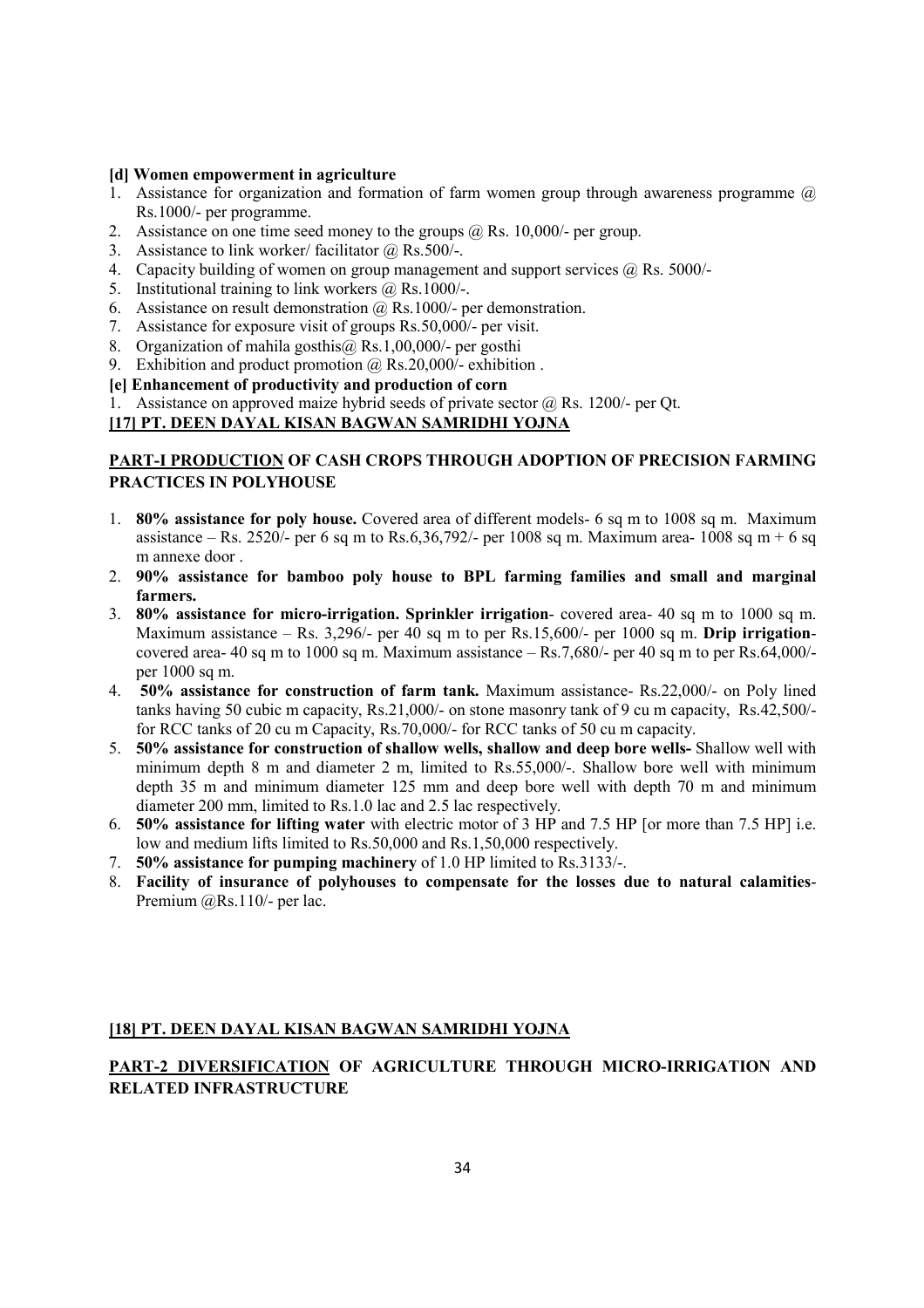- 1. **80% assistance for micro-irrigation. Sprinkler system** covered area-0.5 Ha to 4.0 Ha. Maximum assistance – Rs. 13,900/- per 0.5 ha to Rs.1,27,360/- per 4.0 Ha. **Drip irrigation**- covered area- 0.4 Ha. Maximum assistance –Rs.34,000/- per 0.4 Ha.
- 2. **50% assistance for construction of farm tank.** Maximum assistance- **Katcha pond-** Rs.8,000/- on 50 cu m capacity, Rs.31,000/- on 300 cu m capacity and Rs.54,000/- on 600 cu m Capacity. **Poly lined pond**- Rs. 13,000/- on 50 cu m capacity, Rs. 27,000/- 150 cu m capacity and Rs. 45,000/- on 300 cu m capacity. **Pond with Poly and brick lining**- Rs. 22,000/- on 50 cu m capacity, Rs. 46,000/ on 150 cu m capacity and Rs. 77,000/- on 300 cu m capacity. **RCC water storage tank-** Rs. 36,000/ on 20 cu m capacity, Rs. 71,000/- on 50 cu m capacity, Rs. 1,01,000/- on 75 cu m capacity, Rs. 1.48,000/- on 125 cu m capacity, Rs. 2,18,000/- on 200 cu m capacity and Rs. 2,45,000/- on 250 cu m capacity.
- 3. **50% assistance for construction of shallow wells, shallow and deep bore wells-** Shallow well with minimum depth 8 m and diameter 2.45 m, limited to Rs.55,000/-. Shallow bore well with minimum depth 35 m and minimum diameter 125 mm and deep bore well with minimum depth 70 m and minimum diameter 200 mm, limited to Rs.1.0 lac and 4.0 lac, respectively.
- 4. **50% assistance for lifting water** with electric motor of 3 HP and 7.5 HP and above i.e. low and medium lifts, limited to Rs.62,500/- and Rs.1,70,000/- respectively.
- 5. **50% assistance for pumping machinery**. Model 'A' Single phase mono block pump of 1 HP to 5 HP for pumping irrigation water, limited to Rs. 3310/- to Rs. 9255/- . Model 'B' – Three phase mono block pump set centrifugal of 3 HP to 15 HP for tanks, limited to Rs. 7055/- to Rs. 16905/-. Model 'C' –Single phase Open well submersible pump set of 1 HP to 3 HP for shallow wells, limited to Rs. 5455/- to Rs.7485/-. Model 'D'- Three phase agriculture open well submersible pump set of 2 to 10 HP, limited to Rs. 7235/- to Rs. 16520/-. Model "E1'- Bore well pump set with bore size 100 mm dia of 1 HP to 3 HP, limited to Rs. 9875/- to 14275/-. Model 'E2'- bore well pump set with bore size 150 mm dia of 7.5 HP, limited to Rs. 19,200/-.

#### [19] NATIONAL PROJECT ON MANAGEMENT OF SOIL HEALTH AND FERTILITY

- 1. Setting up of new mobile soil testing labs.
- 2. Strengtening of fertiliser quality control labs.
- 3. Strengtening of exsiting soil testing labs.
- 4. Farmers' training on balanced use of fertisers @ Rs.10,000/- per training.
- 5. Field demonstration on balanced use of fertisers @ Rs.10,000/- per demonstration.
- 6. Assistance for village adoption through frontline demonstration by soil testing labs on balanced use of fertilisers @ Rs.20,000/- per demonstration.
- 7. Assistance on micronutrients @ 50% limited to Rs. 500/- per hectare.
- 8. Assistance for promotion of organic manuring @ Rs. 500/- per hectare.
- 9. Assistance for promotion of soil amendments @25% limited to Rs. 500/- per hectare.

#### **CHAPTER-VIII**

#### **TRAINING PLAN**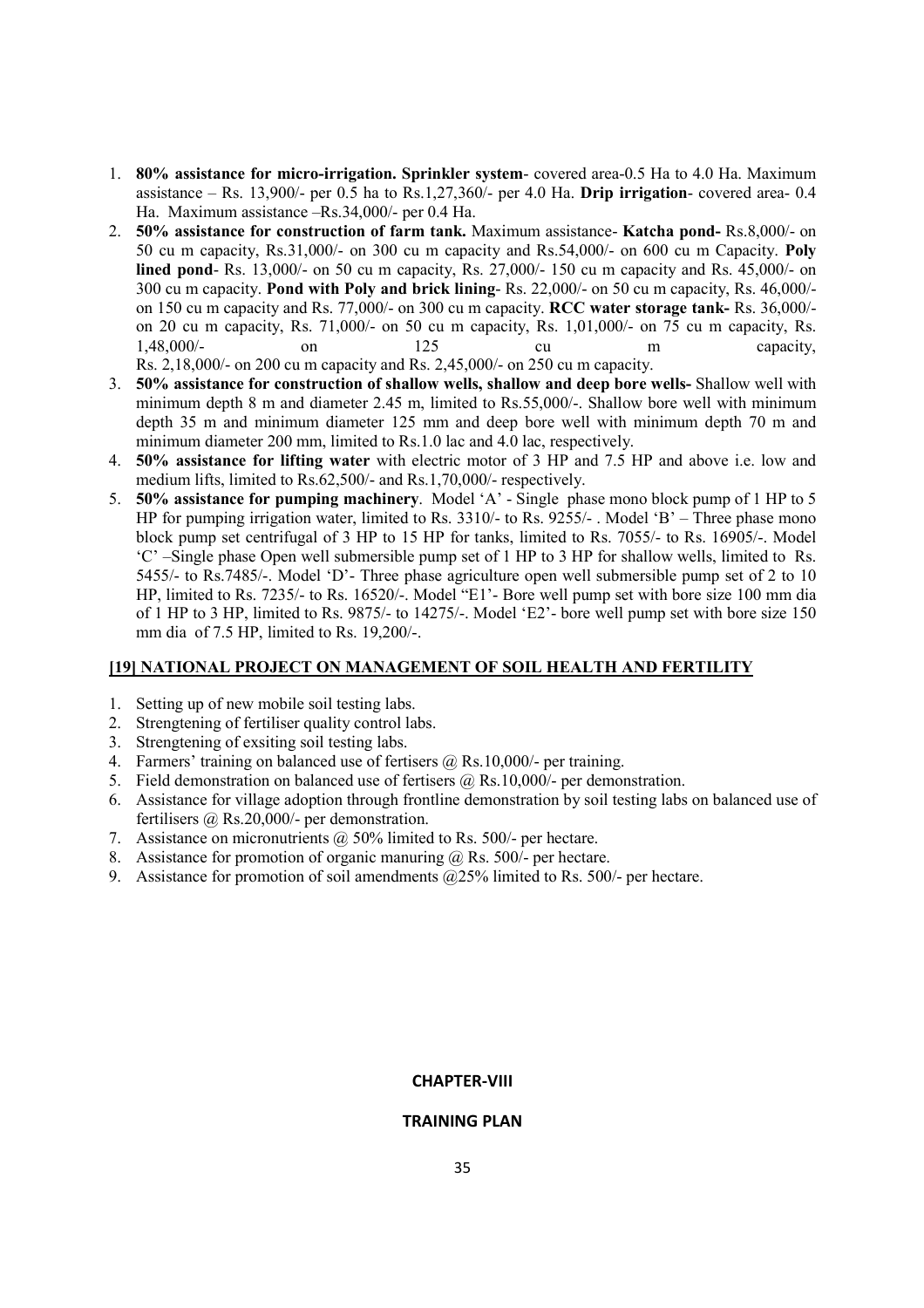#### **8.1 Introduction**

 The training plan shall consist of providing training to each and every employee once in five years and training to newly recruited staff as well. The training plan shall be formulated every year to achieve the above objectives. There is a total sanctioned strength of 3461 numbers of various categories of the employees in the Department of Agriculture. It shows that plan is to be prepared to provide training to 400-500 numbers of employees in each year. The number of employees to be trained may be more depending upon number of trainings to be given in more than one discipline to a group of employee in order to cover all training needs. More emphasis shall be given on training of women employees.

#### **8.2 Approval of Training Plan**

 The training plans shall be got approved from the Administrative Department so that the training is provided well in time according to the plan. The technical staff has to serve in more than one technical section or wings during service period depending upon transfer from one section to other. Hence training in more than one discipline is required to be given to keep the Officers up to date in all disciplines of the Department in order to disseminate best technical knowhow to the Agriculturist according to their needs.

#### **8.3 Orientation cum Induction training plan**

 Department of Agriculture shall provide orientation cum induction training to all the newly recruited technical Officers like ADOs, AEOs and ministerial staff as and when the recruitment of such staff takes place. Department shall include this training in its annual training plan and shall keep provision of adequate funds for this purpose.

#### **8.4 Training Plan for the Technical Officers**

#### **8.4.1 Training of Senior Level Officers**

 The senior level officers at the Directorate and district level shall be given at least of six numbers of refresher trainings to cover 110-120 numbers of Officers on various technical matters like Soil & Water Conservation, Protective cultivation, NWDPRA, IPM & INM, organic farming. The detail is given at **Annexure- 8-A**

#### **8.4.2 Training of Middle Level Officers**

 The middle level officers at the Directorate, district, block level, dealing with various subjects like NWDPRA, INM, IPM, Organic farming, seed certification, Extension of Marketing strength, Dry land farming, Bio-Control of insect pest & diseases. Directorate shall be provided at least 5 numbers of training by covering 150-200 numbers of Officers under the training plan in a year. The detail is given at **Annexure- 8-B**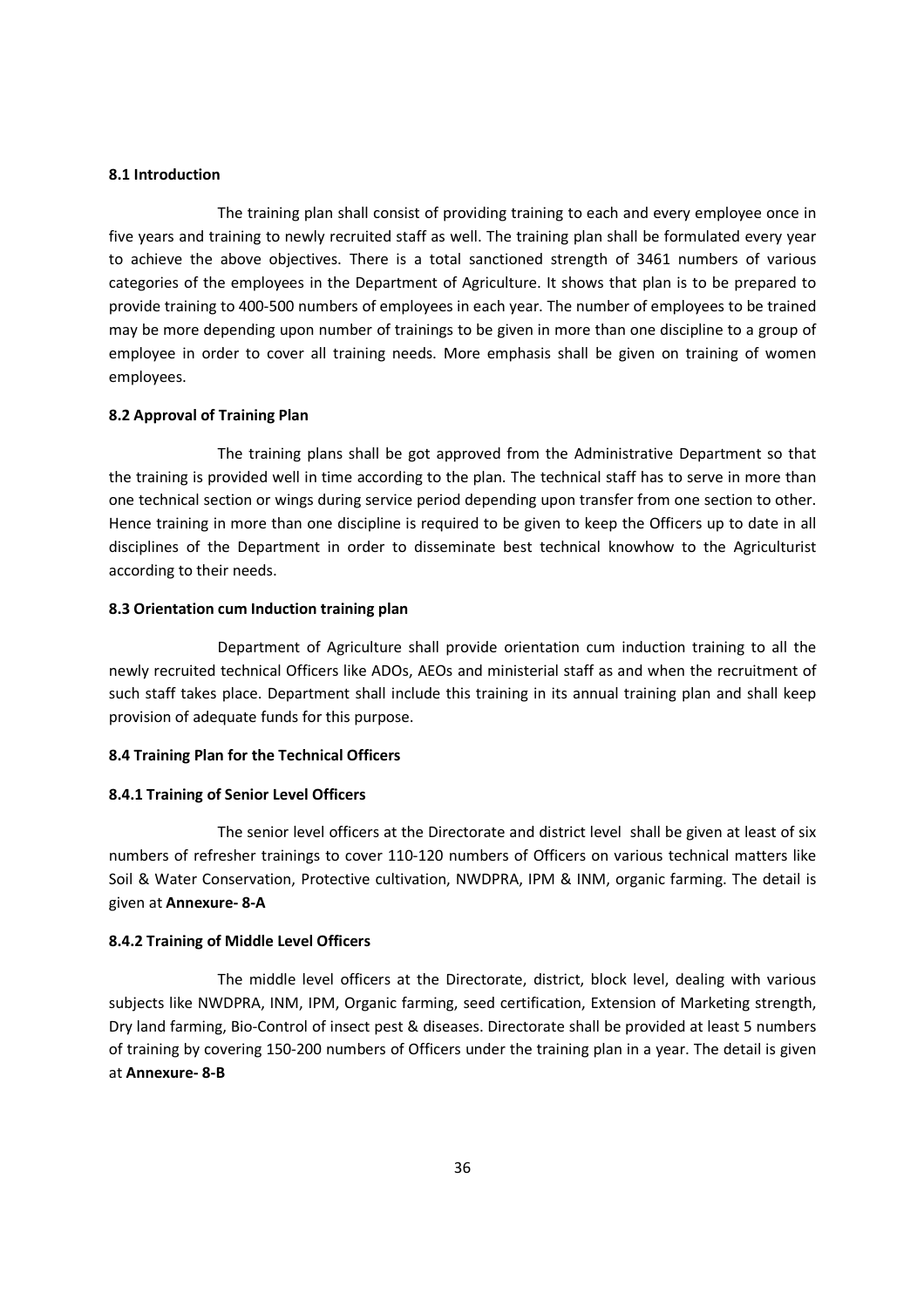#### **8.4.3 Training of AEO Level Officers/AADO**

 The AEO level officers posted at different offices like Agriculture sale centre, Block level, Panchayat level shall be provided 8 numbers of training by covering 250-300 Nos.of officers in a year under the plan. The detail is given at **Annexure- 8-C**

## **8.5 Training plan for non technical/ministerial staff**

 The non technical staff or ministerial staff of different level in various offices shall be given 4 numbers of training to 120 Nos.of employees in a year. The detail is given at **Annexure- 8-D**

#### **8.6 Training Plan for Class-IV staff**

 The class-IV technical staff consisting of Beldars & Skill Mechanics/Driver etc.and non technical staff consisting of Peon, Chowkidar shall be provided one or two refresher training each by covering at least 150 Nos.employees under the plan in a year. The Department shall provide training to the Class-IV employees at FTC, Sundernagar. The detail is given at **Annexure- 8-E**

#### **8.7 Training cum exposure visits outside the State**

 The technical officers shall be taken on exposure visit to other States in order to expose them to various development activities in Agriculture Sector in different parts of the country. The possible states and areas having achieved good progress in Agriculture and allied sector .

## **8.8 Number of Trainings to be attended at different levels**

Make the chart of sponsored trained by different institute.

#### **Cost Estimate of Annual Training Plan**

 The cost estimate of annual training plan for the Departmental employees shall be prepared after getting the cost estimate from the concerned training institutes on the following performa

| Category of                  | l Title   | No.of     | Duration<br>of | Name      | of | Expenditure | Total       |
|------------------------------|-----------|-----------|----------------|-----------|----|-------------|-------------|
| Employee to $\vert$ Training |           | employees | training       | training  |    | Day/Trainee | Expenditure |
| be trained                   | programme | be<br>to  |                | institute |    |             | (Rs.)       |
|                              |           | trained   |                |           |    |             |             |
|                              |           |           |                |           |    |             |             |

#### **Annexure- 8-A**

## **Training of Senior Level Officers**

| Category of Employee   Title |           | οf |                    |  |          | Training   Approximate   Duration | of   Name | of |
|------------------------------|-----------|----|--------------------|--|----------|-----------------------------------|-----------|----|
| to be trained                | programme |    | Nos to be Training |  | Training |                                   |           |    |
|                              |           |    | trained in a       |  |          | Institute                         |           |    |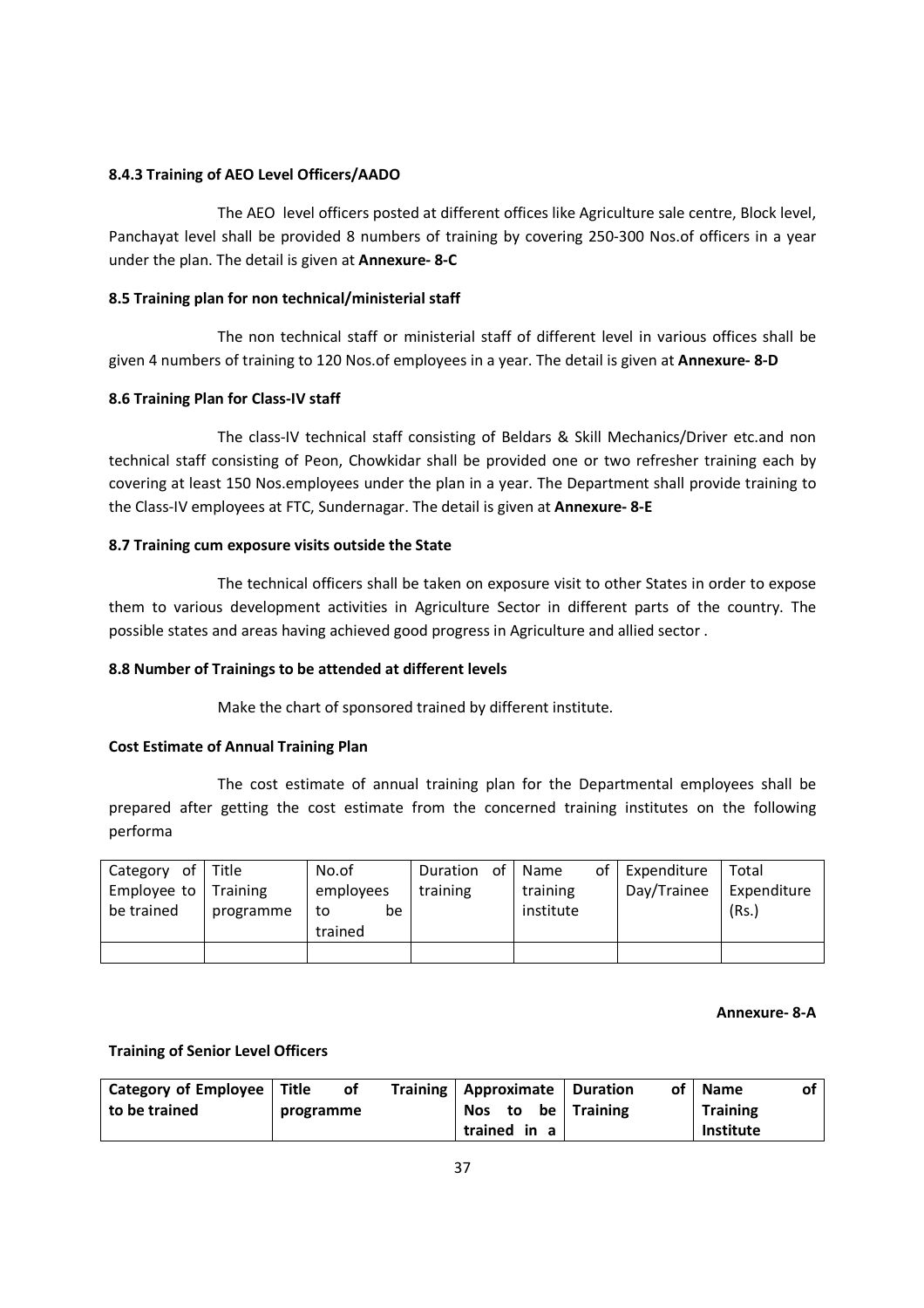|                                           |                                                                    | year |        |                                    |
|-------------------------------------------|--------------------------------------------------------------------|------|--------|------------------------------------|
| DDA/SMS/DAO/SDSCO<br>& equivalent Officer | Advanced<br>course<br>in<br>Agriculture<br>knowledge<br>Management | 30   | 3 days | CSK, HPKV, Palam<br>pur/UHF, Nauni |
| -do-                                      | Workshop<br>stress<br>on<br>management                             | 20   | 2 day  | <b>HIPA</b>                        |
| -do-                                      | <b>RTI Act, 2005</b>                                               | 20   | 2 days | <b>HIPA</b>                        |
| -do-                                      | Writeshop for success<br>stories                                   | 20   | 3 days | <b>SAMETI</b>                      |
| -do-                                      | Market Led Extension                                               | 25   | 3 days | <b>SAMETI</b>                      |
| $-do-$                                    | Public<br>Private<br>Partnership for Agri.Dev.                     | 25   | 3 days | CSK, HPKV, Palam<br>pur/UHF, Nauni |
| -do-                                      | Farming<br>system<br>approach                                      | 30   | 3 days | <b>SAMETI</b>                      |
| -do-                                      | Office<br>procedure<br>&<br>financial administration               | 30   | 5 days | <b>HIPA</b>                        |
| $-do-$                                    | Promotion<br>of<br>sustainable Agriculture                         | 25   | 3 days | CSK, HPKV, Palam<br>pur/UHF, Nauni |
| -do-                                      | General Green<br>House<br>Management                               | 25   | 4 days | CSK, HPKV, Palam<br>pur/UHF, Nauni |

**Annexure- 8-B** 

**Training of Middle Level Officers** 

| Category           | of Title of Training programme | Approximate   Duration |    | Name<br><b>Training</b><br>of |
|--------------------|--------------------------------|------------------------|----|-------------------------------|
| Employee to be $ $ |                                | Nos to<br>be l         | of | <b>Institute</b>              |
| trained            |                                | trained in a Training  |    |                               |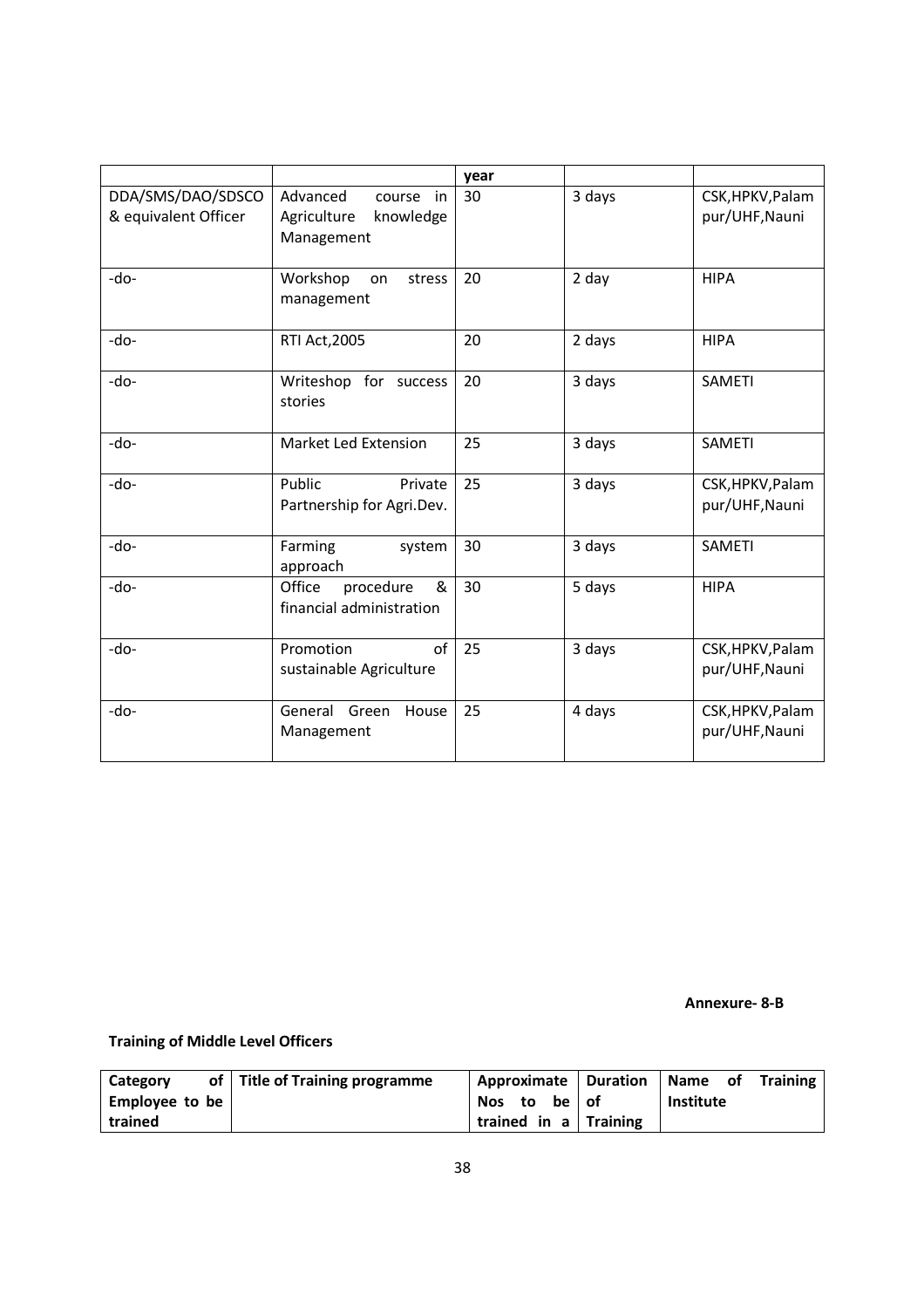|                 |                                     | year |        |                      |
|-----------------|-------------------------------------|------|--------|----------------------|
| ADO/JE/AEO/AA   | Operationalization of ATMA &        | 30   | 3 days | SAMETI/KVK           |
| DO & equivalent | <b>SREP</b>                         |      |        |                      |
| Officer         |                                     |      |        |                      |
| -do-            | Market Led Extension                | 30   | 3 days | SAMETI/Uni.          |
| -do-            | <b>Organic Farming Management</b>   | 30   | 3 days | KVK/Uni.             |
| -do-            | <b>Balance use of Fertilizer</b>    | 30   | 2 days | KVK/Uni.             |
| -do-            | Sustainable<br>Agriculture          | 30   | 3 days | SAMETI/Uni.          |
|                 | Development                         |      |        |                      |
| -do-            | Integrated pest Management &        | 30   | 4 days | <b>KVK</b>           |
|                 | Biocontrol                          |      |        |                      |
| -do-            | <b>INM</b>                          | 30   | 3 days | -do-                 |
| -do-            | Soil & Water conservation           | 30   | 4 days | CSK, HPKV, Palampur/ |
|                 |                                     |      |        | UHF, Nauni           |
| -do-            | Workshop on integrated weed         | 30   | 3 days | <b>KVK</b>           |
|                 | Management<br>in<br>vegetable       |      |        |                      |
|                 | crops.                              |      |        |                      |
| -do-            | Integrated<br>watershed             | 30   | 4 days | CSK, HPKV, Palampur/ |
|                 | Management                          |      |        | UHF, Nauni           |
| -do-            | Drought Management strategies       | 30   | 3 days | KVK/ZRS              |
| -do-            | Safe<br>&<br>Judicious<br>of<br>use | 30   | 3 days | University           |
|                 | pesticides                          |      |        |                      |
| -do-            | Quality control of Seed and Seed    | 10   | 5 days | <b>SAMETI</b>        |
|                 | Act                                 |      |        |                      |
| -do-            | Quality<br>Fertilizer<br>Control    | 30   | 3 days | <b>SAMETI</b>        |
|                 | orientation training                |      |        |                      |
| -do-            | E.Governance                        | 30   | 3 days | HIPA/SAMETI          |
| -do-            | Application of remote sensing &     | 30   | 4 days | CSK, HPKV, Palampur/ |
|                 | Information<br>Geographical         |      |        | UHF, Nauni           |
|                 | system in Agri.Development          |      |        |                      |
| -do-            | General<br>Green<br>House           | 30   | 4 days | CSK, HPKV, Palampur/ |
|                 | Management                          |      |        | UHF, Nauni           |
| -do-            | Practices<br>Principle<br>and       | 30   | 3 days | <b>KVK</b>           |
|                 | Management of cereal/veg. crop      |      |        |                      |
| -do-            | Implementation<br>Effective<br>of   | 10   | 3 days | <b>SAMETI</b>        |
|                 | Insecticides Act and Insecticide    |      |        |                      |
|                 | Rules, 1971                         |      |        |                      |

**Annexure- 8-C** 

# **Training of Agriculture Extension Level Officers**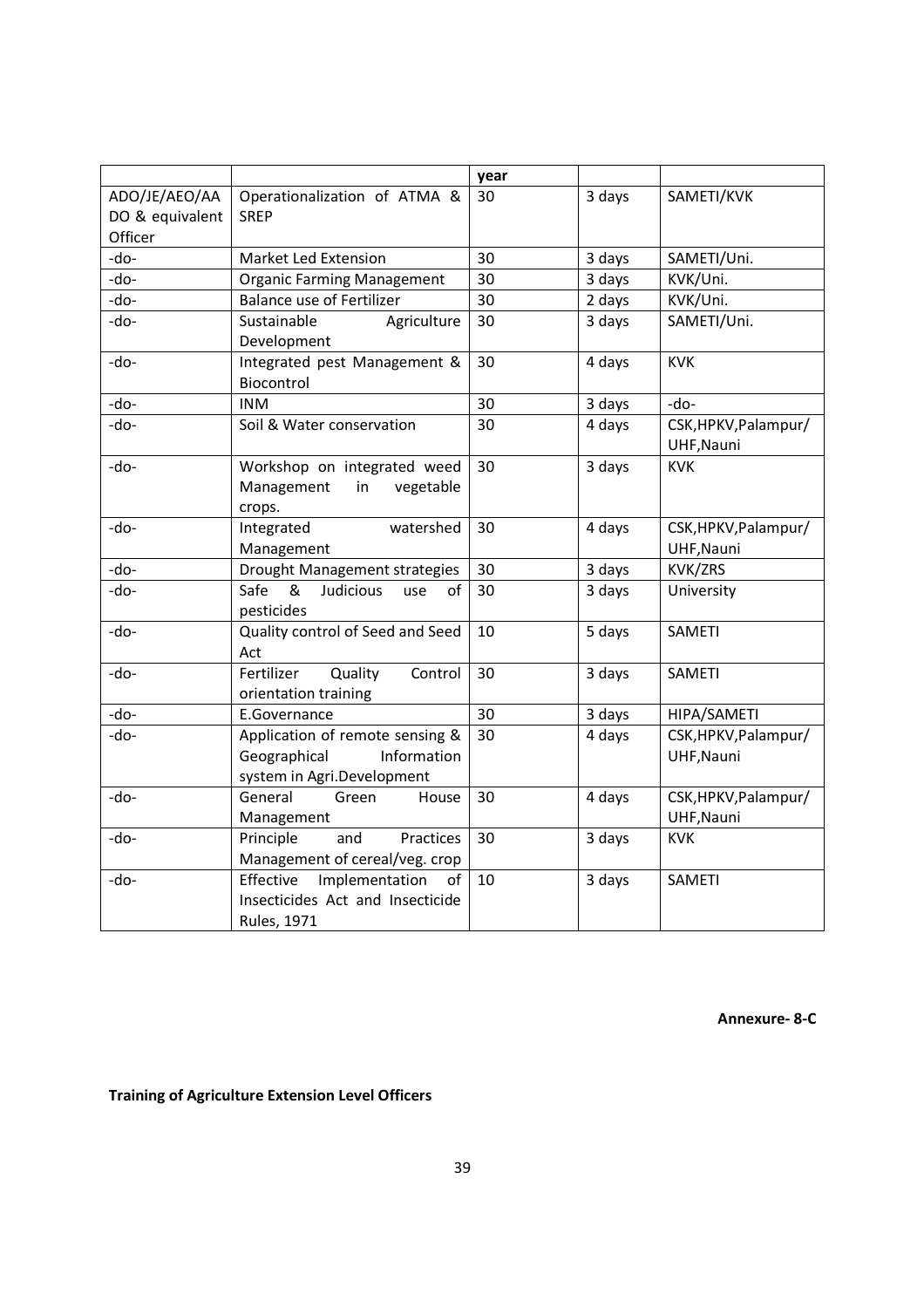| Category<br>of<br>Employee<br>be<br>to<br>trained | <b>Training</b><br><b>Title</b><br>of<br>programme                     | Approximate<br>Nos to be<br>trained in a<br>year | <b>Duration</b><br>of<br><b>Training</b> | <b>Training</b><br><b>Name</b><br>of<br>Institute |
|---------------------------------------------------|------------------------------------------------------------------------|--------------------------------------------------|------------------------------------------|---------------------------------------------------|
| AEO/AADO<br>&<br>equivalent Officer               | Latest Techniques<br>in<br>crop production                             | 30                                               | 3 days                                   | FTC, Sundernagar                                  |
| -do-                                              | Latest Techniques<br>in<br>Veg.cultivation                             | 30                                               | 3 days                                   | FTC, Sundernagar                                  |
| -do-                                              | Organic<br>Farming<br>Management practices                             | 30                                               | 3 days                                   | FTC, Sundernagar                                  |
| -do-                                              | Weed<br>control<br>in<br>vegetable crop                                | 30                                               | 3 days                                   | FTC, Sundernagar                                  |
| -do-                                              | nutrient<br>Integrated<br>management<br>&<br>balance use of fertilizer | 30                                               | 3 days                                   | FTC, Sundernagar                                  |
| -do-                                              | IPM, Biocontrol & pest<br>management<br>in<br>veg.crops                | 30                                               | 3 days                                   | FTC, Sundernagar                                  |
| -do-                                              | Safe & judicious use of<br>pesticides                                  | 30                                               | 3 days                                   | FTC, Sundernagar                                  |
| -do-                                              | &<br>Soil<br>Water<br>Management                                       | 30                                               | 3 days                                   | FTC, Sundernagar                                  |
| -do-                                              | Soil<br>sampling<br>soil<br>testing & soil health<br>card              | 30                                               | 3 days                                   | FTC, Sundernagar                                  |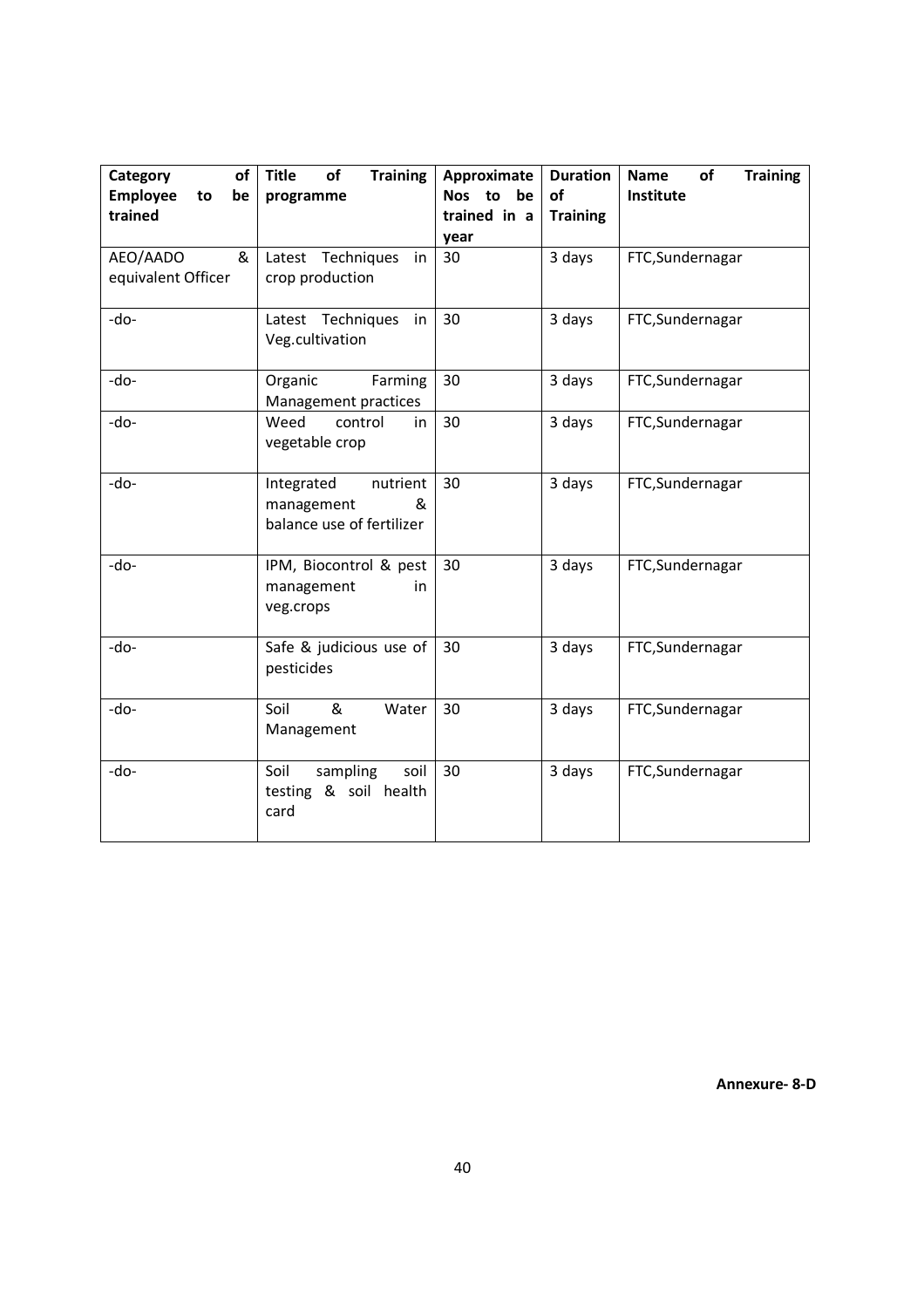# **Training of Non Technical /Ministerial Staff**

| of<br>Category<br><b>Employee</b><br>be<br>to     | Title<br>of<br><b>Training</b><br>programme                        | Approximate<br><b>Duration</b><br>Nos to be<br><b>of</b> | <b>Name of Training Institute</b> |
|---------------------------------------------------|--------------------------------------------------------------------|----------------------------------------------------------|-----------------------------------|
| trained                                           |                                                                    | trained in a<br><b>Training</b>                          |                                   |
| Supdt.Gr.I&II,<br>Sr.Asstt.Clerk/Steno-<br>typist | &<br>Office<br>procedure<br>financial adm.                         | year<br>5 days<br>30                                     | <b>HIPA</b>                       |
| TA/SA & equivalent<br>staff                       | Basic computer, Power<br>Statistical<br>point,<br>Analysis of Data | 5 days<br>30                                             | <b>SAMETI</b>                     |
| -do-                                              | Conduct<br><b>Rules</b><br>Disciplinary proceeding                 | 5 days<br>30                                             | <b>HIPA</b>                       |

**Annexure- 8-E**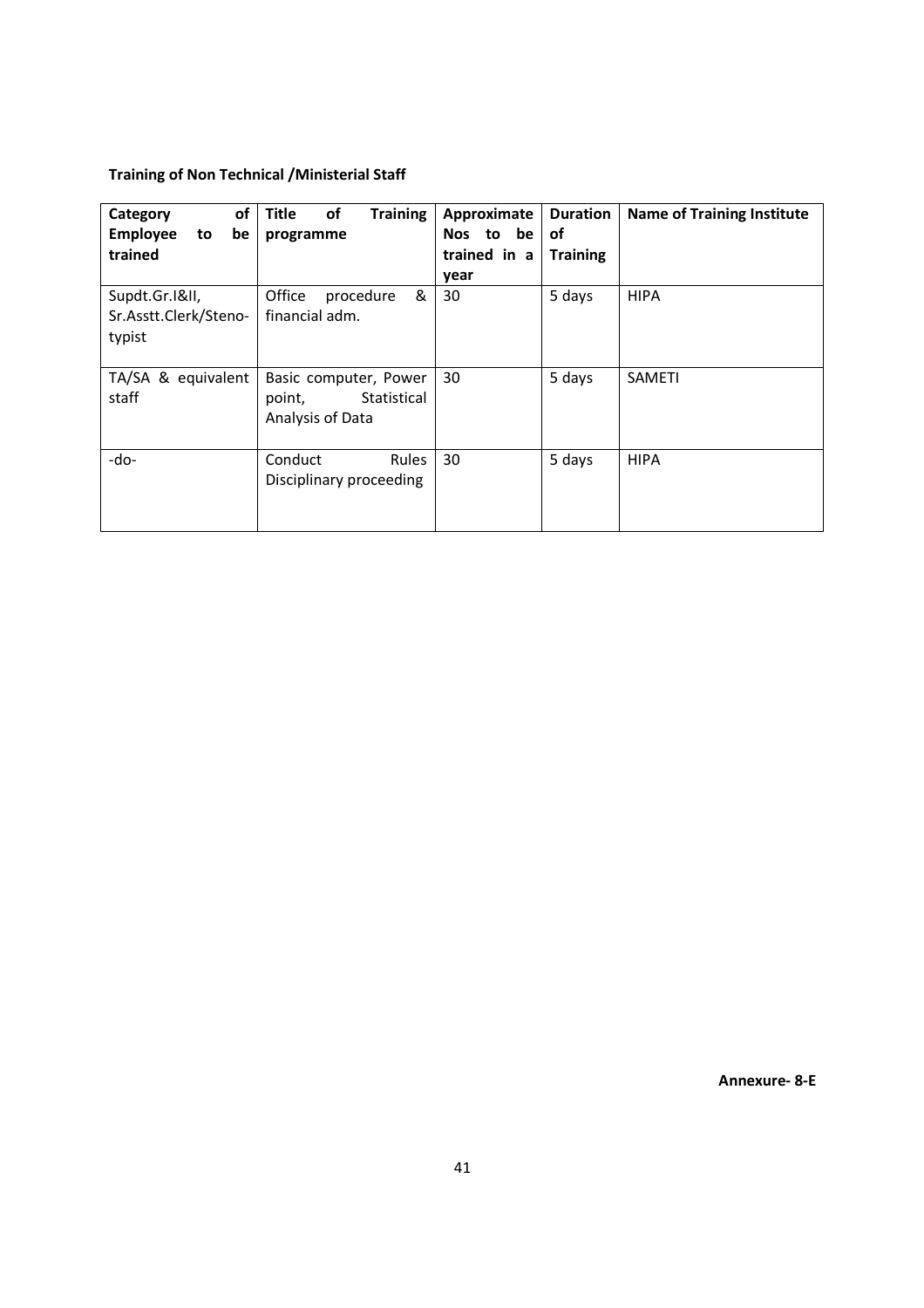# **Training of Class-IV employee**

| of<br>Category<br><b>Employee</b><br>be<br>to<br>trained | Title<br>οf<br><b>Training</b><br>programme | Approximate<br><b>Nos</b><br>be<br>to<br>trained<br><b>in</b><br>a<br>year | of<br><b>Duration</b><br><b>Training</b> | <b>Name of Training Institute</b> |
|----------------------------------------------------------|---------------------------------------------|----------------------------------------------------------------------------|------------------------------------------|-----------------------------------|
| Beldar                                                   | Refresher<br><b>Training</b><br>Course      | 30                                                                         | 3 days                                   | FTC, Sundernagar                  |
| Peon/Chowkidar                                           | -do-                                        | 30                                                                         | 3 days                                   | FTC, Sundernagar                  |

# **CHAPTER-IX**

# **TRAINING MODULES**

**9.1 Training module for newly recruited AEO's & ADO's:-**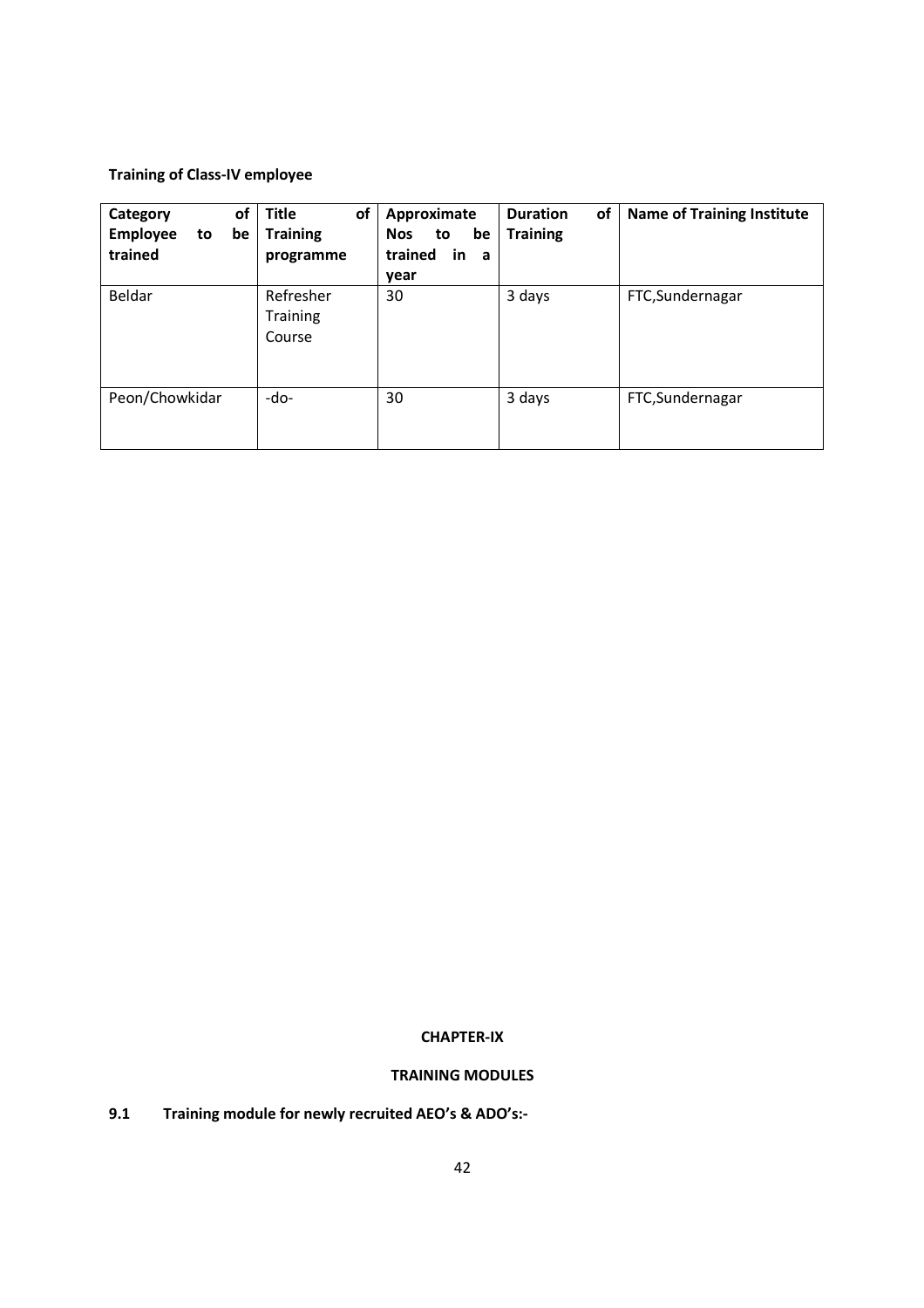The newly recruited technical officers like Agriculture Extension Officers and Agriculture Development Officers of the state department of Agriculture shall be given induction cum orientation training as per the requirements of the H.P.State Training Policy, 2009. The induction training programme shall be 30 days duration. The training shall be completed in following three phases:-

- Training on various schemes and programmes of the department, Office procedures, financial administration, conduct rules, service rules, MNREGA, RTI Act, and Good Governance etc.
- Training on various technical subjects like cultivation practices for Kharif & Rabi crops, INM & IPM etc.
- Training on day to day office works relating to dealing of PUC, diary, dispatch & filing.

The above three phase orientation cum induction training module for the newly recruited AEOs and ADOs is given at **Annexure 9A and 9-B** respectively.

## **9.2 Training of trainers**

 Department shall designate technical officers at the Directorate and District level as trainers who will get training in relevant subjects at University of Horticulture and Forestry, Nauni/Palampur and other training institute situated within and outside the State. These officers shall further provide training to the newly recruited officers at the State, District and field level as detailed below in the **table 9.2** 

| <b>S.N.</b> | <b>Place of Posting</b> | Designation of the     | of<br>the<br><b>Subject</b>    | <b>Trainees</b>    |
|-------------|-------------------------|------------------------|--------------------------------|--------------------|
|             |                         | trainers               | training                       |                    |
| 1.          | Directorate Level       | Addl.Director<br>of    | Various<br>schemes             | Newly<br>recruited |
|             |                         | Agriculture            | being operated in              | AEOs, ADOs &       |
|             |                         |                        | the Department                 | farmers            |
|             |                         | Joint Director<br>of l | -do-                           | -do-               |
|             |                         | Agriculture            |                                |                    |
|             |                         | Subject<br>Matter      | Implementation of              | $-do-$             |
|             |                         | Specialist             | Seed, fertilizer &             |                    |
|             |                         |                        | insecticides acts.             |                    |
|             |                         | Dy.Director            | Agriculture                    | -do-               |
|             |                         | Agriculture (P&M)      | produce                        |                    |
|             |                         |                        | &<br>marketing                 |                    |
|             |                         |                        | regulation                     |                    |
|             |                         |                        | act, 2005                      |                    |
|             |                         |                        |                                |                    |
|             |                         |                        |                                |                    |
|             |                         |                        |                                |                    |
|             |                         | Sub Divisional Soil    | Polyhouse stream-              | -do-               |
|             |                         | Conservation           | &<br>Polyhouse<br>$\mathbf{I}$ |                    |
|             |                         | Officer                | Stream-II                      |                    |
|             |                         |                        | Watershed                      |                    |
| 2.          | District Level          | Distt.Agri.Officer.    | Implementation of              | -do-               |

#### **Table 9.2**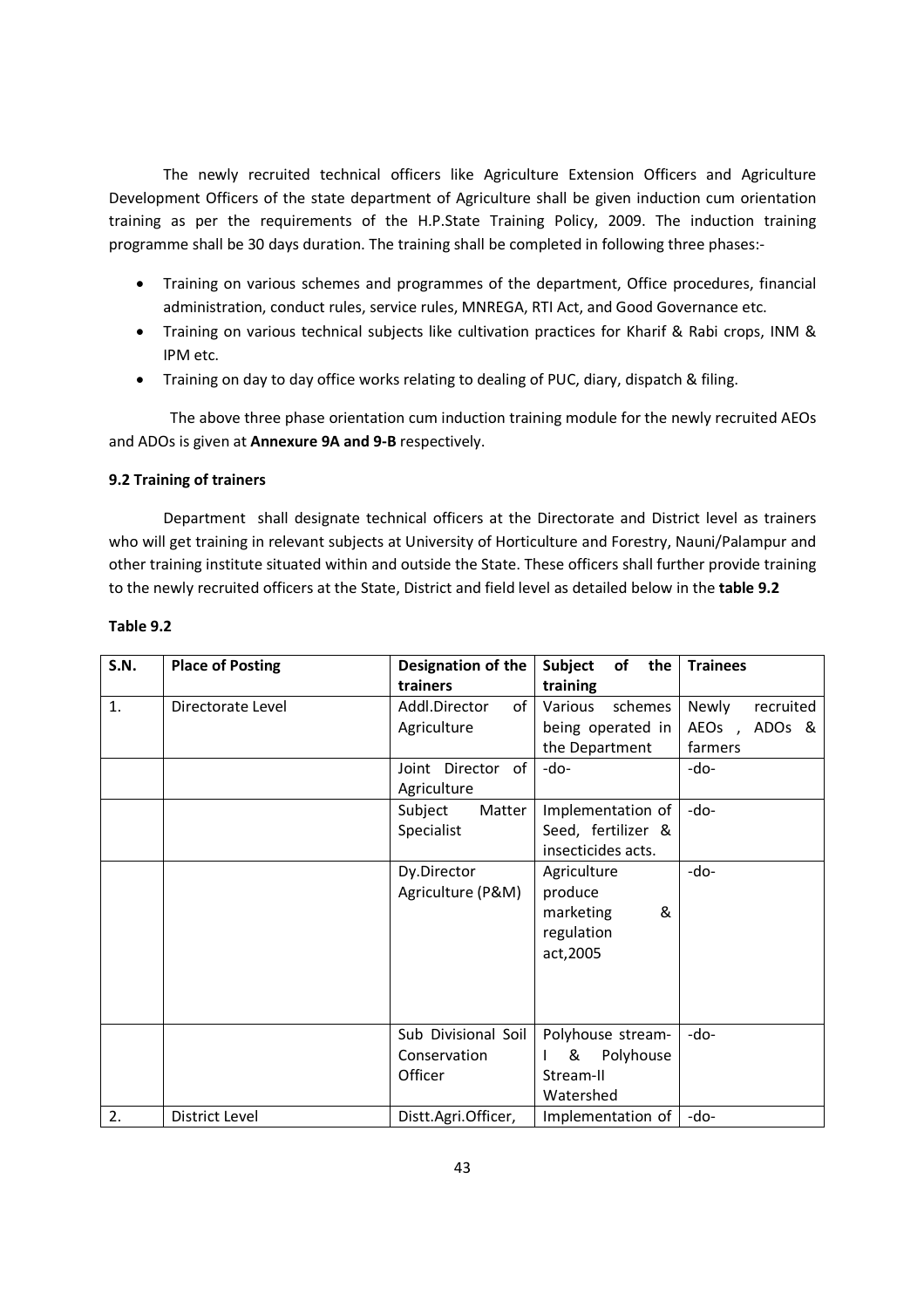| Subject          | Matter   State & Central |
|------------------|--------------------------|
| Specialist,      | Sector Projects &        |
| Agri.Development | Schemes.                 |
| Officer.         | Management<br>οf         |
|                  | PDS,<br>SMF<br>all       |
|                  | being<br>schemes         |
|                  | implemented<br>by        |
|                  | Agri.Deptt.              |

# **9.3 Training module for training of technical Staff**

 Keeping in view the training needs, the technical officers of various levels shall be given training on various Agriculture subjects at four training institutes within State as per detail given in **Table 9.3** below. The class-IV technical staff shall be trained at the Farmer Training Centre, Sundernagar.

| S.<br>N.     | Category  | <b>Training institute</b> | Level of officers   | <b>Title</b><br>of<br><b>Training</b><br>module | <b>Detail</b><br>of<br>training | <b>Duration</b><br>of<br><b>Training</b> |
|--------------|-----------|---------------------------|---------------------|-------------------------------------------------|---------------------------------|------------------------------------------|
|              |           |                           |                     |                                                 | module                          |                                          |
| $\mathbf{1}$ | Technical | University<br>of          | Senior<br>level     | Agricultural                                    | $9-C$                           | 4 days                                   |
|              | Officers  | Horticulture<br>&         | officers(DDA/SDS    | Knowledge                                       |                                 |                                          |
|              |           | Forestry, Nauni/HPKV, P   | CO/DAO/SMS/AD       | Management                                      |                                 |                                          |
|              |           | alampur/KVK               | O                   |                                                 |                                 |                                          |
|              |           |                           | Sub Divisional Soil | Promotion<br>of                                 | $9-D$                           | 4 days                                   |
|              |           |                           | Cons.Officer        | sustainable                                     |                                 |                                          |
|              |           |                           |                     | Agri.                                           |                                 |                                          |
|              |           |                           |                     | Public<br>Private                               | $9-E$                           | 3 days                                   |
|              |           |                           |                     | Parternership                                   |                                 |                                          |
|              |           |                           |                     | for Agri.Dev.                                   |                                 |                                          |
|              |           |                           |                     | Integrated                                      | $9-R$                           | 4 days                                   |
|              |           |                           |                     | Watershed                                       |                                 |                                          |
|              |           |                           |                     | Management                                      |                                 |                                          |
|              |           |                           |                     | Application<br>of                               | $9-G$                           | 4 days                                   |
|              |           |                           |                     | Remote                                          |                                 |                                          |
|              |           |                           |                     | &<br>Sensing                                    |                                 |                                          |
|              |           |                           |                     | Geographical                                    |                                 |                                          |
|              |           |                           |                     | information                                     |                                 |                                          |
|              |           |                           |                     | system<br>in                                    |                                 |                                          |
|              |           |                           |                     | Agricultural                                    |                                 |                                          |
|              |           |                           |                     | Development                                     |                                 |                                          |
|              |           |                           |                     | General Green                                   | $9-H$                           | 4 days                                   |
|              |           |                           |                     | House                                           |                                 |                                          |
|              |           |                           |                     | Management                                      |                                 |                                          |
|              |           |                           |                     | Integrated Pest                                 | $9-1$                           | 4 days                                   |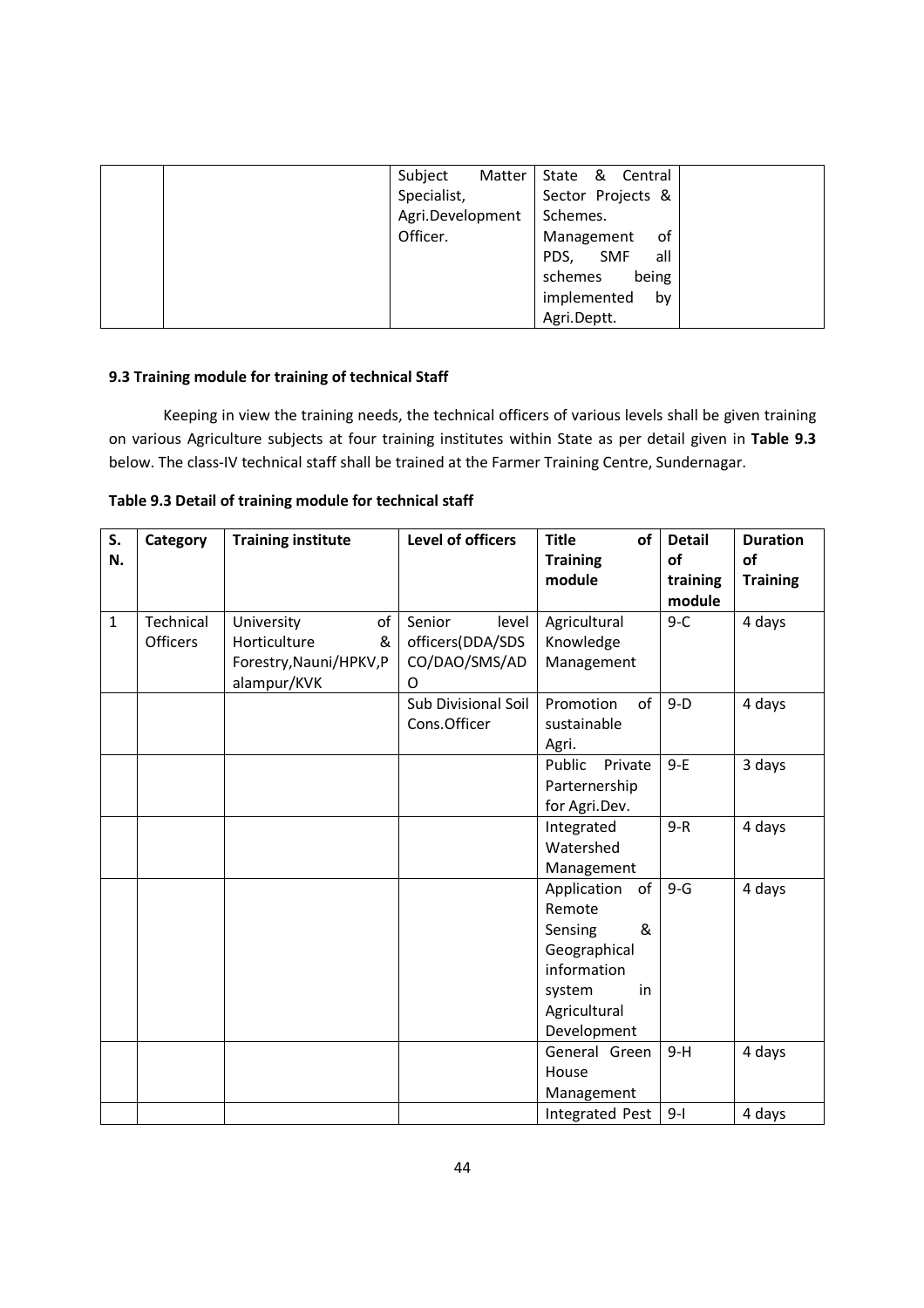|                |              |                       |                 | Management &      |                          |        |
|----------------|--------------|-----------------------|-----------------|-------------------|--------------------------|--------|
|                |              |                       |                 | Biocontrol        |                          |        |
|                |              |                       |                 | Organic           | $9-J$                    | 3 days |
|                |              |                       |                 | Farming           |                          |        |
|                |              |                       |                 | System            |                          |        |
| $\overline{2}$ | $Class-IV$ & | FTC, Sundernagar      | AEO/AADO        | Latest            | $\overline{\phantom{a}}$ | 3 days |
|                | LA           |                       | Lab.Attendent & | Techniques<br>in  |                          |        |
|                |              |                       | Class-IV        | Crop              |                          |        |
|                |              |                       |                 | Production        |                          |        |
|                |              |                       |                 | Latest            |                          | -do-   |
|                |              |                       |                 | Techniques<br>in  |                          |        |
|                |              |                       |                 | Vegetable         |                          |        |
|                |              |                       |                 | cultivation       |                          |        |
|                |              |                       |                 | Organic           | $9 - J$                  | -do-   |
|                |              |                       |                 | Farming           |                          |        |
|                |              |                       |                 | Management        |                          |        |
|                |              |                       |                 | Weed Control      | $\sim$                   | -do-   |
|                |              |                       |                 | Vegetable<br>in   |                          |        |
|                |              |                       |                 | crop              |                          |        |
|                |              |                       |                 | INM & Balance     | $9-K$                    | -do-   |
|                |              |                       |                 | use of Fertilizer |                          |        |
|                |              |                       |                 | IPM, Biocontrol   | $9-L$                    | -do-   |
|                |              |                       |                 | &<br>Pest         |                          |        |
|                |              |                       |                 | Management        |                          |        |
|                |              |                       |                 | vegetable<br>in   |                          |        |
|                |              |                       |                 | crop<br>&<br>Safe | $\omega$                 | -do-   |
|                |              |                       |                 | Judicious<br>use  |                          |        |
|                |              |                       |                 | of pesticides     |                          |        |
|                |              |                       |                 | Soil & Water      | $9-M$                    | -do-   |
|                |              |                       |                 | Management        |                          |        |
|                |              |                       |                 | Soil<br>sampling, | $9-N$                    | -do-   |
|                |              |                       |                 | Soil Testing &    |                          |        |
|                |              |                       |                 | Soil<br>Health    |                          |        |
|                |              |                       |                 | Card              |                          |        |
|                |              |                       |                 | Off-season        | $9-0$                    | 3 days |
|                |              |                       |                 | vegetable         |                          |        |
|                |              |                       |                 | cultivation<br>&  |                          |        |
|                |              |                       |                 | Diversification   |                          |        |
| 3              |              | Himachal Institute of | Senior<br>Level | Workshop<br>on    | $\blacksquare$           | 2 days |
|                |              | Public Administration | Officers        | stress            |                          |        |
|                |              | (HIPA), Fairlawn      | DDA, DAO, SDSDC | management        |                          |        |
|                |              | Shimla-12             | O & SMS         |                   |                          |        |
|                |              |                       |                 | R.T.I.            | $\overline{a}$           | 2 days |
|                |              |                       | Non-Technical   | Office            | $9-S$                    | 5 days |
|                |              |                       | Staff           | procedure<br>&    |                          |        |
|                |              |                       |                 | financial         |                          |        |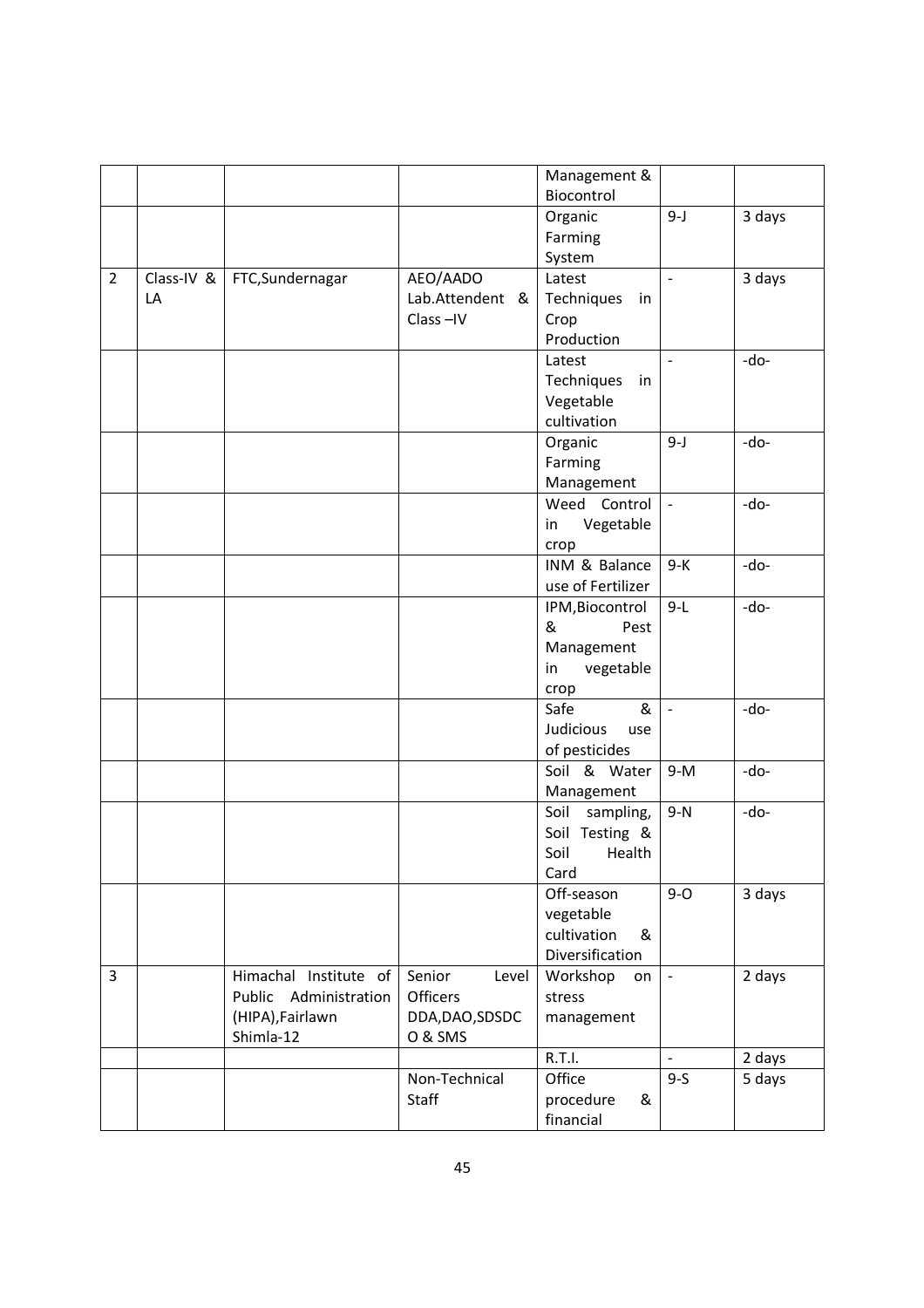|   |                        |                 | administration    |                |        |
|---|------------------------|-----------------|-------------------|----------------|--------|
|   |                        |                 |                   |                |        |
|   |                        |                 | Conduct Rules     | $\omega$       | 5 days |
|   |                        |                 | disciplinary<br>& |                |        |
|   |                        |                 | proceeding        |                |        |
| 4 | Agriculture<br>State   | Middle<br>Level | Write shop for    | $9-F$          | 3 days |
|   | Management             | <b>Officers</b> | success stories   |                |        |
|   | Extension<br>Training  | SMS, DAO, SDSCO |                   |                |        |
|   | Institute(SAMETI), Mas |                 |                   |                |        |
|   | hobra, Shimla-12       |                 |                   |                |        |
|   |                        |                 | Operationalizat   | $9-Q$          | 4 days |
|   |                        |                 | ion of ATMA       |                |        |
|   |                        |                 | &SREP             |                |        |
|   |                        |                 | Market<br>Led     | $9 - P$        | 4 days |
|   |                        |                 | Extension         |                |        |
|   |                        |                 | Quality Control   | $9 - T$        | 5 days |
|   |                        |                 | & Seed Act        |                |        |
|   |                        |                 | Fertilizer        | $9-U$          | 3 days |
|   |                        |                 | quality control   |                |        |
|   |                        |                 | orientation       |                |        |
|   |                        |                 | training          |                |        |
|   |                        |                 | Effective         | $9-V$          | 3 days |
|   |                        |                 | Implementatio     |                |        |
|   |                        |                 | n of Insecticide  |                |        |
|   |                        |                 | Act & Rules       |                |        |
|   |                        |                 | Computer          | $\blacksquare$ | 5 days |
|   |                        |                 | application       |                |        |
|   |                        |                 | Induction         | $9-A$          | 7 days |
|   |                        |                 | for<br>course     |                |        |
|   |                        |                 | newly ADO         |                |        |
|   |                        |                 | Induction         | $9 - B$        | 7 days |
|   |                        |                 | for<br>course     |                |        |
|   |                        |                 | newly AEO         |                |        |
|   |                        |                 |                   |                |        |

#### **9.4 Training module for training of non technical staff**

 Keeping in view the training needs, the non-technical officers of various levels shall be provided training in office procedure & financial administration, Basic computer, MS Word/MS Excel/Power Point, conduct rules, Disciplinary Proceedings, e-governance and information technology at regular intervals in order to hone their skills in computer application as well as various day to day service matters. The detail is given in table below. The non technical Class-IV staff like Peon & Chowkidars shall also be provided training on their day to day activities regarding care of the departmental properties at the District level training centers of HIPA and other institutes in order to avoid undue hardships to them in travelling to distant institutes in the State.

#### **Table 9.2 Detail of training module for non-technical staff**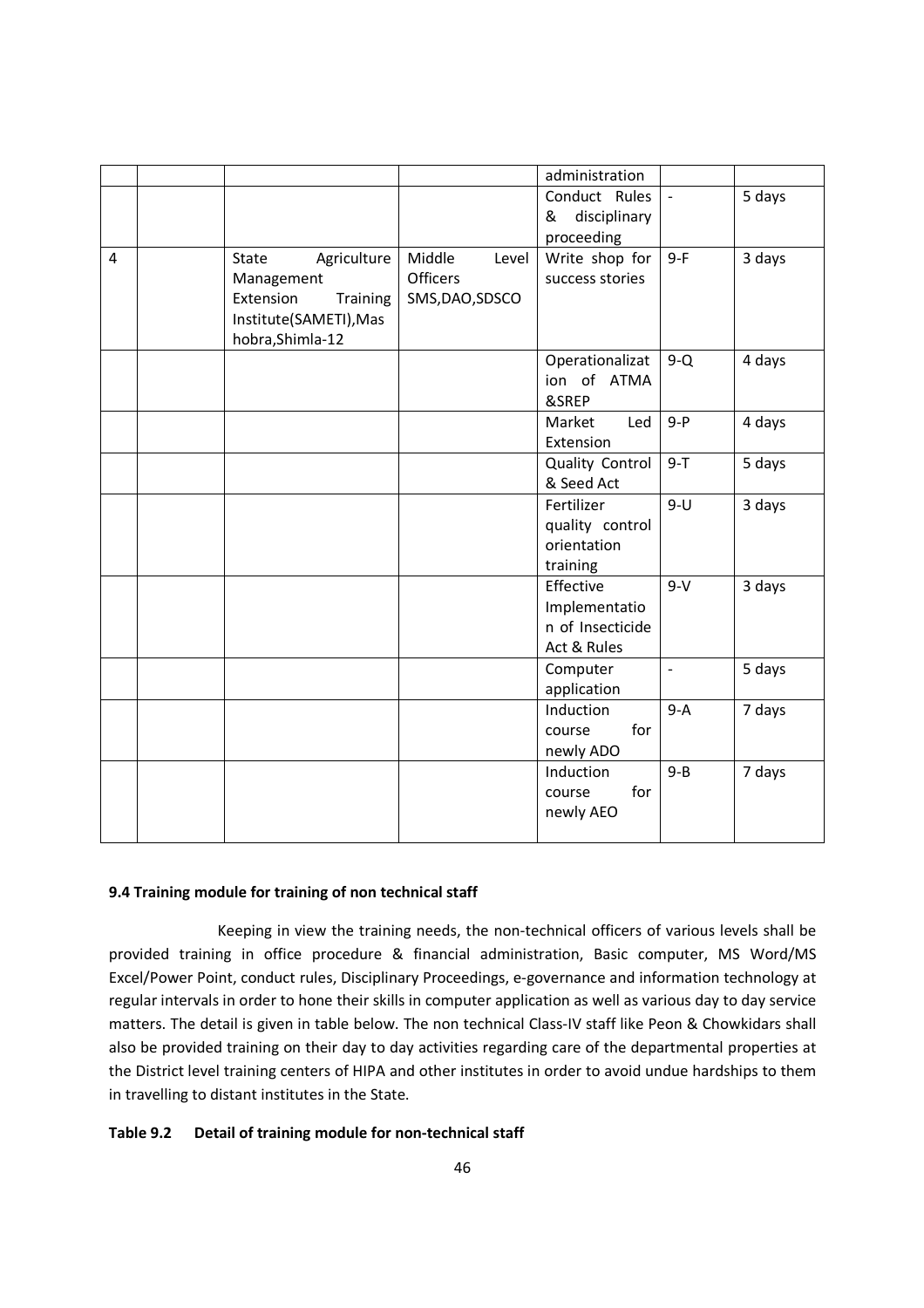| S.N | Category    | <b>Training Institute</b>    | <b>Level of Staff</b> | Name of training     | <b>Duration</b> |
|-----|-------------|------------------------------|-----------------------|----------------------|-----------------|
|     | of staff    |                              |                       | module               |                 |
| 1.  | Non-        | Himachal Institute of Public | Supdt.Gr.I<br>&       | Office<br>procedure  | 5 days          |
|     | Technical/  | Administration               | II/Sr.Asstt./Clerks/  | financial<br>and     |                 |
|     | Ministerial | (HIPA), Fairlawn, Shimla-12  | Steno-Typist          | administration       |                 |
|     | Staff       |                              |                       |                      |                 |
|     |             |                              |                       | Basic<br>computer,   | 5 days          |
|     |             |                              |                       | word/MS<br><b>MS</b> |                 |
|     |             |                              |                       | Excel/E.mail, etc.   |                 |
|     |             |                              |                       | Conduct rules        | 3 days          |
|     |             | <b>SAMETI</b>                | TA/SA<br>&            | Statistical analysis | 3 days          |
|     |             |                              | equivalent officers   | of data              |                 |

# **9.5 Training modules of sponsored training programme for technical & ministerial staff organized by HIPA.**

 The Technical and ministerial staff is also sponsored by the department for training in various subject like Financial administration, service rules etc.organized by HIPA from time to time for the employees of various department of State Govt. About 3-4 numbers of employees of the Agriculture Department shall be sponsored for each training programme. The detail of various training modules is given below.

| Sr.No. | <b>Title of Training</b>   | <b>Duration</b>        | <b>Participants</b> |
|--------|----------------------------|------------------------|---------------------|
| 1.     | Information<br>Right<br>to | 25-4-2011 to 26-4-2011 | One POI or SMS each |
|        | Act, 2005                  |                        | DDA Nahan &<br>from |
|        |                            |                        | Bilaspur            |
| l 2.   | Audit & Budget             | 26-4-2011 to 30-4-2011 | One SMS each from   |
|        |                            |                        | DDA Kullu & Chamba  |

#### **Annexure-9-A**

**Induction Cum Orientation Training module for the Newly recruited AEOs** 

**1.Training Session at (SAMETI), Mashobra** density and the setting puration = 7 days.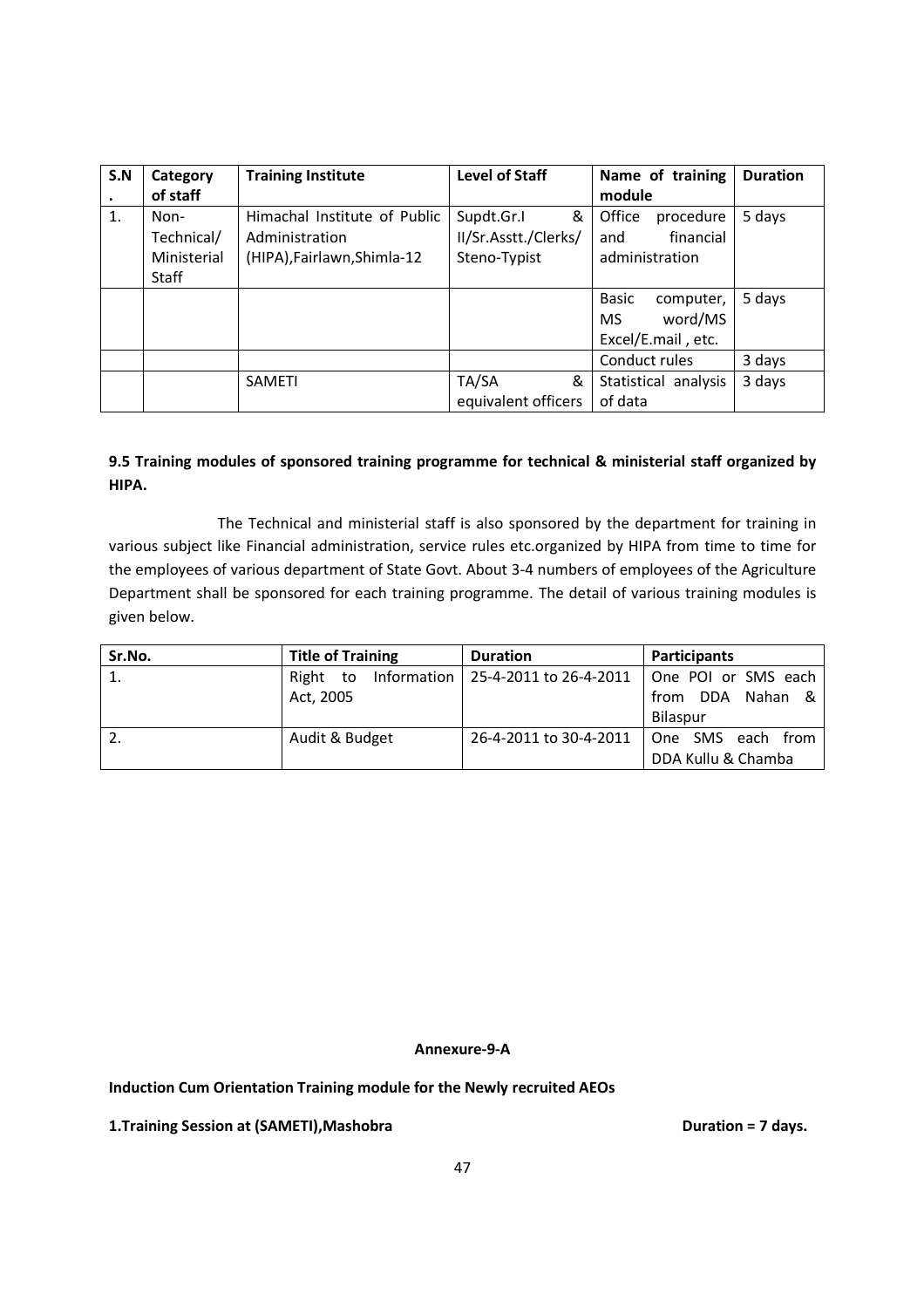| <b>Topic</b>                                         | <b>Remarks/Faculty</b>                         |
|------------------------------------------------------|------------------------------------------------|
| Registration and inaugural session                   |                                                |
| Departmental organizational structure                |                                                |
| Roles and responsibilities of AEOs                   | Faculty from Agriculture Department            |
| State Plan schemes for development of Agriculture    |                                                |
| in H.P.                                              |                                                |
| Central sponsored schemes                            |                                                |
| Poly house Stream-I                                  |                                                |
| Poly house Stream-II                                 |                                                |
| Rashtriya Krishi Vikas Yojna(RKVY)                   |                                                |
| Women specific schemes and role of women in          |                                                |
| agriculture development.                             |                                                |
| PRIs and their functions                             | Faculty from Rural Development Department      |
| for<br>Productivity<br>Principle<br>Measures<br>and  | <b>Faculty from Agriculture Department</b>     |
| improvement in agriculture crops.Contingent plan     |                                                |
| MNREGA/SGSY scheme of self employment                | Faculty from Rural Development Department      |
| Weather Based Crop Insurance scheme & poly           | Faculty from Agriculture Department            |
| house insurance                                      |                                                |
| Role of Bio control agents in Integrated Pest        | Faculty from Agriculture Department            |
| Management                                           |                                                |
| Marketing and Regulation of Agriculture produce      | Senior Marketing Officer, H.P.Marketing Board, |
|                                                      | Khalini, Shimla, H.P.                          |
| <b>Conduct Rules</b>                                 | Faculty from HIPA                              |
| Diversification towards vegetable crop               | <b>Faculty from Agriculture Department</b>     |
| <b>Organic Farming</b>                               | -do-                                           |
| Office procedure and record maintenance              | Faculty from HIPA/Deptt.                       |
| Departmental Acts , seeds, fertilizer & Insecticides | Faculty from Agriculture Deptt.                |
| RTI-Right to Information Act-2005                    | Faculty from HIPA                              |
| Good Governance                                      | -do-                                           |
| Maintenance of records pertaining to Sale centre,    | Faculty from Agriculture Deptt.                |
| farms PDS, SMF etc.                                  |                                                |

# **II. Training Session at University of Horticulture & Forestry Nauni & HPKVV,Palampur & KVK Stations**

# **Duration = 14 days.**

| <b>Topic</b>                                  | <b>Remarks/Faculty</b>         |
|-----------------------------------------------|--------------------------------|
| Organic farming                               | Faculty from University & KVK  |
| Bio-fertilizers efficient use and application | <b>Faculty from University</b> |
| <b>INM</b>                                    | <b>Faculty from University</b> |
| <b>IPM</b>                                    | <b>Faculty from University</b> |
| Advanced training course in Agriculture       | <b>Faculty from University</b> |
| Operationalization of ATMA & SREPS            | <b>SAMETI</b>                  |
| Market led Extension                          | SAMETI/University              |
| <b>Balance use of Fertilizers</b>             | University/FTC                 |
| Sustainable Agriculture Development           | University/FTC                 |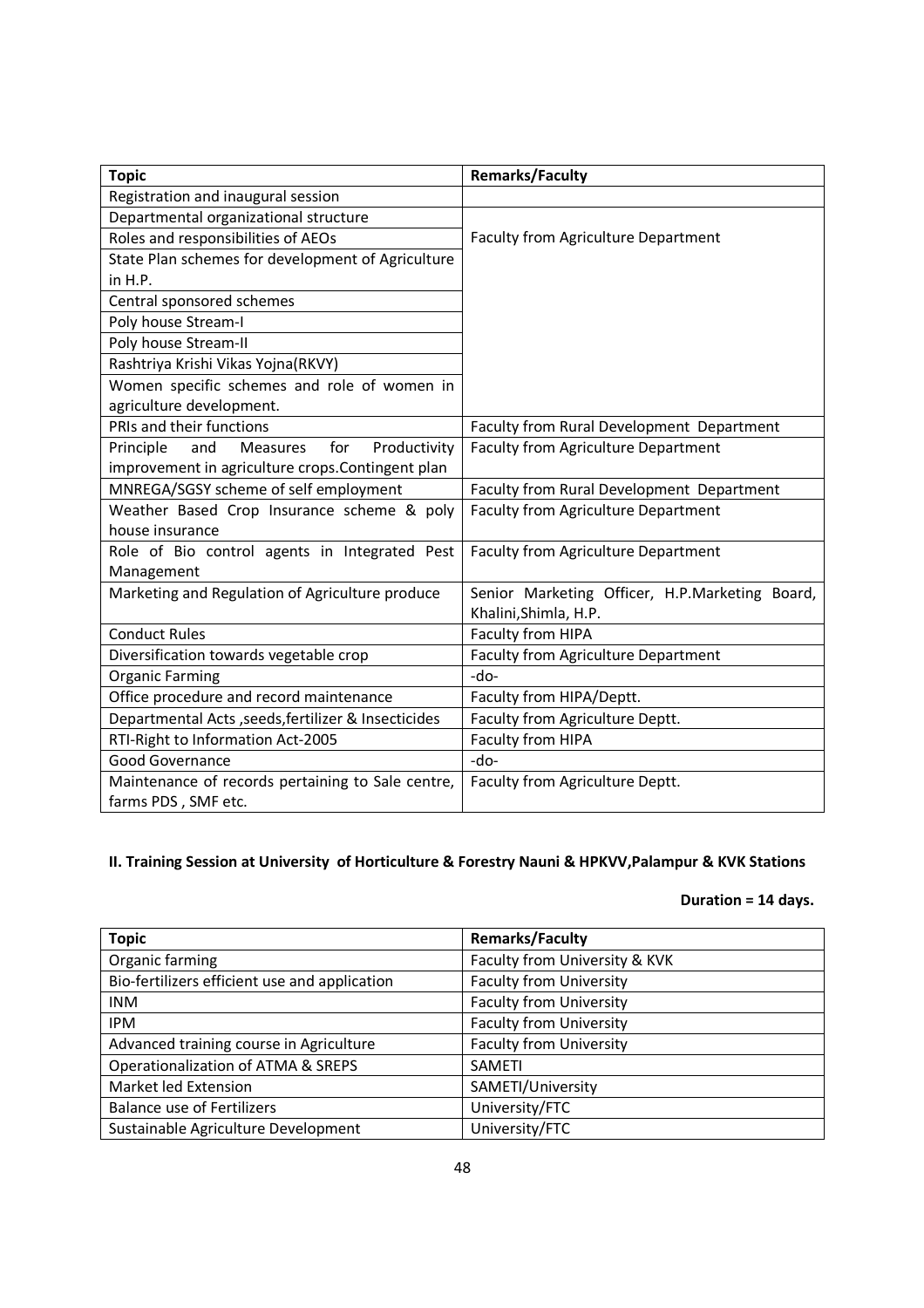| Integrated Management of Pest & Diseases      | University                             |  |
|-----------------------------------------------|----------------------------------------|--|
| Soil and Water conservation Management        | <b>FTC</b>                             |  |
| Work shop on Integrated Weed Management in    | University                             |  |
| vegetable crops.                              |                                        |  |
| Integrated watershed Development              | University                             |  |
| <b>Drought Management Strategies</b>          | <b>FTC</b>                             |  |
| Safe & Judicious use of Pesticides            | <b>FTC</b>                             |  |
| E.Governance- SAMETI                          | <b>SAMETI</b>                          |  |
| Preparation of strategic plan under extension | Faculty from KVK/RHRS, Mashobra/SAMETI |  |
| reforms                                       |                                        |  |
|                                               |                                        |  |

# **III. Training session at the respective Distt. Headquarter <b>Duration = 9 days**

| Topic to be covered                                    | <b>Remarks/Faculty</b>                               |
|--------------------------------------------------------|------------------------------------------------------|
| Nine days practice session regarding diary,            | District level officers shall impart training to the |
| dispatch of official letters, dealing of PUC, drafting | newly recruited staff.                               |
| of letters, maintenance of register of store stock     |                                                      |
| article, Soil health card, various office procedure    |                                                      |
| and subsidy rules and completion of various            |                                                      |
| formalities by the Agriculturist for availing          |                                                      |
| assistance under various central and state             |                                                      |
| sponsored schemes in operation<br>the<br><sub>in</sub> |                                                      |
| Department.                                            |                                                      |

## **Annexure-9-B**

**Induction Cum Orientation Training module for the Newly recruited ADOs** 

**1.Training Session at (SAMETI), Mashobra DURA BURGE 2018 1. Training Session at (SAMETI), Mashobra DURA BURGE 2019**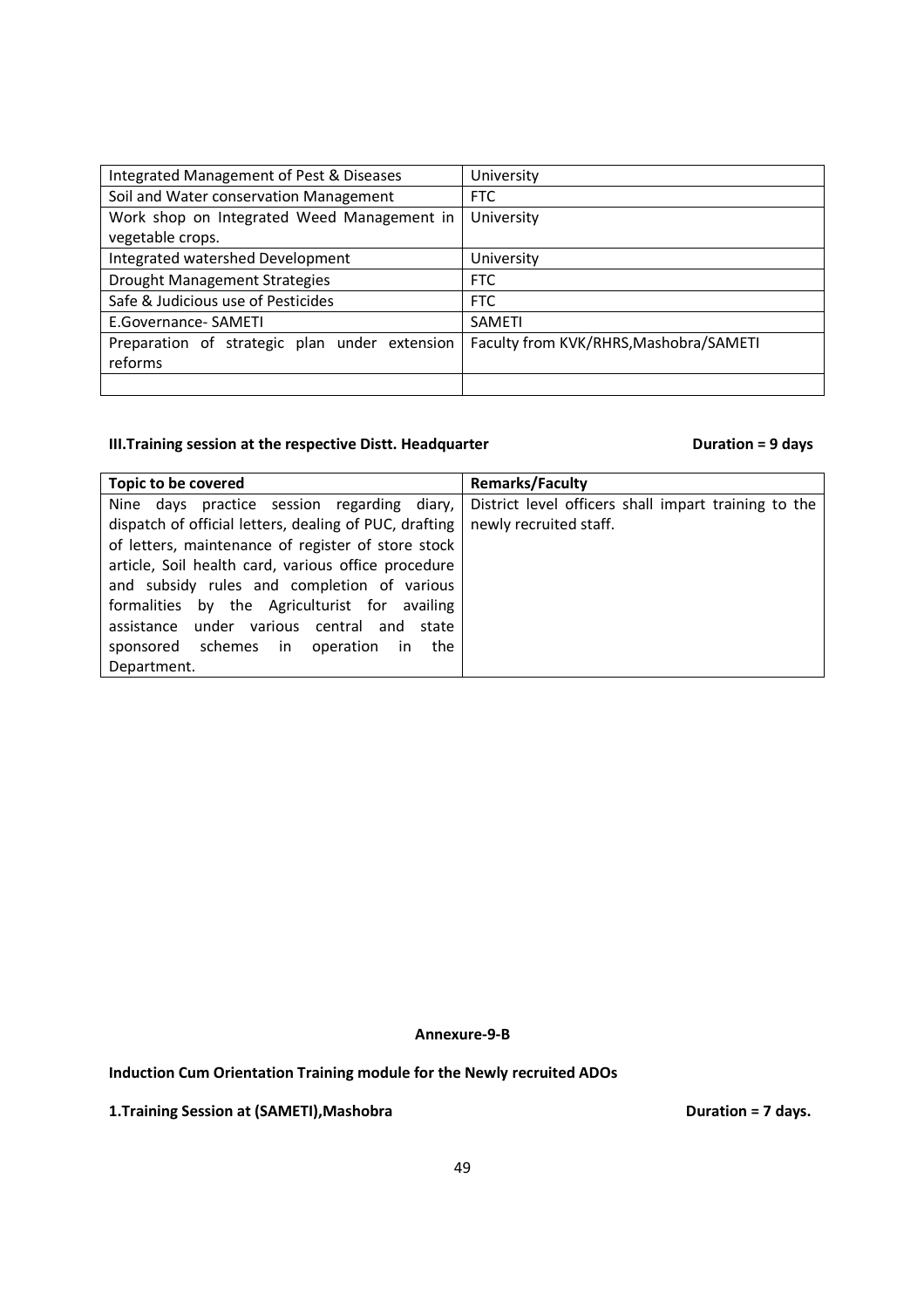| <b>Topic</b>                                               | <b>Remarks/Faculty</b>                    |  |  |
|------------------------------------------------------------|-------------------------------------------|--|--|
| Registration and inaugural session                         |                                           |  |  |
| Departmental organizational structure                      |                                           |  |  |
| Roles and responsibilities of ADOs                         | Faculty from Agriculture Department       |  |  |
| State Plan schemes for development of Agriculture          |                                           |  |  |
| in H.P.                                                    |                                           |  |  |
| Central<br>sponsored<br>schemes, ISOPOM, Macro-            |                                           |  |  |
| Management, RKVY, NSMF etc.                                |                                           |  |  |
| Poly house Stream-I                                        |                                           |  |  |
| Poly house Stream-II                                       |                                           |  |  |
| Women specific schemes and role of women in                |                                           |  |  |
| agriculture development.                                   |                                           |  |  |
| PRIs and their functions                                   | Faculty from Rural Development Department |  |  |
| Productivity<br>Principle<br>for<br>and<br><b>Measures</b> | Faculty from Agriculture Department       |  |  |
| improvement in agriculture crops.Contingent plan           |                                           |  |  |
| MNREGA/SGSY scheme of self employment                      | Faculty from Rural Development Department |  |  |
| Weather Based Crop Insurance scheme & poly                 | Faculty from Agriculture Department       |  |  |
| house insurance                                            |                                           |  |  |
| Role of Bio control agents in Integrated Pest              | Faculty from KVK/ZRS                      |  |  |
| Management                                                 |                                           |  |  |
| Inforcement of seed, fertilizer & Insecticide Act          | <b>Faculty from SAMETI</b>                |  |  |
| <b>Conduct Rule</b>                                        | Faculty from HIPA                         |  |  |
| Contingent Plan                                            | Faculty from Agriculture Deptt.           |  |  |
| Diversification in cash crop of vegetable                  | Faculty from KVK/University               |  |  |
| Office procedure and record maintenance                    | Faculty from HIPA.                        |  |  |
| <b>Organic Farming</b>                                     | -do-                                      |  |  |
| RTI-Right to Information Act-2005                          | Faculty from HIPA/SAMETI                  |  |  |
| Departmental Acts , seeds, fertilizer & Insecticides       | Faculty from Agriculture Deptt.           |  |  |
| Subsidy procedure and record maintenance                   | Faculty from Agriculture Deptt/SAMETI     |  |  |
| <b>Communication skill</b>                                 | Faculty from Agri.Deptt/HIPA              |  |  |
| Good Governance                                            | -do-/HIPA                                 |  |  |
| Post harvest handling of Agri.produce                      | Faculty from Agri.Deptt.                  |  |  |

# **II. Training Session at University of Horticulture & Forestry, Nauni & KVK Duration = 7 days.**

| <b>Topic</b>                                  | <b>Remarks/Faculty</b>      |
|-----------------------------------------------|-----------------------------|
| Organic farming, Biodynamic farming           | Faculty from University/KVK |
| Practical Demonstration of Biodynamic farming | -do-                        |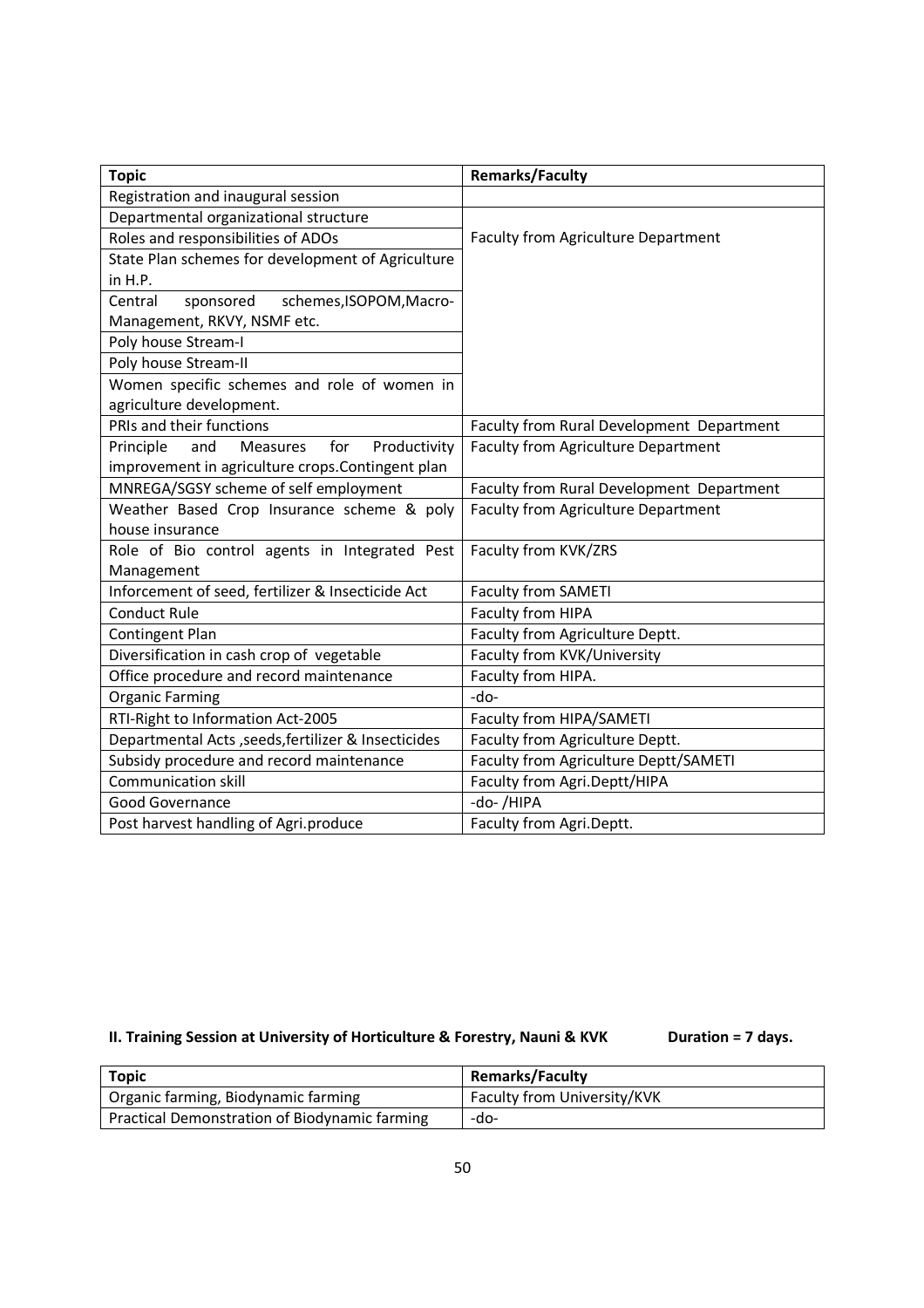| Bio-fertilizers-Efficient use of application  | -do-                           |
|-----------------------------------------------|--------------------------------|
| Soil & Water conservation                     | -do-                           |
| Operationalization of ATMA&SREPs              | <b>KVK</b>                     |
| Balance use of fertilizer                     | <b>Faculty from University</b> |
| Sustainable Agriculture Development           | -do-                           |
| Market Led Extension                          | -do-                           |
| Integrated watershed development              | -do-                           |
| Drought Management strategies                 | -do-                           |
| Weed control in vegetable crop                | -do-                           |
| Bio-pesticides & their future prospects       | -do-                           |
| Safe & judicious use of pesticides            | -do-                           |
| Protected cultivation                         | -do-                           |
| Time schedule of Irrigation in poly house for | -do-                           |
| different crop                                |                                |
| Diversification in Agriculture crop.          | -do-                           |
| Commercial cultivation of cash crop           | -do-                           |
| Maintenance of soil moisture of soil health   | -do-                           |

# **III. Training Session at the respective Distt. Headquarter <b>Duration = 7 Duration = 7 days.**

| Topic to be covered                                    | <b>Remarks/Faculty</b>                               |
|--------------------------------------------------------|------------------------------------------------------|
| Seven days practice session regarding diary,           | District level officers shall impart training to the |
| dispatch of official letters, dealing of PUC, drafting | newly recruited staff.                               |
| of letters, maintenance of register of store stock     |                                                      |
| article, Soil health card, various office procedure    |                                                      |
| and subsidy rules and completion of various            |                                                      |
| formalities by the Agriculturist for availing          |                                                      |
| assistance under various central and state             |                                                      |
| sponsored schemes in<br>operation<br>the<br>in.        |                                                      |
| Department.                                            |                                                      |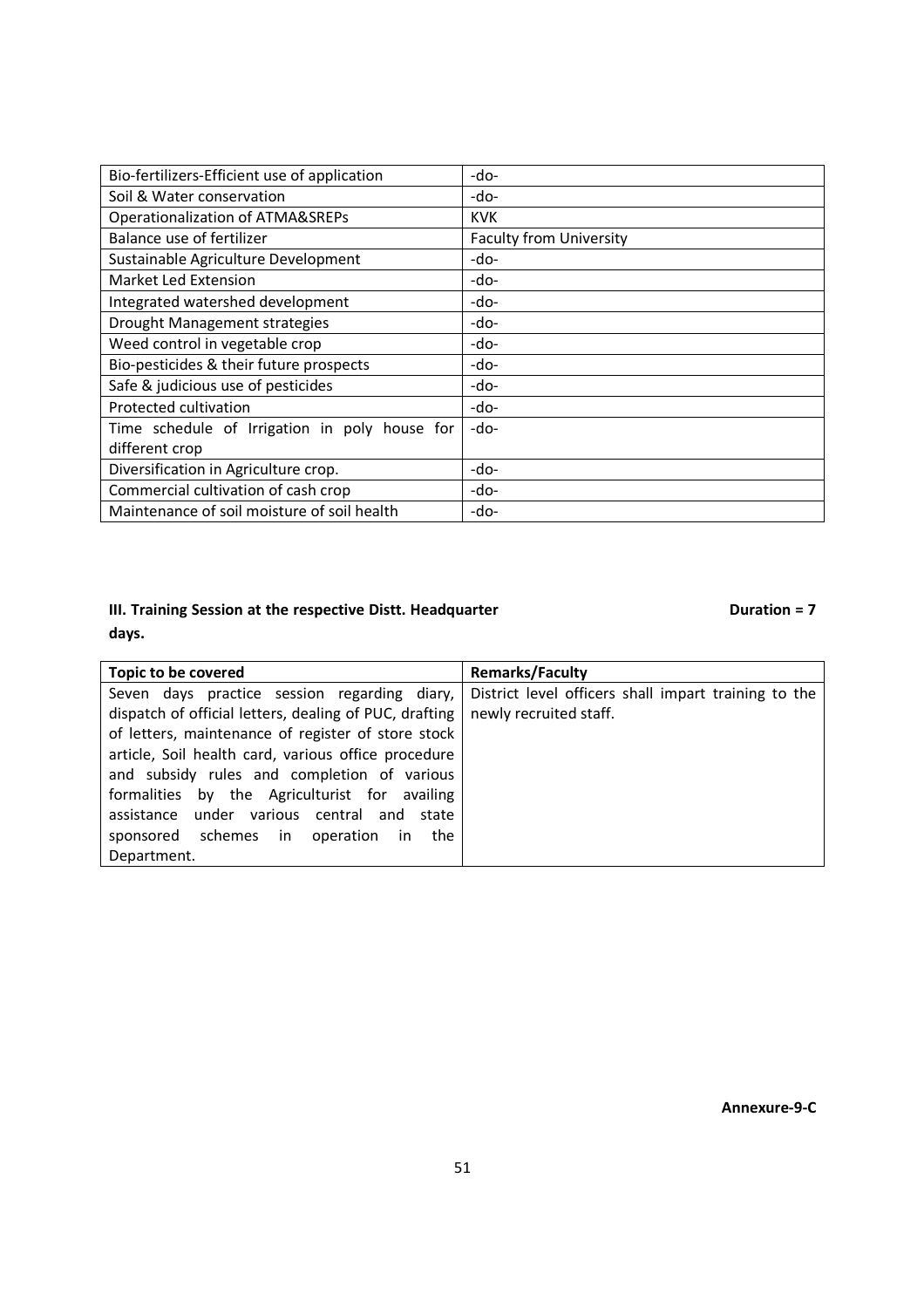# **Module of Refresher Training Course on Advanced Course in Agricultural Knowledge Management for Senior Level Officer i.e. DDA/DAO/SDSCO/SMS/PD/DPD**

| Title of Course        | ٠<br>$\cdot$         | <b>Advanced Course in Agricultural Knowledge</b><br><b>Management</b> |
|------------------------|----------------------|-----------------------------------------------------------------------|
| <b>Course Duration</b> |                      | 4 days.                                                               |
| Period of the Year     |                      | June, 2011                                                            |
| No.of Training/Course  | $\ddot{\phantom{a}}$ | 25 Nos.                                                               |

- > Sharing of Case-studies by Faculty and other invited experts and sharing the technological options and their impact in different geographies
- > Sharing of Case-studies/Experiences of the NATP states in establishing ICT connectivity: infrastructure and capacity building at ATMA and FIACs levels
- > Organizing field visit to a successful ICT case in the vicinity, so as to explain the need and utility of ICT connectivity for success of extension reforms
- > Orientation on content issues, content design and development using software tools and techniques
- Lecture-cum-Lab sessions on Search Engines and Agricultural databases
- ▶ Use of Remote Sensing, GIS and Expert Systems in Agriculture
- **►** Marketing Information Systems to support Agricultural Marketing Extension Systems
- Web-enabled applications- eSagu initiatives in Andhra Pradesh
- ▶ Use of Kisan Call Centers and Mass Media support to Agricultural Extension
- Sharing the lessons learnt from other national experiences of "Information Kiosks/shops", in terms of "Business Model and Services Offered"
- Creating gender sensitivity to a board range of gender issues at personal, institutional and community levels
- Equipping the functionaries with Participatory Management and ICT Tools for understanding the Gender concerns and fine tune the programmes to address those concerns
- ▶ Role of Public Private Partnership to promote ICT enabled Information Systems for farmers-Case studies will be discussed
- > Attitude and Change Management towards ICT implementation to promote, and support ICT relation Projects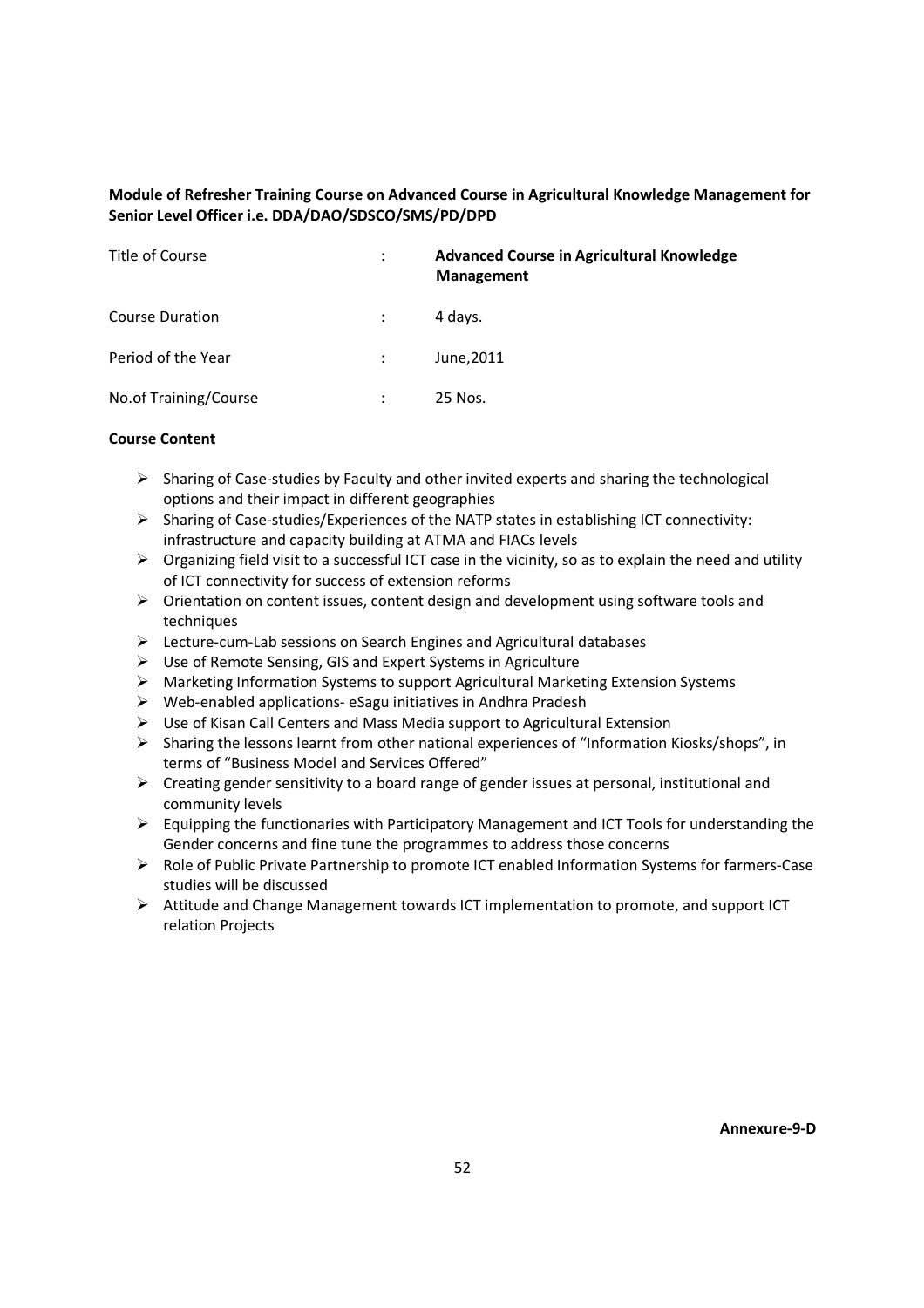# **Module of Refresher Training Course on Promotion of Sustainable Agriculture for Senior Level Officer i.e. DDA/DAO/SDSCO/SMS.**

| Title of Course       | Promotion of Sustainable Agriculture |
|-----------------------|--------------------------------------|
| Course Duration       | 4 days.                              |
| Period of the Year    | July, 2011                           |
| No.of Training/Course | 25 Nos.                              |

- > Orientation on sustainable agriculture
- Better management practices of soil resources
- **►** Consumptive use of water resources
- $\triangleright$  Alternate pest and weed management
- > Climate changes and environment concerns
- $\triangleright$  Organic farming for ecological sustainability
- > Farming system approach for sustainable agriculture
- > Indigenous Technical Knowledge (ITK)
- $\triangleright$  Geographical information system and precision farming for sustainability
- $\triangleright$  International food trade and quality standards
- $\triangleright$  Experiences in technology transfer on sustainable agriculture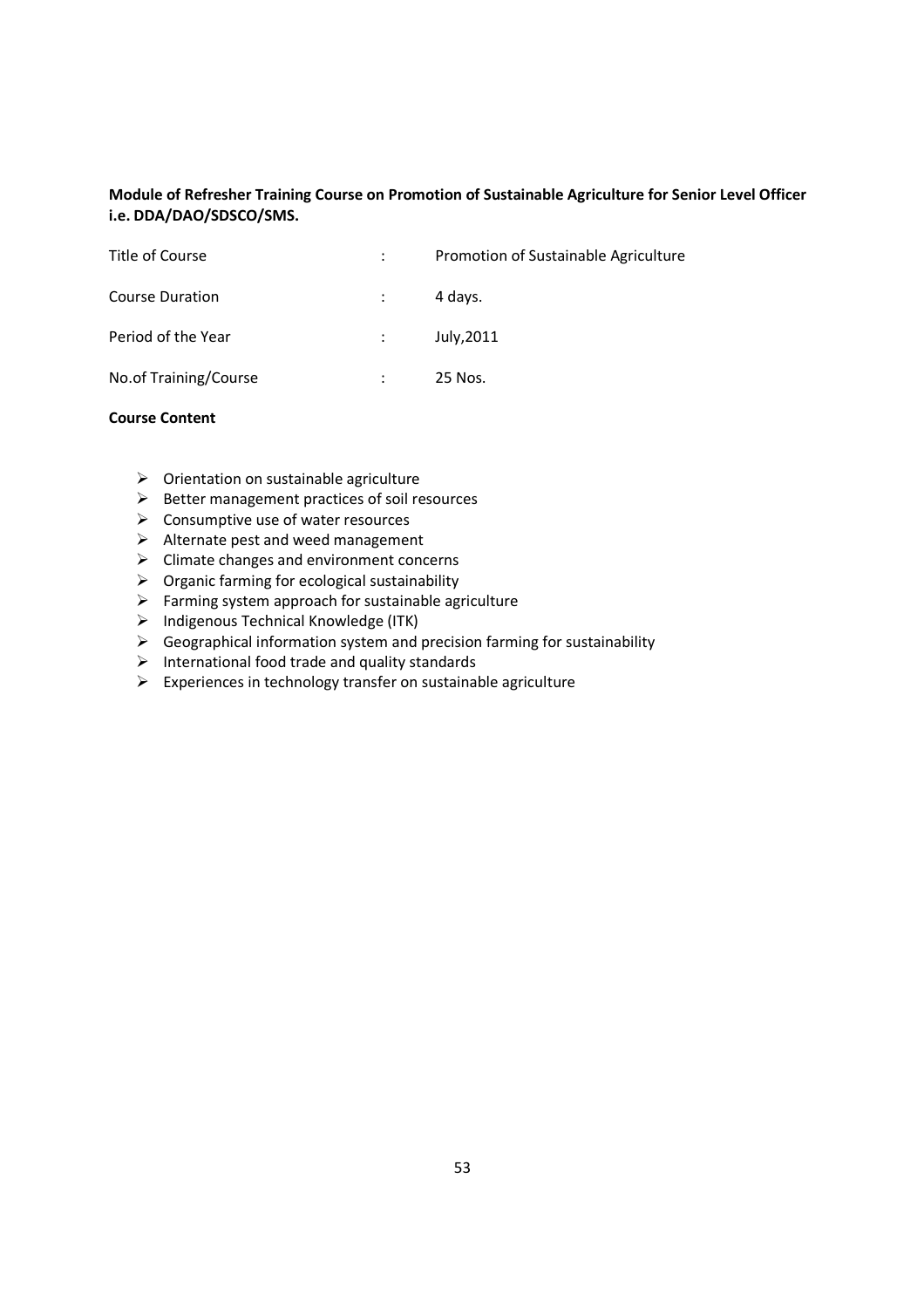#### **Annexure-9-E**

# **Module of Refresher Training Course on Public Private Partnership for Agricultural Development for Senior Level Officer i.e. DDA/DAO/SDSCO/SMS/PD/DPD**

|                      | Public Private Partnership for Agricultural Development |
|----------------------|---------------------------------------------------------|
| $\ddot{\phantom{0}}$ | 3 days.                                                 |
|                      | July, 2011                                              |
| $\ddot{\phantom{a}}$ | 25 Nos.                                                 |
|                      |                                                         |

# **Course Content**

- $\triangleright$  Concept and Existing Models
- > Processes involved in PPP
- $\triangleright$  Nature of partners and areas of partnerships
- > Challenges- Social, Economic, Legal and Policy related
- ▶ Success Stories of Public Private Partnership
- ▶ Consolidating State specific PPP Projects

**Annexure-9-F**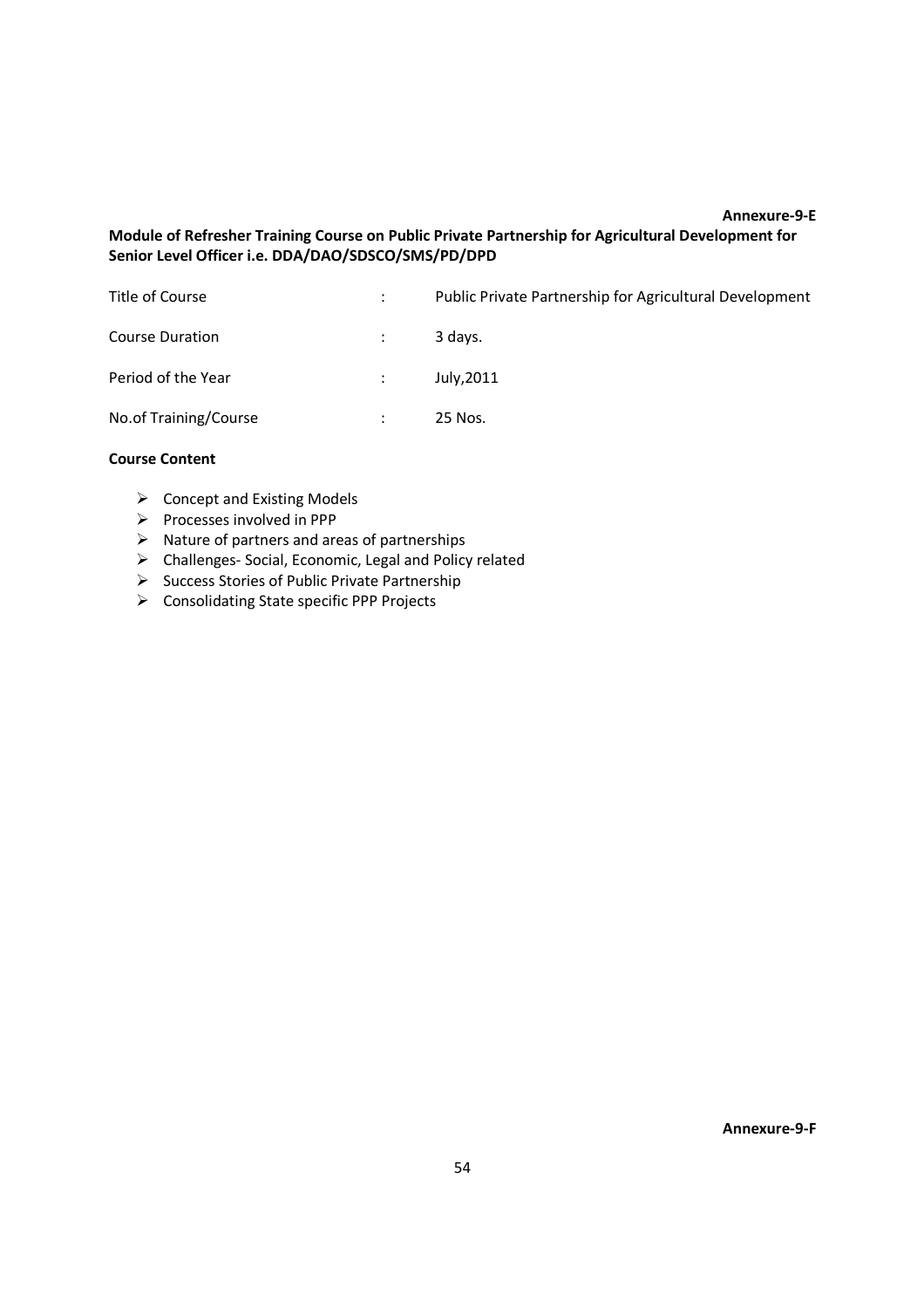# **Module of Refresher Training Course on Write-Shop for Success Stories for Senior Level Officer i.e. DDA/DAO/SDSCO/SMS.**

| Title of Course        | Write-shop for Success Stories |
|------------------------|--------------------------------|
| <b>Course Duration</b> | 3 days.                        |
| Period of the Year     | August, 2011                   |
| No.of Training/Course  | 25 Nos.                        |

- $\triangleright$  To appraise participants of the value of documentation and its usability in programmes and projects
- $\triangleright$  To orient to the process of documentation, steps involved and enhance documentation skills
- $\triangleright$  Documentation tools and techniques
- ▶ Documentation process-identifying and conceptualizing a story from a project success, writing process, presentation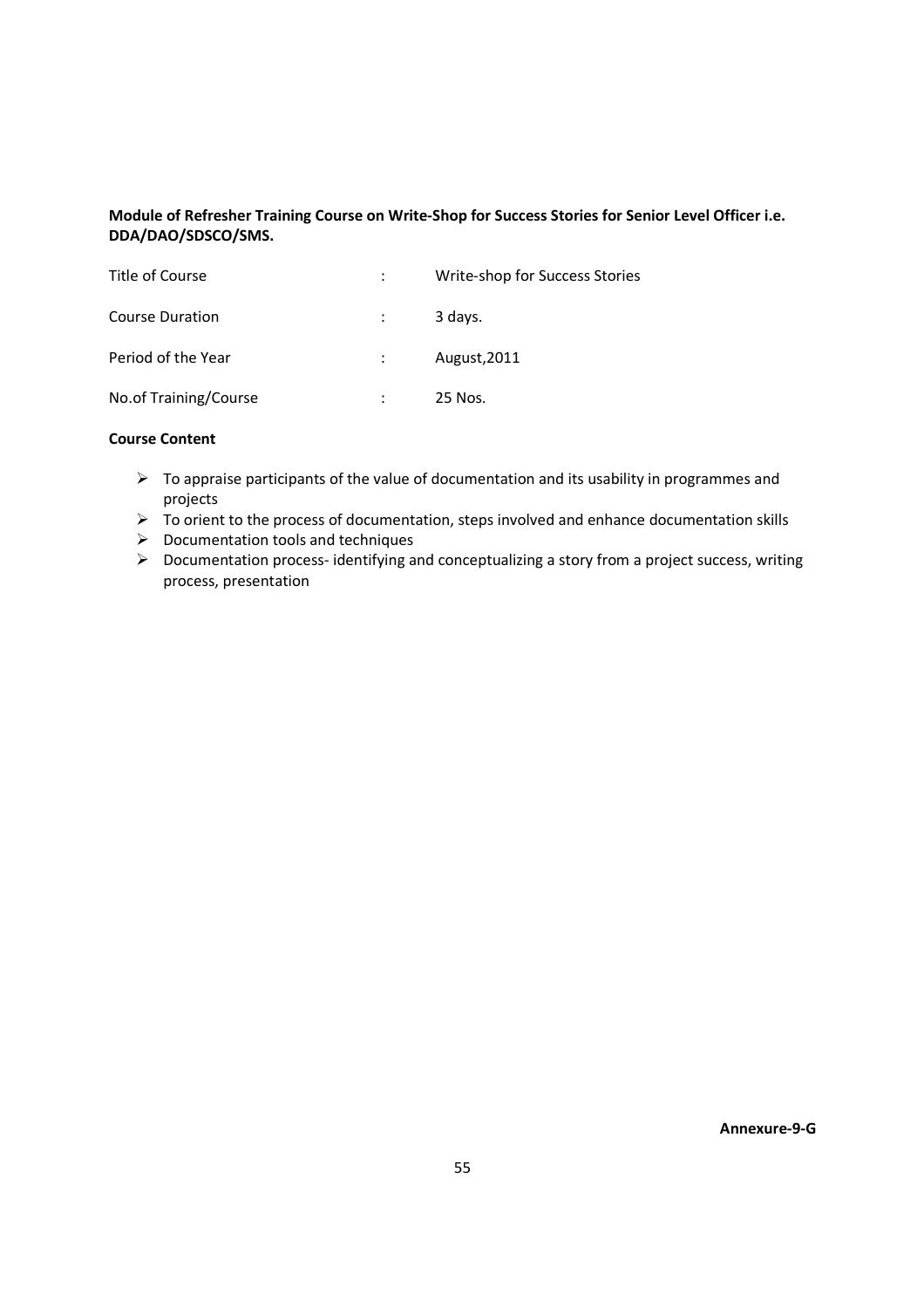# **Module of Refresher Training Course on Application of Remote Sensing and Geographical Information System in Agricultural Development for Senior Level Officer i.e. DDA/DAO/SDSCO/SMS/PD/DPD**

| Title of Course        | ÷ | <b>Application of Remote Sensing and Geographical</b><br><b>Information System in Agricultural Development</b> |
|------------------------|---|----------------------------------------------------------------------------------------------------------------|
| <b>Course Duration</b> |   | 4 davs.                                                                                                        |
| Period of the Year     |   | October, 2011                                                                                                  |
| No.of Training/Course  |   | 25 Nos.                                                                                                        |

- > Introduction to various aspects of Satellite, Remote Sensing and GIS
- $\triangleright$  Digital image processing and digital analysis of satellite data
- Fundamentals of GIS, Geo-positioning Systems and spatial data analysis
- Usage of Remote Sensing and GIS in Agricultural development such as crop planning, crop growth, productivity monitoring, simulation and monitoring of drought, water availability, soil erosion etc.
- > Introduction to applications of remote sensing and GIS in weather forecasting, agro-advisory service, soil health and degradation assessment
- ▶ Exposure of GIS software, Open Source Software, demonstration and hands on practice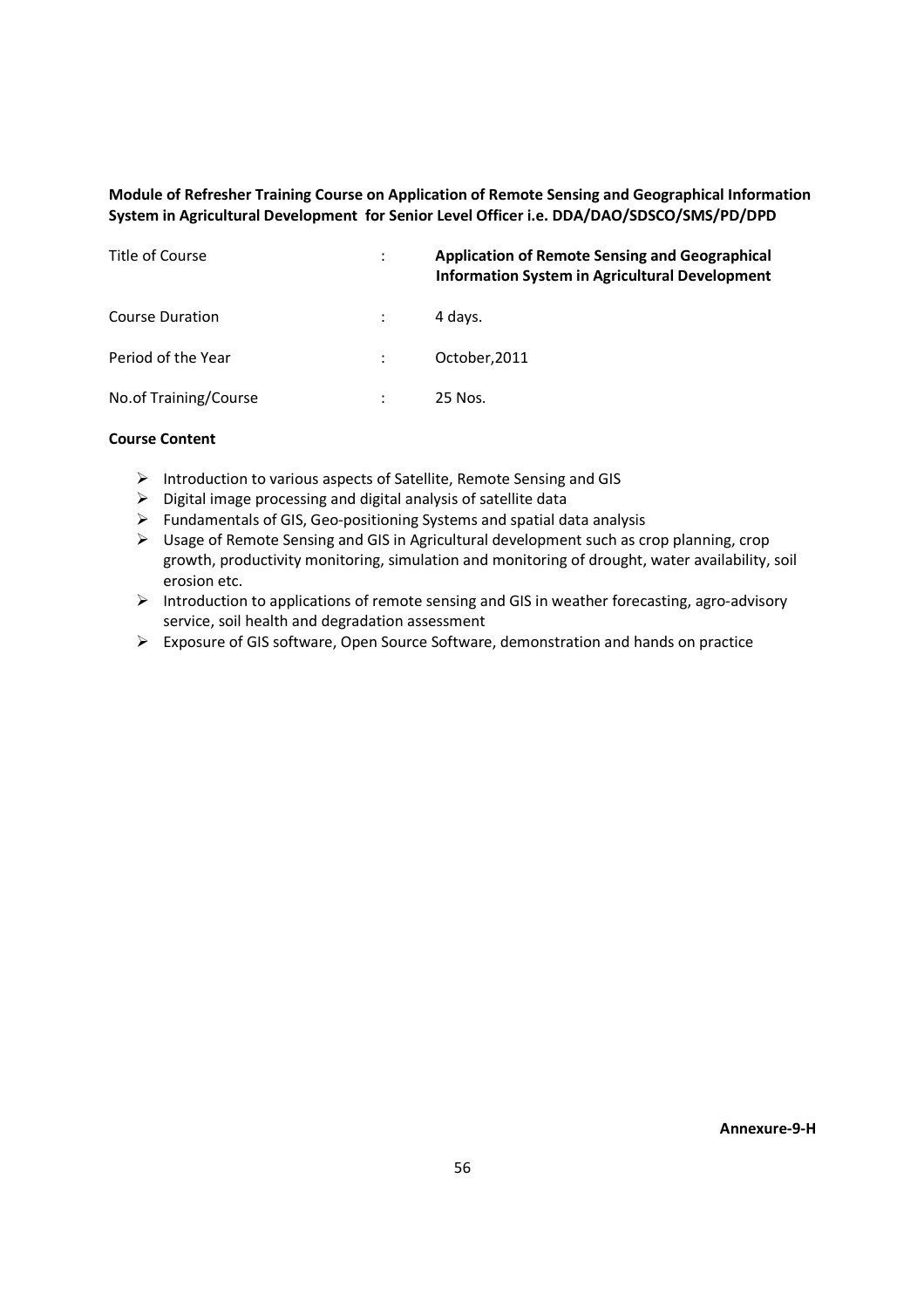# **Module of Refresher Training Course on General Green House Management for Senior Level Officer i.e. DDA/DAO/SMS/ADO/SDSCO**

| Title of Course        |   | General Green House Management |
|------------------------|---|--------------------------------|
| <b>Course Duration</b> |   | 4 days.                        |
| Period of the Year     |   | November, 2011                 |
| No.of Training/Course  | ÷ | 25 Nos.                        |

- ▶ Area specific different models and Construction & maintenance of Polyhouses
- > Nutritional Requirement & Fertilizer management techniques in polyhouses for growing different vegetables crops.
- Protected cultivation of important vegetable crops Tomato/Capsicum visit to the vegetable experimental farm
- Nursery production of different Vegetables crops
- > Planning of cropping pattern in polyhouses to get vegetable all year around
- $\triangleright$  Integrated disease management of vegetable crops in polyhouses
- Visit to experimental and demonstration farm of KVK Kandaghat
- $\triangleright$  Visit to the progressive farmers fields
- Commercial cultivation of important flower crops under protected conditions
- Agronomical practices in polyhouses cultivation
- Operation and maintenance of micro-irrigation system in polyhouses
- Field demonstration on vermiculture/vermicomposting and its use in polyhouses for different crops
- Integrated pest management of harmful insect-pests of vegetable crops
- Interactive session on problems faced by field staff(participants) of the department pertaining to polyhouses
- Schemes of government of Himachal Pradesh on polyhouses
- $\triangleright$  Use of polyhouses/solar energy in Post-harvest handling of Agriculture produce and visit to the University Museum and Sale Centre
- Interaction of the Directorate of Extension Education with the participants and distribution of certificates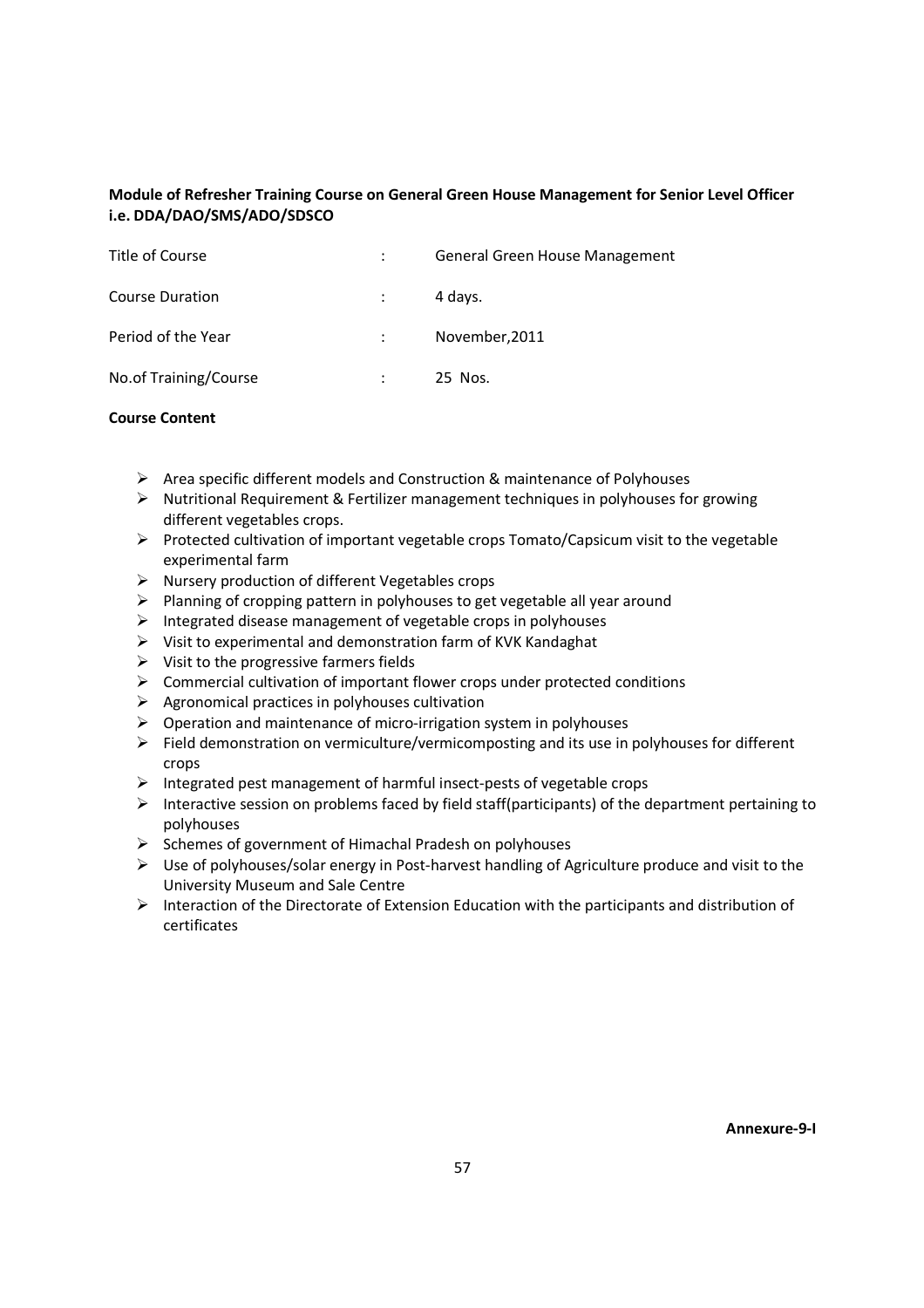# **Module of Refresher Training Course on Integrated Pest Management & Biocontrol for Senior Level Officer i.e. DDA/DAO/SMS/ADO**

| Title of Course        | $\mathcal{L}$ | Integrated Pest Management & Biocontrol |
|------------------------|---------------|-----------------------------------------|
| <b>Course Duration</b> |               | 4 days.                                 |
| Period of the Year     | $\mathcal{L}$ | November, 2011                          |
| No.of Training/Course  | $\bullet$     | 25 Nos.                                 |

- Introduction to Integrated Pest and disease Management general concept biological and cultural pest and disease management strategies
- > Major fungal diseases of Agriculture crop and vegetable and their integrated management
- > Major viral diseases of Agriculture crop and vegetable and their integrated management
- $\triangleright$  Major pests of vegetable crops and vegetable and their integrated management
- > Major pests and diseases of ornamental crops and lawn grass the their integrated management
- Familiarization with pests and diseases of vegetable crop
- > Plant protection chemicals and equipments and their use in IPDM
- $\triangleright$  Bio-control agents of Plant Pathogens, their mass multiplication and application
- $\triangleright$  IPDM of pests and diseases of vegetable crops
- > Solarization for management of soil borne pathogens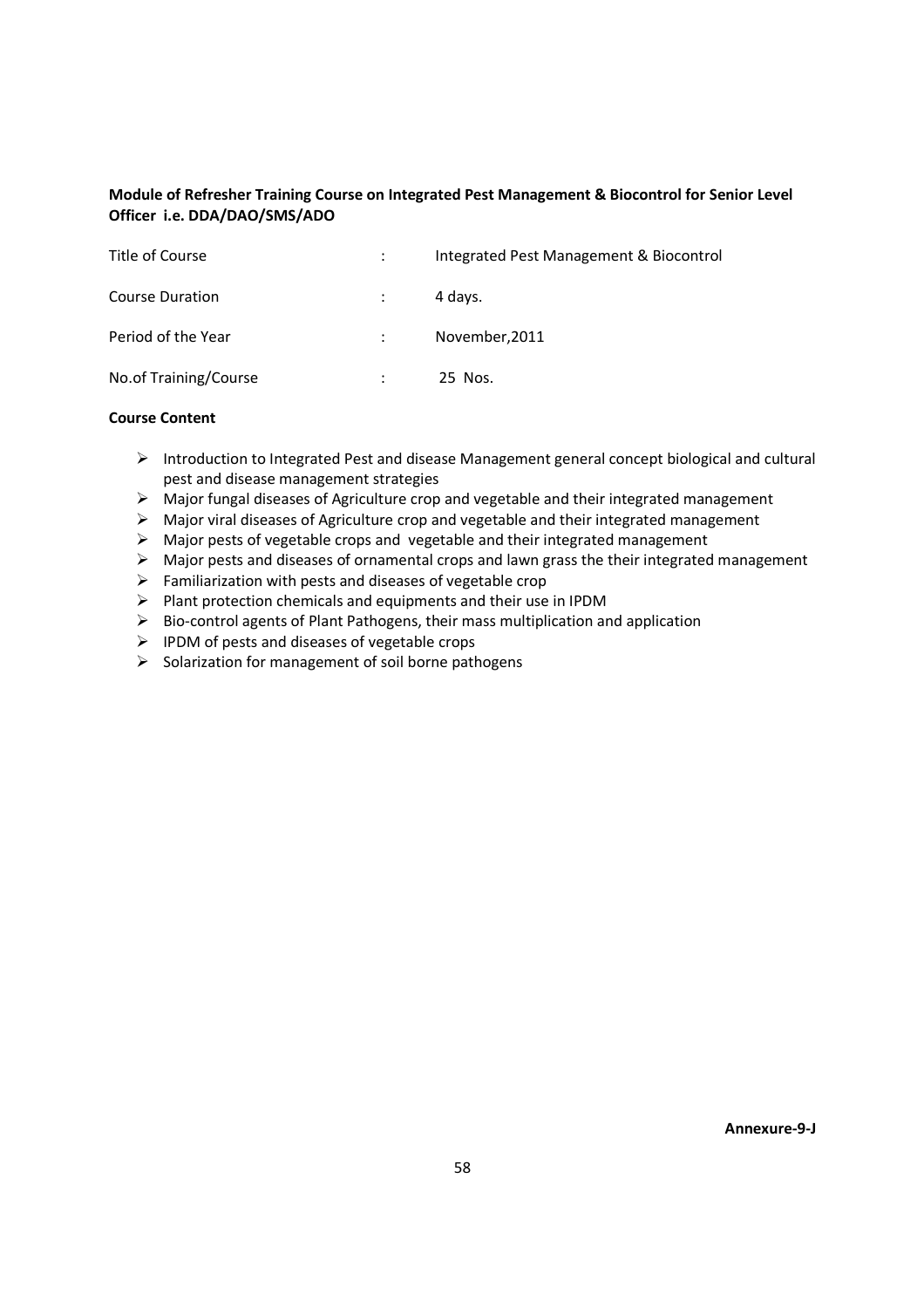# **Module of Refresher Training Course on Organic Farming for Senior Level Officer i.e. DDA/DAO/SMS/ADO**

| Title of Course        | <b>Organic Farming</b> |
|------------------------|------------------------|
| <b>Course Duration</b> | 3 days.                |
| Period of the Year     | December, 2011         |
| No.of Training/Course  | 30 Nos.                |

- > Organic Farming-Concepts, scope
- $\triangleright$  Organic Farming-Need, benefits and basic principles
- > Major Production Technologies for shifting to Organic farming
- Organic Manures: FYM, Green Manure, Compost, Vermicompost, Vermiwash etc
- > Biofertiliser Application (Rhizobium Azotobactor PSA)
- ▶ Biodynamic Farming, Homa-farming and Agni Hotra
- ▶ Soil Fertility Management in Organic Farming
- ▶ Earthworms and Establishment of Vermi Hatchery
- $\triangleright$  Vermiwash preparation and its use
- > Biofertilizers- Efficient use and Application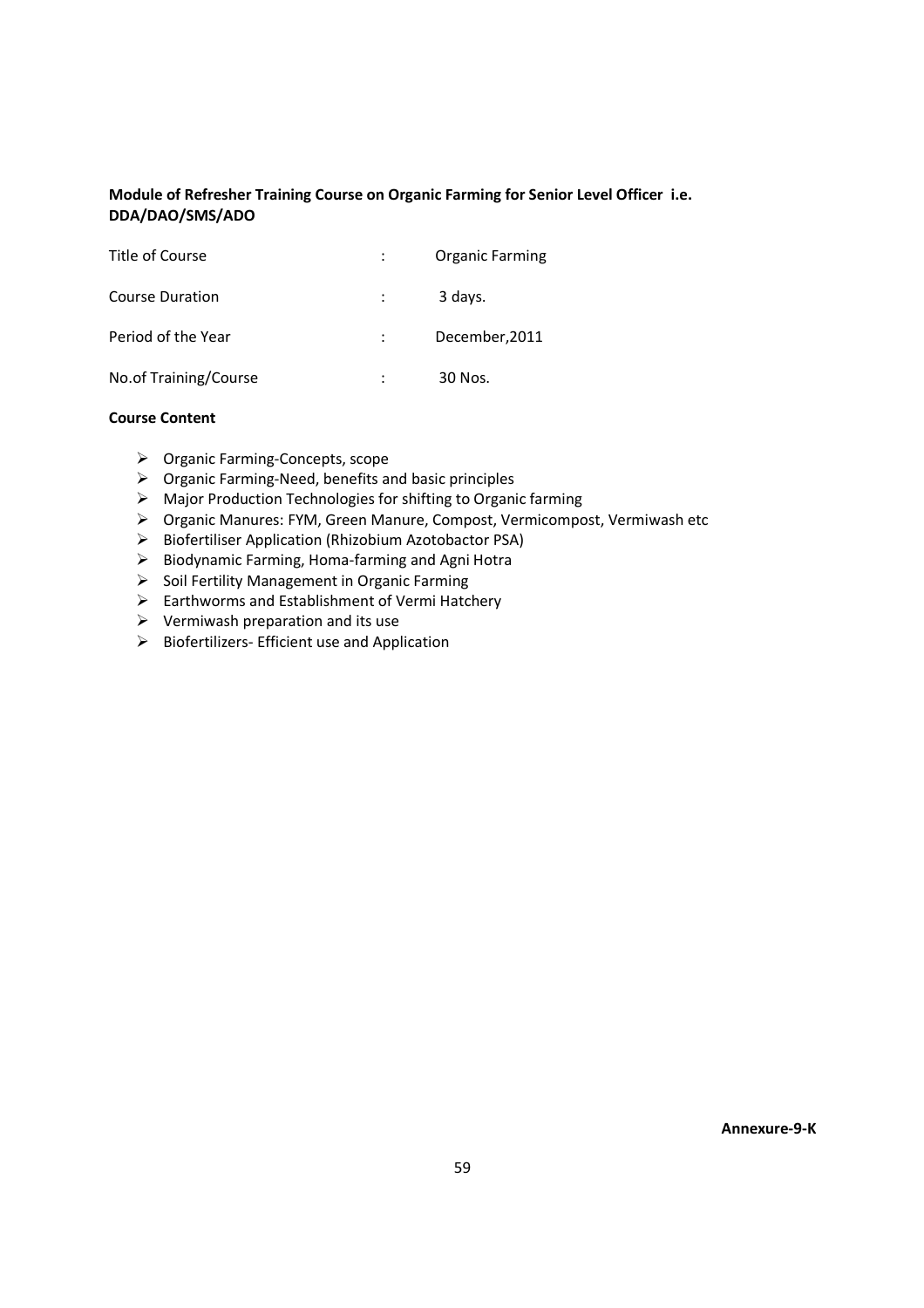## **Module of Refresher Training Course on Balanced Fertilizer Use & INM for AADOs/AEOs**

| Title of Course        | Balanced Fertilizer Use & INM |
|------------------------|-------------------------------|
| <b>Course Duration</b> | 3 days.                       |
| Period of the Year     | August, 2011                  |
| No.of Training/Course  | 30 Nos.                       |

#### **Course Content**

- Importance of balanced fertilizer use in present scenario of agriculture
- > Plant Nutrient Requirements
- > Soil Testing & its importance
- $\triangleright$  Types of fertilizers and their role
- $\triangleright$  Green manuring in INM
- > Importance of vermicomposting and preparation of vermicompost pits and vermicompost
- > Balanced use of fertilizers in vegetables
- $\triangleright$  Role of sulphur in oilseeds and Phosphorus in pulses
- ▶ Balanced use of fertilizers in horticultural crops
- $\triangleright$  Role of organic manures in INM
- > Nutrient Deficiency disorders in various crops & their management
- $\triangleright$  Quality control and FCO
- Bio-fertilizers and their role in INM

**Annexure-9-L**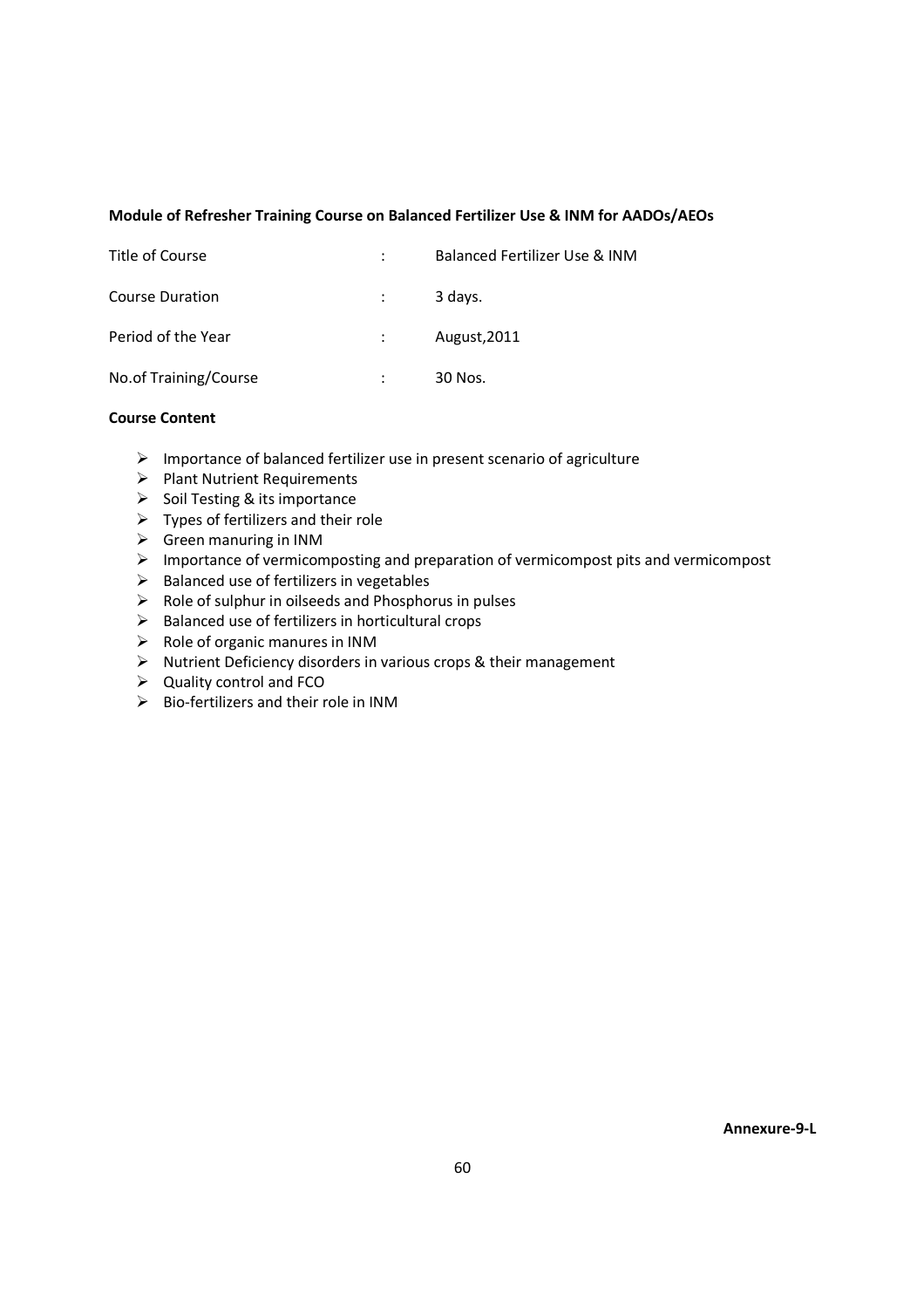# **Module of Refresher Training Course on IPM, Bio-Control & Pest Management in Vegetable & Cereal Crops for AADOs/AEOs**

| Title of Course        | ÷ | IPM, Bio-Control & Pest Management in Vegetable &<br><b>Cereal Crops</b> |
|------------------------|---|--------------------------------------------------------------------------|
| <b>Course Duration</b> |   | 3 days.                                                                  |
| Period of the Year     |   | August, 2011                                                             |
| No.of Training/Course  | ٠ | 30 Nos.                                                                  |

- ▶ Basic Concept of Integrated Pest Management and role of IPM in Agriculture
- ▶ Principles and Practices of IPM
- $\triangleright$  Soil Health and soil management practices in IPM
- $\triangleright$  Biological control and Role of bio-agents in IPM
- ▶ Bio-pesticides & application methods for pest management
- ▶ Use of Pheromones and Hormones in Pest Management
- $\geq$  Important weeds of cereals, pulses and vegetables and their management through IPM
- > Identification & Integrated Management practices for diseases of cereals, pulses and vegetable crops
- > Identification & Integrated Management practices for important insect pests of cereals, pulses and vegetable crops
- > Rodent Control & Obnoxious weed management through group approach
- $\triangleright$  IPM Techniques in organic farming
- Pesticide formulations, properties, toxicity, residues and safe handling of pesticides
- > Departmental efforts in promotion of IPM
- > Interactive to document the ITKs being used in IPM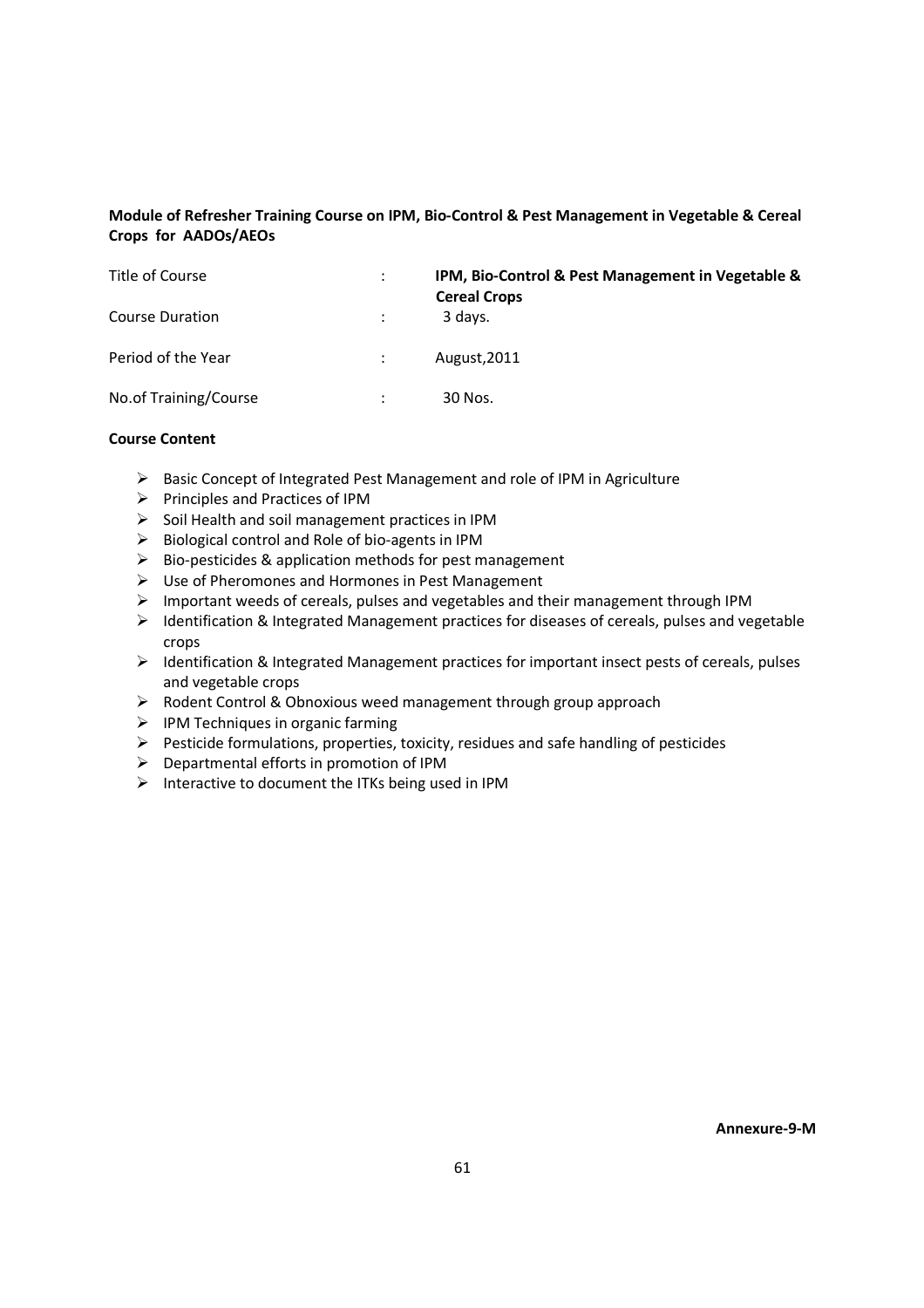#### **Module of Refresher Training Course on Soil & Water Management/Conservation for AADOs/AEOs**

| Title of Course<br><b>Course Duration</b> | Soil & Water Management/Conservation<br>3 days. |
|-------------------------------------------|-------------------------------------------------|
| Period of the Year                        | September, 2011                                 |
| No.of Training/Course                     | 30 Nos.                                         |

#### **Course Content**

- > Traditional water conveyance in H.P.
- Proper Management of water harvesting structure, form ponds, precision farming, sprinkler and drip irrigation & role thereof
- ▶ Participatory approach in Soil & Water Conservation
- $\triangleright$  Hydrams and low cost storage tanks
- > Soil erosion causes & types
- > Measure to check soil & water erosion
- > Temp & permanent soil conservation structures
- ▶ Proper storage & use of Rain water Harvesting
- ▶ Water resource development
- ▶ Group Dynamic & conflict Management
- > Gender Sensitization
- $\geq$  Land leveling & bench tracing
- > Agro Forestry and fodder cultivation

**Annexure-9-N**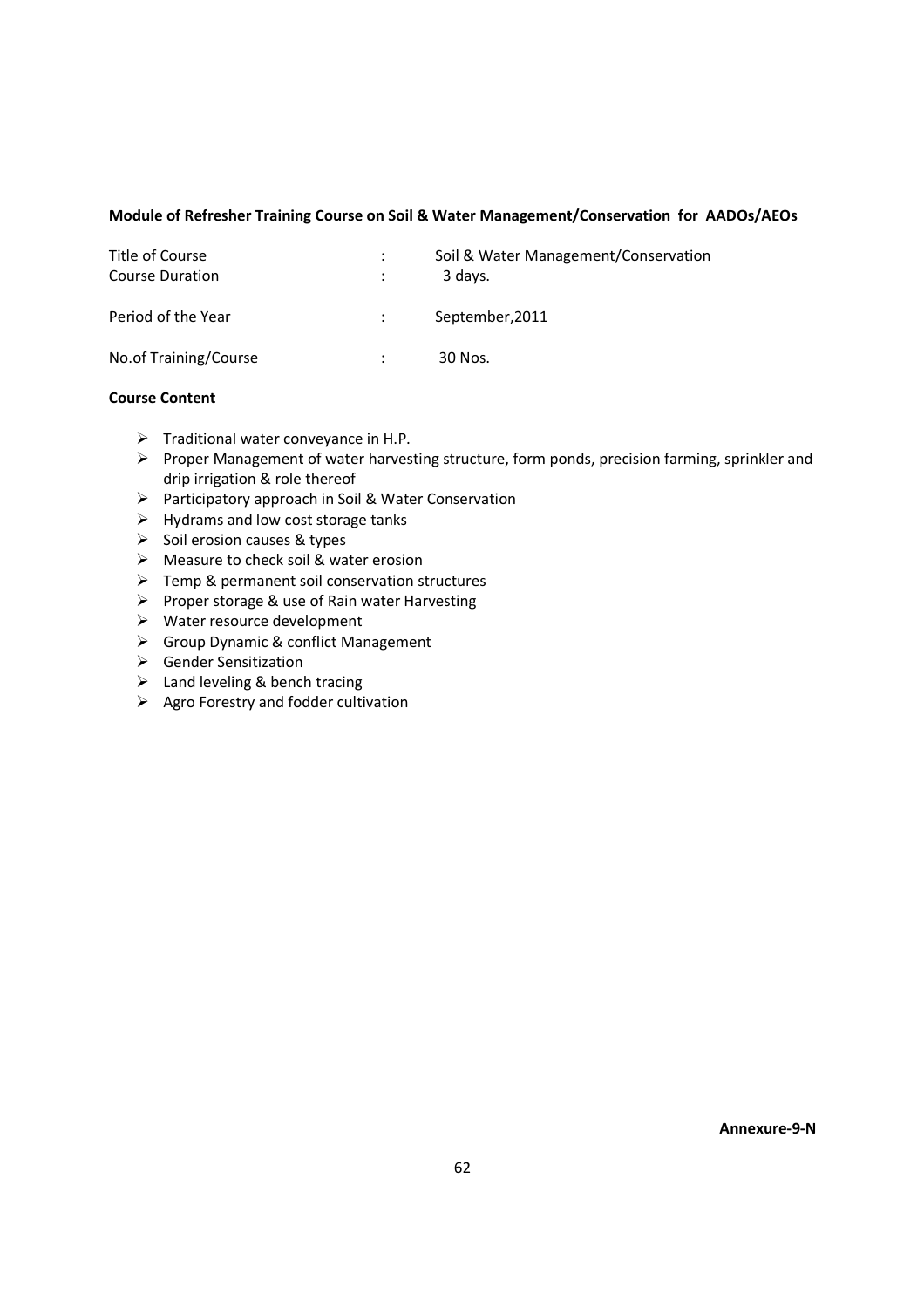# **Module of Refresher Training Course on Soil Sampling, Soil Testing and Preparation of soil health cards for AADOs/AEOs**

| Title of Course        |   | Soil Sampling, Soil Testing and Preparation of soil health<br>cards |
|------------------------|---|---------------------------------------------------------------------|
| <b>Course Duration</b> |   | 3 davs.                                                             |
| Period of the Year     |   | November, 2011                                                      |
| No.of Training/Course  | ٠ | 30 Nos.                                                             |

- > Importance & Needs of soil testing in present day Agriculture
- Importance of soil testing, drawing of soil samples, maintaining soil health, Method of soil sampling, preparation of soil health card
- Plant nutrient requirements, nutrient deficiency symptoms in different soil/crops
- > Importance of Bio-fertilizer, Green Manure in maintaining soil health
- > Importance of balanced use of fertilizer
- $\triangleright$  Role of Micro Nutrients in maintaining soil health
- $\triangleright$  Types of fertilizers, their role in maintaining soil health
- $\triangleright$  Role of organic manure in maintaining soil health & its importance
- Preparation of Vermi Compost, benefits/uses
- > Interpretation of soil Test results
- Visit to soil testing Lab for analysis of Macro/Micro Nutrients & preparation of soil health card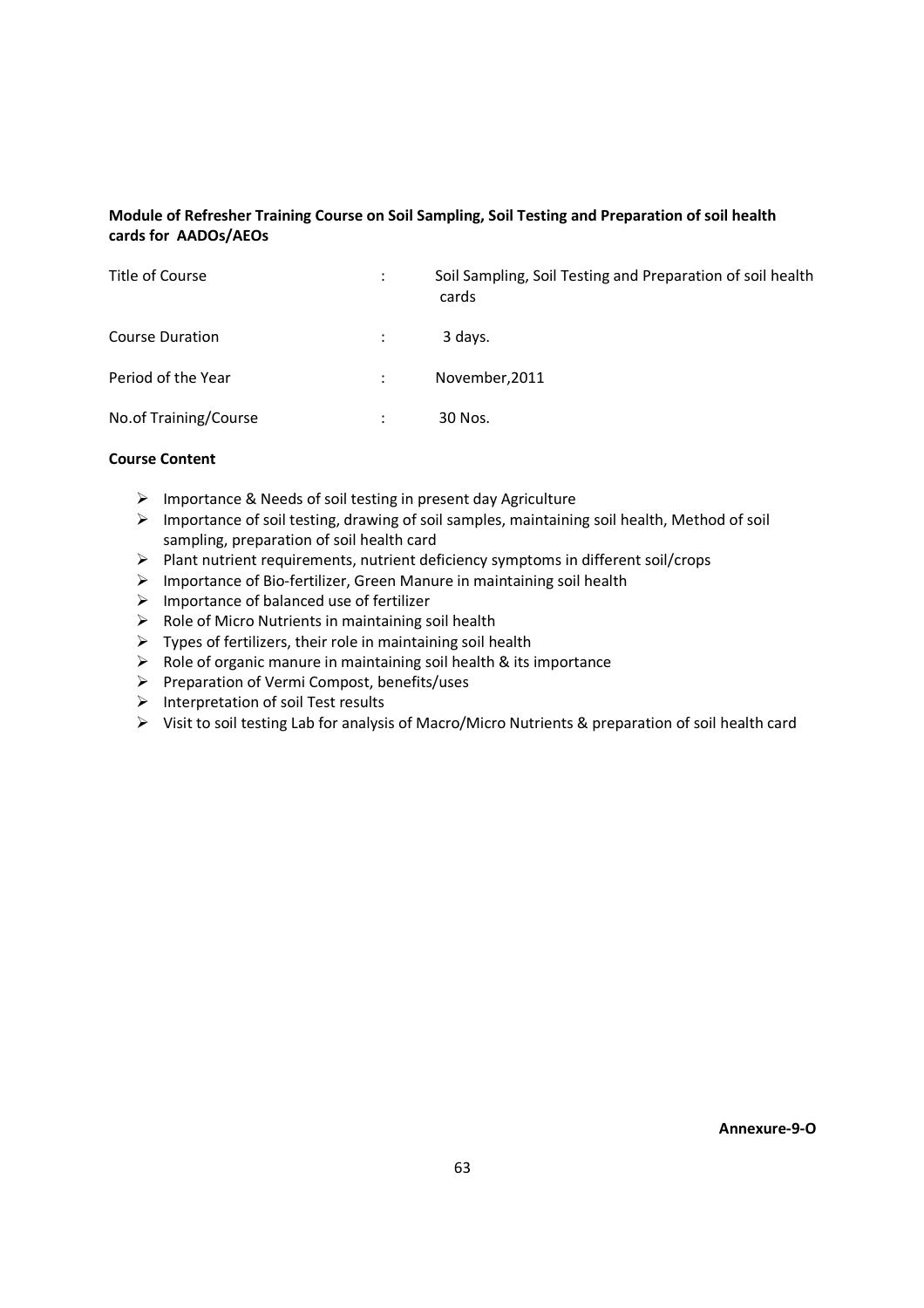# **Module of Refresher Training Course on Off-season Vegetable cultivation & Diversification for AADOs/AEOs**

| Title of Course        | Off-season Vegetable cultivation & Diversification |
|------------------------|----------------------------------------------------|
| <b>Course Duration</b> | 3 davs.                                            |
| Period of the Year     | October, 2011                                      |
| No.of Training/Course  | 30 Nos.                                            |

## **Course Content**

- > New Dimension in off-season vegetable growing & seed production
- $\triangleright$  Scientic growing of healthy vegetable seedling
- ▶ Advance Tech.to be adopted in Tomato cultivation
- $\triangleright$  Advance Tech.to be adopted in cucumber cultivation
- > Advance Tech.in bell pepper/chillies production
- > New Dimension in cultivation of cauliflower & cabbage
- New dimension in cultivation of Peas & Beans
- ▶ Advance Tech.in growing/production off season vegetables
- > Integrated Disease Management
- > Integrated Insect Pest Management in vegetable crops
- ▶ Protected cultivation of vegetable crops
- > New Dimension in storage & Marketing of vegetable
- $\triangleright$  Strategy for storage of vegetable produce

**Annexure-9-P**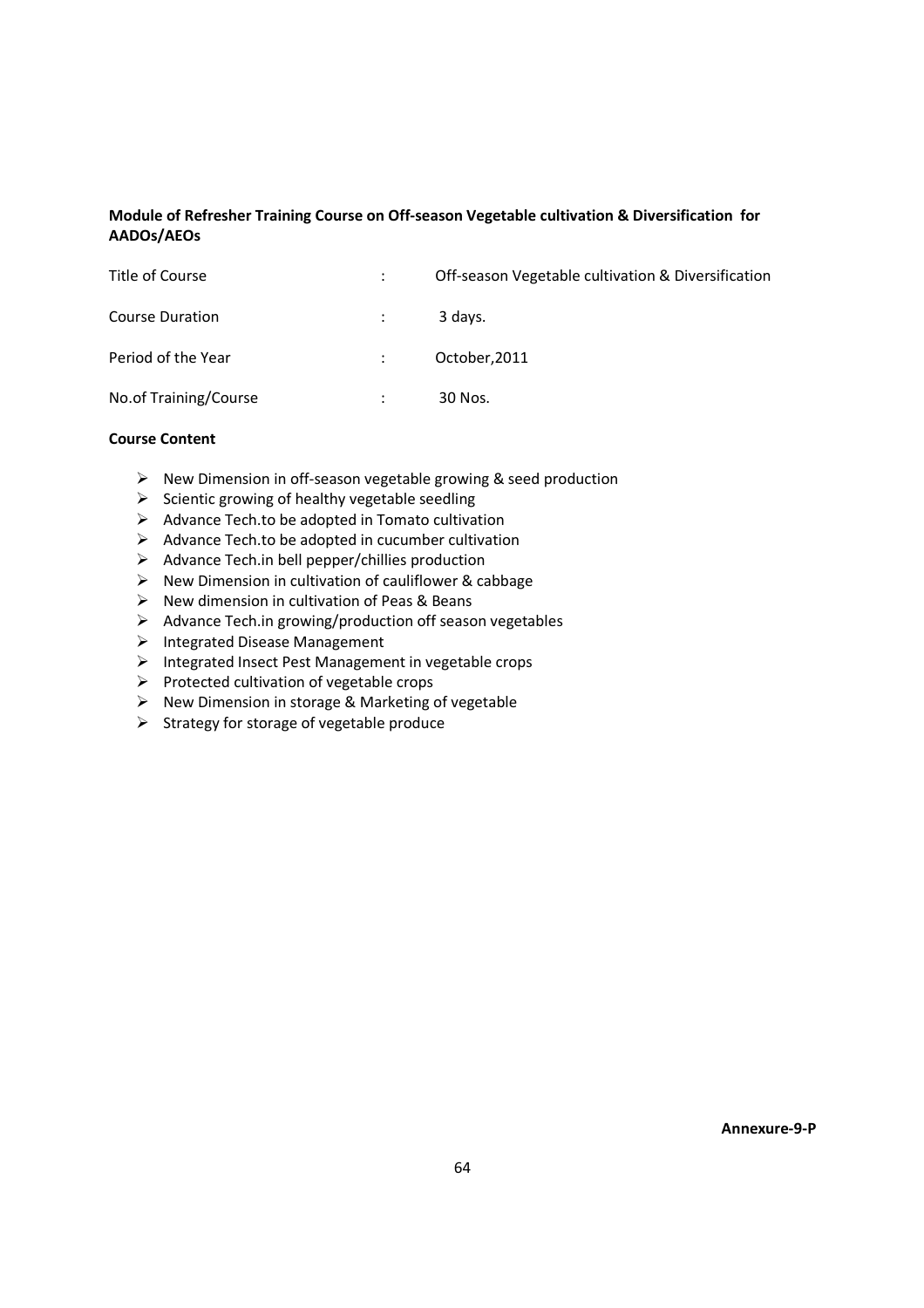# **Module of Refresher Training Course on Market-Led Extension for Senior Level Officer i.e. DDA/DAO/SDSCO/SMS.**

| Title of Course        | Market -Led Extension |
|------------------------|-----------------------|
| <b>Course Duration</b> | 4 days.               |
| Period of the Year     | August, 2011          |
| No.of Training/Course  | 25 Nos.               |

- > Market-led extension-challenges & opportunities
- > Reforms in Agricultural Marketing
- ▶ Production planning based on market needs
- > Market Intelligence
- > Emerging formats/channels of marketing, Food Retail chains, e-choupal, contract farming, future marketing
- Promotion of Producers groups (CIGs/FOs)
- $\geq$  Quality driven agri-business and brand promotion of agricultural products
- $\triangleright$  ICT enabled dissemination of agricultural marketing information
- $\triangleright$  PPP linkages in agricultural marketing
- $\triangleright$  Processing and value addition
- **►** WTO & its implication on agriculture
- $\triangleright$  Market-led extension strategies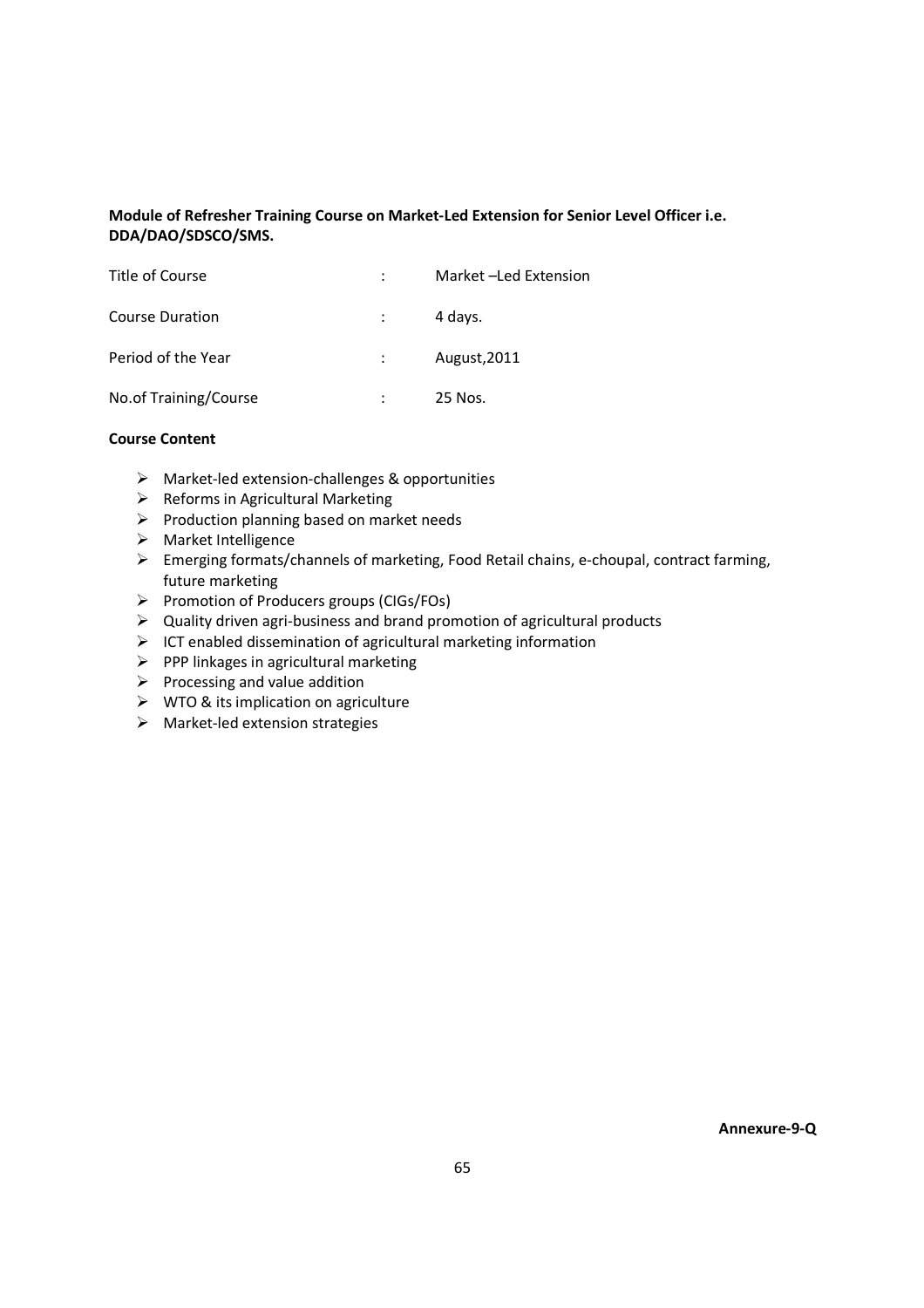# **Module of Refresher Training Course on Operationalization of ATMA and SREP for Senior Level Officer i.e. DDA/DAO/SDSCO/SMS/PD/DPD**

| Title of Course        | $\ddot{\phantom{0}}$ | Operationalization of ATMA and SREP |
|------------------------|----------------------|-------------------------------------|
| <b>Course Duration</b> |                      | 4 days.                             |
| Period of the Year     |                      | September, 2011                     |
| No.of Training/Course  |                      | 25 Nos.                             |

#### **Course Content**

- > Orientation about ATMA
- $\triangleright$  Roles and responsibilities of all the stake holders
- ▶ Key functions of Governing Board, AMC, FIAC, FAC and their operational Modalities
- Formation and role of Commodity Interest Groups(CIG's)and Farmer Interest Groups (FIG's) in the success of ATMAs
- ▶ Preparation of Block Action Plan/District Action Plan and State Extension Work Plan based on the strategies, thrust areas and activities developed in SREPs
- Public Private Partnership, Research Extension Farmers and Market linkages
- ▶ Pro-active involvement of NGO's
- > Sharing of Success Stories of ATMA

**Annexure-9-R**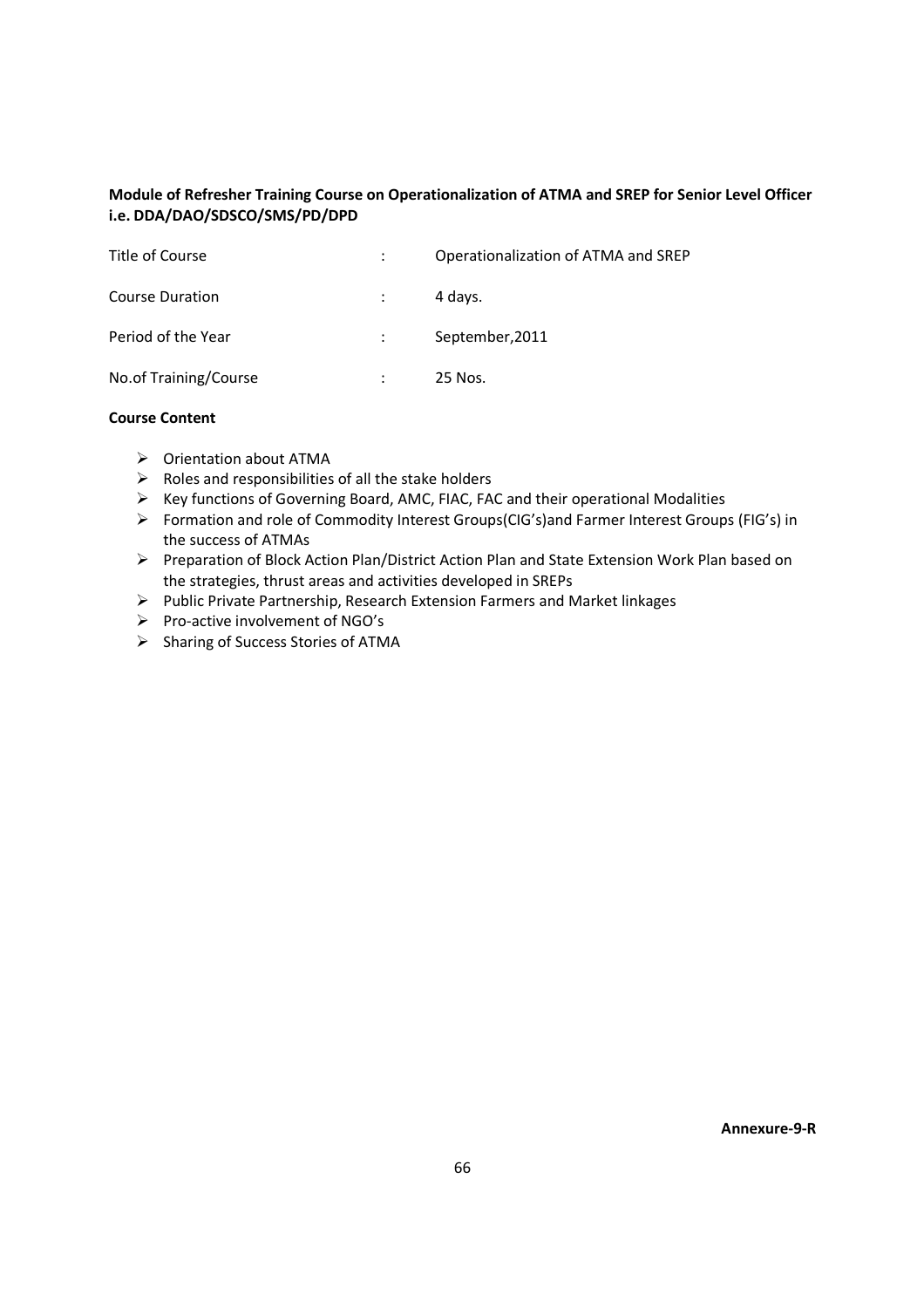# **Module of Refresher Training Course on Integrated Watershed Management for Senior Level Officer i.e. DDA/DAO/SDSCO/SMS/PD/DPD**

| Title of Course        | Integrated Watershed Management |
|------------------------|---------------------------------|
| <b>Course Duration</b> | 4 days.                         |
| Period of the Year     | October, 2011                   |
| No.of Training/Course  | 30 Nos.                         |

- Participatory Watershed management with special reference to Common guidelines
- ▶ Watershed concept, components and delineation
- Forming and Managing of SHGs, UGs and WC/Was
- Participatory Planning of Watersheds
- > Implementation aspects
- $\triangleright$  Monitoring and Evaluation
- ▶ Development of Agriculture in Watersheds
- Participatory Management for Efficient Water use in watersheds
- $\triangleright$  Capacity building of functionaries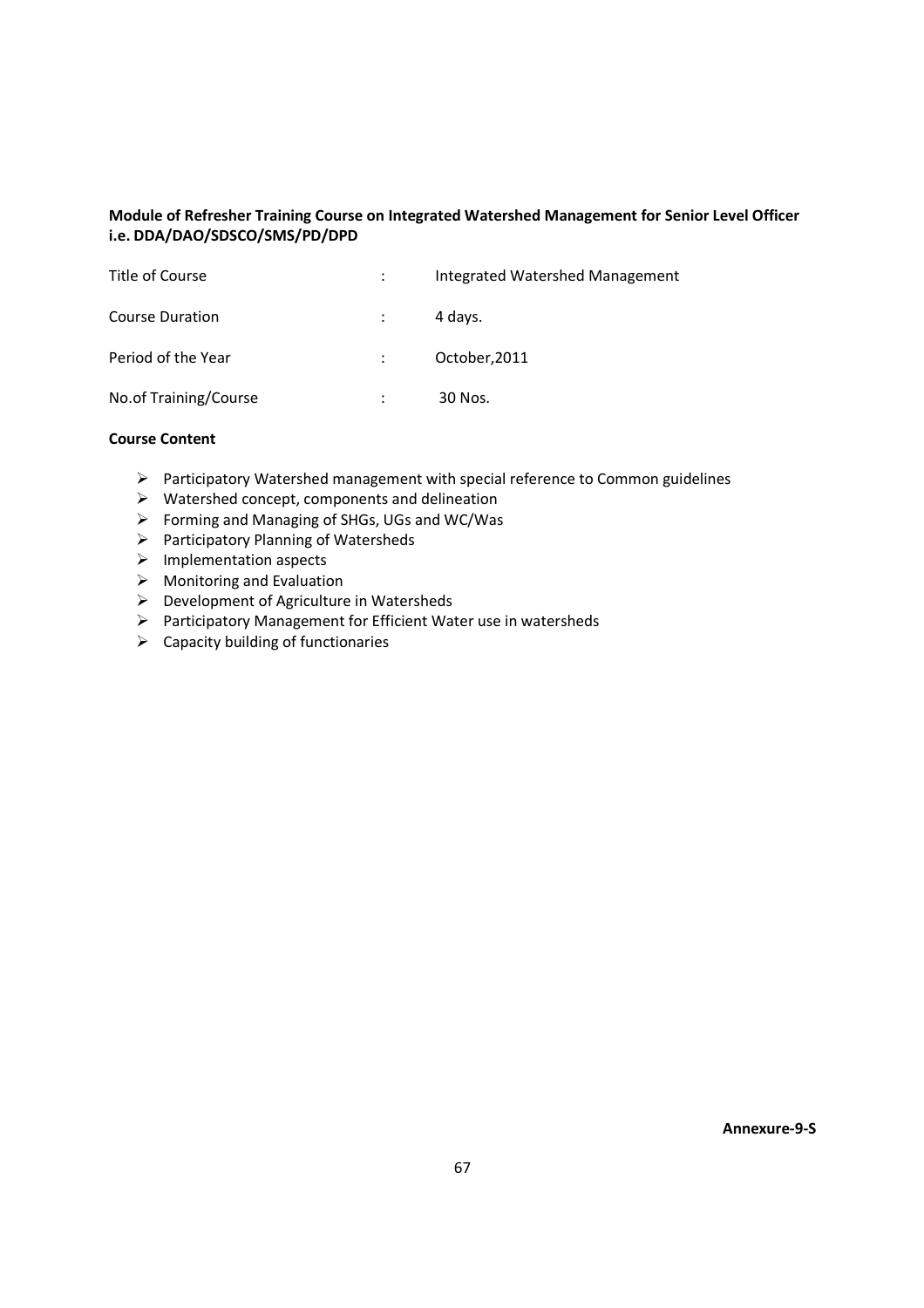# **Module of Refresher Training Course on Office Procedures and Record Maintenance for Senior Level Officer i.e. DDA/DAO/SMS/ADO**

| Title of Course        | Office Procedures and Record Maintenance |
|------------------------|------------------------------------------|
| <b>Course Duration</b> | 5 days.                                  |
| Period of the Year     | December, 2011                           |
| No.of Training/Course  | 25 Nos.                                  |

# **Course Content**

- $\triangleright$  Office procedures, record keeping and maintenance of Daily Diary
- ▶ Store and stock articles & their maintenance
- $\triangleright$  Sale proceedings, subsidy bills and cash receipts etc
- $\triangleright$  Govt money and financial Rules and preparation of Annual Accounts
- $\triangleright$  Extension activities and its record keeping
- ▶ Conduct Rules, Do,s & don'ts for Govt servent

**Annexure-9-T**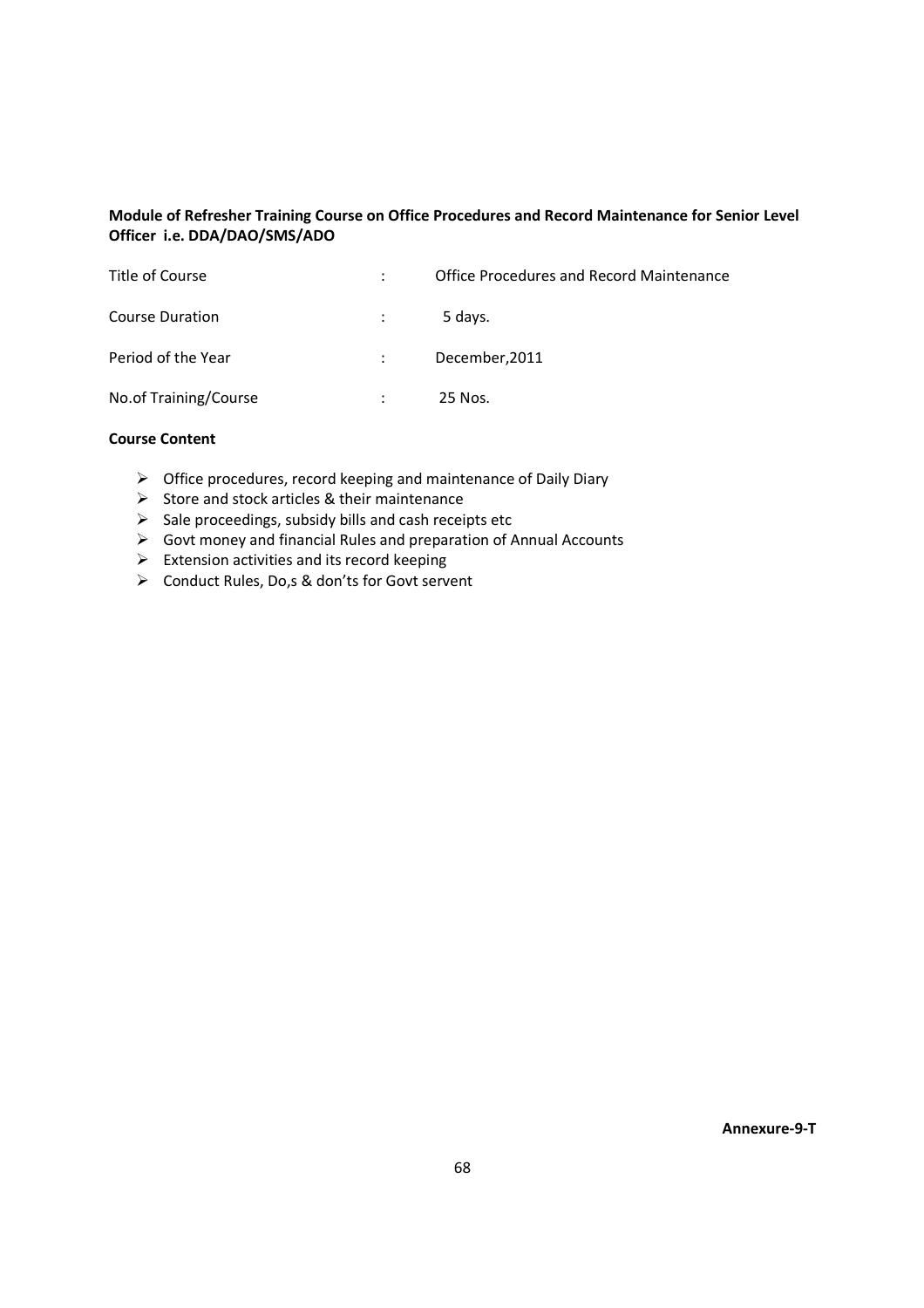## **Module of Refresher Training Course on Quality Control of Seed and Seed Act for SMS/ADO**

| Title of Course<br><b>Course Duration</b> | ÷<br>÷ | Quality Control of Seed and Seed Act<br>5 days. |
|-------------------------------------------|--------|-------------------------------------------------|
| Period of the Year                        |        | December, 2011                                  |
| No.of Training/Course                     |        | 20 Nos.                                         |

#### **Course Content**

- > Seed Act 1966 Definition-Central Seed Committee
- > New Seed Act
- $\triangleright$  Quality seed and its characters
- > CSTL-Power to Notify Kinds/Variety
- ▶ Appointment and Power of Seed Inspectors
- Procedures to be taken by Seed Inspectors for inspecting and drawing samples
- Seed Rules 1968
- ▶ Seed Control Order 1983- (Application grant, renewal and Refusal of License)
- > Maintenance of Records (issuing stop sale order/detaining the seeds from sales/seizing of records and materials issuing show cause notice and preparation of charge sheet

**Annexure-9-U**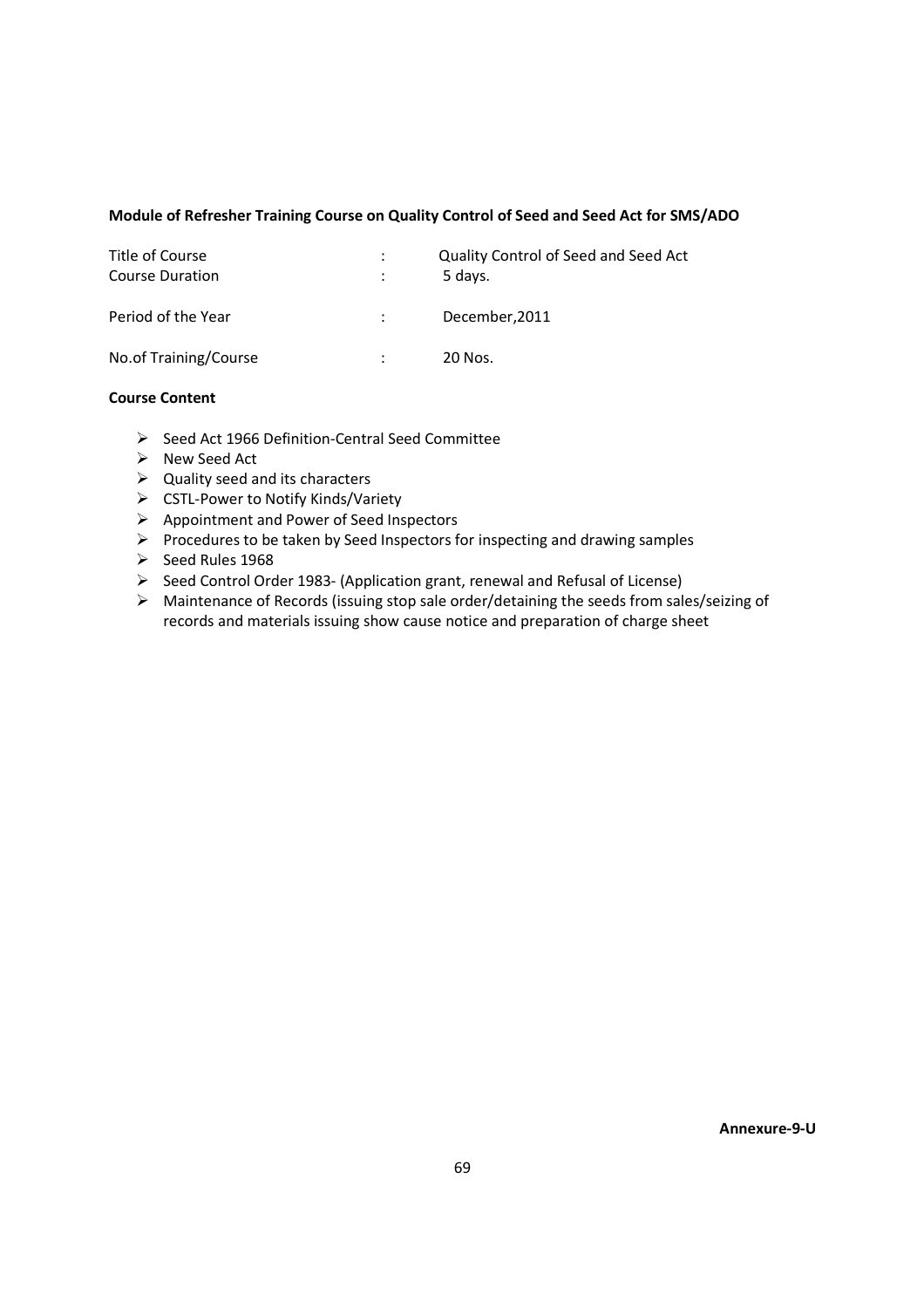#### **Module of Refresher Training Course on Fertilizer Quality Control Orientation Training for SMS/ADO**

| Title of Course<br>Course Duration | Fertilizer Quality Control Orientation Training<br>3 davs. |
|------------------------------------|------------------------------------------------------------|
| Period of the Year                 | June.2011                                                  |
| No.of Training/Course              | 20 Nos.                                                    |

#### **Course Content**

- > Salient features of essential commodity Act, fertilizer Quality Control order and fertilizer movement Control Order
- ▶ Regulation on fertilizer manufacture, trade and distribution
- > Disposal of non standard fertilizer
- $\triangleright$  Licensing and requirements
- ▶ Roles and responsibilities of registering authority, fertilizer inspectors and appellate authority
- > Fertilizer sampling and dispatching
- $\geq$  Launching of cases in the court and action on non standard samples packing, handling and storage requirements of fertilizers

**Annexure-9-V**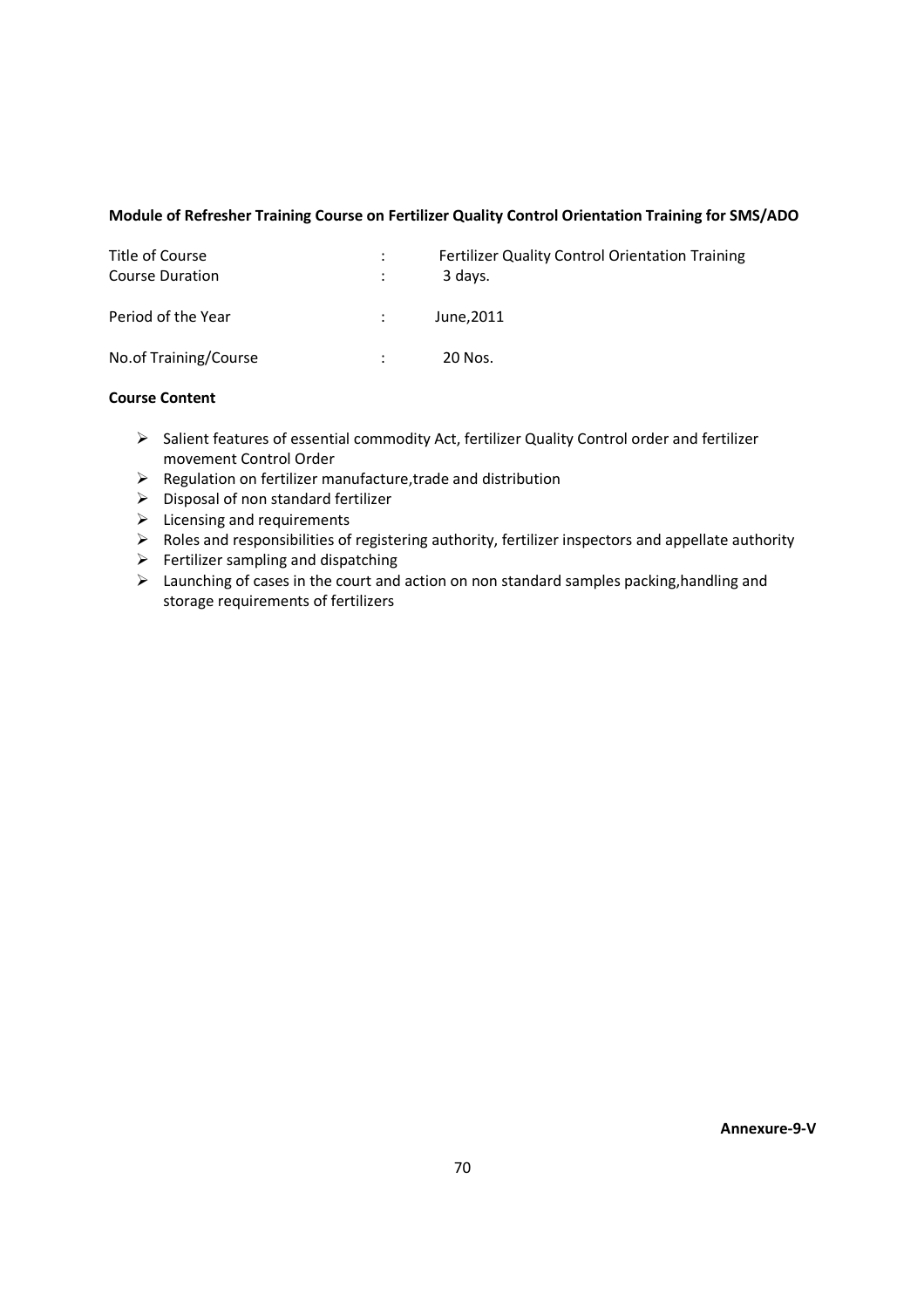# **Module of Refresher Training Course on Effective Implementation of Insecticides Act & Insecticide Rules, 1971 for SMS/ADO**

| Title of Course        | Effective Implementation of Insecticides Act &<br>Insecticide Rules, 1971 |
|------------------------|---------------------------------------------------------------------------|
| <b>Course Duration</b> | 3 days.                                                                   |
| Period of the Year     | February, 2011                                                            |
| No.of Training/Course  | 20 Nos.                                                                   |

# **Course Content**

- > Introduction regarding Insecticide Act.1968 and Rules.1971
- $\triangleright$  Scientific and techno legal aspects of implementation
- Insurance of license for manufacture, sale of pesticides
- $\geq$  Important provisions of Insecticide Act and Rules regarding sampling and testing or analyses and role of Insecticides Inspector and Insecticide Analysts
- ▶ Roles of Registration, Licensing and Appellate authorities
- $\triangleright$  Routine and referee analysis methods of Pesticides
- > Retesting of Pesticide in CIL
- ▶ Role of State Pesticides testing Laboratories (SPTL), Regional Pesticides Testing Laboratories (RPTL) and central Insecticides Laboratory (CIL)
- $\triangleright$  Checking of sale depots and procedure thereof
- $\triangleright$  Sampling and dispatch of samples
- $\triangleright$  Filing of cases and sealing of sale
- $\triangleright$  Report preparation

#### **CHAPTER-X**

#### **TRAINING INSTITUTES**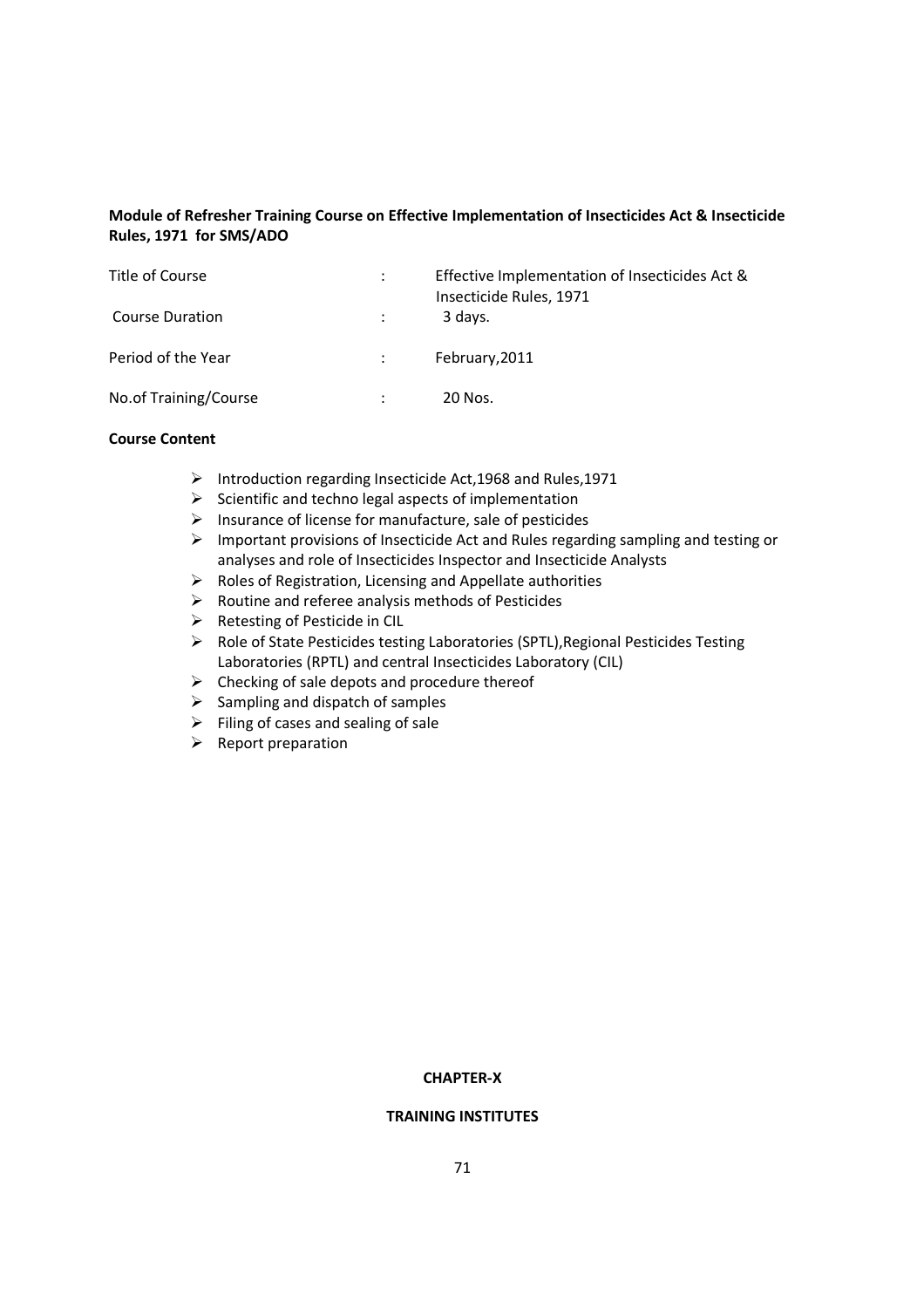#### **10.1 Training institute for training within states**

The following training institute are available within state for training of technical and non technical staff as per detail given below:-

#### **8.1.1Training of non technical or ministerial staff**

1)Himachal Institute of Public Administration (HIPA)

#### **8.1.2 Training of technical staff**

1) Dr.Y.S.Parmar, University of Horticulture and Forestry(UHF)Nauni,Solan

#### 2) CSK,HPKV, Palampur

3)State Agriculture Management Extension Training Institute(SAMETI),Mashobra

4)Farmer Training Centre, Sundernagar

5) Himachal Institute of Public Administration (HIPA)

#### **10.2 Training institute for training of technical officers outside the state**

There are number of training institutes situated outside the state, where Model Training courses & workshops relating to agriculture development & extension are conducted for at least 2-3 numbers of extension officers of each state departments of agriculture at regular interval every year. Most of these training courses & workshops are sponsored by the Ministry of Agriculture, Govt.of India, New Delhi. The training courses organized at these training institutes are relevant to the technical staff of the department of agriculture. The detail of such training institute is at **Annexure 10-A.** 

#### **10.3 The level of officers to be deputed on training outside the state.**

The middle and senior level technical officer of the department shall be nominated for training outside the state as per the training requirement of the most of the training organizing institute situated outside the state.

#### **10.4 Approval for attending training outside the state**

 The HOD shall be competent to approve tour programme for deputing staff to undertake journey outside the state as per directions contained in the Finance department letter No.Fin©A(2)- 1/2004, dated 18<sup>th</sup> November, 2010 subject to the conditions that boarding/lodging, to and fro travelling expenses are borne by the institute. The detail of such training institute is at **Annexure 10-A.** However, deputing officers for training in following training institute, which are not covered under this delegation shall be referred to the Administrative Department for approval.

i) Those training institute, where boarding,lodging is free but the to and fro travelling expenses are to be borne by the Department and the training is relevant to the departmental officers. The detail of the such training institute is at **Annexure-10-B**

#### **Annexure-10-A**

## **DETAIL OF TRAINING/COURSES RELATING TO THE GOVT. OF INDIA DURING THE YEAR 2011-12**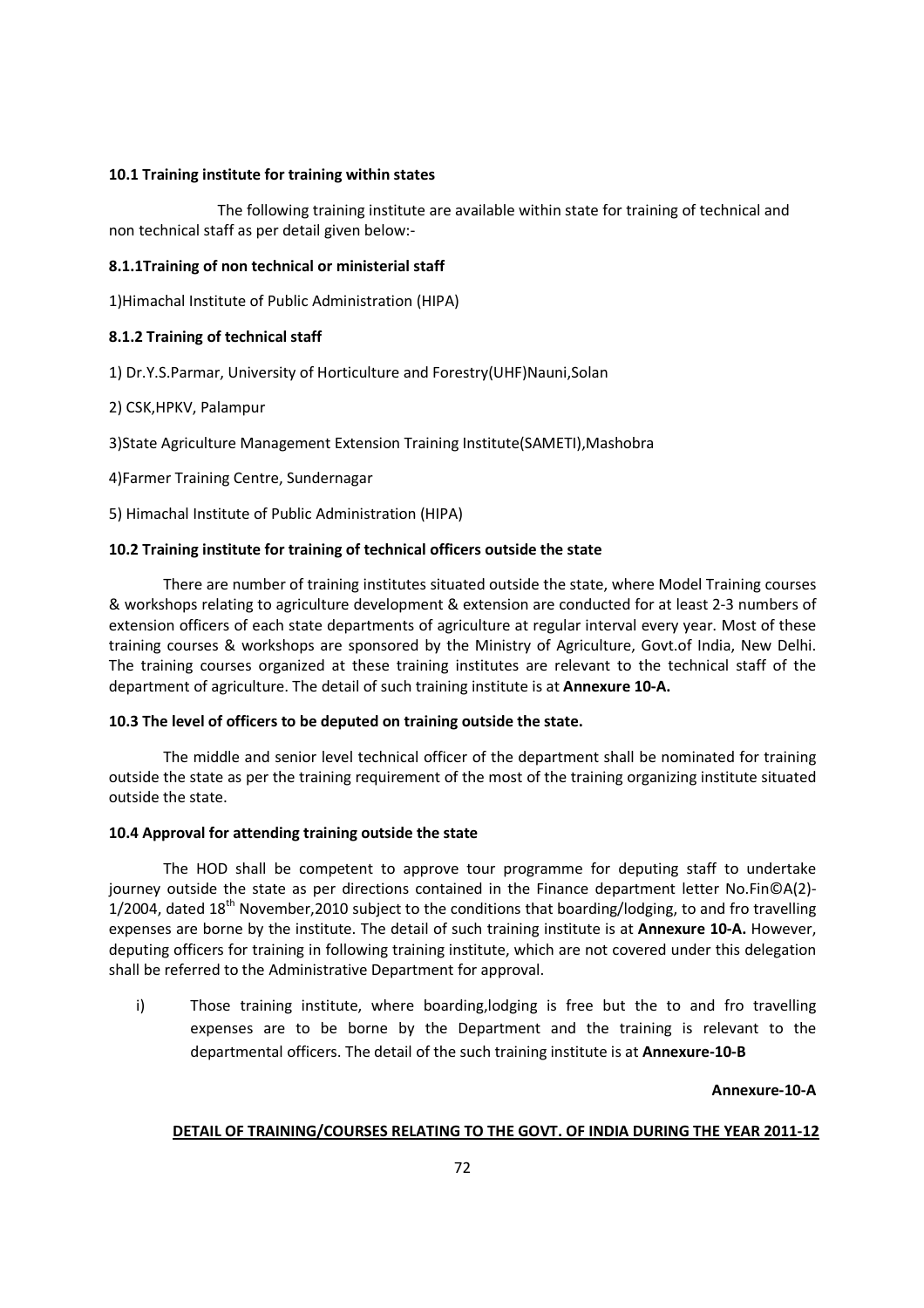| Sr. No. | <b>Training/Course TitleSsssssss</b>                                   | <b>Participants</b> | No. of            | <b>Duration</b>    | <b>Name of Institute</b> |
|---------|------------------------------------------------------------------------|---------------------|-------------------|--------------------|--------------------------|
|         |                                                                        |                     | seats<br>allotted |                    |                          |
|         |                                                                        |                     |                   |                    |                          |
|         | During the month of June, 2011                                         |                     |                   |                    |                          |
| 1.      | Crop Specific AESA-Vegetables                                          | SMS/ADO             | $\overline{2}$    | 1-6-11 to 30-6-11  | NIPHM Hyderabad          |
| 2.      | Training Course for Fert. Inspector                                    | Fertilizer.         | $\overline{2}$    | 6-6-11 to 17-6-11  | CFQC&T Faridabad         |
|         |                                                                        | Inspector           |                   |                    |                          |
|         | During the month of July, 2011                                         |                     |                   |                    |                          |
| 1.      | Training Course for Fert. Analysts                                     | Fertilizer          | $\overline{2}$    | 4-7-11 to 29-7-11  | CFQC&T Faridabad         |
|         |                                                                        | Analysts            |                   |                    |                          |
| 2.      | FFS Methodology                                                        | SMS/ADO             | $\overline{2}$    | 8-7-11 to 15-7-11  | NIPHM Hyderabad          |
| 3.      | Computer Application in Agriculture                                    | SMS/ADO             | $\overline{2}$    | 12-7-11 to 16-7-11 | EEI Nilokheri            |
|         | and allied fields                                                      |                     |                   |                    |                          |
| 4.      | Extension Methodology for livestock                                    | SMS/ADO             | $\overline{2}$    | 18-7-11 to 23-7-11 | EEI Nilokheri            |
|         | Production                                                             |                     |                   |                    |                          |
| 5.      | Participatory Planning in Watershed                                    | SMS/ADO             | $\overline{2}$    | 26-7-11 to 29-7-11 | EEI Nilokheri            |
|         | Management                                                             |                     |                   |                    |                          |
|         | During the month of August, 2011                                       |                     |                   |                    |                          |
| 1.      | Market Led Extension                                                   | SMS/ADO             | $\overline{2}$    | 2-8-11 to 5-8-11   | EEI Nilokheri            |
| 2.      | Pest Surveillance                                                      | SMS/ADO             | $\overline{2}$    | 2-8-11 to 9-8-11   | NIPHM Hyderabad          |
| 3.      | Training<br>Course<br>for                                              | <b>DAO</b>          | $\overline{2}$    | 8-8-11 to 12-8-11  | CFQC&T Faridabad         |
|         | Registering/Notified Authorities.                                      |                     |                   |                    |                          |
| 4.      | Media<br>for<br>transfer<br>Mass<br>of                                 | SMS/ADO             | $\overline{2}$    | 8-8-11 to 11-8-11  | EEI Nilokheri            |
|         | technology                                                             |                     |                   |                    |                          |
| 5.      | <b>IWM-Major Field Crops</b>                                           | SMS/ADO             | $\overline{2}$    | 18-8-11 to 25-8-11 | NIPHM Hyderabad          |
| 6.      | Public<br>Private<br>Partnership<br>in                                 | SMS/ADO             | $\overline{2}$    | 24-8-11 to 27-8-11 | EEI Nilokheri            |
|         | Extension                                                              |                     |                   |                    |                          |
|         | <b>During</b><br>the<br>month<br>of                                    |                     |                   |                    |                          |
|         | September, 2011                                                        |                     |                   |                    |                          |
| 1.      | Motivational<br>Techniques<br>in<br><b>Propagating Organic Farming</b> | SMS/ADO             | $\overline{2}$    | 6-9-11 to 9-9-11   | EEI Nilokheri            |
|         |                                                                        |                     |                   |                    |                          |
| 2.      | AESA-Middle level Officers                                             | SMS/ADO             | $\mathbf{2}$      | 12-9-11 to 16-9-11 | NIPHM Hyderabad          |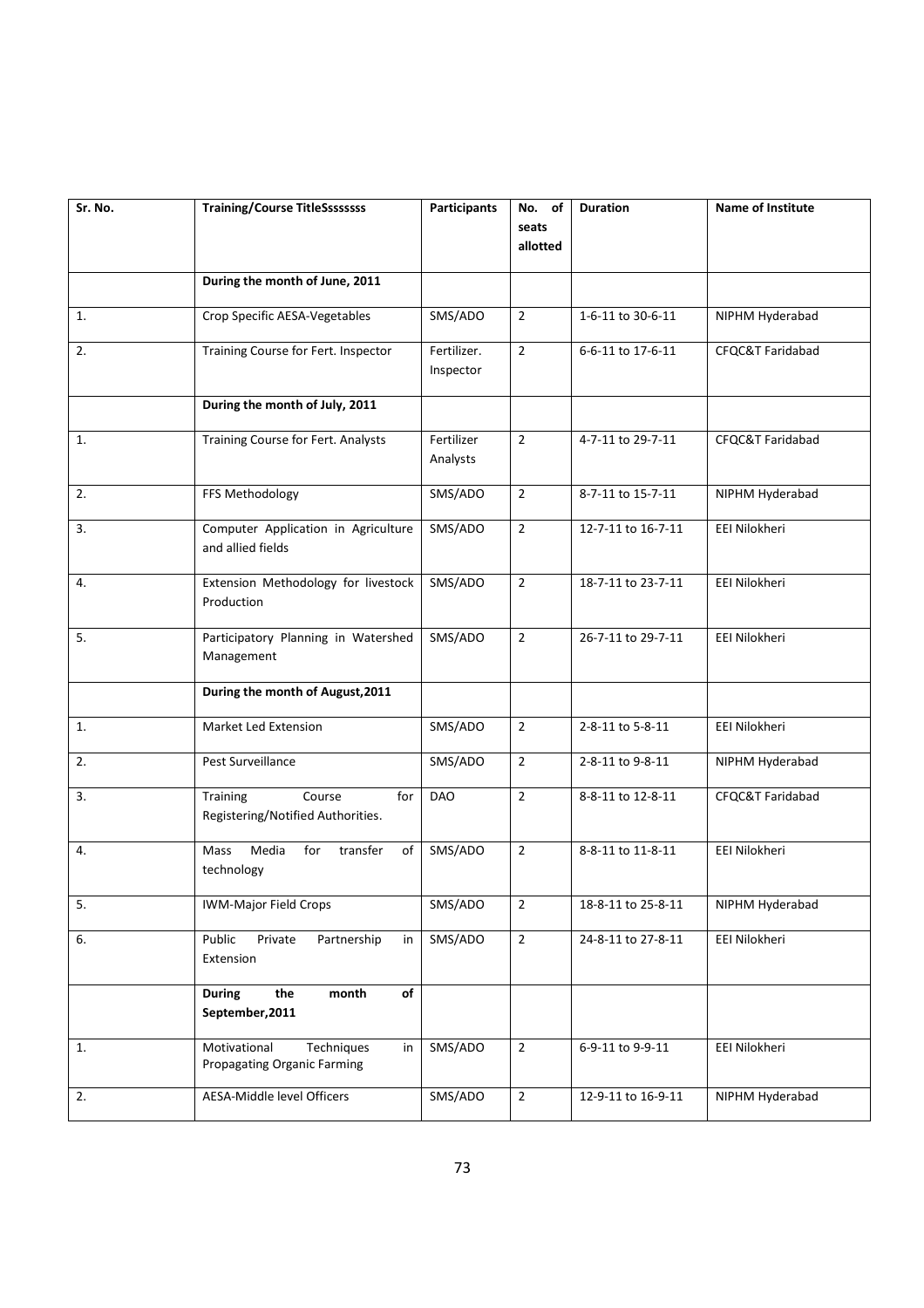| <b>IWM-Kharif Crops</b><br>During the month of October, 2011        | SMS/ADO            | $\overline{2}$ | 19-9-11 to 23-9-11 | NIPHM Hyderabad      |
|---------------------------------------------------------------------|--------------------|----------------|--------------------|----------------------|
|                                                                     |                    |                |                    |                      |
|                                                                     |                    |                |                    |                      |
| W.T.O. in the Context of Agriculture                                | SMS/ADO            | $\overline{2}$ | 29-11-11to2-12-11  | EEI Nilokheri        |
| During the month of November, 2011                                  |                    |                |                    |                      |
| <b>IWM- Commercial Crops</b>                                        | SMS/ADO            | $\overline{2}$ | 16-11-11to23-11-11 | NIPHM Hyderabad      |
| During the month of December, 2011                                  |                    |                |                    |                      |
| Development in<br>Entrepreneurship<br>Agriculture and allied fields | SMS/ADO            | $\overline{2}$ | 6-12-11 to 9-12-11 | <b>EEI Nilokheri</b> |
| Analysis of Microbial Bio-pesticides                                | SMS/ADO            | $\overline{2}$ | 14-12-11to23-12-11 | NIPHM Hyderabad      |
| During the month of January, 2012                                   |                    |                |                    |                      |
| Training Course for Fert. Inspector                                 | Fert.<br>Inspector | $\overline{2}$ | 9-1-12 to 20-1-12  | CFQC&T Faridabad     |
| Motivational Techniques for effective<br>performance of Extension   | SMS/ADO            | $\overline{2}$ | 17-1-12 to 20-1-12 | EEI Nilokheri        |
| During the month of Fecruary, 2012                                  |                    |                |                    |                      |
| National Training on Integrated RPM                                 | SMS/ADO            | $\overline{2}$ | 2-2-12 to 8-2-12   | NIPHM Hyderabad      |
| Public<br>Private<br>Partnership<br>in<br>Extension                 | SMS/ADO            | $\overline{2}$ | 6-2-12 to 9-2-12   | <b>EEI Nilokheri</b> |
| During the month of March, 2012                                     |                    |                |                    |                      |
| IWM-Rabi Crops                                                      | SMS/ADO            | $\overline{2}$ | 5-3-12 to 9-3-12   | NIPHM Hyderabad      |
|                                                                     |                    |                |                    |                      |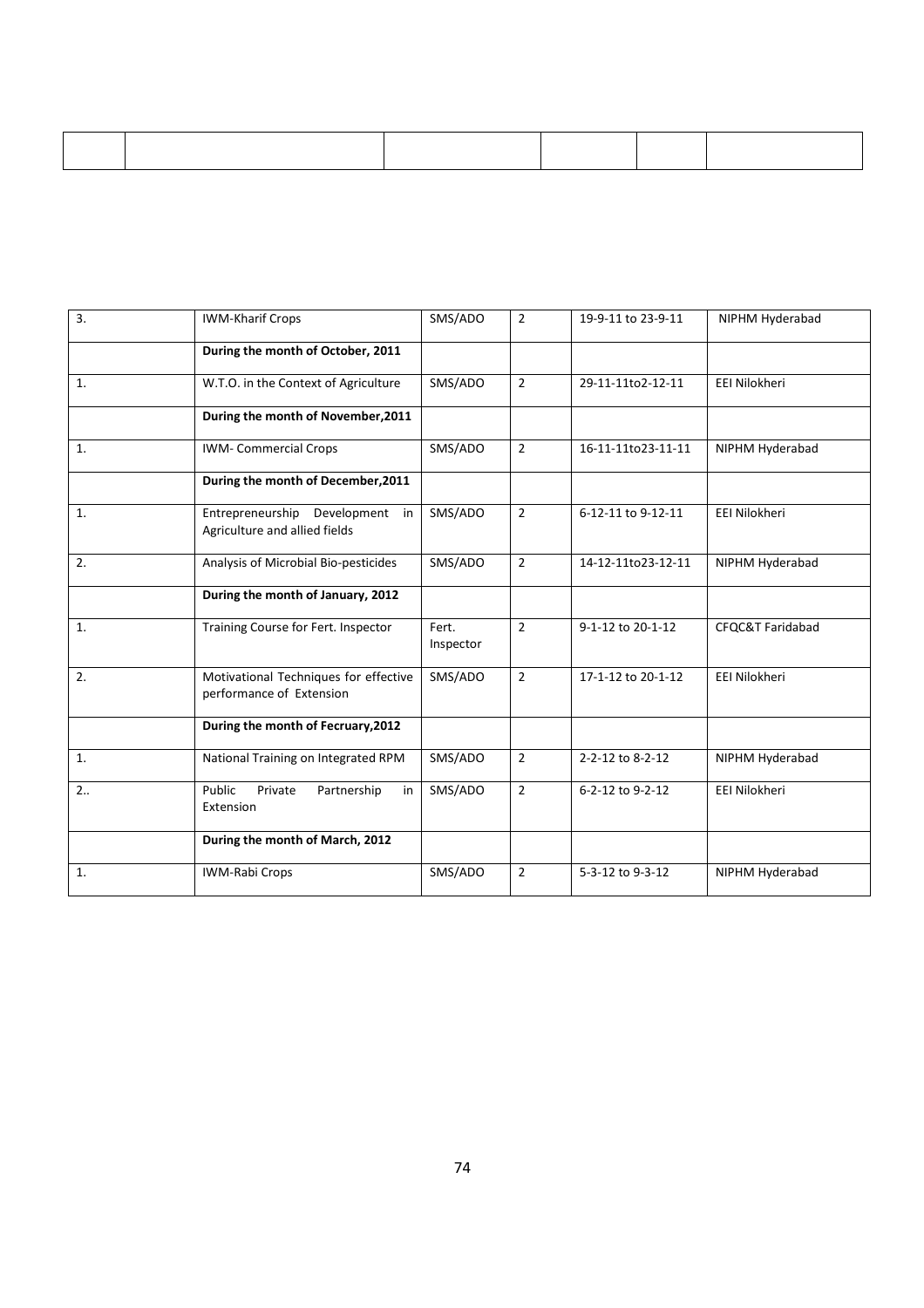# **Annexure-10-B**

| Sr.no | <b>Title of course</b>                                                                             | Category of<br><b>Participants</b>   | <b>Number of</b><br>participants | Days           | <b>Remarks</b>             |
|-------|----------------------------------------------------------------------------------------------------|--------------------------------------|----------------------------------|----------------|----------------------------|
| 1.    | Training programme on Basic<br>computer course 4-8 April 2011                                      | <b>BTT Members</b>                   | 20                               | 5              | <b>SSEPER</b><br>SAMETI    |
| 2.    | Goal Setting and Motivational skills<br>19-21 April 2011                                           | Marketing board<br>official          | 30                               | 4              | <b>HPSAMB</b><br>Sponsored |
| 3.    | Training course on Krishak Mitra for<br>Shimla/Kinnaur Distt.<br>25-27 April 2011                  | Krishak Mitra                        | 40                               | 3              | ATMA Sponsored I           |
| 4.    | Training course on Krishak Mitra for<br>Solan Distt. 28-30- April 2011                             | Krishak Mitra                        | 40                               | $\overline{3}$ | <b>ATMA Sponsored</b>      |
| 5.    | INM and Organic Farming<br>2 -4 May 2011                                                           | Progressive Farmers<br>/Link workers | 30                               | $\overline{3}$ | <b>SSEPER</b><br>SAMETI    |
| 6.    | <b>Computer Course</b><br>9-13 May 2011                                                            | Marketing board<br>official          | 35                               | 5              | <b>HPSAMB</b><br>Sponsored |
| 7.    | Entrepreneurship Development<br>Programme 18-21 May 2011                                           | <b>Women Farmers</b>                 | 20                               | 4              | <b>SSEPER</b><br>SAMETI    |
| 8.    | <b>HRD &amp; Extension Skills</b><br>23-27 May 2011                                                | <b>BTT Members</b>                   | 30                               | 5              | <b>SSEPER SAMETI</b>       |
| 9.    | Training Programme on Polyhouse<br>Cultivation (In collaboration with UHF<br>Nauni) 28-30 May 2011 | Agriculture officers                 | 32                               | 3              | DAHP, Sponsored            |
| 10.   | Krishak Mitra Training<br>30 May 1 June 2011                                                       | Krishak Mitra                        | 41                               | $\overline{3}$ | <b>ATMA Sponsored</b>      |
| 11.   | IPM & Bio Control<br>2-4 June 2011                                                                 | <b>BTT Members</b>                   | 30                               | 4              | <b>SSEPER</b><br>SAMETI    |
| 12.   | Training course on Krishak Mitra<br>6-8 June 2011                                                  | Krishak Mitra                        | 30                               | $\mathbf{3}$   | DDA, Kinnaur<br>Sponsored  |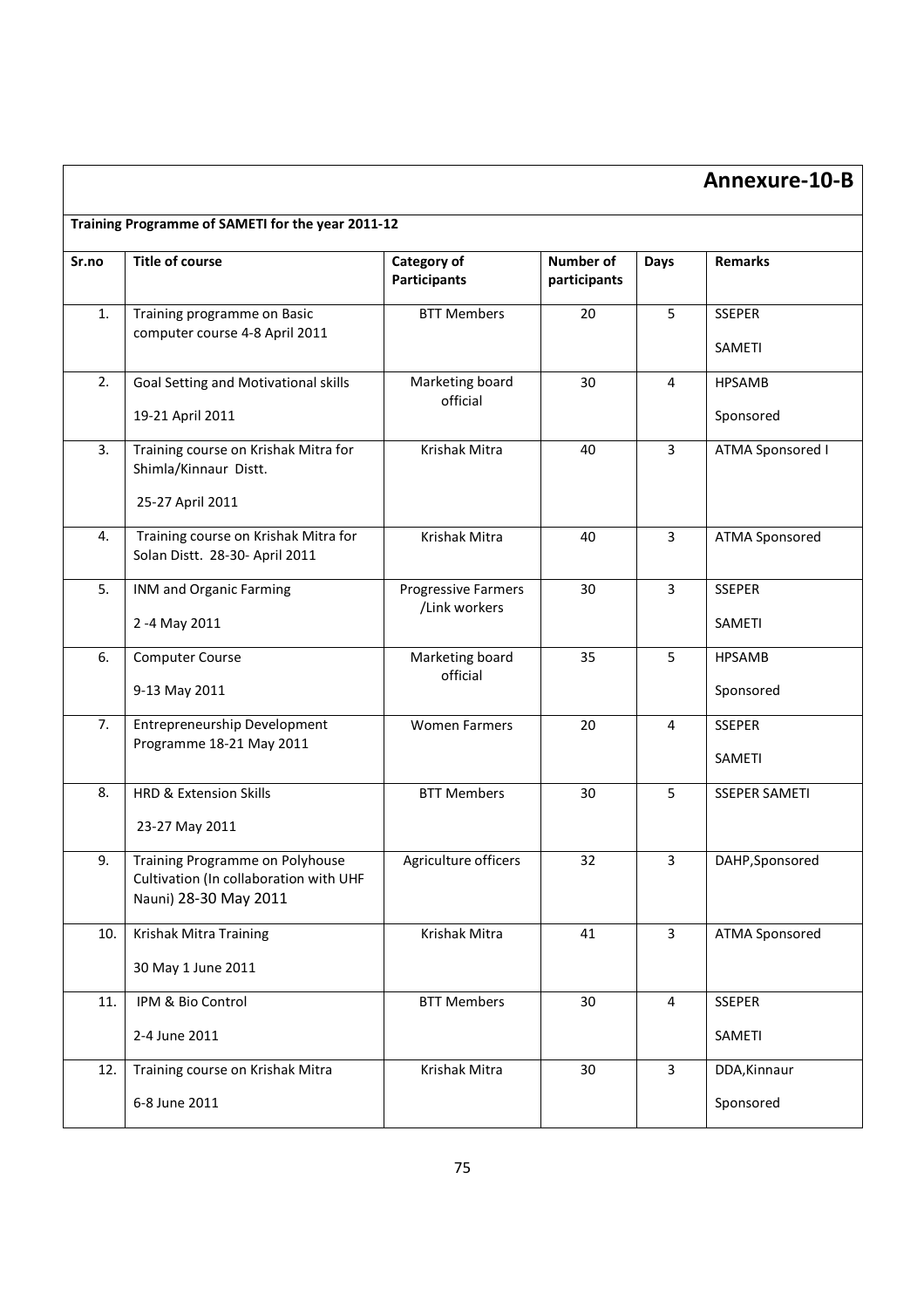| 13. | <b>Basic Computer Course</b>                                              | Women officers<br>/Officials              | 20        | 5              | <b>SSEPER</b>        |
|-----|---------------------------------------------------------------------------|-------------------------------------------|-----------|----------------|----------------------|
|     | 6-10 June 2011                                                            |                                           |           |                | SAMETI               |
| 14. | Link Worker Training for Distt. Shimla<br>16-18 June2011                  | Link workers                              | 25        | $\overline{2}$ | DDA, Shimla          |
|     |                                                                           |                                           |           |                | Sponsored            |
| 15. | ATMA Modified Scheme Distt. Lahual<br>& Spiti at Keyloung 17-18 June 2011 | <b>BTT Members</b>                        | 25        | $\overline{2}$ | PD, ATMA Sponsored   |
|     |                                                                           |                                           |           |                |                      |
| 16. | ATMA Modified Scheme Distt. Kinnaur<br>at R/Peo 20-21 June 2011           | <b>BTT Members</b>                        | 25        | $\overline{2}$ | PD, ATMA             |
|     |                                                                           |                                           |           |                | Sponsored            |
| 17. | Training course on Krishak Mitra                                          | Krishak Mitra                             | $36+6=42$ | $\overline{3}$ | ATMA, Shimla Solan   |
|     | 20-22 June 2011                                                           |                                           |           |                |                      |
| 18. | <b>Extension for live Stock Production</b>                                | Vety. Officers                            | 35        | $\overline{3}$ | <b>SSEPER</b>        |
|     | 23-25 June 2011                                                           |                                           |           |                | SAMETI               |
| 19. | Training course on Krishak Mitra                                          | Krishak Mitra                             | $35+6=41$ | $\overline{3}$ | ATMA, Shimla, solan  |
|     | 27-29 June 2011                                                           |                                           |           |                |                      |
| 20. | <b>Motivational Skills</b>                                                | <b>Extension Officers</b>                 | 30        | 3              | In collaboration     |
|     | 30 June- 2 July 2011                                                      |                                           |           |                | EEI Nilokheri        |
| 21. | <b>Basic Computer Course</b>                                              | <b>BTT Members</b>                        | 35        | 5              | <b>SSEPER</b>        |
|     | 4-8 July 2011                                                             |                                           |           |                | SAMETI               |
| 22. | Group Mobilization & Team building                                        | <b>BTT Members &amp;</b><br>Group leaders | 30        | $\overline{3}$ | <b>SSEPER</b>        |
|     | 11-13 July 2011                                                           |                                           |           |                | <b>SAMETI</b>        |
| 23. | ICT in Agriculture                                                        | <b>BTT Members</b>                        | 25        | 3              | <b>SSEPER</b>        |
|     | 14-16 July 2011                                                           |                                           |           |                | SAMETI               |
| 24. | PGDAEM, Contact Classes                                                   | <b>PGDAEM Candidates</b>                  | ---       | 5              | MANAGE               |
|     | 18-22 July 2011                                                           |                                           |           |                | Sponsored            |
| 25. | Office Procedure & Record Keeping 25-<br>27 July 2011                     | AEO's                                     | 30        | $\overline{3}$ | DAHP, Sponsored      |
|     |                                                                           |                                           |           |                |                      |
| 26. | Course on ITK's                                                           | <b>Extension Officers</b>                 | 30        | $\overline{3}$ | <b>SSEPER SAMETI</b> |
|     | 28-30 July 2011                                                           |                                           |           |                |                      |
|     |                                                                           |                                           |           |                |                      |
|     |                                                                           |                                           |           |                |                      |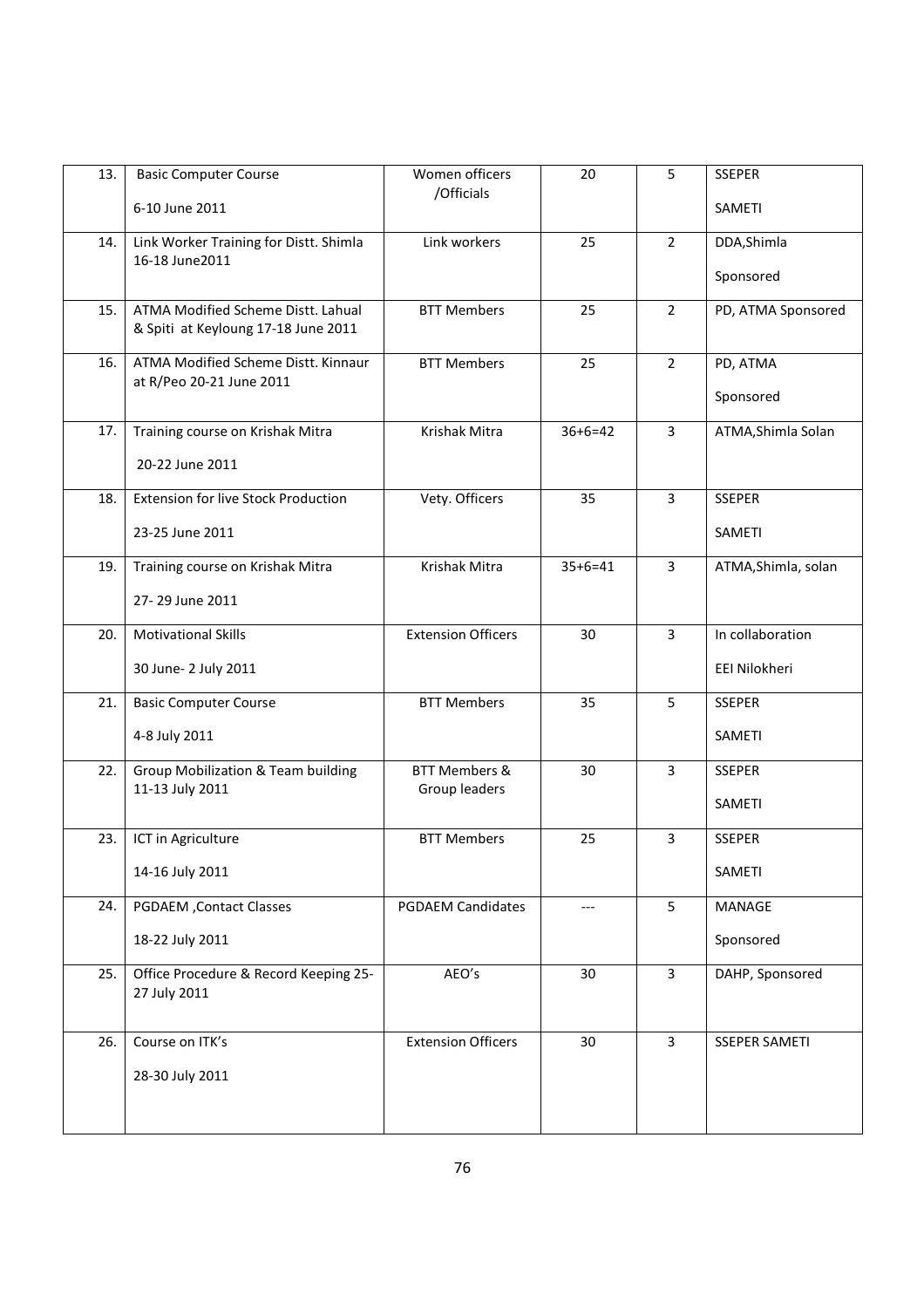| 27. | <b>Basic Computer Course</b>                                     | <b>BTT Members</b>         | 22 | 5              | <b>SSEPER</b>         |
|-----|------------------------------------------------------------------|----------------------------|----|----------------|-----------------------|
|     | 2-6 August 2011                                                  |                            |    |                | <b>SAMETI</b>         |
| 28. | INM & Organic Farming                                            | <b>BTT Members/</b>        | 30 | $\overline{4}$ | <b>SSEPER</b>         |
|     | 8-11 August 2011                                                 | <b>Progressive Farmers</b> |    |                | SAMETI                |
| 29. | Market led Extension                                             | AEO/ADO's                  | 30 | $\overline{3}$ | <b>SSEPER</b>         |
|     | 18-20 August 2011                                                |                            |    |                | SAMETI                |
| 30. | PGDAEM, Exam.                                                    |                            |    | 5              | MANAGE Hyderabad /    |
|     | To be finalized by MANAGE or                                     |                            |    |                | <b>DAHP Sponsored</b> |
|     | Office procedures and Service conduct<br>Rules 23-27 August 2011 |                            |    |                |                       |
| 31. | <b>Advance Computer Course</b>                                   | Ministerial Staff          | 22 | $\overline{3}$ | DAHP Sponsored        |
|     | 5-7 September 2011                                               |                            |    |                |                       |
| 32. | ITK's 7-9 September 2011                                         | Farmers                    | 35 | $\overline{3}$ | <b>SSEPER SAMETI</b>  |
|     |                                                                  |                            |    |                |                       |
| 33. | <b>Advance Computer Course</b>                                   | <b>BTT Members</b>         | 22 | $\overline{4}$ | <b>SSEPER</b>         |
|     | 12-16 September 2011                                             |                            |    |                | SAMETI                |
| 34. | Group Mobilization & Com. Skills                                 | <b>BTT Members</b>         | 30 | 3              | <b>SSEPER</b>         |
|     | 19-21 September 2011                                             |                            |    |                | SAMETI                |
| 35. | Training course for Krishak Mitra/BTM                            | Krishak Mitra/BTM          | 40 | $\overline{3}$ | <b>SSEPER</b>         |
|     | Shimla / Solan & Kinnaur district                                |                            |    |                | <b>SAMETI</b>         |
|     | 22-24 September 2011                                             |                            |    |                |                       |
| 36. | <b>Office Procedures</b>                                         | Deptt. Officers/Official   | 30 | 3              | <b>SSEPER</b>         |
|     | 26-28 September 2011                                             |                            |    |                | SAMETI                |
| 37. | <b>Success Stories Documentation</b>                             | Agr. Dev. Officers         | 30 | $\overline{3}$ | <b>SSEPER</b>         |
|     | 29 Sep- 1st Oct. 2011                                            |                            |    |                | SAMETI                |
| 38. | Market led Extension                                             | AEO/HEO /ADO's             | 30 | $\overline{3}$ | <b>SSEPER</b>         |
|     | 5-7 October 2011                                                 |                            |    |                | <b>SAMETI</b>         |
| 39. | <b>Extension Skills</b>                                          | Hort. Officers             | 30 | $\overline{4}$ | <b>SSEPER</b>         |
|     | 12-15 October 2011                                               |                            |    |                | SAMETI                |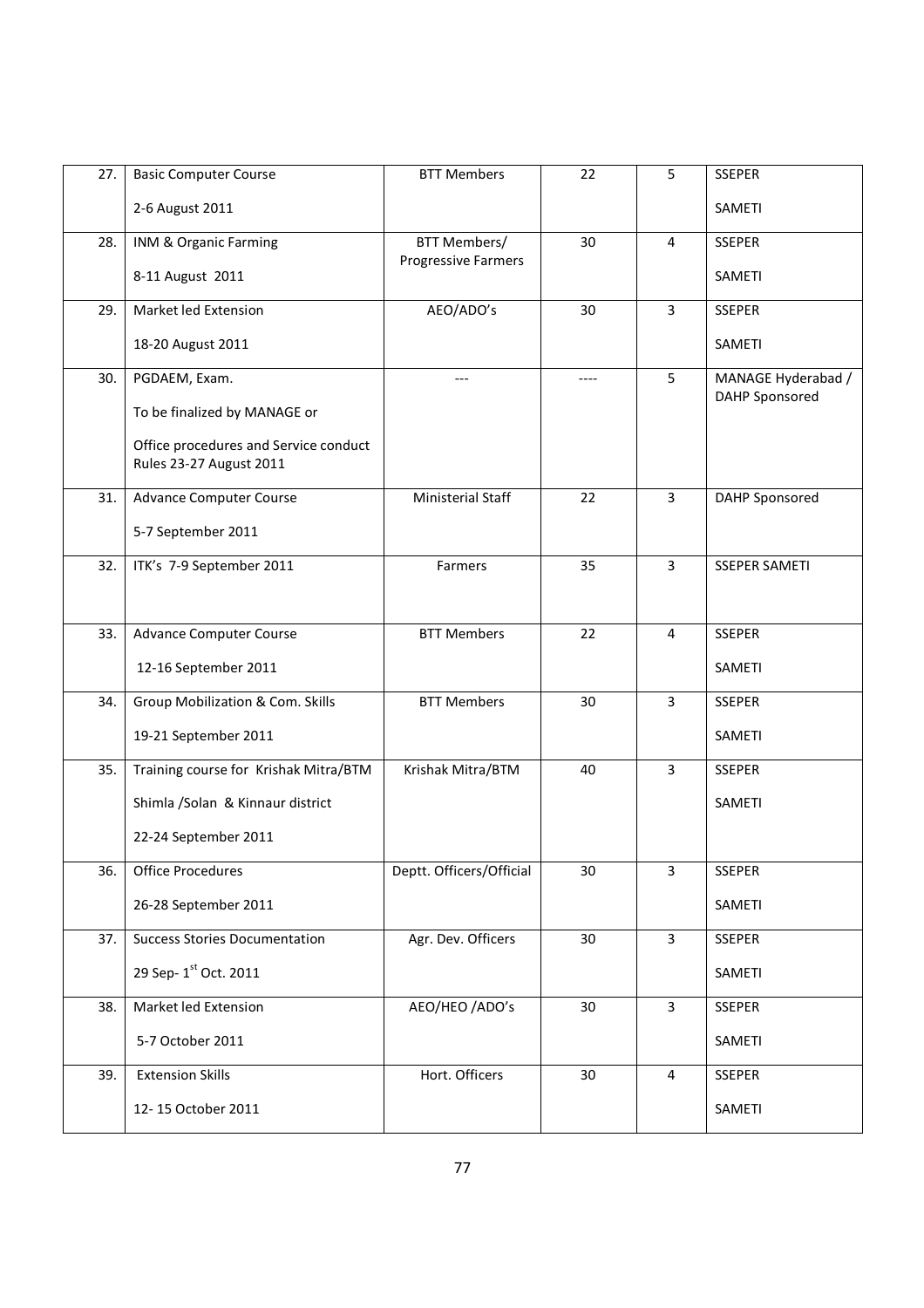| 40. | <b>Basic Computer Course</b>                                                                  | Deptt. Officers /<br>Officials | 20      | 5              | <b>SSEPER</b>    |
|-----|-----------------------------------------------------------------------------------------------|--------------------------------|---------|----------------|------------------|
|     | 18-22 Oct. 2011                                                                               |                                |         |                | <b>SAMETI</b>    |
| 41. | Advance Computer Course for Women<br>Officers 2-5 November 2011                               | Deptt. Officers<br>/Official   | 20      | $\overline{4}$ | <b>SSEPER</b>    |
|     |                                                                                               |                                |         |                | SAMETI           |
| 42. | ICT in Agriculture                                                                            | <b>BTT Members</b>             | 30      | $\overline{3}$ | <b>SSEPER</b>    |
|     | 14-16 November 2011                                                                           |                                |         |                | SAMETI           |
| 43. | Workshop on Marketing Dairy & other                                                           | Deptt. Officers                | 30      | $\overline{3}$ | <b>SSEPER</b>    |
|     | products 17-19 November 2011                                                                  |                                |         |                | SAMETI           |
| 44. | IPM & Bio control Hort.                                                                       | AEO/HEO's                      | 25      | $\overline{3}$ | <b>SSEPER</b>    |
|     | 21-23- November 2011                                                                          |                                |         |                | SAMETI           |
| 45. | <b>Advance Computer Course</b>                                                                | Ministerial Staff              | 22      | $\overline{3}$ | <b>DAHP</b>      |
|     | 24-26 November 2011                                                                           |                                |         |                | Sponsored        |
| 46. | Extension & HRD Skills                                                                        | Agri. Officers                 | 30      | 4              | <b>SSEPER</b>    |
|     | 28 Nov. to 1st Dec. 2011                                                                      |                                |         |                | SAMETI           |
| 47. | Workshop on ATMA Scheme                                                                       | <b>BTT Members</b>             | 30      | $\overline{3}$ | <b>SSEPER</b>    |
|     | 7-9 Dec.2011                                                                                  |                                |         |                | Sponsored        |
| 48. | Entrepreneurship Development                                                                  | Women                          | 25      | 5              | <b>SSEPER</b>    |
|     | Programme 12-16 Dec.2011                                                                      | officers/Farmers               |         |                | SAMETI           |
| 49. | PGDAEM, Contact Classes                                                                       | <b>PGDAEM Candidates</b>       | $---$   | 5              | Sponsored by     |
|     | 19-23 Dec.2011                                                                                |                                |         |                | MANAGE Hyderabad |
| 50. | <b>Basic Computer Course</b>                                                                  | <b>BTT Members</b>             | 18      | 5              | <b>SSEPER</b>    |
|     | 26-30 Dec.2011                                                                                |                                |         |                | SAMETI           |
| 51. | Two number Training programmes on<br>Polyhouse cultivation in collaboration<br>with UHF Nauni | <b>Agriculture Officers</b>    | 32 Each | $\overline{3}$ | DAHP Sponsored   |
|     | Dates to be fixed by UHF Nauni                                                                |                                |         |                |                  |
|     | Total courses 52---                                                                           |                                |         |                |                  |
|     |                                                                                               |                                |         |                |                  |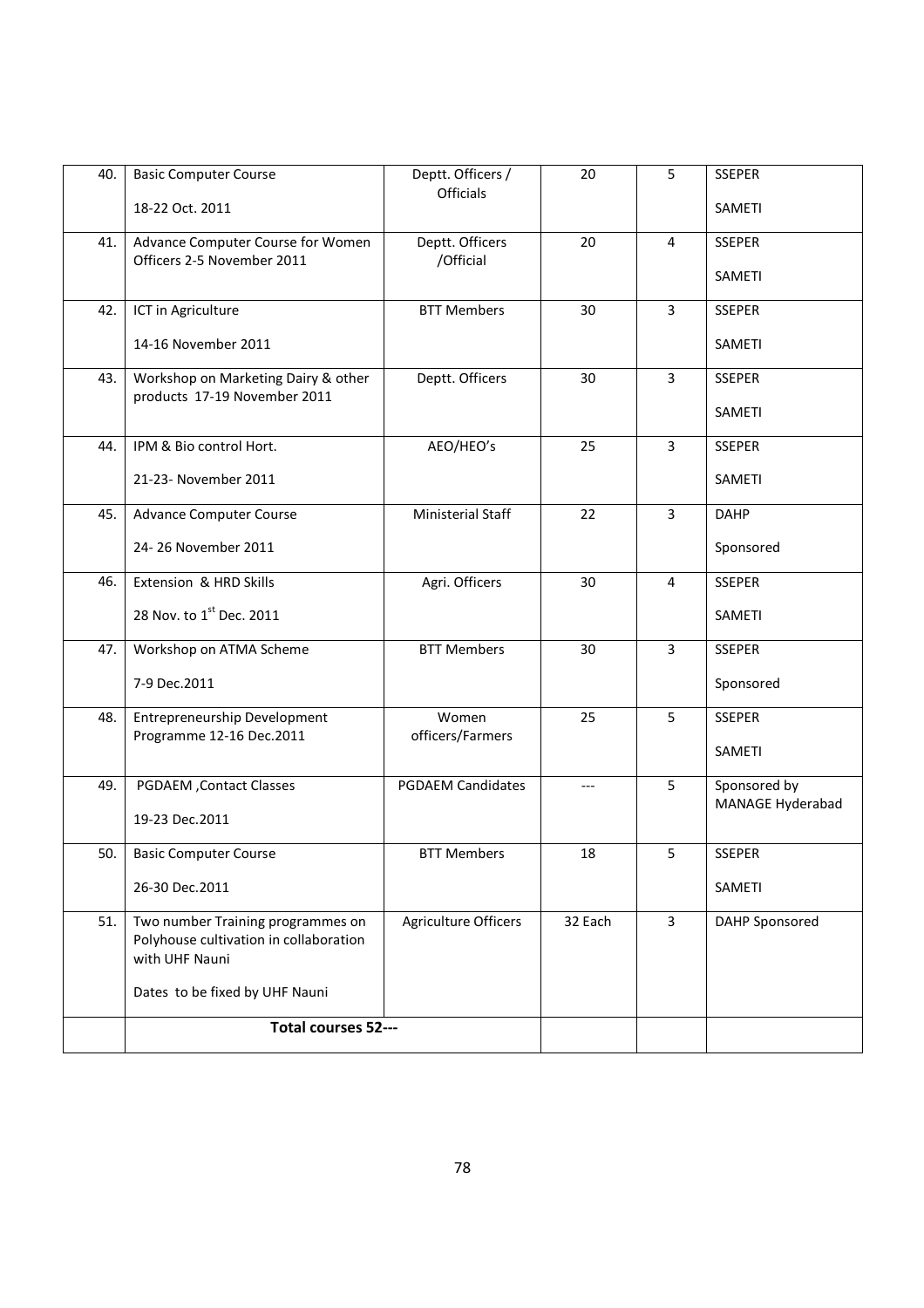#### **CHAPTER-XI**

#### **TRAINING OF FARMERS**

#### **11.1 Introduction**

Training and extension is an important programme for the transfer of technology to the farmers for increasing agriculture production. This programme is also very important for human resource development to meet the skilled manpower need of the agriculture. The scheme aims at organizing training camps/workshops/seminars/courses/study tours etc.for the farmers.

# **11.2Main objective of the scheme**

- $\geq$  To organize special short term and long term training courses for the rural educated vouths, so as to enable them to find self employment or part time employment in the agriculture.
- > To organize training camps for farmers at State, District, Block & Village level for creating awareness amongst the farmers about the various schemes and programmes of the state Govt.and to acquaint them with the latest development in agriculture.
- > To organize seminars for interaction between the farmers, technical personnel and Scientists for solving the problems of agriculture.
- $\triangleright$  To organize study tours for the farmers to agriculturally developed areas/projects/research stations etc.to create awareness amongst them about the latest development in agriculture.
- $\triangleright$  The shortage of skilled manpower on various aspects of agriculture operations is being increasingly experienced. Taking these aspects into consideration, the farmers shall be provided training on various aspects of agriculture and various training programme shall be organized as:-
- Long duration training in agriculture in the Agriculture training centre/Research Stations.
- Short duration training/seminars ranging from 1-20 days in important aspects of agriculture
- ▶ Conducting of study tours for the farmers within & outside the State.

# **11.3 Venue, Duration and number of camps**

The venue of the long duration training camps, district level training camps and village level training camps shall be preferably at the respective places. The number of camps to be organized shall depend on a availability of budget. However, the proposed number of various farmers training camps to be organized in a year is given at **Annexure 11-A.**

# **11.4 Training of women farmers**

 Women play important role in society, especially in development of agriculture sector in the country. Women as farmers contribute immensely for the family by carrying out various operations in the farms . It is therefore, important to train and sensitize the women farmers in various farmer training camps about 6500 women participate in the training. Department shall make all efforts to trained at least 30% of women farmers in various farmer training camps out of total farmers to be trained. Women farmers group shall also be trained within district, State and outside the state by utilizing funds available under the transfer of technology component of Agriculture Deptt.will identify couples to motivate,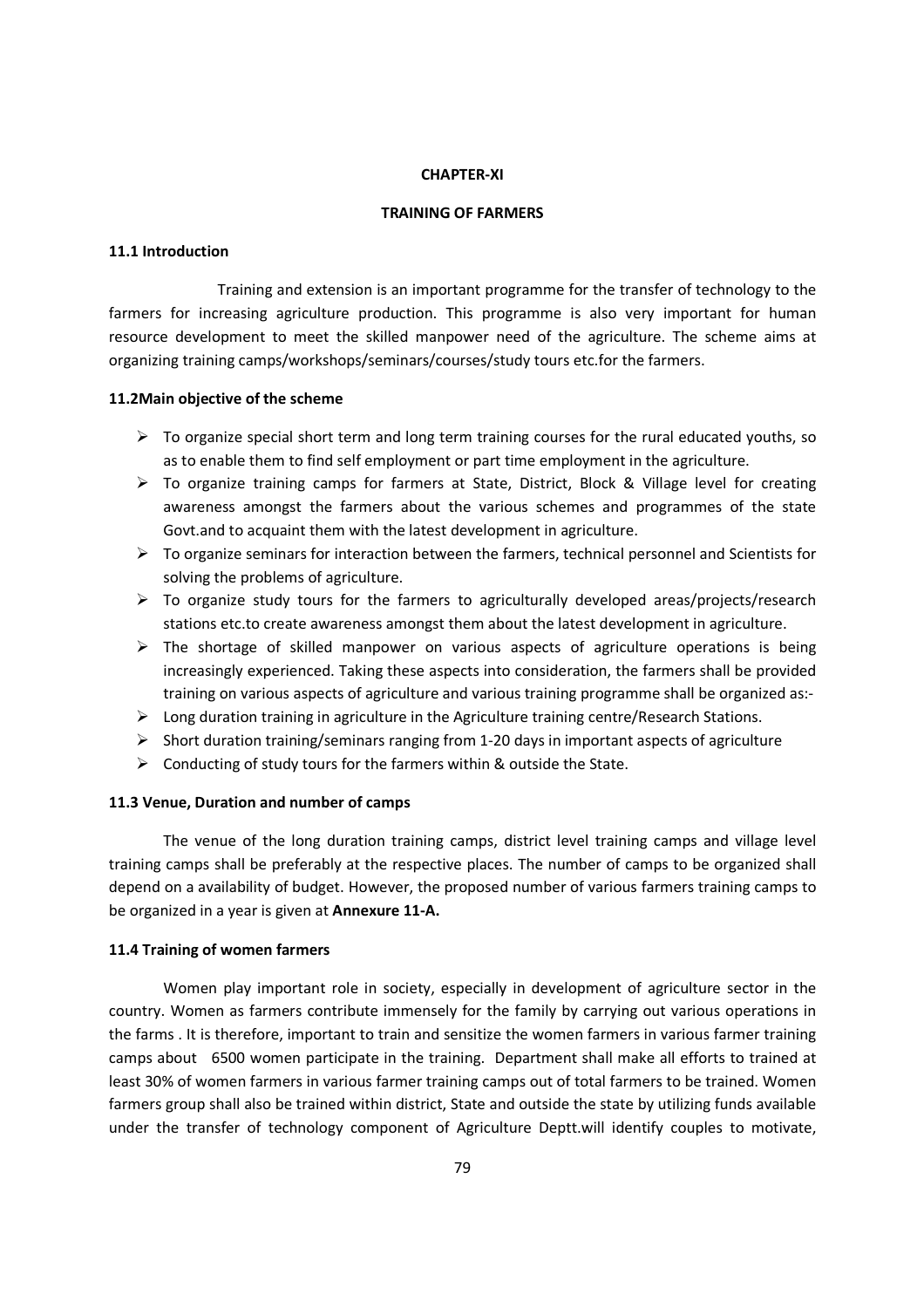sensitize and train them in modern farm management, post harvest management, value addition to the cash crops as per their need and requirement, wherever possible. The complete family unit shall be associated and imparted training with a motive to forming a composite, dedicated group in order to raise their income levels. The detail of performa is given at **Annexure 11-A.**

# **11.5 Trainers for farmer training**

 Agriculture development officers at the Block level shall act as trainers for training of farmers in village level farmers training camps. The District Agriculture Officer or Subject Matter Specialist may also attend these training camps wherever possible. The District Agriculture Officer or Subject Matter Specialists will be trainers for farmers at district level training camps.

## **11.6 Feed back from the farmers and the trainers**

 The feedback on the issues to be raised by the individual farmer in various farmer training camps shall be submitted by the concerned officers on the prescribed performa to the Directorate of Agriculture through proper channels. The detail of such performa is given in **Annexure 11-B.** The farmers shall also submit their feedback on training organized for them on prescribed performa to the officers attending and organizing training camp**.**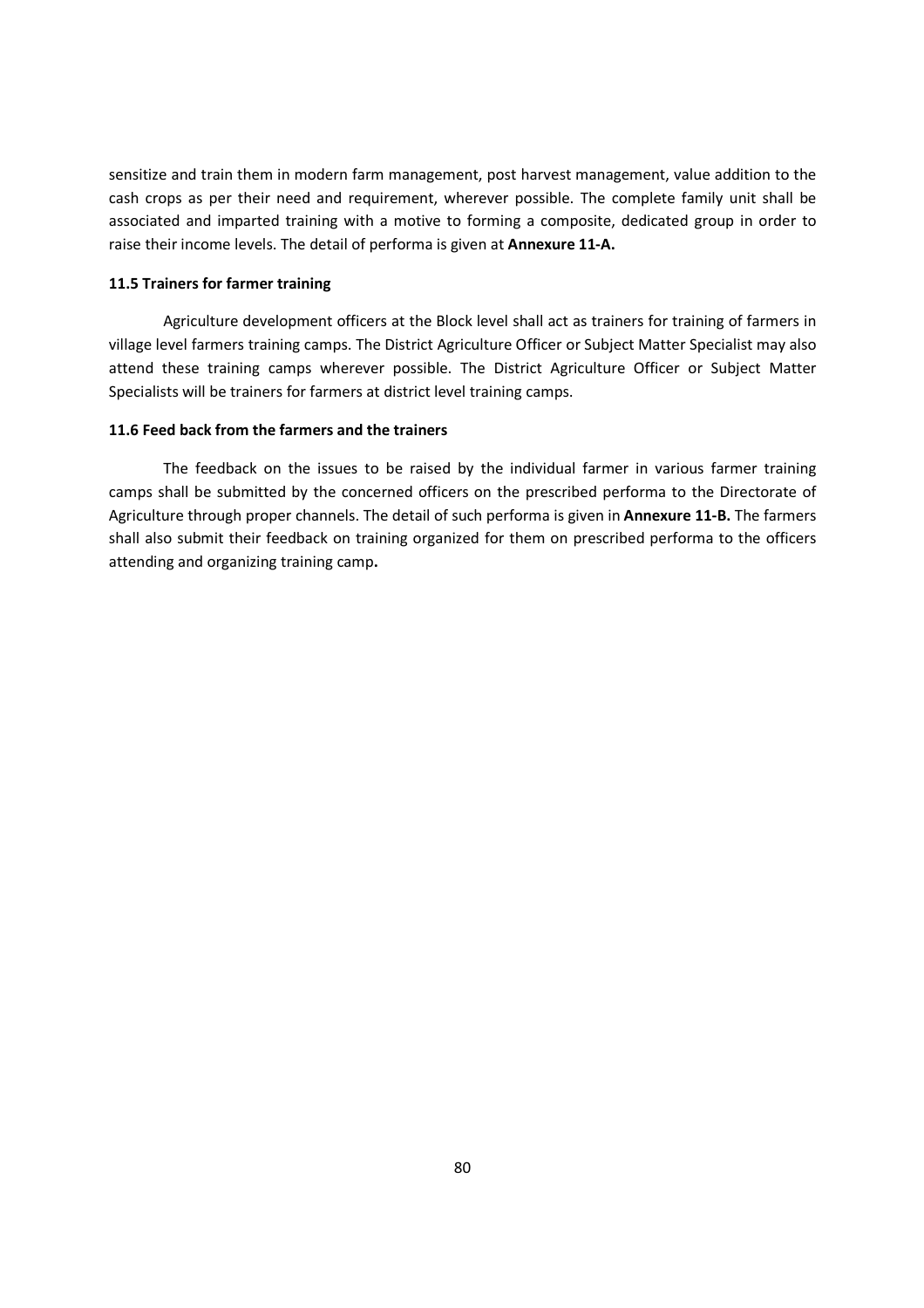# **Annexure-11-A**

|  | Detail of Proposed Farmer Trainings to be organized in a year |  |  |
|--|---------------------------------------------------------------|--|--|
|  |                                                               |  |  |

| Sr.N. | <b>Scheme</b>                                             | Location                                       | <b>Duration</b><br>(Days) | No.of<br>Trg.tobe<br>org.in a        | No.of farmers per Trg. |       |                      | <b>Training Components</b>                                                                                                                                                                                                                                                                                                                                          |
|-------|-----------------------------------------------------------|------------------------------------------------|---------------------------|--------------------------------------|------------------------|-------|----------------------|---------------------------------------------------------------------------------------------------------------------------------------------------------------------------------------------------------------------------------------------------------------------------------------------------------------------------------------------------------------------|
|       |                                                           |                                                |                           | year                                 | Men                    | Women |                      |                                                                                                                                                                                                                                                                                                                                                                     |
| 1.    | Extension<br>Reforms                                      | Distt/Block/Village<br>Level(deptt.&KVKS)      | $\overline{2}$            | 237                                  | 6500                   | 3000  | <b>Total</b><br>9500 | On an average 40 participants per<br>training will be involved<br>in<br>State/Distt/Block/Village<br>level                                                                                                                                                                                                                                                          |
|       |                                                           | <b>State Level</b><br>(SAMETI, SAUS)           | 5                         | 21                                   | 550                    | 300   | 850                  | trainings and at National Level 20<br>participants will be involved. Need                                                                                                                                                                                                                                                                                           |
|       |                                                           | National Level<br>Instituion                   | $\overline{7}$            | 10                                   | 140                    | 60    | 200                  | based trainings will be imparted in<br>the<br>areas<br>of<br>Diversification,<br>IPM, Org. Farming,<br>INM,<br>Water<br>Management, Crop production<br>technologies, Market Mgt, Green<br>House Technology, Post Harvest<br>Technology & allied sectors.                                                                                                            |
| 2.    | <b>RKVY</b><br>Women<br>empowerm<br>ent in<br>Agriculture | SAU's/KVK's/FTC/<br>Distt.Headquarters<br>etc. | $\overline{2}$            | Once in a<br>year/nee<br>d based     |                        | 1030  | 1030                 | Importance of group<br>$\bullet$<br>formation<br>Crop Diversification<br>$\bullet$<br>Post Harvest<br>$\bullet$<br>Management/processing<br>of Fruits & Vegetables                                                                                                                                                                                                  |
|       | Promotion<br>of 100%<br>Seed<br>Treatment                 | <b>Cluster of Villages</b>                     | $\mathbf{1}$              | Twice in<br>a year<br>(380)<br>No's) | 13300                  | 5700  | 19000                | Objectives of seed<br>$\bullet$<br>treatment<br>Benefits/outcome of<br>$\bullet$<br>seed treatment<br>Seed treatment<br>$\bullet$<br>chemicals<br>Method of seed<br>treatment etc.                                                                                                                                                                                  |
| 3.    | <b>ISOPOM</b>                                             | <b>Block/Village Level</b>                     | $\overline{2}$            | 100                                  | 3500                   | 1500  | 5000                 | Packages of practices of<br>$\bullet$<br>Maize production<br>technology.                                                                                                                                                                                                                                                                                            |
| 4.    | Macro<br>Manage-<br>ment                                  | <b>Block/Village Level</b>                     | 14                        | 80                                   | 1900                   | 500   | 2400                 | <b>IPM</b><br>Kit<br>Rs.5250/<br>$^\circledR$<br>30<br>Rs.150/-for<br>- 5<br>farmers and<br>AEO's/NGO's/Lea<br>farmers<br>d<br>etc.(35x150)<br>Rs.5320/<br>Working<br>tea/refreshment<br>for<br>38<br>participants<br>(5)<br>AEO, 30 farmers, 3<br>trainers)<br>@<br>$Rs.10/-per$<br>participants<br>per<br>day for 14 days<br>(38x10x14)<br>Rs.2000/<br>Contingent |
|       |                                                           |                                                |                           |                                      |                        |       |                      | expenditure, POL<br>etc.                                                                                                                                                                                                                                                                                                                                            |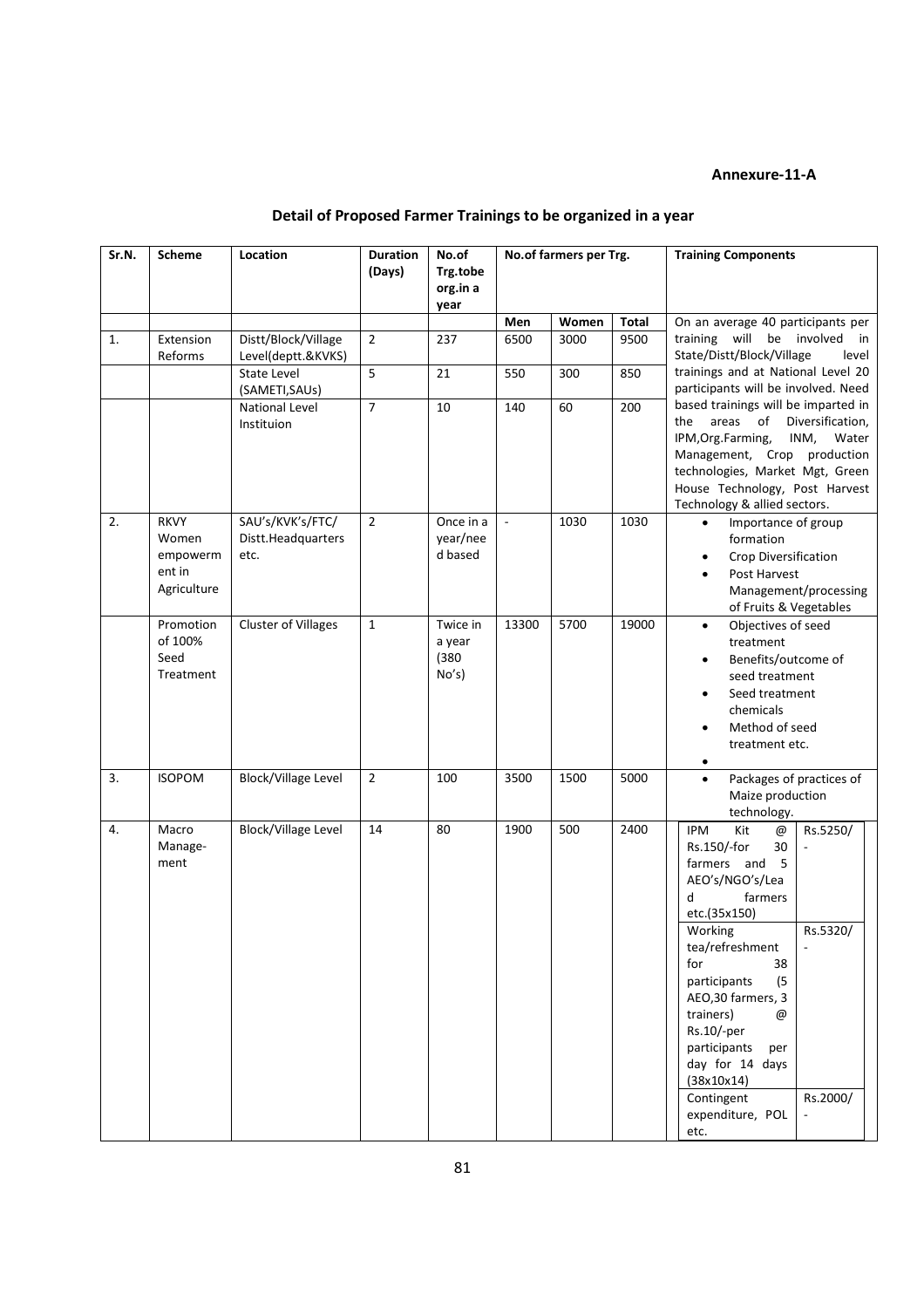|    |         |                     |             |     |       |      |       | Distribution<br>of              | Rs.1050/  |
|----|---------|---------------------|-------------|-----|-------|------|-------|---------------------------------|-----------|
|    |         |                     |             |     |       |      |       | IPM literature to               |           |
|    |         |                     |             |     |       |      |       | participants<br>$^{\copyright}$ |           |
|    |         |                     |             |     |       |      |       | Rs.30/-per head                 |           |
|    |         |                     |             |     |       |      |       | (35x30)                         |           |
|    |         |                     |             |     |       |      |       | of<br>Cost                      | Rs.       |
|    |         |                     |             |     |       |      |       | pheromones,                     | 1800/-    |
|    |         |                     |             |     |       |      |       | seed treatment,                 |           |
|    |         |                     |             |     |       |      |       | emergent                        |           |
|    |         |                     |             |     |       |      |       | spraying<br>etc.on              |           |
|    |         |                     |             |     |       |      |       | crossing of ETL in              |           |
|    |         |                     |             |     |       |      |       | pests/diseases                  |           |
|    |         |                     |             |     |       |      |       | and any other                   |           |
|    |         |                     |             |     |       |      |       | relevant material,              |           |
|    |         |                     |             |     |       |      |       | equipment                       |           |
|    |         |                     |             |     |       |      |       | including planting              |           |
|    |         |                     |             |     |       |      |       | of at least 100                 |           |
|    |         |                     |             |     |       |      |       | neem trees                      |           |
|    |         |                     |             |     |       |      |       | Organising<br>IPM               | Rs.       |
|    |         |                     |             |     |       |      |       | field day:                      | $1580/-$  |
|    |         |                     |             |     |       |      |       | Working                         |           |
|    |         |                     |             |     |       |      |       | tea/refreshment                 |           |
|    |         |                     |             |     |       |      |       | and<br>other                    |           |
|    |         |                     |             |     |       |      |       | contingencies                   |           |
|    |         |                     |             |     |       |      |       |                                 |           |
| 5. | Seed    | Block/Village level | $\mathsf 3$ | 454 | 16000 | 6700 | 22700 | For 50 participants             | Rs.7500/  |
|    | Village |                     |             |     |       |      |       | one lunch & Tea,                |           |
|    | Scheme  |                     |             |     |       |      |       | biscuits twice a                |           |
|    |         |                     |             |     |       |      |       | day for 3 days @                |           |
|    |         |                     |             |     |       |      |       | Rs.50/-per day per              |           |
|    |         |                     |             |     |       |      |       | participants                    |           |
|    |         |                     |             |     |       |      |       | (50x3x50)                       |           |
|    |         |                     |             |     |       |      |       | Stationary/publicit             | Rs.1500/  |
|    |         |                     |             |     |       |      |       | y material $@$ Rs.              |           |
|    |         |                     |             |     |       |      |       | $10/-per$                       |           |
|    |         |                     |             |     |       |      |       | participant                     |           |
|    |         |                     |             |     |       |      |       | (500x3)                         |           |
|    |         |                     |             |     |       |      |       | Lump<br>sum                     | Rs.       |
|    |         |                     |             |     |       |      |       | management                      | 4500/-    |
|    |         |                     |             |     |       |      |       | charges<br>for                  |           |
|    |         |                     |             |     |       |      |       | implementing                    |           |
|    |         |                     |             |     |       |      |       | agency                          |           |
|    |         |                     |             |     |       |      |       | Honorarium<br>to                | Rs. 900/- |
|    |         |                     |             |     |       |      |       | resource persons                |           |
|    |         |                     |             |     |       |      |       | @ Rs.300/-per day               |           |
|    |         |                     |             |     |       |      |       | for 3 days                      |           |
|    |         |                     |             |     |       |      |       | Other contingency               | Rs.600/-  |